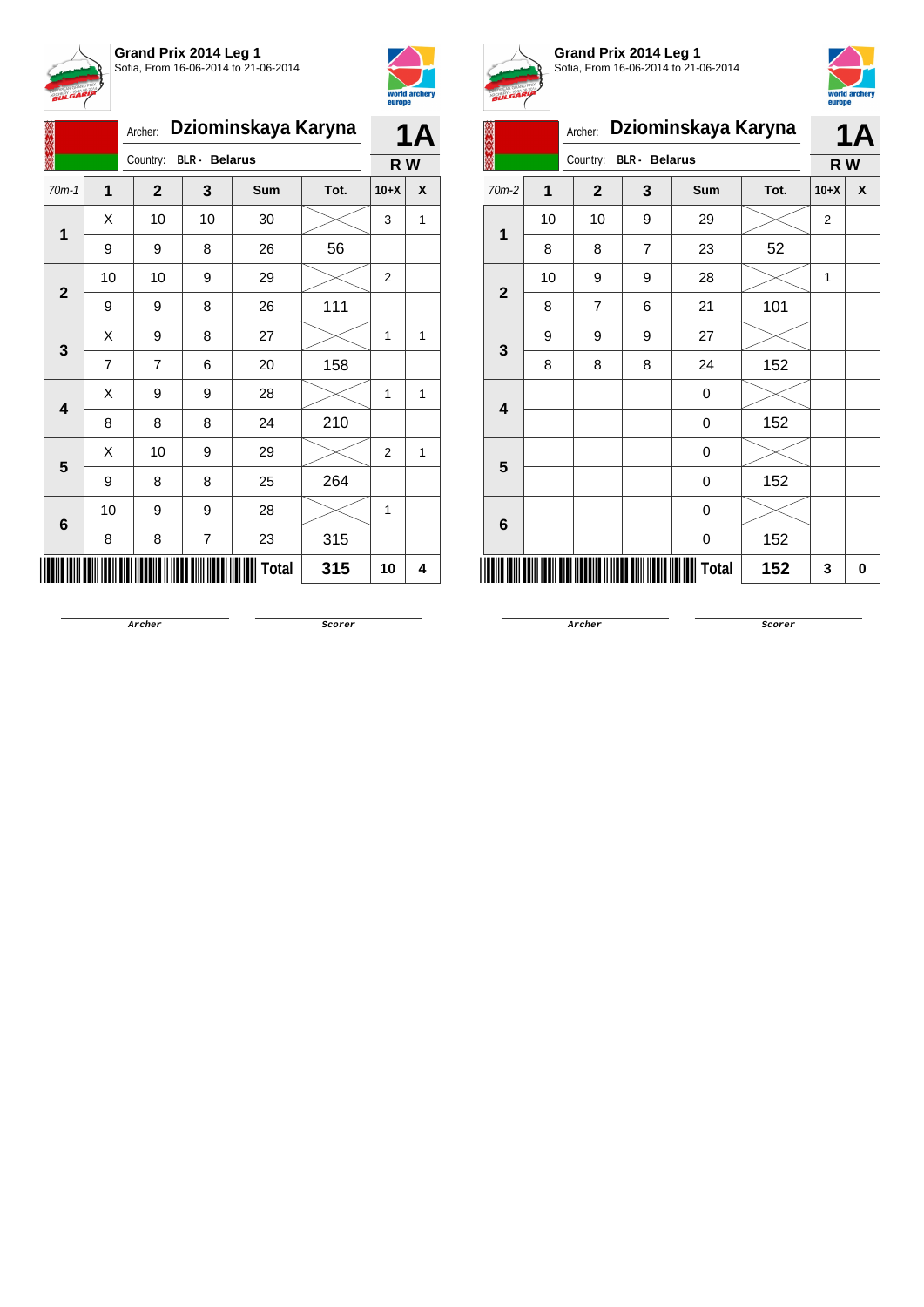



|                         |             | Archer:              |                | <b>Schiavon Lara</b> |      |                | 1B           |
|-------------------------|-------------|----------------------|----------------|----------------------|------|----------------|--------------|
|                         |             | Country: ITA - Italy |                |                      |      | R W            |              |
| $70m-1$                 | $\mathbf 1$ | $\mathbf{2}$         | 3              | Sum                  | Tot. | $10+X$         | X            |
| 1                       | X           | 9                    | 9              | 28                   |      | 1              | $\mathbf{1}$ |
|                         | 9           | 9                    | 9              | 27                   | 55   |                |              |
| $\mathbf{2}$            | 10          | 9                    | 9              | 28                   |      | 1              |              |
|                         | 9           | 9                    | 1              | 19                   | 102  |                |              |
| 3                       | 10          | 9                    | 9              | 28                   |      | 1              |              |
|                         | 9           | 8                    | $\overline{7}$ | 24                   | 154  |                |              |
| $\overline{\mathbf{4}}$ | X           | Χ                    | 9              | 29                   |      | $\overline{2}$ | 2            |
|                         | 9           | 8                    | 5              | 22                   | 205  |                |              |
| 5                       | 10          | 9                    | 8              | 27                   |      | 1              |              |
|                         | 8           | 8                    | $\overline{7}$ | 23                   | 255  |                |              |
| 6                       | 9           | 9                    | 9              | 27                   |      |                |              |
|                         | 9           | 8                    | 8              | 25                   | 307  |                |              |
|                         |             |                      |                | Total                | 307  | 6              | 3            |



**Grand Prix 2014 Leg 1** Sofia, From 16-06-2014 to 21-06-2014



|                         | <b>curepo</b>  |              |                |                      |      |                |   |
|-------------------------|----------------|--------------|----------------|----------------------|------|----------------|---|
|                         |                | Archer:      |                | <b>Schiavon Lara</b> |      | 1B             |   |
|                         |                | Country:     | ITA - Italy    |                      |      | R W            |   |
| 70m-2                   | $\overline{1}$ | $\mathbf{2}$ | 3              | Sum                  | Tot. | $10+X$         | X |
| 1                       | Χ              | 9            | 9              | 28                   |      | 1              | 1 |
|                         | 8              | 8            | $\overline{7}$ | 23                   | 51   |                |   |
| $\mathbf{2}$            | 9              | 8            | $\overline{7}$ | 24                   |      |                |   |
|                         | 7              | 7            | $\overline{7}$ | 21                   | 96   |                |   |
| 3                       | 10             | 9            | 9              | 28                   |      | 1              |   |
|                         | 8              | 8            | 5              | 21                   | 145  |                |   |
| $\overline{\mathbf{4}}$ |                |              |                | 0                    |      |                |   |
|                         |                |              |                | 0                    | 145  |                |   |
| 5                       |                |              |                | 0                    |      |                |   |
|                         |                |              |                | 0                    | 145  |                |   |
| 6                       |                |              |                | 0                    |      |                |   |
|                         |                |              |                | 0                    | 145  |                |   |
|                         |                |              |                | Total                | 145  | $\overline{2}$ | 1 |

**Archer Scorer**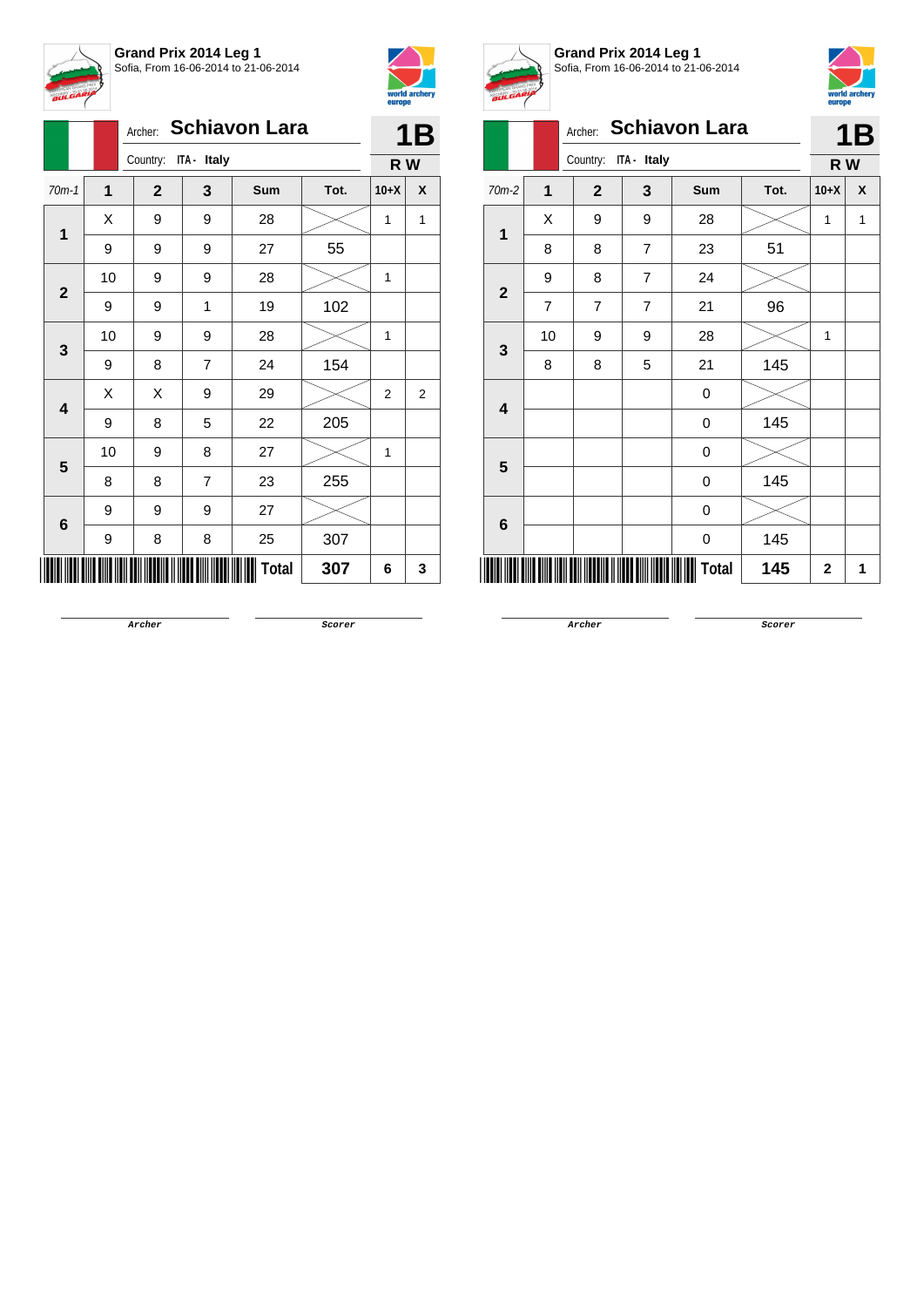



|                |    | Archer:               |                | <b>Tyszko Paulina</b> |      | 1      | C |
|----------------|----|-----------------------|----------------|-----------------------|------|--------|---|
|                |    | Country: POL - Poland |                |                       |      | R W    |   |
| $70m-1$        | 1  | $\mathbf{2}$          | 3              | <b>Sum</b>            | Tot. | $10+X$ | X |
| 1              | 10 | 9                     | 8              | 27                    |      | 1      |   |
|                | 8  | 8                     | $\overline{7}$ | 23                    | 50   |        |   |
| $\overline{2}$ | Χ  | 9                     | 9              | 28                    |      | 1      | 1 |
|                | 8  | 8                     | 8              | 24                    | 102  |        |   |
| 3              | X  | 10                    | 9              | 29                    |      | 2      | 1 |
|                | 9  | 8                     | 8              | 25                    | 156  |        |   |
| 4              | 10 | 9                     | 9              | 28                    |      | 1      |   |
|                | 6  | 6                     | 4              | 16                    | 200  |        |   |
| 5              | X  | 10                    | 9              | 29                    |      | 2      | 1 |
|                | 8  | 8                     | 7              | 23                    | 252  |        |   |
| $\bf 6$        | X  | 10                    | 9              | 29                    |      | 2      | 1 |
|                | 8  | 8                     | 8              | 24                    | 305  |        |   |
|                |    |                       |                | <b>Total</b>          | 305  | 9      | 4 |



**Grand Prix 2014 Leg 1** Sofia, From 16-06-2014 to 21-06-2014



| <b>Tyszko Paulina</b><br>Archer: |                         |             |                |                  |      |              | 1C |
|----------------------------------|-------------------------|-------------|----------------|------------------|------|--------------|----|
|                                  |                         | Country:    | POL - Poland   |                  |      | R W          |    |
| 70m-2                            | $\overline{\mathbf{1}}$ | $\mathbf 2$ | 3              | Sum              | Tot. | $10+X$       | X  |
| $\mathbf 1$                      | 9                       | 9           | 9              | 27               |      |              |    |
|                                  | 8                       | 8           | 8              | 24               | 51   |              |    |
| $\overline{2}$                   | 10                      | 9           | 9              | 28               |      | $\mathbf{1}$ |    |
|                                  | 9                       | 7           | 6              | 22               | 101  |              |    |
| 3                                | 8                       | 8           | $\overline{7}$ | 23               |      |              |    |
|                                  | 7                       | 5           | 5              | 17               | 141  |              |    |
| $\overline{\mathbf{4}}$          |                         |             |                | $\mathbf 0$      |      |              |    |
|                                  |                         |             |                | $\boldsymbol{0}$ | 141  |              |    |
| 5                                |                         |             |                | $\boldsymbol{0}$ |      |              |    |
|                                  |                         |             |                | $\boldsymbol{0}$ | 141  |              |    |
| 6                                |                         |             |                | $\boldsymbol{0}$ |      |              |    |
|                                  |                         |             |                | 0                | 141  |              |    |
|                                  |                         |             |                | <b>Total</b>     | 141  | 1            | 0  |

**Archer Scorer**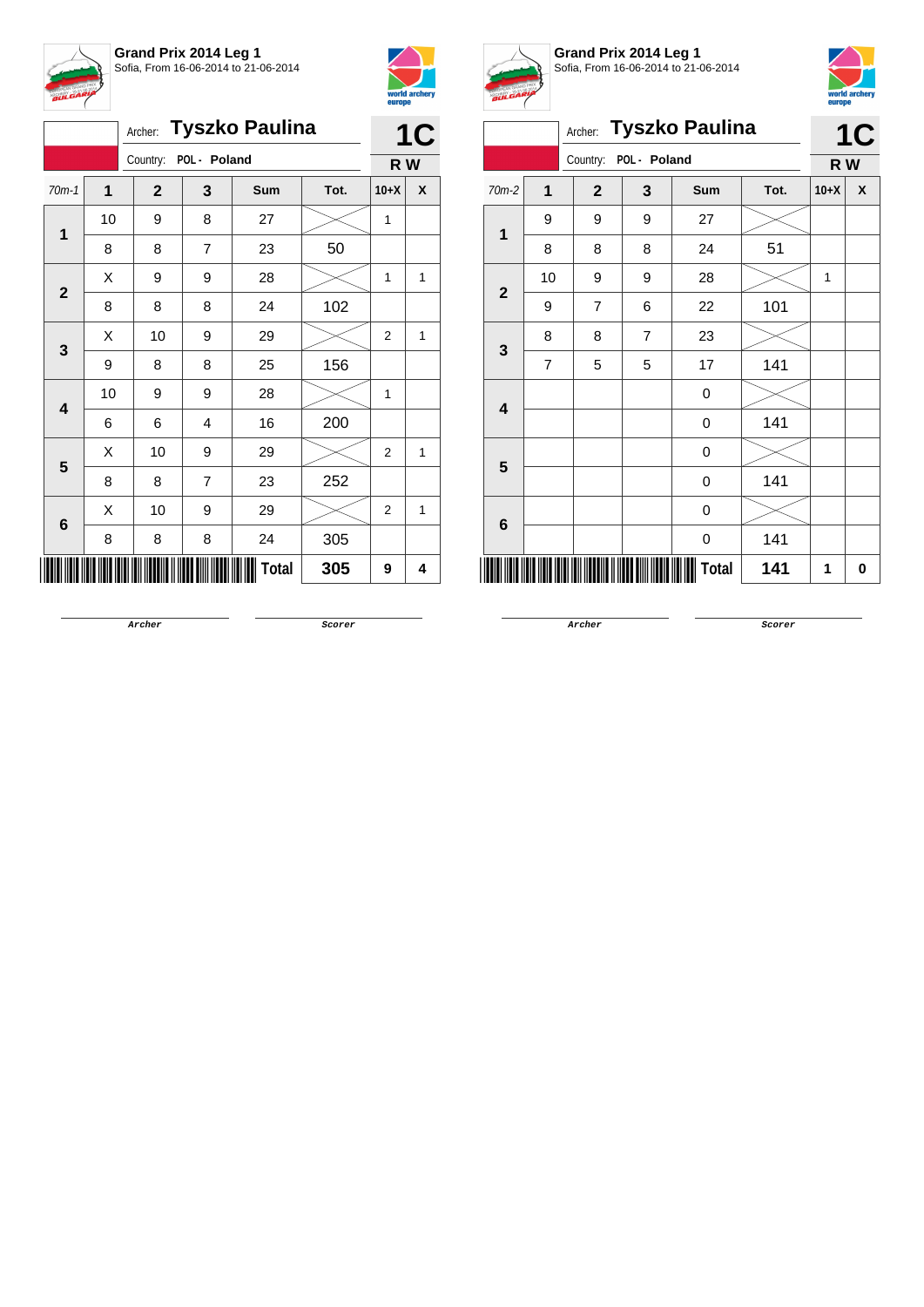



|              |    | Chatziioannou Ioanna<br>Archer: |                |              |      |                | 1 D |
|--------------|----|---------------------------------|----------------|--------------|------|----------------|-----|
|              |    | Country: SKOA - Greece/SKOA     |                |              | R W  |                |     |
| $70m-1$      | 1  | $\mathbf{2}$                    | 3              | Sum          | Tot. | $10+X$         | X   |
| $\mathbf{1}$ | 9  | 9                               | 8              | 26           |      |                |     |
|              | 7  | 7                               | 5              | 19           | 45   |                |     |
| $\mathbf{2}$ | 8  | 8                               | 7              | 23           |      |                |     |
|              | 7  | $\overline{7}$                  | $\overline{7}$ | 21           | 89   |                |     |
| 3            | X  | 10                              | 9              | 29           |      | $\overline{2}$ | 1   |
|              | 9  | 8                               | 7              | 24           | 142  |                |     |
| 4            | 9  | 9                               | 9              | 27           |      |                |     |
|              | 8  | 7                               | 6              | 21           | 190  |                |     |
| 5            | 10 | 9                               | 9              | 28           |      | 1              |     |
|              | 9  | 8                               | 5              | 22           | 240  |                |     |
|              | 10 | 10                              | 10             | 30           |      | 3              |     |
| $\bf 6$      | 8  | 7                               | 6              | 21           | 291  |                |     |
|              |    |                                 |                | <b>Total</b> | 291  | 6              | 1   |



**Grand Prix 2014 Leg 1** Sofia, From 16-06-2014 to 21-06-2014



|                         |                             | Archer:        |                | <b>Chatziioannou Ioanna</b> |      | 1D     |   |
|-------------------------|-----------------------------|----------------|----------------|-----------------------------|------|--------|---|
|                         | Country: SKOA - Greece/SKOA |                |                |                             | R W  |        |   |
| 70m-2                   | 1                           | $\mathbf{2}$   | 3              | <b>Sum</b>                  | Tot. | $10+X$ | X |
| $\overline{\mathbf{1}}$ | 9                           | 9              | 8              | 26                          |      |        |   |
|                         | $\overline{7}$              | 7              | $\overline{7}$ | 21                          | 47   |        |   |
| $\mathbf{2}$            | 9                           | 9              | 8              | 26                          |      |        |   |
|                         | $\overline{7}$              | $\overline{7}$ | $\overline{7}$ | 21                          | 94   |        |   |
| 3                       | 9                           | 9              | 8              | 26                          |      |        |   |
|                         | 6                           | 6              | 5              | 17                          | 137  |        |   |
| 4                       |                             |                |                | 0                           |      |        |   |
|                         |                             |                |                | 0                           | 137  |        |   |
| 5                       |                             |                |                | 0                           |      |        |   |
|                         |                             |                |                | 0                           | 137  |        |   |
| 6                       |                             |                |                | 0                           |      |        |   |
|                         |                             |                |                | 0                           | 137  |        |   |
|                         |                             |                |                | Total                       | 137  |        |   |

**Archer Scorer**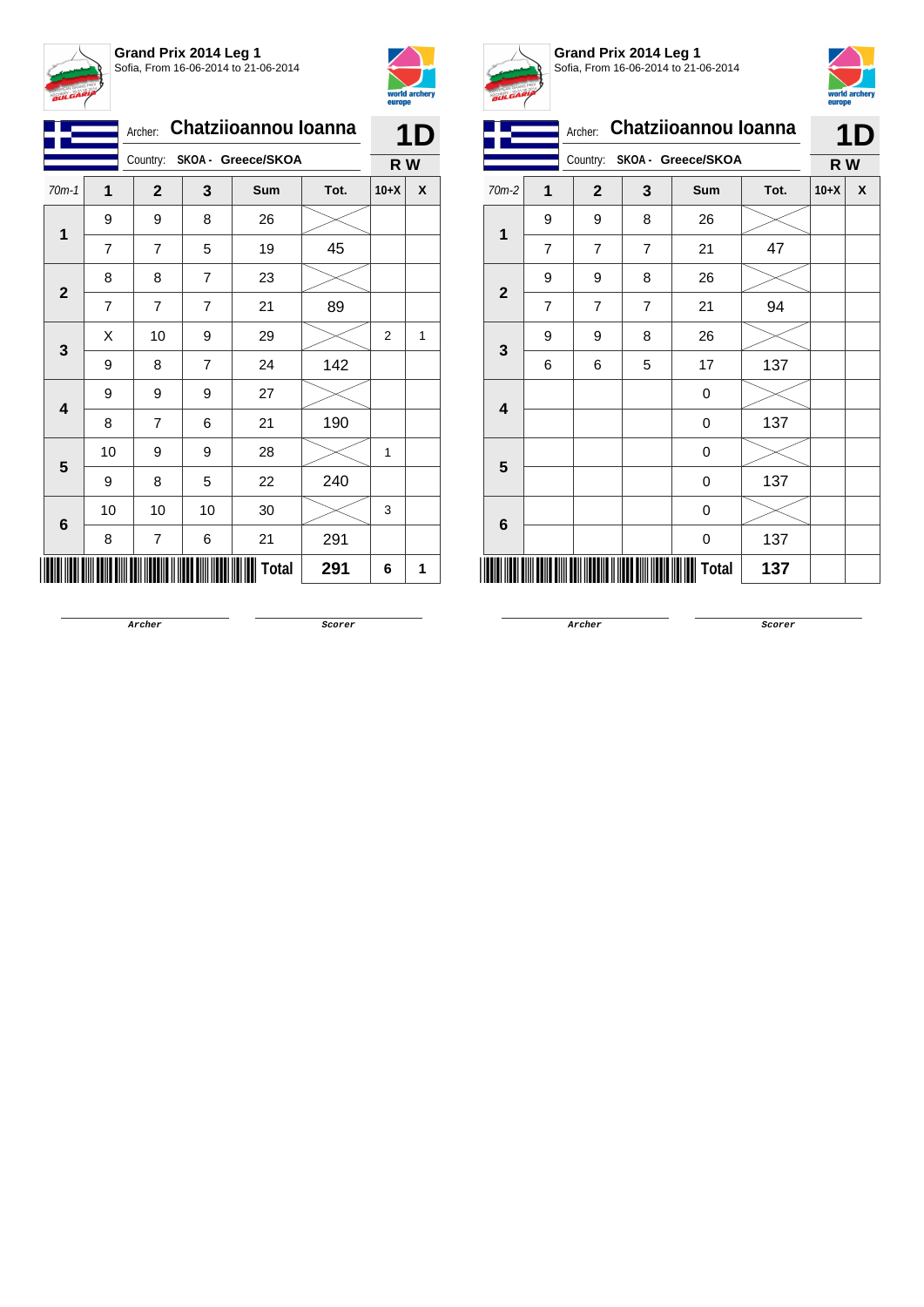



|                         |             |                |  | Archer:                          |    | <b>Bahniuk Darya</b> |      |        | 2A             |
|-------------------------|-------------|----------------|--|----------------------------------|----|----------------------|------|--------|----------------|
|                         |             |                |  | <b>BLR</b> - Belarus<br>Country: |    | R W                  |      |        |                |
| $70m-1$                 |             | $\overline{1}$ |  | $\mathbf{2}$                     | 3  | Sum                  | Tot. | $10+X$ | X              |
|                         |             | 10             |  | 9                                | 9  | 28                   |      | 1      |                |
|                         | $\mathbf 1$ | 9              |  | 8                                | 8  | 25                   | 53   |        |                |
| $\mathbf{2}$            |             | 9              |  | 7                                | 7  | 23                   |      |        |                |
|                         |             | 7              |  | 6                                | 5  | 18                   | 94   |        |                |
|                         |             | X              |  | 9                                | 9  | 28                   |      | 1      | $\mathbf{1}$   |
|                         | 3           | 9              |  | 7                                | 6  | 22                   | 144  |        |                |
| $\overline{\mathbf{4}}$ |             | X              |  | Χ                                | 10 | $30\,$               |      | 3      | $\overline{2}$ |
|                         |             | 8              |  | 8                                | 4  | 20                   | 194  |        |                |
| 5                       |             | 10             |  | 9                                | 9  | 28                   |      | 1      |                |
|                         |             | 9              |  | 9                                | 8  | 26                   | 248  |        |                |
| $\bf 6$                 |             | 9              |  | 9                                | 9  | 27                   |      |        |                |
|                         |             | 8              |  | 8                                | 6  | 22                   | 297  |        |                |
|                         |             |                |  |                                  |    | <b>Total</b>         | 297  | 6      | 3              |



**Grand Prix 2014 Leg 1** Sofia, From 16-06-2014 to 21-06-2014



|                         | europe         |                                  |   |                      |      |                |    |
|-------------------------|----------------|----------------------------------|---|----------------------|------|----------------|----|
|                         |                | Archer:                          |   | <b>Bahniuk Darya</b> |      |                | 2A |
|                         |                | <b>BLR</b> - Belarus<br>Country: |   |                      | R W  |                |    |
| $70m-2$                 | $\mathbf{1}$   | $\mathbf{2}$                     | 3 | <b>Sum</b>           | Tot. | $10+X$         | X  |
| 1                       | 9              | 9                                | 8 | 26                   |      |                |    |
|                         | 8              | $\overline{7}$                   | 6 | 21                   | 47   |                |    |
| $\mathbf{2}$            | 10             | 9                                | 9 | 28                   |      | $\overline{1}$ |    |
|                         | 8              | 8                                | 7 | 23                   | 98   |                |    |
| $\mathbf{3}$            | 10             | 9                                | 8 | 27                   |      | 1              |    |
|                         | $\overline{7}$ | 6                                | 6 | 19                   | 144  |                |    |
| $\overline{\mathbf{4}}$ |                |                                  |   | 0                    |      |                |    |
|                         |                |                                  |   | 0                    | 144  |                |    |
| 5                       |                |                                  |   | 0                    |      |                |    |
|                         |                |                                  |   | 0                    | 144  |                |    |
| 6                       |                |                                  |   | 0                    |      |                |    |
|                         |                |                                  |   | 0                    | 144  |                |    |
| ║║║                     |                |                                  |   | <b>Total</b>         | 144  | $\mathbf 2$    | 0  |

**Archer Scorer**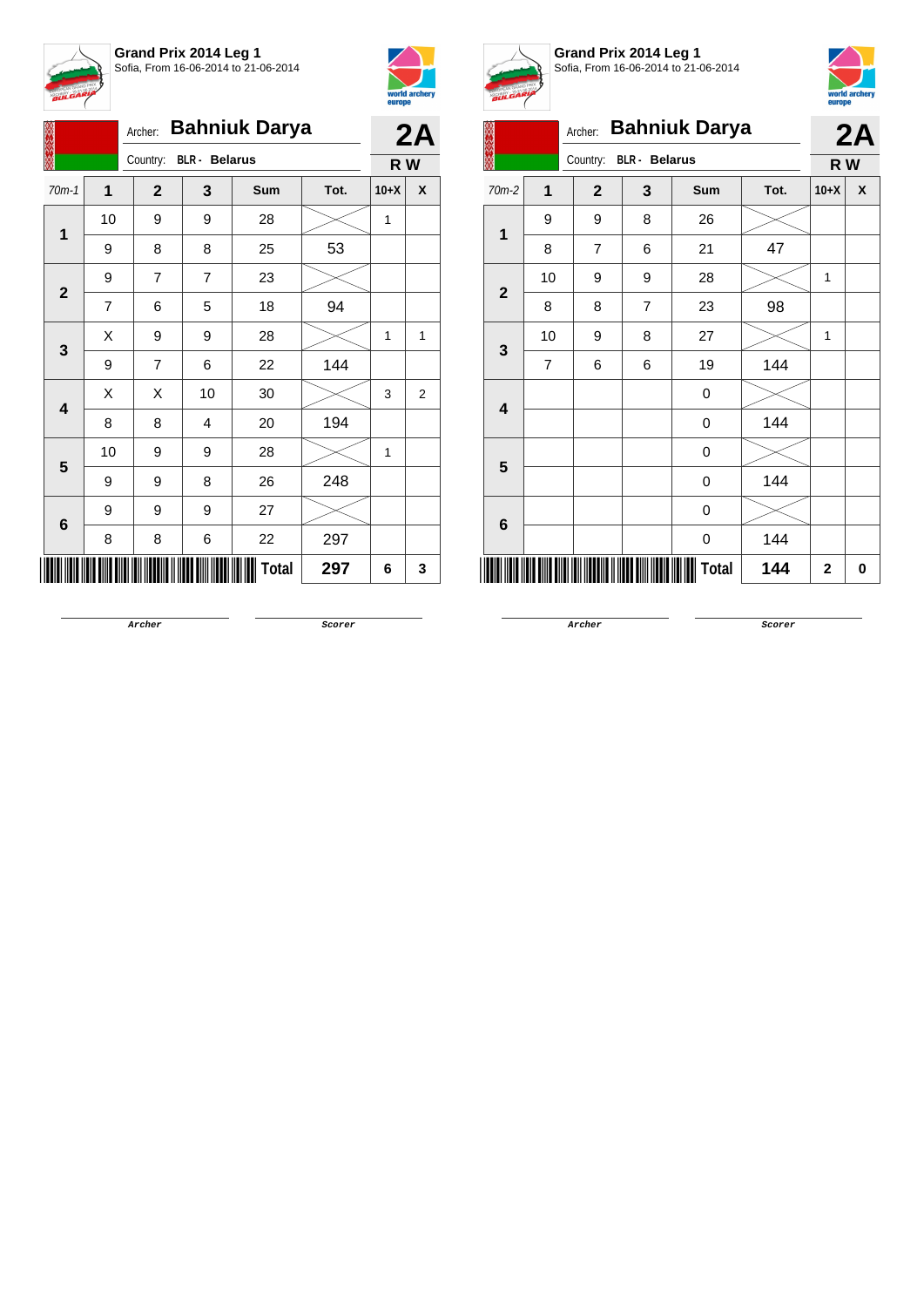



|                         |              |              |                         | Archer: Spera Loredana |      |                | 2B  |
|-------------------------|--------------|--------------|-------------------------|------------------------|------|----------------|-----|
|                         |              | Country:     | ITA - Italy             |                        |      |                | R W |
| $70m-1$                 | $\mathbf{1}$ | $\mathbf{2}$ | 3                       | Sum                    | Tot. | $10+X$         | X   |
| 1                       | 10           | 9            | 9                       | 28                     |      | 1              |     |
|                         | 8            | 8            | $\overline{7}$          | 23                     | 51   |                |     |
| $\mathbf{2}$            | Χ            | 9            | 9                       | 28                     |      | 1              | 1   |
|                         | 9            | 8            | 7                       | 24                     | 103  |                |     |
| 3                       | 10           | 9            | 9                       | 28                     |      | 1              |     |
|                         | 8            | 8            | 8                       | 24                     | 155  |                |     |
| $\overline{\mathbf{4}}$ | Χ            | 10           | 10                      | 30                     |      | 3              | 1   |
|                         | 9            | 8            | 8                       | 25                     | 210  |                |     |
| 5                       | 10           | 9            | 9                       | 28                     |      | 1              |     |
|                         | 8            | 8            | 8                       | 24                     | 262  |                |     |
| 6                       | X            | 10           | 9                       | 29                     |      | $\overline{2}$ | 1   |
|                         | 8            | 8            | $\overline{\mathbf{7}}$ | 23                     | 314  |                |     |
|                         |              |              |                         | <b>Total</b>           | 314  | 9              | 3   |



**Grand Prix 2014 Leg 1** Sofia, From 16-06-2014 to 21-06-2014



|                         |                | Archer:        |             | <b>Spera Loredana</b> |      |        | 2B |
|-------------------------|----------------|----------------|-------------|-----------------------|------|--------|----|
|                         |                | Country:       | ITA - Italy |                       |      | R W    |    |
| 70m-2                   | 1              | $\mathbf{2}$   | 3           | Sum                   | Tot. | $10+X$ | X  |
| $\mathbf{1}$            | 10             | 10             | 9           | 29                    |      | 2      |    |
|                         | 8              | 8              | 8           | 24                    | 53   |        |    |
| $\overline{2}$          | 8              | 8              | 8           | 24                    |      |        |    |
|                         | $\overline{7}$ | 6              | 6           | 19                    | 96   |        |    |
| 3                       | 10             | 9              | 9           | 28                    |      | 1      |    |
|                         | 8              | $\overline{7}$ | 6           | 21                    | 145  |        |    |
| $\overline{\mathbf{4}}$ |                |                |             | 0                     |      |        |    |
|                         |                |                |             | 0                     | 145  |        |    |
| 5                       |                |                |             | 0                     |      |        |    |
|                         |                |                |             | 0                     | 145  |        |    |
| 6                       |                |                |             | 0                     |      |        |    |
|                         |                |                |             | 0                     | 145  |        |    |
|                         |                |                |             | Total                 | 145  | 3      | 0  |

**Archer Scorer**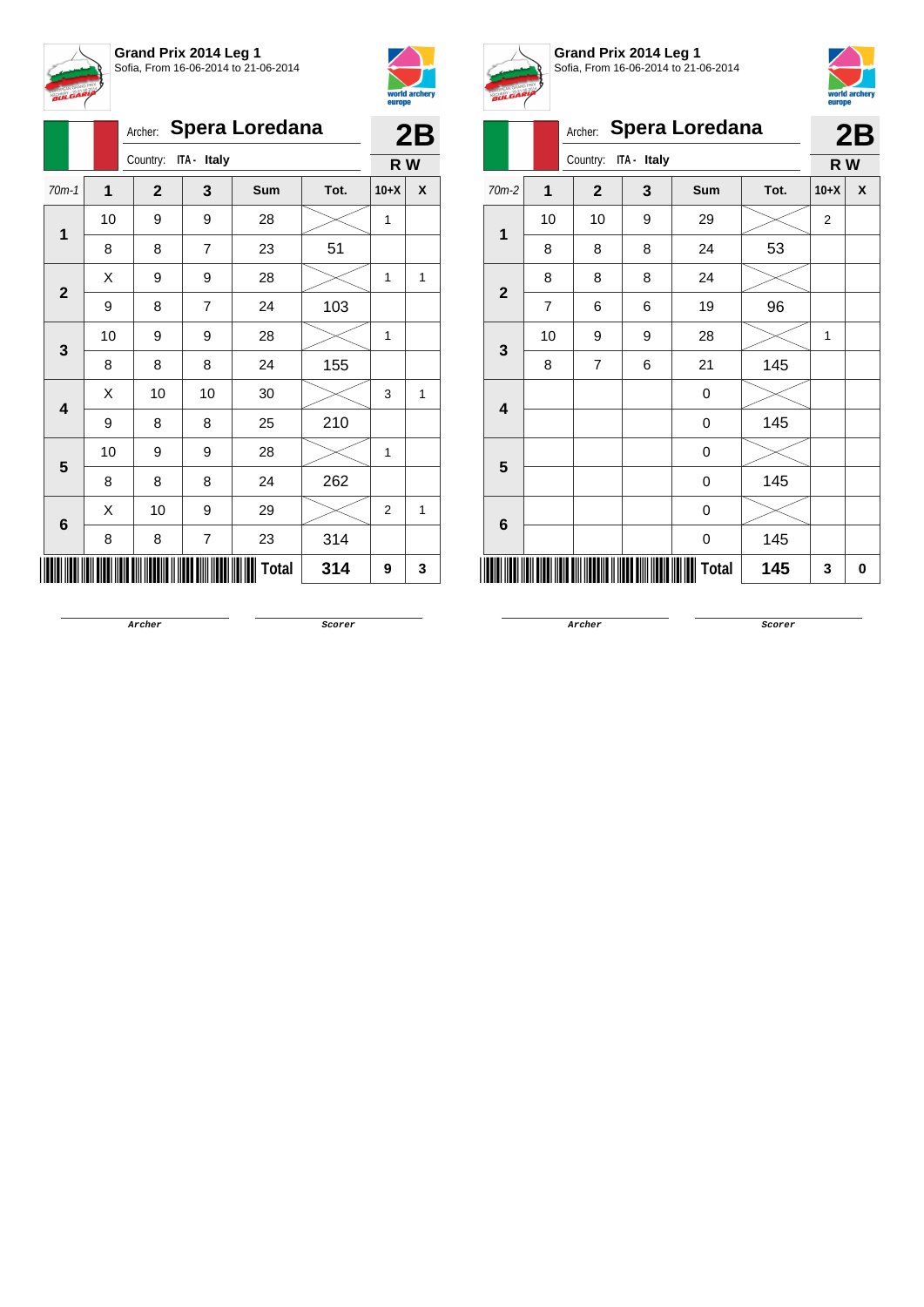



|                |    | Archer:               |                | Zyzanska Sylwia |      |                | 2C |
|----------------|----|-----------------------|----------------|-----------------|------|----------------|----|
|                |    | Country: POL - Poland |                |                 |      | R W            |    |
| $70m-1$        | 1  | $\mathbf{2}$          | 3              | Sum             | Tot. | $10+X$         | X  |
| 1              | 10 | 10                    | 9              | 29              |      | $\overline{c}$ |    |
|                | 9  | $\overline{7}$        | 6              | 22              | 51   |                |    |
| $\overline{2}$ | Χ  | 10                    | 9              | 29              |      | $\overline{2}$ | 1  |
|                | 9  | 9                     | 8              | 26              | 106  |                |    |
| 3              | 10 | 10                    | 9              | 29              |      | $\overline{2}$ |    |
|                | 9  | 7                     | 5              | 21              | 156  |                |    |
| 4              | 9  | 9                     | 8              | 26              |      |                |    |
|                | 8  | 8                     | $\overline{7}$ | 23              | 205  |                |    |
| 5              | Χ  | 10                    | 10             | 30              |      | 3              | 1  |
|                | 10 | 10                    | 9              | 29              | 264  | $\overline{2}$ |    |
| $\bf 6$        | X  | Χ                     | 9              | 29              |      | $\overline{2}$ | 2  |
|                | 9  | 7                     | 6              | 22              | 315  |                |    |
|                |    |                       |                | <b>Total</b>    | 315  | 13             | 4  |



**Grand Prix 2014 Leg 1** Sofia, From 16-06-2014 to 21-06-2014



|                         |                | Archer:        |                | Zyzanska Sylwia |      |        | 2C |
|-------------------------|----------------|----------------|----------------|-----------------|------|--------|----|
|                         |                | Country:       | POL - Poland   |                 |      | R W    |    |
| 70m-2                   | 1              | $\overline{2}$ | 3              | <b>Sum</b>      | Tot. | $10+X$ | X  |
| $\mathbf 1$             | 9              | 9              | 9              | 27              |      |        |    |
|                         | 9              | 8              | 8              | 25              | 52   |        |    |
| $\overline{2}$          | Χ              | 9              | 9              | 28              |      | 1      | 1  |
|                         | 8              | 8              | $\overline{7}$ | 23              | 103  |        |    |
| $\mathbf{3}$            | 9              | 8              | 7              | 24              |      |        |    |
|                         | $\overline{7}$ | $\overline{7}$ | 4              | 18              | 145  |        |    |
| $\overline{\mathbf{4}}$ |                |                |                | 0               |      |        |    |
|                         |                |                |                | 0               | 145  |        |    |
| 5                       |                |                |                | 0               |      |        |    |
|                         |                |                |                | 0               | 145  |        |    |
| 6                       |                |                |                | 0               |      |        |    |
| 145<br>0                |                |                |                |                 |      |        |    |
| Total<br>145            |                |                |                |                 |      |        |    |

**Archer Scorer**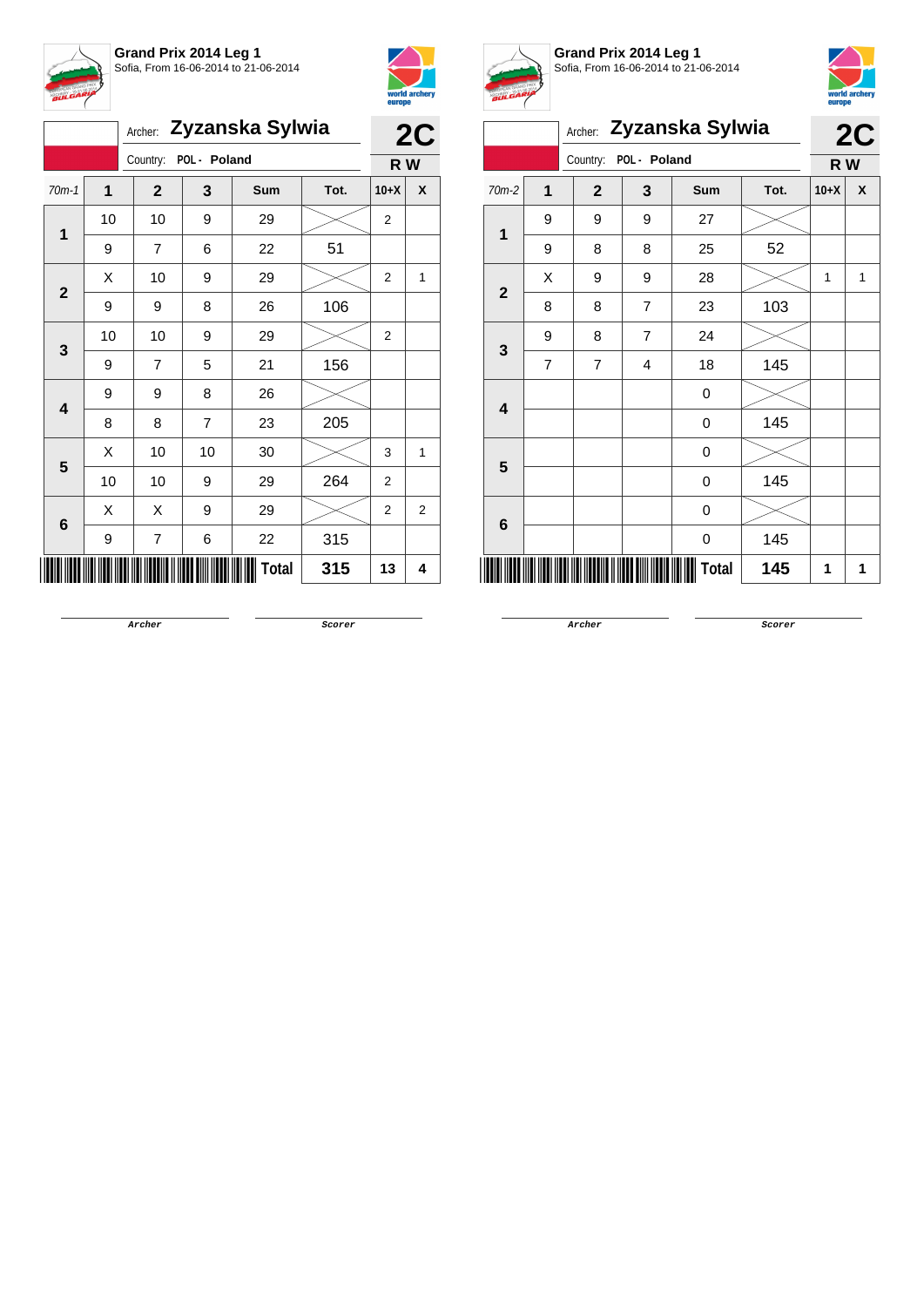



|              |                | Archer:        |                | <b>Agrangelou Maria</b>     |      |        | 2D           |
|--------------|----------------|----------------|----------------|-----------------------------|------|--------|--------------|
|              |                |                |                | Country: SKOA - Greece/SKOA |      | R W    |              |
| $70m-1$      | 1              | $\overline{2}$ | 3              | Sum                         | Tot. | $10+X$ | X            |
| $\mathbf{1}$ | Χ              | 9              | 8              | 27                          |      | 1      | $\mathbf{1}$ |
|              | $\overline{7}$ | 6              | 6              | 19                          | 46   |        |              |
| $\mathbf{2}$ | 8              | 8              | 6              | 22                          |      |        |              |
|              | 6              | 6              | 5              | 17                          | 85   |        |              |
| 3            | X              | 9              | 8              | 27                          |      | 1      | 1            |
|              | 8              | 8              | 7              | 23                          | 135  |        |              |
|              | 8              | $\overline{7}$ | $\overline{7}$ | 22                          |      |        |              |
| 4            | $\overline{7}$ | 5              | 5              | 17                          | 174  |        |              |
| 5            | 8              | 8              | 8              | 24                          |      |        |              |
|              | 8              | 6              | 5              | 19                          | 217  |        |              |
|              | 9              | 9              | 8              | 26                          |      |        |              |
| 6            | 7              | 5              | 4              | 16                          | 259  |        |              |
|              |                |                |                | Total                       | 259  | 2      | $\mathbf 2$  |



**Grand Prix 2014 Leg 1** Sofia, From 16-06-2014 to 21-06-2014



|                         |                |                |   | Archer: Agrangelou Maria |      |        | 2D |
|-------------------------|----------------|----------------|---|--------------------------|------|--------|----|
|                         |                | Country:       |   | SKOA - Greece/SKOA       |      | R W    |    |
| $70m-2$                 | 1              | $\mathbf{2}$   | 3 | Sum                      | Tot. | $10+X$ | X  |
| $\mathbf{1}$            | 9              | 8              | 8 | 25                       |      |        |    |
|                         | $\overline{7}$ | $\overline{7}$ | 5 | 19                       | 44   |        |    |
| $\overline{2}$          | 9              | 8              | 8 | 25                       |      |        |    |
|                         | $\overline{7}$ | 7              | 5 | 19                       | 88   |        |    |
| 3                       | 9              | 8              | 7 | 24                       |      |        |    |
|                         | 5              | M              | M | 5                        | 117  |        |    |
| $\overline{\mathbf{4}}$ |                |                |   | 0                        |      |        |    |
|                         |                |                |   | 0                        | 117  |        |    |
| 5                       |                |                |   | 0                        |      |        |    |
|                         |                |                |   | 0                        | 117  |        |    |
| 6                       |                |                |   | 0                        |      |        |    |
|                         |                |                |   | 0                        | 117  |        |    |
|                         |                |                |   | Total                    | 117  |        |    |

**Archer Scorer**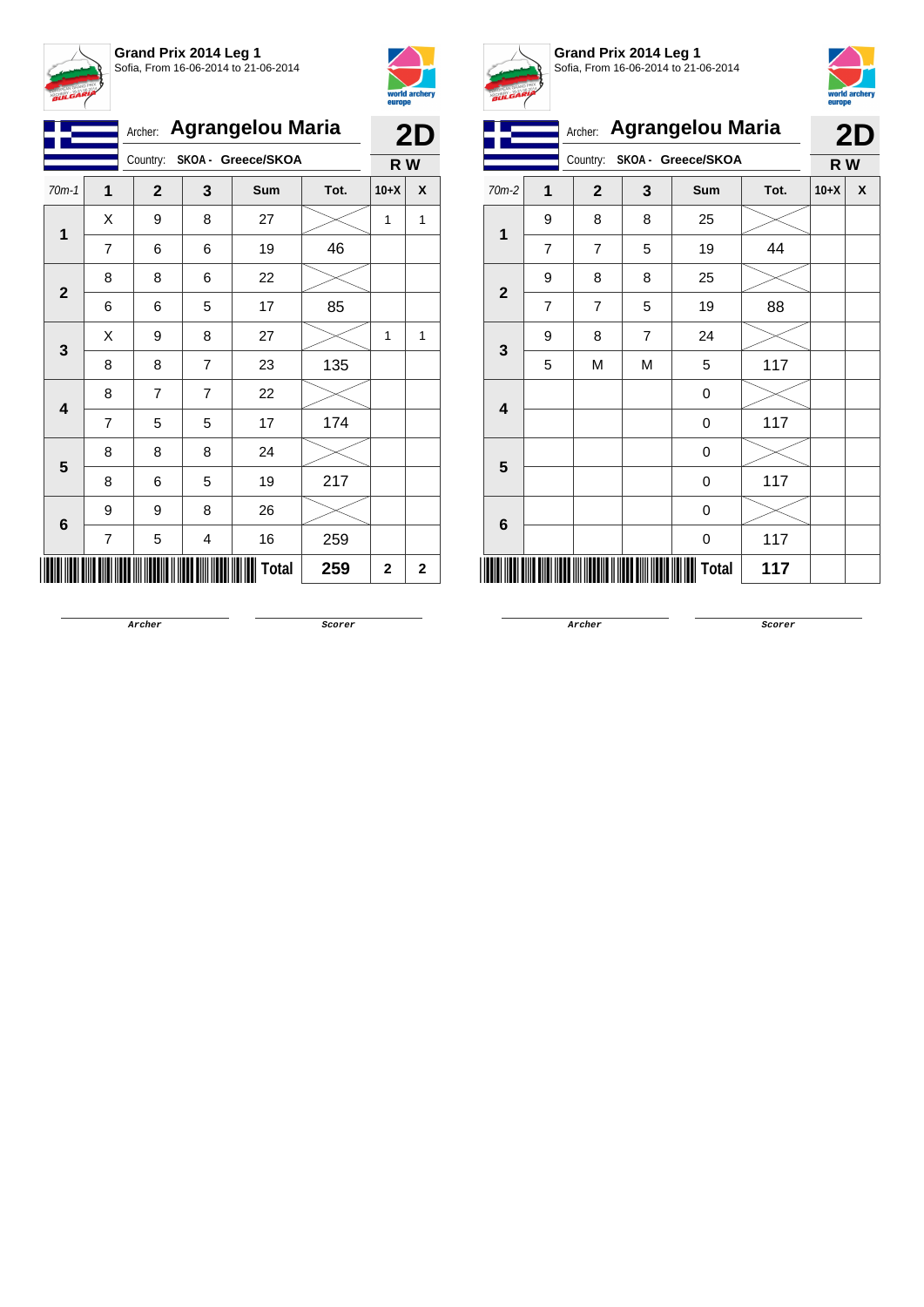



|              |                | Archer:      |                      | <b>Marusava Hanna</b> |      |        | 3A |
|--------------|----------------|--------------|----------------------|-----------------------|------|--------|----|
|              |                | Country:     | <b>BLR</b> - Belarus |                       |      | R W    |    |
| $70m-1$      | $\overline{1}$ | $\mathbf{2}$ | 3                    | Sum                   | Tot. | $10+X$ | X  |
|              | 10             | 10           | 9                    | 29                    |      | 2      |    |
| 1            | 9              | 9            | 8                    | 26                    | 55   |        |    |
| $\mathbf{2}$ | 10             | 10           | 10                   | 30                    |      | 3      |    |
|              | 9              | 9            | 9                    | 27                    | 112  |        |    |
| $\mathbf{3}$ | X              | 10           | 10                   | 30                    |      | 3      | 1  |
|              | 9              | 9            | 8                    | 26                    | 168  |        |    |
| 4            | 9              | 9            | 9                    | 27                    |      |        |    |
|              | 9              | 9            | 9                    | 27                    | 222  |        |    |
| 5            | 10             | 9            | 9                    | 28                    |      | 1      |    |
|              | 9              | 8            | 8                    | 25                    | 275  |        |    |
| 6            | 10             | 10           | 10                   | 30                    |      | 3      |    |
|              | 9              | 9            | 8                    | 26                    | 331  |        |    |
|              |                |              |                      | <b>Total</b>          | 331  | 12     | 1  |



**Grand Prix 2014 Leg 1** Sofia, From 16-06-2014 to 21-06-2014



|              | the control of the con- | Archer:        |                      | <b>Marusava Hanna</b> |      |        | 3A |
|--------------|-------------------------|----------------|----------------------|-----------------------|------|--------|----|
|              |                         | Country:       | <b>BLR</b> - Belarus |                       |      | R W    |    |
| $70m-2$      | 1                       | $\overline{2}$ | 3                    | Sum                   | Tot. | $10+X$ | X  |
| $\mathbf{1}$ | 9                       | 9              | 9                    | 27                    |      |        |    |
|              | 8                       | 8              | 8                    | 24                    | 51   |        |    |
| $\mathbf{2}$ | 9                       | 9              | 8                    | 26                    |      |        |    |
|              | 8                       | 8              | $\overline{7}$       | 23                    | 100  |        |    |
| 3            | 9                       | 9              | 9                    | 27                    |      |        |    |
|              | 9                       | 8              | 8                    | 25                    | 152  |        |    |
| 4            |                         |                |                      | 0                     |      |        |    |
|              |                         |                |                      | 0                     | 152  |        |    |
| 5            |                         |                |                      | 0                     |      |        |    |
|              |                         |                |                      | 0                     | 152  |        |    |
| 6            |                         |                |                      | 0                     |      |        |    |
|              |                         |                |                      | 0                     | 152  |        |    |
|              |                         |                |                      | Total                 | 152  |        |    |

**Archer Scorer**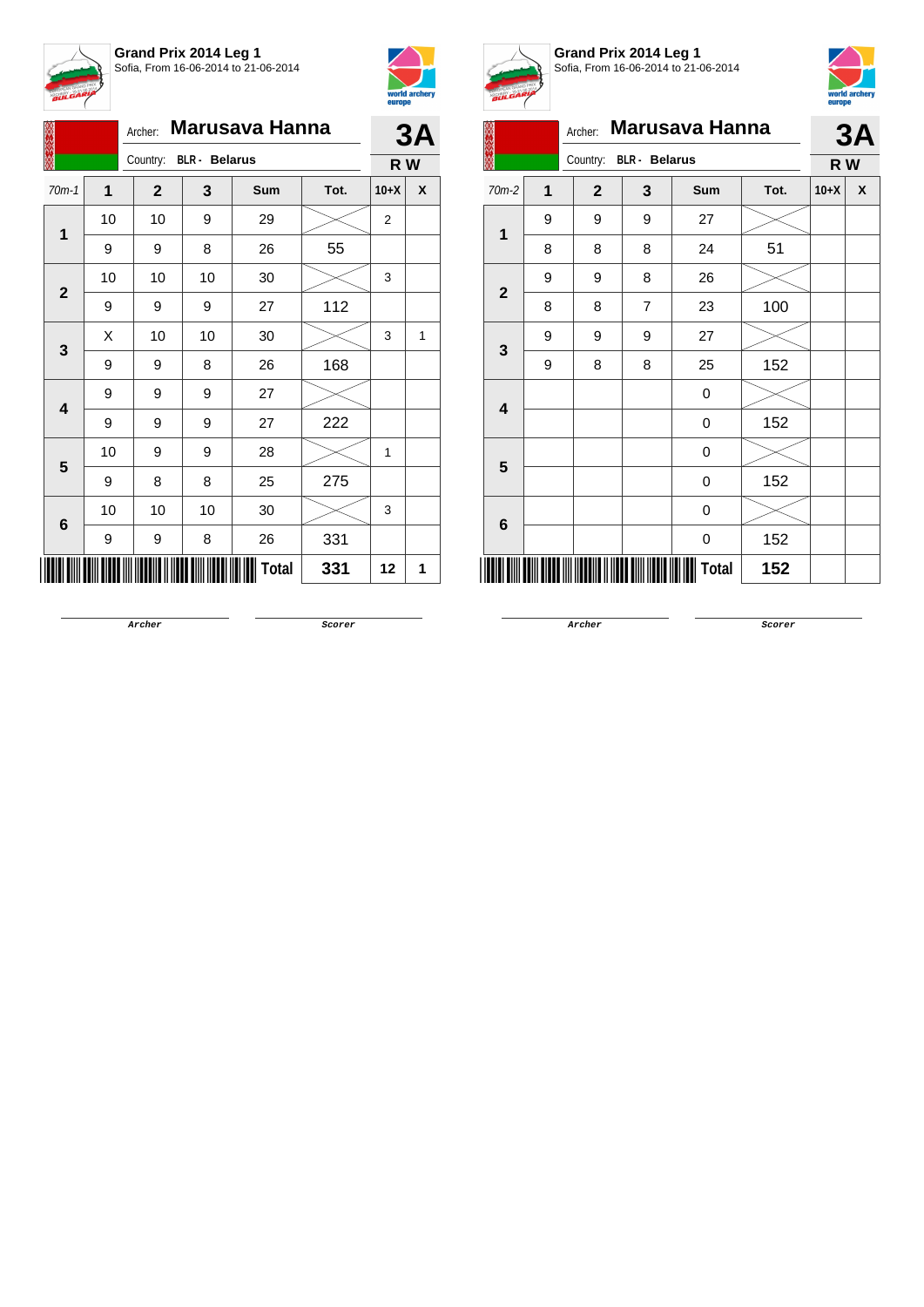

**Grand Prix 2014 Leg 1** Sofia, From 16-06-2014 to 21-06-2014



|                         |                         | <b>Violi Sara</b><br>Archer: |                      |       | 3B   |                |   |  |
|-------------------------|-------------------------|------------------------------|----------------------|-------|------|----------------|---|--|
|                         |                         |                              | Country: ITA - Italy |       |      |                |   |  |
| $70m-1$                 | $\overline{\mathbf{1}}$ | $\mathbf{2}$                 | 3                    | Sum   | Tot. | $10+X$         | X |  |
| 1                       | Χ                       | 10                           | 10                   | 30    |      | 3              | 1 |  |
|                         | 9                       | 9                            | 6                    | 24    | 54   |                |   |  |
| $\mathbf{2}$            | Χ                       | Χ                            | Χ                    | 30    |      | 3              | 3 |  |
|                         | 10                      | 9                            | 8                    | 27    | 111  | 1              |   |  |
| 3                       | 9                       | 9                            | 9                    | 27    |      |                |   |  |
|                         | 9                       | 8                            | $\overline{7}$       | 24    | 162  |                |   |  |
| $\overline{\mathbf{4}}$ | X                       | 10                           | 9                    | 29    |      | $\overline{2}$ | 1 |  |
|                         | 9                       | 9                            | 7                    | 25    | 216  |                |   |  |
| 5                       | 10                      | 9                            | 9                    | 28    |      | 1              |   |  |
|                         | 9                       | 9                            | 9                    | 27    | 271  |                |   |  |
| 6                       | X                       | Χ                            | 9                    | 29    |      | $\overline{2}$ | 2 |  |
|                         | 9                       | 9                            | 8                    | 26    | 326  |                |   |  |
|                         |                         |                              |                      | Total | 326  | 12             | 7 |  |



**Grand Prix 2014 Leg 1** Sofia, From 16-06-2014 to 21-06-2014



|                         |    | Archer:      | Violi Sara     |                  |      | 3B     |             |  |  |  |
|-------------------------|----|--------------|----------------|------------------|------|--------|-------------|--|--|--|
|                         |    | Country:     | ITA - Italy    |                  |      | R W    |             |  |  |  |
| 70m-2                   | 1  | $\mathbf{2}$ | 3              | Sum              | Tot. | $10+X$ | X           |  |  |  |
|                         | Χ  | 10           | 10             | 30               |      | 3      | 1           |  |  |  |
| 1                       | 10 | 9            | 8              | 27               | 57   | 1      |             |  |  |  |
| $\overline{2}$          | 9  | 9            | 9              | 27               |      |        |             |  |  |  |
|                         | 8  | 8            | $\overline{7}$ | 23               | 107  |        |             |  |  |  |
| 3                       | X  | 9            | 9              | 28               |      | 1      | 1           |  |  |  |
|                         | 8  | 8            | 5              | 21               | 156  |        |             |  |  |  |
| $\overline{\mathbf{4}}$ |    |              |                | 0                |      |        |             |  |  |  |
|                         |    |              |                | 0                | 156  |        |             |  |  |  |
| $5\phantom{1}$          |    |              |                | $\boldsymbol{0}$ |      |        |             |  |  |  |
|                         |    |              |                | 0                | 156  |        |             |  |  |  |
| 6                       |    |              |                | 0                |      |        |             |  |  |  |
|                         |    |              |                | 0                | 156  |        |             |  |  |  |
|                         |    |              |                | <b>Total</b>     | 156  | 5      | $\mathbf 2$ |  |  |  |

**Archer Scorer**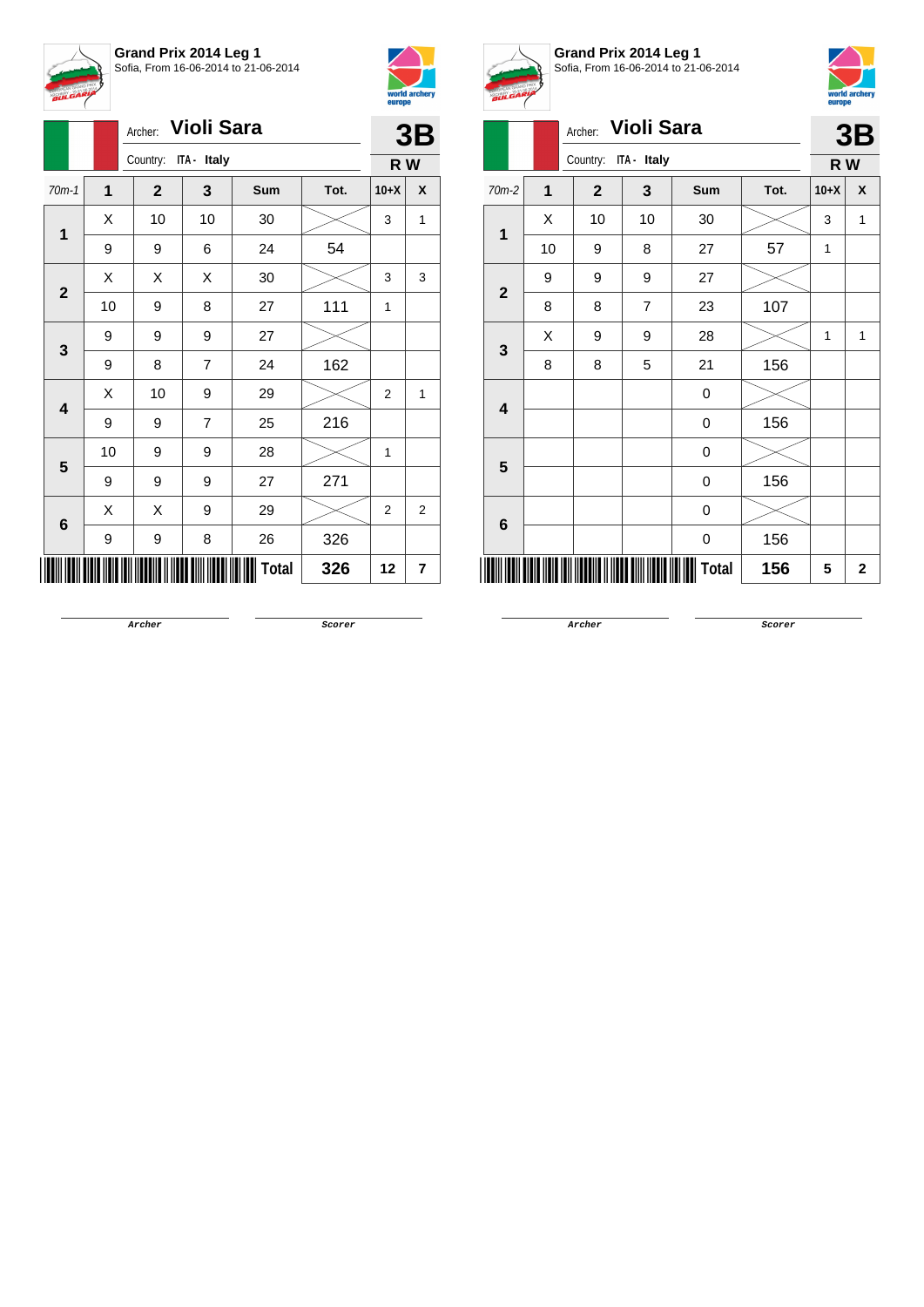



|              | Wejnerowska Marlena |                | 3C             |       |      |        |   |
|--------------|---------------------|----------------|----------------|-------|------|--------|---|
|              |                     | Country:       | POL - Poland   |       |      | R W    |   |
| $70m-1$      | 1                   | $\mathbf{2}$   | 3              | Sum   | Tot. | $10+X$ | X |
| 1            | 10                  | 10             | 9              | 29    |      | 2      |   |
|              | 8                   | $\overline{7}$ | $\overline{7}$ | 22    | 51   |        |   |
| $\mathbf{2}$ | 10                  | 10             | 9              | 29    |      | 2      |   |
|              | 9                   | 8              | 8              | 25    | 105  |        |   |
| 3            | 10                  | 10             | 10             | 30    |      | 3      |   |
|              | 9                   | 8              | 6              | 23    | 158  |        |   |
| 4            | 10                  | 9              | 9              | 28    |      | 1      |   |
|              | 8                   | 6              | 6              | 20    | 206  |        |   |
| 5            | 10                  | 9              | 9              | 28    |      | 1      |   |
|              | 9                   | 8              | 8              | 25    | 259  |        |   |
|              | X                   | 9              | 8              | 27    |      | 1      | 1 |
| 6            | 8                   | 8              | 8              | 24    | 310  |        |   |
|              |                     |                |                | Total | 310  | 10     | 1 |



**Grand Prix 2014 Leg 1** Sofia, From 16-06-2014 to 21-06-2014



|                         |                | Archer:        |              | Wejnerowska Marlena |      |        | 3C |
|-------------------------|----------------|----------------|--------------|---------------------|------|--------|----|
|                         |                | Country:       | POL - Poland |                     |      | R W    |    |
| 70m-2                   | $\mathbf 1$    | $\mathbf{2}$   | 3            | Sum                 | Tot. | $10+X$ | X  |
| $\mathbf{1}$            | 9              | 9              | 9            | 27                  |      |        |    |
|                         | 8              | 8              | 8            | 24                  | 51   |        |    |
| $\mathbf{2}$            | 10             | 9              | 9            | 28                  |      | 1      |    |
|                         | 8              | 6              | 6            | 20                  | 99   |        |    |
| 3                       | 9              | 8              | 8            | 25                  |      |        |    |
|                         | $\overline{7}$ | $\overline{7}$ | 6            | 20                  | 144  |        |    |
| $\overline{\mathbf{4}}$ |                |                |              | 0                   |      |        |    |
|                         |                |                |              | 0                   | 144  |        |    |
| 5                       |                |                |              | 0                   |      |        |    |
|                         |                |                |              | 0                   | 144  |        |    |
| 6                       |                |                |              | 0                   |      |        |    |
|                         |                |                |              | 0                   | 144  |        |    |
|                         |                |                |              | Total               | 144  | 1      | 0  |

**Archer Scorer**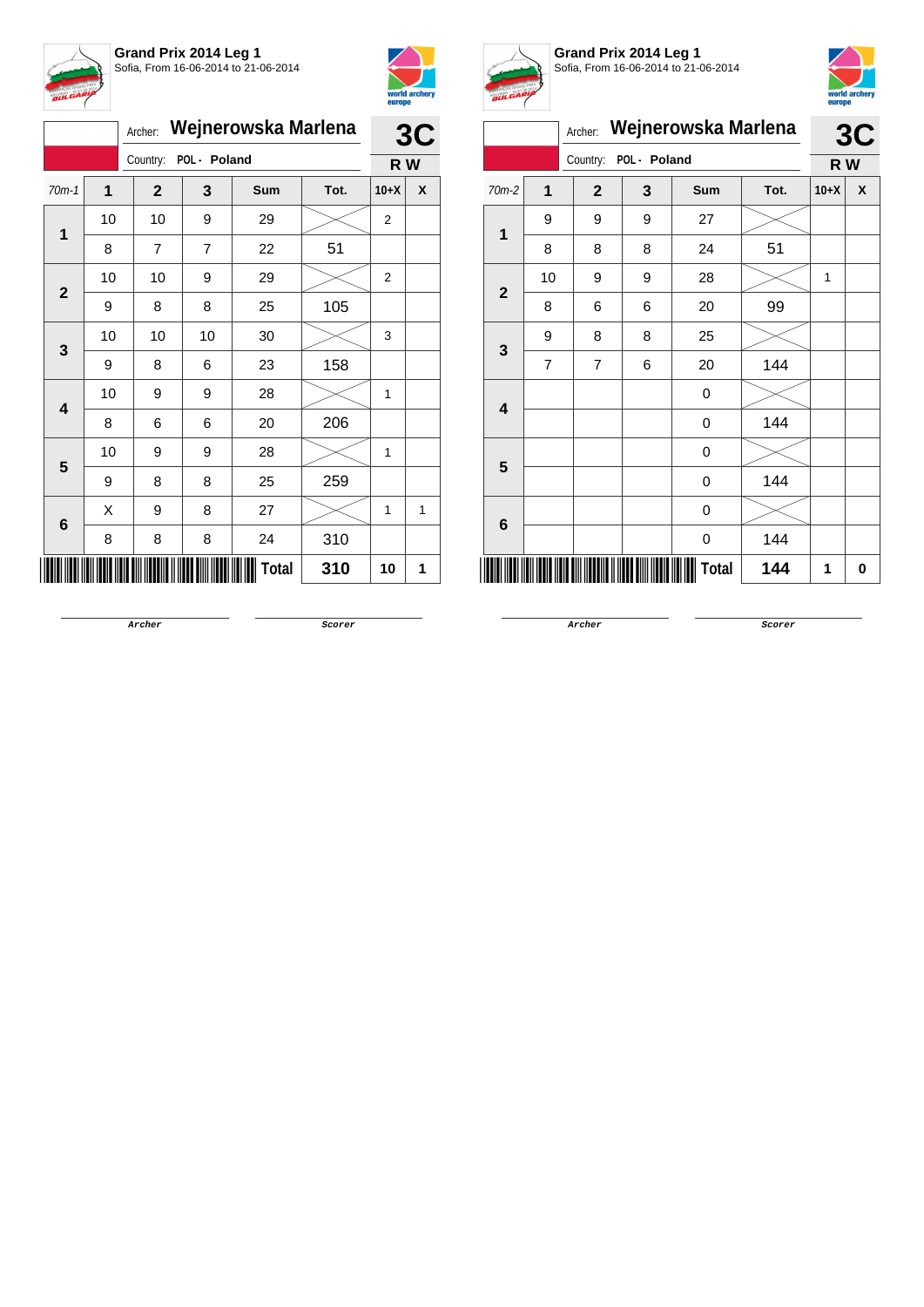



|                         |                | Archer:        |                | <b>Romantzi Elpida</b>      |      |        | 3D |
|-------------------------|----------------|----------------|----------------|-----------------------------|------|--------|----|
|                         |                |                |                | Country: SKOA - Greece/SKOA |      | R W    |    |
| $70m-1$                 | 1              | $\mathbf{2}$   | 3              | Sum                         | Tot. | $10+X$ | X  |
| $\mathbf 1$             | 10             | 9              | 9              | 28                          |      | 1      |    |
|                         | 7              | 6              | 5              | 18                          | 46   |        |    |
|                         | 8              | 8              | 7              | 23                          |      |        |    |
| $\overline{\mathbf{2}}$ | $\overline{7}$ | $\overline{7}$ | 5              | 19                          | 88   |        |    |
|                         | 10             | 9              | 9              | 28                          |      | 1      |    |
| 3                       | 8              | $\overline{7}$ | $\overline{7}$ | 22                          | 138  |        |    |
|                         | 9              | 9              | 9              | 27                          |      |        |    |
| 4                       | 8              | 8              | 7              | 23                          | 188  |        |    |
| 5                       | 9              | 9              | 8              | 26                          |      |        |    |
|                         | 8              | 8              | 8              | 24                          | 238  |        |    |
|                         | 10             | 9              | 8              | 27                          |      | 1      |    |
| 6                       | 7              | 6              | 5              | 18                          | 283  |        |    |
|                         |                |                |                | Total                       | 283  | 3      | 0  |



**Grand Prix 2014 Leg 1** Sofia, From 16-06-2014 to 21-06-2014



|                |                | Archer:                          |   | Romantzi Elpida    |      |        | 3D |
|----------------|----------------|----------------------------------|---|--------------------|------|--------|----|
|                |                | Country:                         |   | SKOA - Greece/SKOA |      | R W    |    |
| 70m-2          | 1              | $\mathbf{2}$                     | 3 | <b>Sum</b>         | Tot. | $10+X$ | X  |
| 1              | 10             | 9                                | 9 | 28                 |      | 1      |    |
|                | 9              | 8                                | M | 17                 | 45   |        |    |
|                | 9              | 9                                | 7 | 25                 |      |        |    |
| $\overline{2}$ | $\overline{7}$ | 6                                | 3 | 16                 | 86   |        |    |
|                | 9              | 9                                | 8 | 26                 |      |        |    |
| 3              | 7              | 7                                | 6 | 20                 | 132  |        |    |
|                |                |                                  |   | $\mathbf 0$        |      |        |    |
| 4              |                |                                  |   | 0                  | 132  |        |    |
|                |                |                                  |   | 0                  |      |        |    |
| 5              |                |                                  |   | 0                  | 132  |        |    |
|                |                |                                  |   | 0                  |      |        |    |
| 6              |                |                                  |   | 0                  | 132  |        |    |
|                |                | <u> III Martin Martin III Ma</u> |   | <b>Total</b>       | 132  | 1      | 0  |

**Archer Scorer**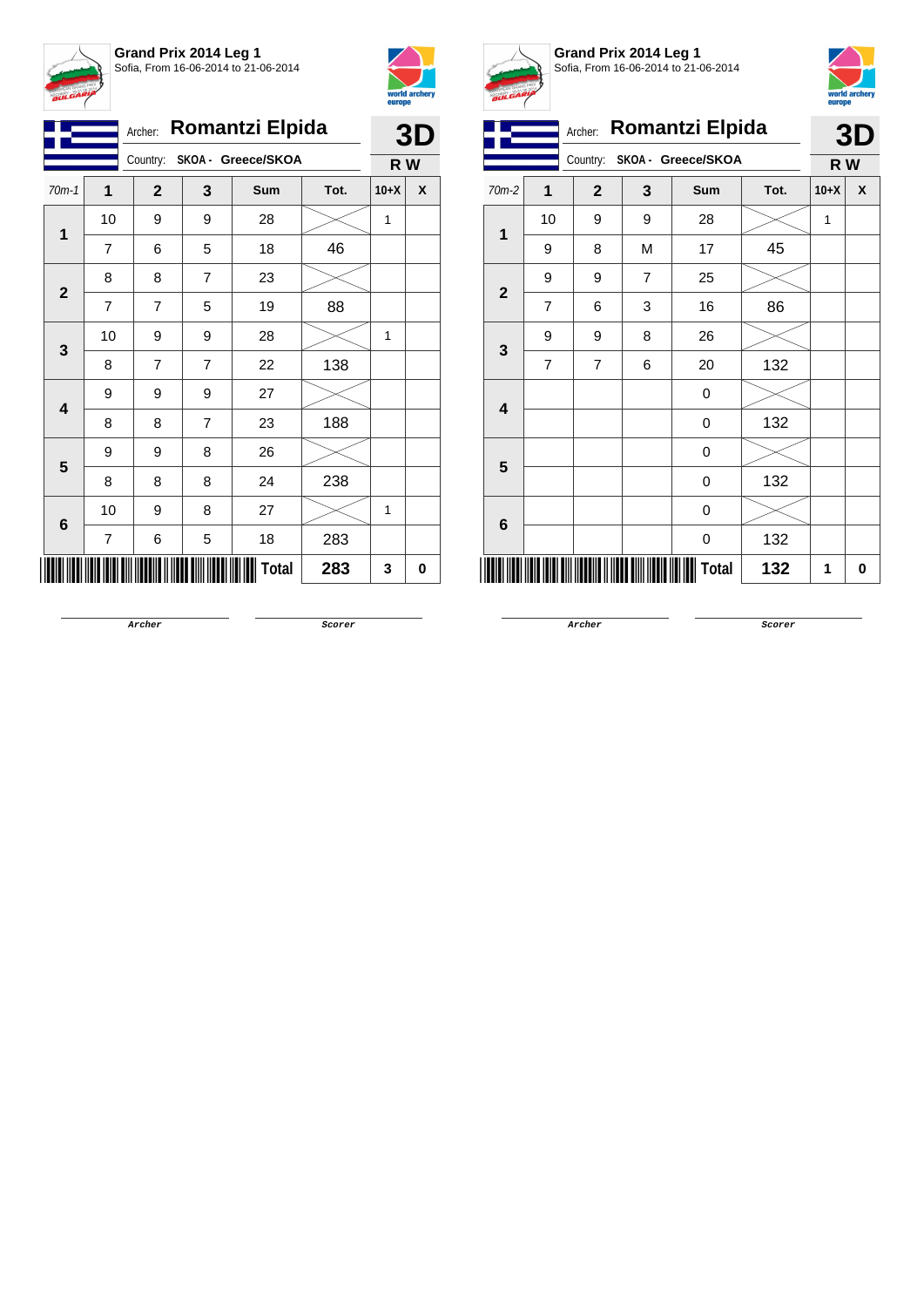



|                         |                | Archer:                          |                         | Timofeyeva Ekaterina |      |        | 4A           |
|-------------------------|----------------|----------------------------------|-------------------------|----------------------|------|--------|--------------|
|                         |                | Country:<br><b>BLR</b> - Belarus | R W                     |                      |      |        |              |
| $70m-1$                 | $\mathbf{1}$   | $\mathbf{2}$                     | 3                       | Sum                  | Tot. | $10+X$ | X            |
| 1                       | 10             | 9                                | 9                       | 28                   |      | 1      |              |
|                         | 9              | 8                                | 8                       | 25                   | 53   |        |              |
| $\mathbf{2}$            | Χ              | $10$                             | 10                      | 30                   |      | 3      | 1            |
|                         | 9              | 8                                | 8                       | 25                   | 108  |        |              |
| 3                       | 10             | 9                                | 9                       | 28                   |      | 1      |              |
|                         | 9              | 9                                | 9                       | 27                   | 163  |        |              |
| $\overline{\mathbf{4}}$ | X              | 10                               | 10                      | 30                   |      | 3      | 1            |
|                         | 10             | 9                                | 8                       | 27                   | 220  | 1      |              |
| 5                       | 10             | 10                               | 10                      | 30                   |      | 3      |              |
|                         | 9              | 9                                | 6                       | 24                   | 274  |        |              |
| 6                       | 9              | 9                                | 9                       | 27                   |      |        |              |
|                         | $\overline{7}$ | 7                                | $\overline{\mathbf{7}}$ | 21                   | 322  |        |              |
|                         |                |                                  |                         | Total                | 322  | 12     | $\mathbf{2}$ |



**Grand Prix 2014 Leg 1** Sofia, From 16-06-2014 to 21-06-2014



| A.                      |                |              |                      |                      |      |        |     |  |
|-------------------------|----------------|--------------|----------------------|----------------------|------|--------|-----|--|
|                         |                | Archer:      |                      | Timofeyeva Ekaterina |      |        | 4Α  |  |
|                         |                | Country:     | <b>BLR</b> - Belarus |                      |      |        | R W |  |
| 70m-2                   | $\overline{1}$ | $\mathbf{2}$ | 3                    | Sum                  | Tot. | $10+X$ | X   |  |
|                         | 10             | 9            | 9                    | 28                   |      | 1      |     |  |
| 1                       | 9              | 8            | 8                    | 25                   | 53   |        |     |  |
| $\overline{\mathbf{2}}$ | 10             | 9            | 9                    | 28                   |      | 1      |     |  |
|                         | 8              | 8            | 7                    | 23                   | 104  |        |     |  |
| 3                       | 10             | 9            | 9                    | 28                   |      | 1      |     |  |
|                         | 8              | 7            | $\overline{7}$       | 22                   | 154  |        |     |  |
| $\overline{\mathbf{4}}$ |                |              |                      | 0                    |      |        |     |  |
|                         |                |              |                      | 0                    | 154  |        |     |  |
| $5\phantom{1}$          |                |              |                      | $\mathbf 0$          |      |        |     |  |
|                         |                |              |                      | $\boldsymbol{0}$     | 154  |        |     |  |
|                         |                |              |                      | 0                    |      |        |     |  |
| 6                       |                |              |                      | 0                    | 154  |        |     |  |
|                         |                |              |                      | Total                | 154  | 3      | 0   |  |

**Archer Scorer**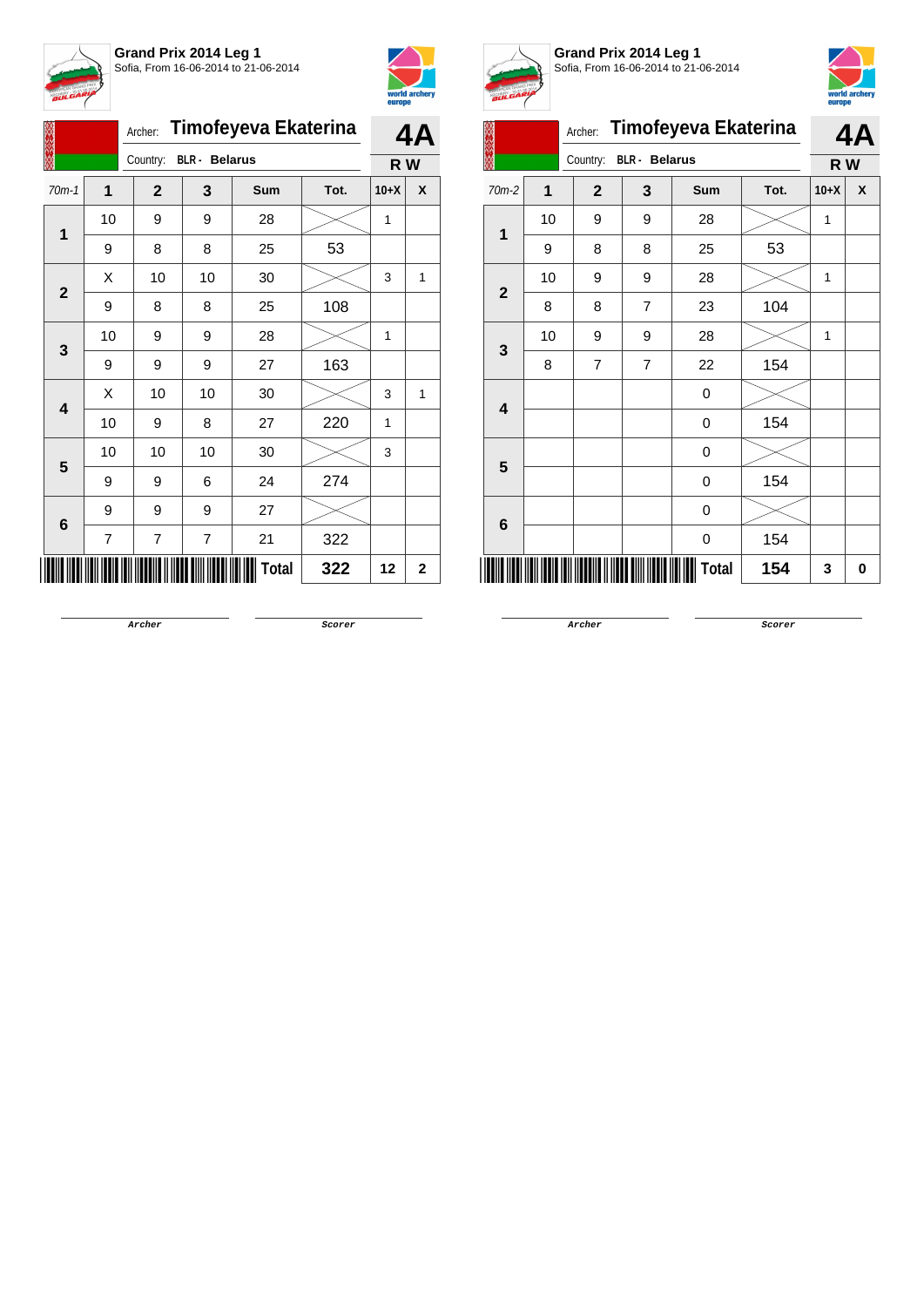

| Archer: Tonetta Elena |                         |                |             |       |      |                | 4B  |
|-----------------------|-------------------------|----------------|-------------|-------|------|----------------|-----|
|                       |                         | Country:       | ITA - Italy |       |      |                | R W |
| $70m-1$               | $\overline{\mathbf{1}}$ | $\mathbf{2}$   | 3           | Sum   | Tot. | $10+X$         | X   |
| $\overline{1}$        | X                       | 10             | 9           | 29    |      | $\overline{2}$ | 1   |
|                       | 8                       | 8              | 8           | 24    | 53   |                |     |
| $\mathbf{2}$          | 10                      | 10             | 9           | 29    |      | $\overline{2}$ |     |
|                       | 9                       | 8              | 8           | 25    | 107  |                |     |
| 3                     | X                       | 10             | 10          | 30    |      | 3              | 1   |
|                       | 10                      | 9              | 9           | 28    | 165  | 1              |     |
| 4                     | 10                      | 9              | 9           | 28    |      | 1              |     |
|                       | 9                       | 8              | 8           | 25    | 218  |                |     |
| 5                     | Χ                       | 9              | 8           | 27    |      | 1              | 1   |
|                       | 8                       | $\overline{7}$ | 6           | 21    | 266  |                |     |
| 6                     | 9                       | 9              | 9           | 27    |      |                |     |
|                       | 8                       | 8              | 8           | 24    | 317  |                |     |
|                       |                         |                |             | Total | 317  | 10             | 3   |



**Grand Prix 2014 Leg 1** Sofia, From 16-06-2014 to 21-06-2014



|                         | V |                |                |                      |      | $-$    |    |
|-------------------------|---|----------------|----------------|----------------------|------|--------|----|
|                         |   | Archer:        |                | <b>Tonetta Elena</b> |      |        | 4B |
|                         |   | Country:       | ITA - Italy    |                      |      | R W    |    |
| 70m-2                   | 1 | $\overline{2}$ | 3              | Sum                  | Tot. | $10+X$ | X  |
| 1                       | Χ | 10             | 10             | 30                   |      | 3      | 1  |
|                         | 8 | 8              | 6              | 22                   | 52   |        |    |
| $\overline{2}$          | 9 | 9              | 8              | 26                   |      |        |    |
|                         | 8 | 7              | 4              | 19                   | 97   |        |    |
| $\mathbf{3}$            | 9 | 9              | 8              | 26                   |      |        |    |
|                         | 8 | 7              | $\overline{7}$ | 22                   | 145  |        |    |
| $\overline{\mathbf{4}}$ |   |                |                | 0                    |      |        |    |
|                         |   |                |                | 0                    | 145  |        |    |
| $5\phantom{1}$          |   |                |                | 0                    |      |        |    |
|                         |   |                |                | 0                    | 145  |        |    |
| 6                       |   |                |                | 0                    |      |        |    |
|                         |   |                |                | 0                    | 145  |        |    |
|                         |   |                |                | Total                | 145  | 3      | 1  |

**Archer Scorer**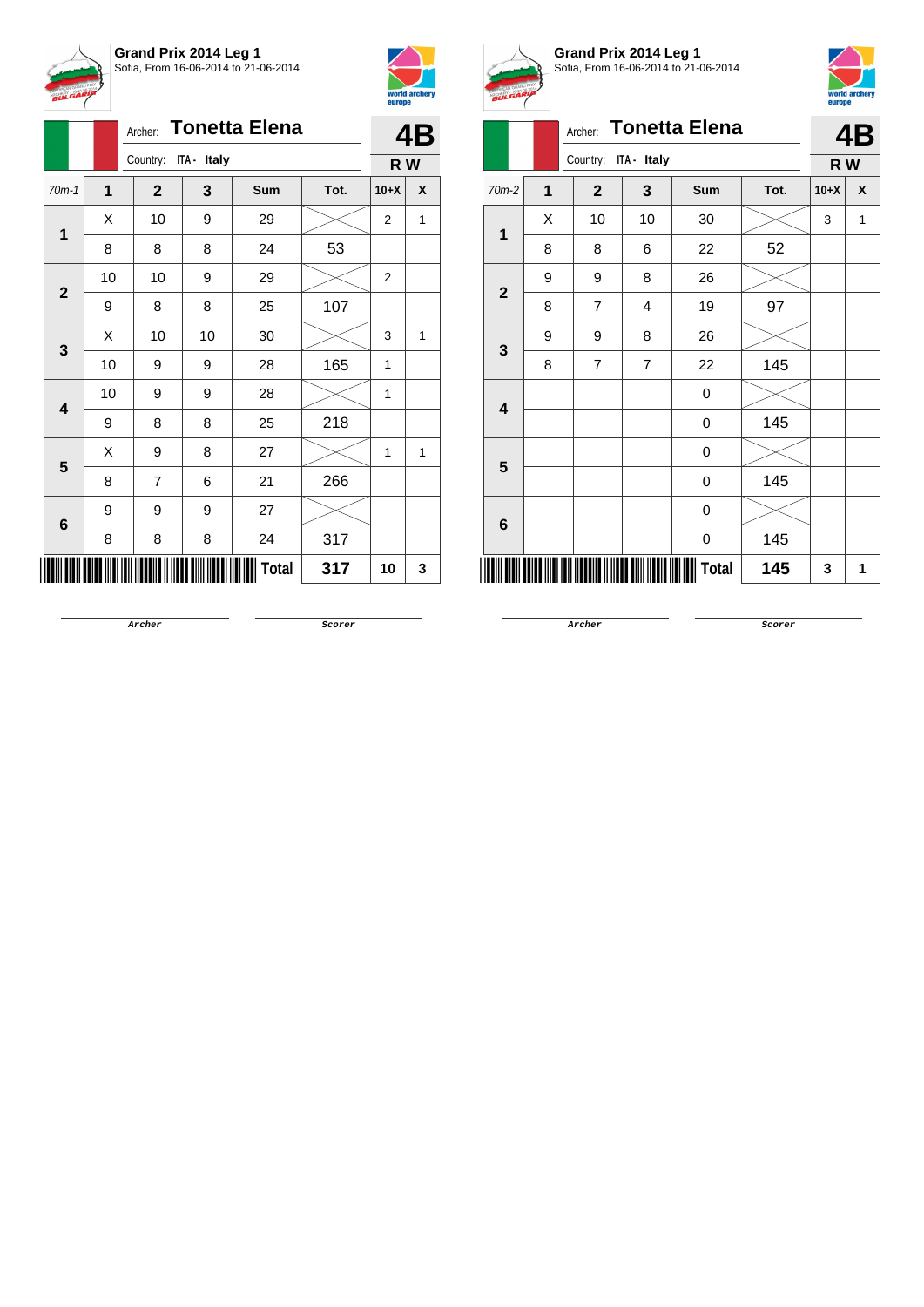



|  |              |                | Archer:        |                       | Rzasa Joanna |      | 4      | $\mathbf{r}$ |  |
|--|--------------|----------------|----------------|-----------------------|--------------|------|--------|--------------|--|
|  |              |                |                | Country: POL - Poland |              |      |        |              |  |
|  | $70m-1$      | 1              | $\mathbf{2}$   | 3                     | Sum          | Tot. | $10+X$ | X            |  |
|  | 1            | 10             | 10             | 10                    | 30           |      | 3      |              |  |
|  | 9            | 9              | 8              | 26                    | 56           |      |        |              |  |
|  |              | 9              | 8              | 8                     | 25           |      |        |              |  |
|  | $\mathbf{2}$ | 8              | 6              | 5                     | 19           | 100  |        |              |  |
|  | 3            | 10             | 8              | 8                     | 26           |      | 1      |              |  |
|  |              | $\overline{7}$ | $\overline{7}$ | $\overline{7}$        | 21           | 147  |        |              |  |
|  |              | 10             | 10             | 10                    | 30           |      | 3      |              |  |
|  | 4            | 9              | 8              | 8                     | 25           | 202  |        |              |  |
|  |              | 9              | 9              | 9                     | 27           |      |        |              |  |
|  | 5            | 9              | 8              | 8                     | 25           | 254  |        |              |  |
|  |              | 9              | 9              | 8                     | 26           |      |        |              |  |
|  | 6            | 8              | 8              | 7                     | 23           | 303  |        |              |  |
|  |              |                |                |                       | <b>Total</b> | 303  | 7      | 0            |  |



**Grand Prix 2014 Leg 1** Sofia, From 16-06-2014 to 21-06-2014



|                         |   | Archer:        |                | Rzasa Joanna |      |        | 4C  |
|-------------------------|---|----------------|----------------|--------------|------|--------|-----|
|                         |   | Country:       | POL - Poland   |              |      |        | R W |
| 70m-2                   | 1 | $\overline{2}$ | 3              | Sum          | Tot. | $10+X$ | X   |
| 1                       | 9 | 9              | 9              | 27           |      |        |     |
|                         | 8 | 8              | 7              | 23           | 50   |        |     |
| $\mathbf{2}$            | 9 | 8              | 8              | 25           |      |        |     |
|                         | 8 | 8              | 7              | 23           | 98   |        |     |
| $\mathbf{3}$            | 9 | 9              | $\overline{7}$ | 25           |      |        |     |
|                         | 6 | 6              | M              | 12           | 135  |        |     |
| $\overline{\mathbf{4}}$ |   |                |                | 0            |      |        |     |
|                         |   |                |                | $\mathbf 0$  | 135  |        |     |
| $5\phantom{1}$          |   |                |                | 0            |      |        |     |
|                         |   |                |                | 0            | 135  |        |     |
| $6\phantom{1}6$         |   |                |                | 0            |      |        |     |
|                         |   |                |                | 0            | 135  |        |     |
|                         |   |                |                | <b>Total</b> | 135  |        |     |

**Archer Scorer**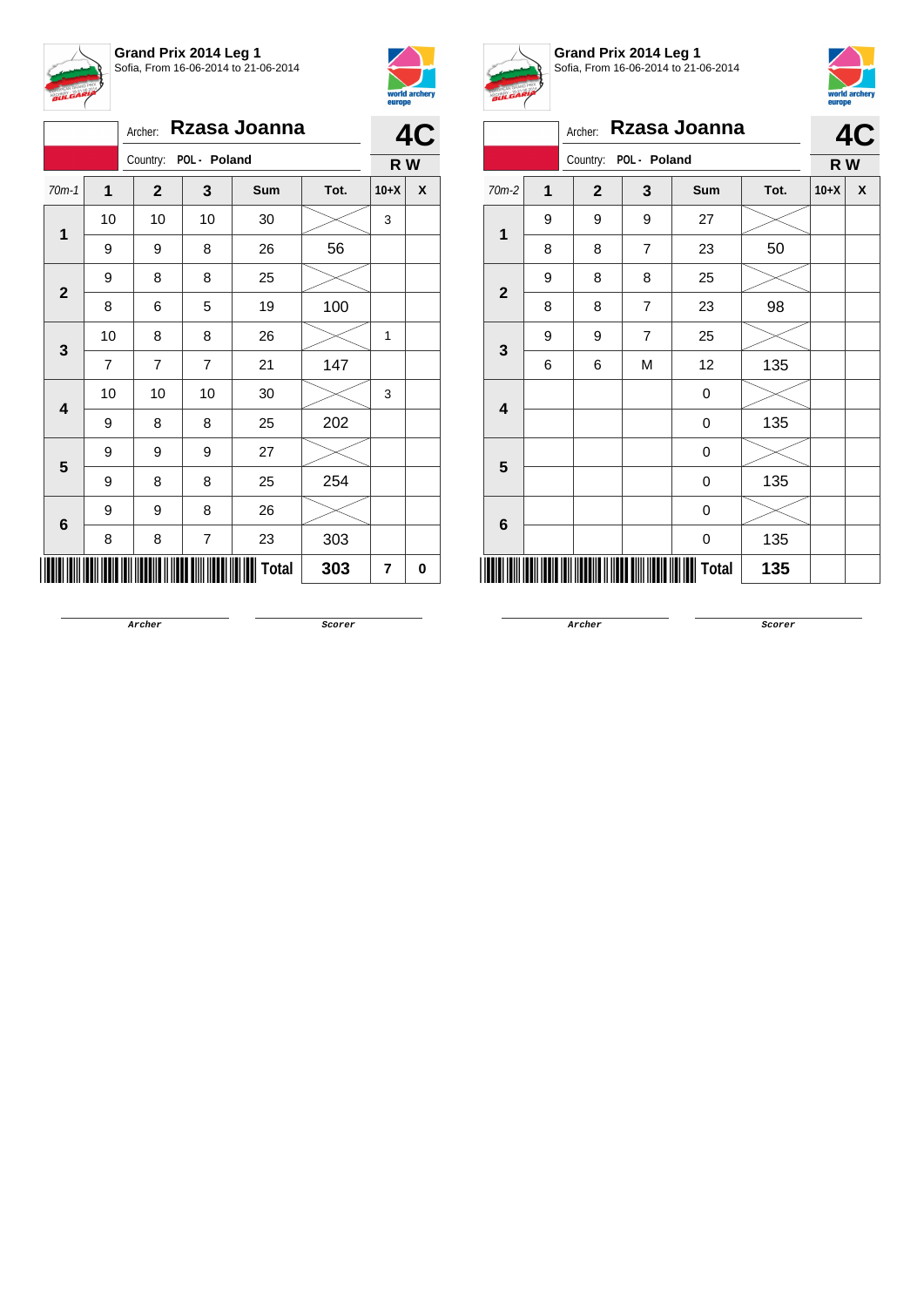



|                |                | Kotsamanidou Evangelia<br>Archer: |                         |                |      |             | 4D |  |
|----------------|----------------|-----------------------------------|-------------------------|----------------|------|-------------|----|--|
|                |                | Country:<br>SKOA - Greece/SKOA    |                         | R W            |      |             |    |  |
| $70m-1$        | 1              | $\mathbf{2}$                      | 3                       | Sum            | Tot. | $10+X$      | X  |  |
| 1              | 10             | $\overline{7}$                    | $\overline{7}$          | 24             |      | 1           |    |  |
|                | 6              | $\overline{c}$                    | $\overline{c}$          | 10             | 34   |             |    |  |
| $\overline{2}$ | 8              | 7                                 | 5                       | 20             |      |             |    |  |
|                | 4              | 3                                 | M                       | $\overline{7}$ | 61   |             |    |  |
| 3              | $\overline{7}$ | $\overline{7}$                    | 6                       | 20             |      |             |    |  |
|                | 3              | M                                 | M                       | 3              | 84   |             |    |  |
| 4              | 10             | 9                                 | 8                       | 27             |      | 1           |    |  |
|                | 7              | 5                                 | 5                       | 17             | 128  |             |    |  |
| 5              | 9              | 9                                 | 7                       | 25             |      |             |    |  |
|                | 6              | 5                                 | $\overline{c}$          | 13             | 166  |             |    |  |
|                | 9              | 8                                 | 6                       | 23             |      |             |    |  |
| 6              | 5              | 5                                 | $\overline{\mathbf{c}}$ | 12             | 201  |             |    |  |
|                |                |                                   |                         | Total          | 201  | $\mathbf 2$ | 0  |  |



**Grand Prix 2014 Leg 1** Sofia, From 16-06-2014 to 21-06-2014



|                         |   | Kotsamanidou Evangelia<br>Archer: |                |                    |      | 4D     |   |
|-------------------------|---|-----------------------------------|----------------|--------------------|------|--------|---|
|                         |   | Country:                          |                | SKOA - Greece/SKOA |      | R W    |   |
| 70m-2                   | 1 | $\mathbf{2}$                      | 3              | Sum                | Tot. | $10+X$ | X |
| 1                       | 7 | 6                                 | 6              | 19                 |      |        |   |
|                         | 5 | 4                                 | М              | 9                  | 28   |        |   |
| $\mathbf{2}$            | 9 | 8                                 | $\overline{7}$ | 24                 |      |        |   |
|                         | 5 | 5                                 | 4              | 14                 | 66   |        |   |
| $\mathbf{3}$            | 6 | 6                                 | 6              | 18                 |      |        |   |
|                         | 5 | 4                                 | M              | 9                  | 93   |        |   |
| $\overline{\mathbf{4}}$ |   |                                   |                | 0                  |      |        |   |
|                         |   |                                   |                | 0                  | 93   |        |   |
| $5\phantom{1}$          |   |                                   |                | 0                  |      |        |   |
|                         |   |                                   |                | 0                  | 93   |        |   |
| 6                       |   |                                   |                | 0                  |      |        |   |
|                         |   |                                   |                | 0                  | 93   |        |   |
|                         |   |                                   |                | Total              | 93   |        |   |

**Archer Scorer**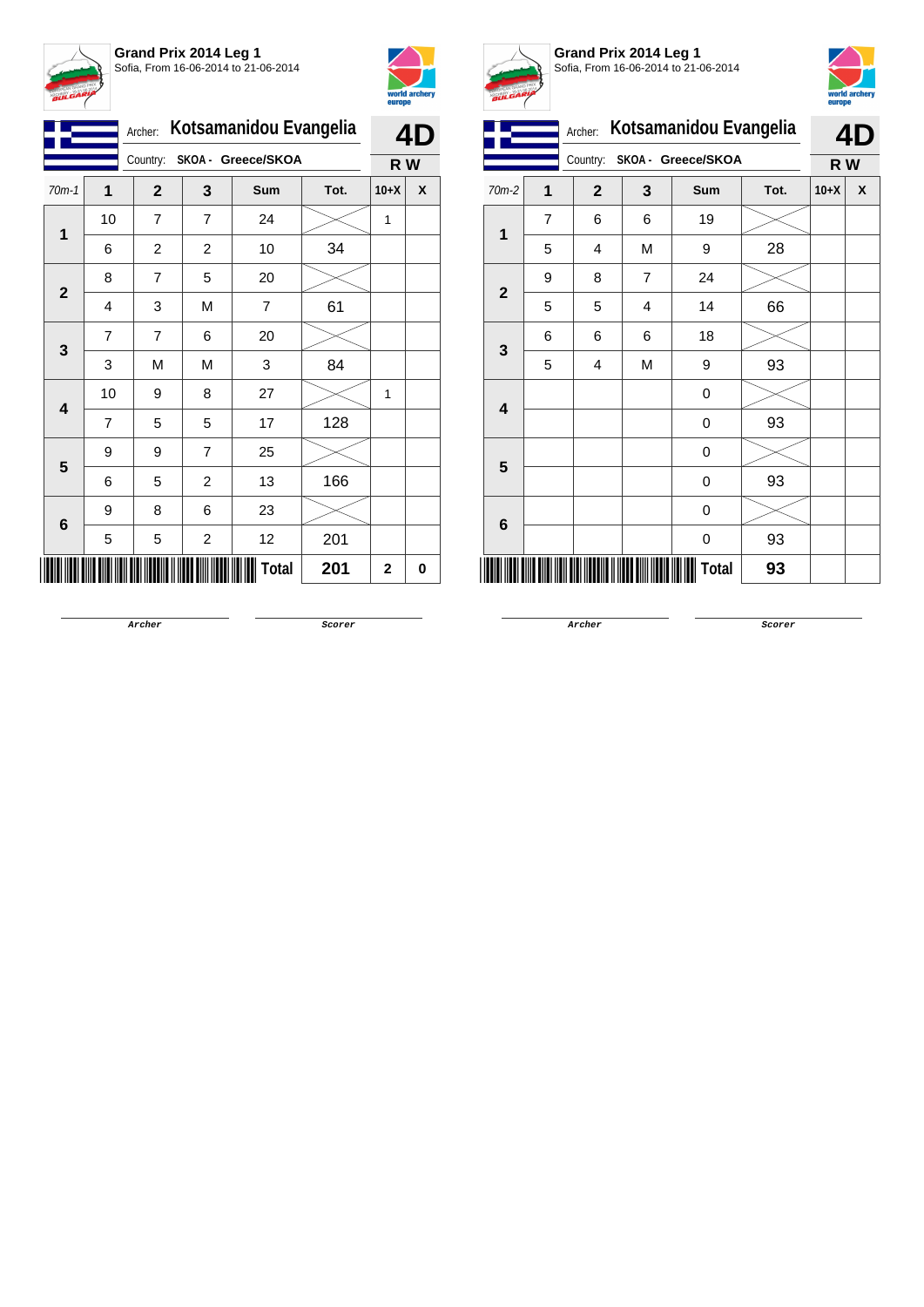



|                         |                | Kazanskaya Sviatlana<br>Archer: |                         |       |      |        | <b>5A</b> |  |  |
|-------------------------|----------------|---------------------------------|-------------------------|-------|------|--------|-----------|--|--|
|                         |                | Country: BLR - Belarus          |                         |       |      |        | R W       |  |  |
| $70m-1$                 | 1              | $\overline{2}$                  | 3                       | Sum   | Tot. | $10+X$ | X         |  |  |
| 1                       | X              | 10                              | 9                       | 29    |      | 2      | 1         |  |  |
|                         | 8              | 8                               | 8                       | 24    | 53   |        |           |  |  |
| $\mathbf{2}$            | 9              | 9                               | 8                       | 26    |      |        |           |  |  |
|                         | 8              | 7                               | $\overline{7}$          | 22    | 101  |        |           |  |  |
| 3                       | 9              | 9                               | 9                       | 27    |      |        |           |  |  |
|                         | 9              | 8                               | 8                       | 25    | 153  |        |           |  |  |
| $\overline{\mathbf{4}}$ | 8              | 7                               | $\overline{7}$          | 22    |      |        |           |  |  |
|                         | 6              | 4                               | $\overline{c}$          | 12    | 187  |        |           |  |  |
| 5                       | 9              | $\overline{7}$                  | 7                       | 23    |      |        |           |  |  |
|                         | $\overline{7}$ | 7                               | 4                       | 18    | 228  |        |           |  |  |
|                         | 9              | 9                               | 9                       | 27    |      |        |           |  |  |
| 6                       | 6              | 5                               | $\overline{\mathbf{c}}$ | 13    | 268  |        |           |  |  |
|                         |                |                                 |                         | Total | 268  | 2      | 1         |  |  |



**Grand Prix 2014 Leg 1** Sofia, From 16-06-2014 to 21-06-2014



| V                       | <u></u>        |              |                      |       |      |              |           |
|-------------------------|----------------|--------------|----------------------|-------|------|--------------|-----------|
|                         |                | Archer:      | Kazanskaya Sviatlana |       |      |              | <b>5A</b> |
|                         |                | Country:     | <b>BLR</b> - Belarus |       |      |              | R W       |
| 70m-2                   | $\overline{1}$ | $\mathbf{2}$ | 3                    | Sum   | Tot. | $10+X$       | X         |
| 1                       | 10             | 9            | 8                    | 27    |      | 1            |           |
|                         | 7              | 5            | 4                    | 16    | 43   |              |           |
| $\mathbf{2}$            | 10             | 8            | 7                    | 25    |      | 1            |           |
|                         | 6              | 6            | 5                    | 17    | 85   |              |           |
|                         | 8              | 8            | 8                    | 24    |      |              |           |
| $\mathbf 3$             | 8              | 8            | $\overline{7}$       | 23    | 132  |              |           |
| $\overline{\mathbf{4}}$ |                |              |                      | 0     |      |              |           |
|                         |                |              |                      | 0     | 132  |              |           |
| $5\phantom{1}$          |                |              |                      | 0     |      |              |           |
|                         |                |              |                      | 0     | 132  |              |           |
| 6                       |                |              |                      | 0     |      |              |           |
|                         |                |              |                      | 0     | 132  |              |           |
|                         |                |              |                      | Total | 132  | $\mathbf{2}$ | 0         |

**Archer Scorer**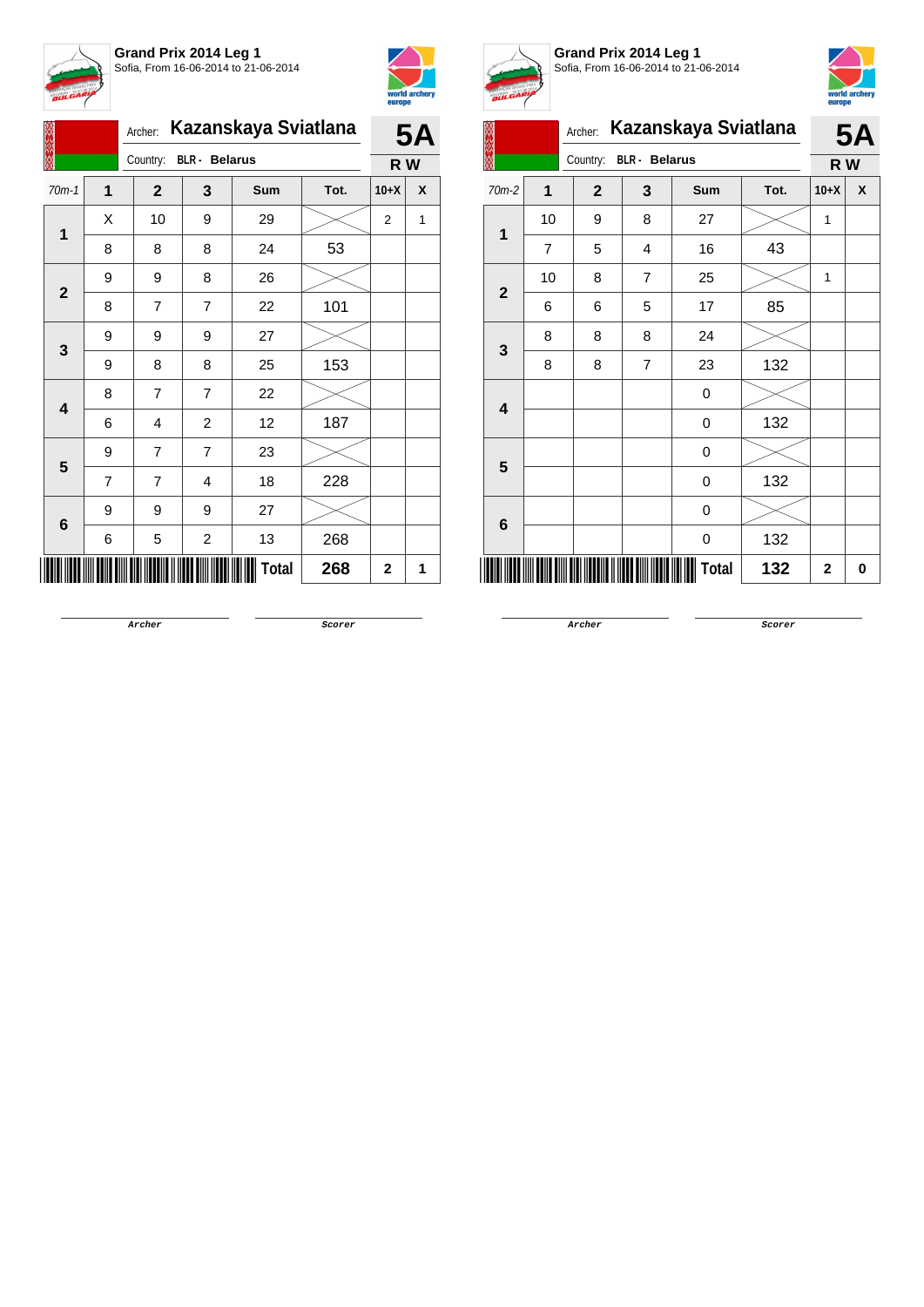



| ۰                       | ٠  | Archer:          |              | <b>Esebua Kristine</b> |      |                | <b>5B</b> |  |
|-------------------------|----|------------------|--------------|------------------------|------|----------------|-----------|--|
| ۰                       | ÷  | Country:         | GEO- Georgia |                        |      |                |           |  |
| $70m-1$                 | 1  | $\mathbf{2}$     | 3            | Sum                    | Tot. | $10+X$         | X         |  |
| $\overline{1}$          | X  | 10               | 9            | 29                     |      | $\overline{c}$ | 1         |  |
|                         | 9  | 8                | 8            | 25                     | 54   |                |           |  |
| $\mathbf{2}$            | 9  | 8                | 8            | 25                     |      |                |           |  |
|                         | 8  | $\overline{7}$   | 7            | 22                     | 101  |                |           |  |
|                         | 10 | 10               | 9            | 29                     |      | $\overline{2}$ |           |  |
| 3                       | 7  | 6                | 5            | 18                     | 148  |                |           |  |
| $\overline{\mathbf{4}}$ | Χ  | 10               | 10           | 30                     |      | 3              | 1         |  |
|                         | 9  | 9                | 8            | 26                     | 204  |                |           |  |
| 5                       | 10 | 10               | 10           | 30                     |      | 3              |           |  |
|                         | 9  | 8                | 8            | 25                     | 259  |                |           |  |
|                         | X  | 10               | 9            | 29                     |      | $\overline{2}$ | 1         |  |
| $\bf 6$                 | 8  | $\boldsymbol{7}$ | 7            | 22                     | 310  |                |           |  |
|                         |    |                  |              | Total                  | 310  | 12             | 3         |  |



**Grand Prix 2014 Leg 1** Sofia, From 16-06-2014 to 21-06-2014



| ÷                       | ÷              | Archer:        |                | <b>Esebua Kristine</b> |      |                | 5B               |
|-------------------------|----------------|----------------|----------------|------------------------|------|----------------|------------------|
|                         | ۰              | Country:       | GEO - Georgia  |                        |      | R W            |                  |
| $70m-2$                 | $\overline{1}$ | $\mathbf{2}$   | 3              | Sum                    | Tot. | $10+X$         | $\boldsymbol{x}$ |
| 1                       | X              | 10             | 9              | 29                     |      | $\overline{2}$ | 1                |
|                         | 8              | 8              | 8              | 24                     | 53   |                |                  |
| $\overline{2}$          | 10             | 9              | 9              | 28                     |      | 1              |                  |
|                         | 8              | $\overline{7}$ | $\overline{7}$ | 22                     | 103  |                |                  |
| $\mathbf{3}$            | X              | 10             | 9              | 29                     |      | $\overline{2}$ | 1                |
|                         | 8              | 8              | $\overline{7}$ | 23                     | 155  |                |                  |
| $\overline{\mathbf{4}}$ |                |                |                | 0                      |      |                |                  |
|                         |                |                |                | 0                      | 155  |                |                  |
| 5                       |                |                |                | 0                      |      |                |                  |
|                         |                |                |                | 0                      | 155  |                |                  |
| 6                       |                |                |                | 0                      |      |                |                  |
|                         |                |                |                | 0                      | 155  |                |                  |
|                         |                |                |                | <b>Total</b>           | 155  | 5              | $\mathbf 2$      |

**Archer Scorer**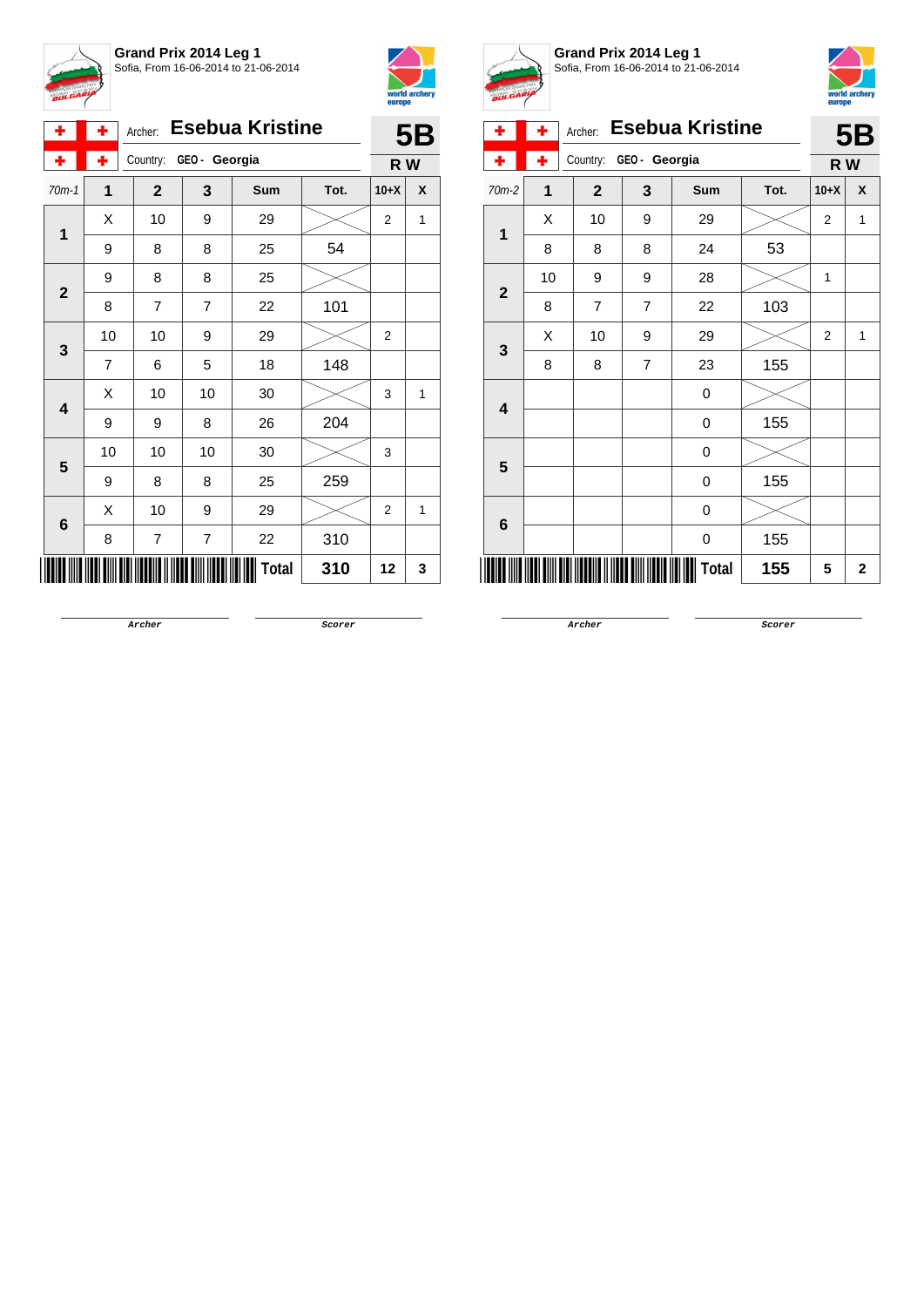



|  |                                                                 |    | Archer:        |                       | <b>Barakonska Milena</b> |      |                | <b>5C</b> |
|--|-----------------------------------------------------------------|----|----------------|-----------------------|--------------------------|------|----------------|-----------|
|  |                                                                 |    |                | Country: POL - Poland |                          |      | R W            |           |
|  | $70m-1$<br>1<br>$\overline{2}$<br>3<br>4<br>5<br>$6\phantom{1}$ | 1  | $\overline{2}$ | 3                     | Sum                      | Tot. | $10+X$         | X         |
|  |                                                                 | 10 | 10             | 9                     | 29                       |      | 2              |           |
|  | 9                                                               | 9  | 9              | 27                    | 56                       |      |                |           |
|  |                                                                 | 10 | 9              | 9                     | 28                       |      | 1              |           |
|  |                                                                 | 8  | 8              | 8                     | 24                       | 108  |                |           |
|  | 10                                                              | 9  | 9              | 28                    |                          | 1    |                |           |
|  | 9                                                               | 8  | 6              | 23                    | 159                      |      |                |           |
|  |                                                                 | X  | Χ              | Χ                     | 30                       |      | 3              | 3         |
|  |                                                                 | 10 | 9              | 6                     | 25                       | 214  | 1              |           |
|  |                                                                 | 9  | 9              | 9                     | 27                       |      |                |           |
|  |                                                                 | 9  | 8              | 7                     | 24                       | 265  |                |           |
|  |                                                                 | X  | 10             | $\overline{7}$        | 27                       |      | $\overline{2}$ | 1         |
|  |                                                                 | 7  | 7              | 7                     | 21                       | 313  |                |           |
|  |                                                                 |    |                |                       | <b>Total</b>             | 313  | 10             | 4         |



**Grand Prix 2014 Leg 1** Sofia, From 16-06-2014 to 21-06-2014



|                         |                | Archer:      |                | <b>Barakonska Milena</b> |      |        | <b>5C</b> |
|-------------------------|----------------|--------------|----------------|--------------------------|------|--------|-----------|
|                         |                | Country:     | POL - Poland   |                          |      | R W    |           |
| $70m-2$                 | $\mathbf{1}$   | $\mathbf{2}$ | 3              | Sum                      | Tot. | $10+X$ | χ         |
| 1                       | 9              | 8            | 8              | 25                       |      |        |           |
|                         | $\overline{7}$ | 6            | 6              | 19                       | 44   |        |           |
|                         | 9              | 9            | 8              | 26                       |      |        |           |
| $\overline{2}$          | 8              | 8            | $\overline{7}$ | 23                       | 93   |        |           |
| $\mathbf{3}$            | 10             | 9            | 9              | 28                       |      | 1      |           |
|                         | 8              | 8            | 8              | 24                       | 145  |        |           |
| $\overline{\mathbf{4}}$ |                |              |                | 0                        |      |        |           |
|                         |                |              |                | 0                        | 145  |        |           |
| 5                       |                |              |                | 0                        |      |        |           |
|                         |                |              |                | 0                        | 145  |        |           |
|                         |                |              |                | 0                        |      |        |           |
| 6                       |                |              |                | 0                        | 145  |        |           |
|                         |                |              |                | <b>Total</b>             | 145  | 1      | 0         |

**Archer Scorer**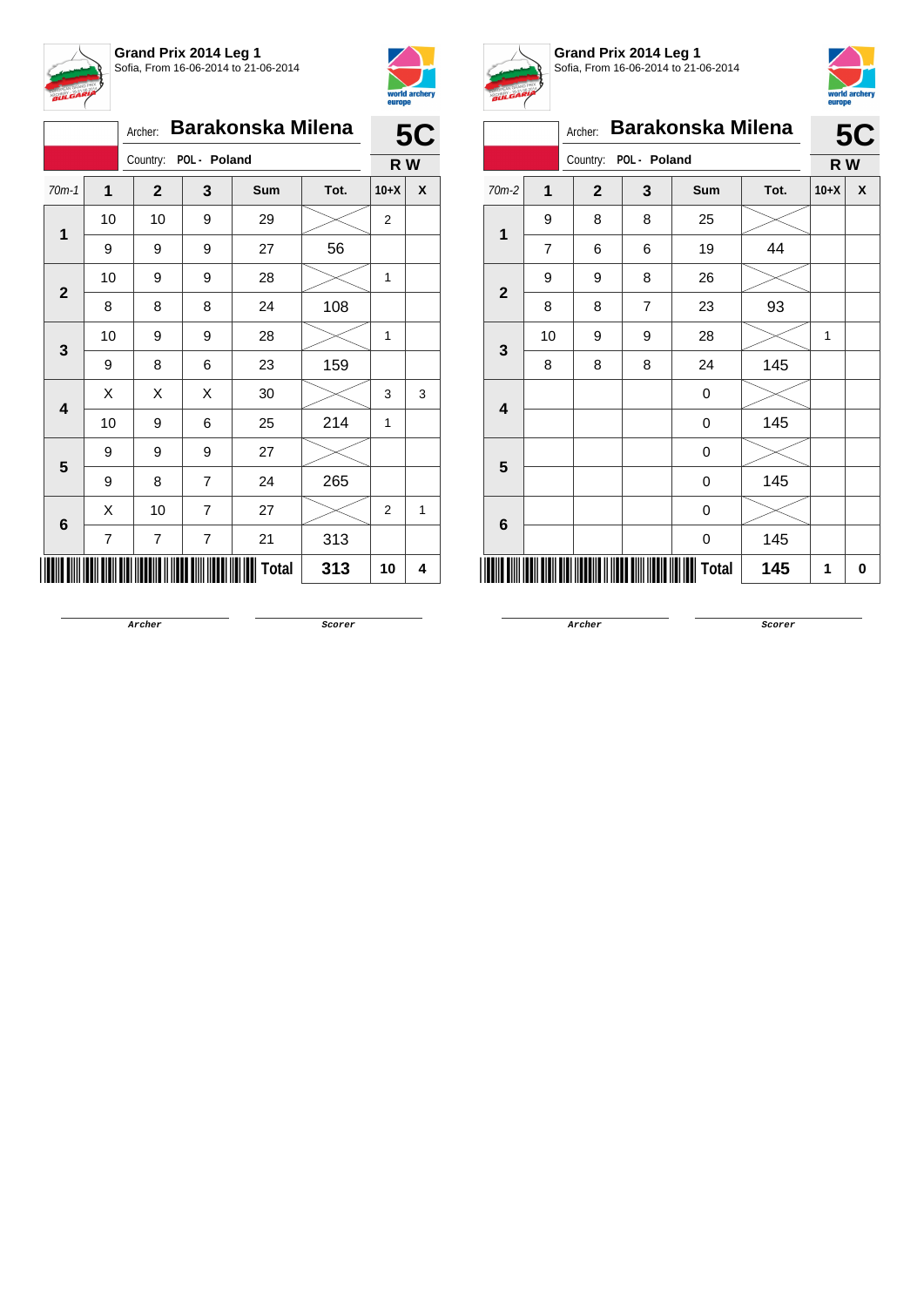



| <b>Osipova Elena</b><br>Archer: |                                      |              |                |              |      | 5D             |   |
|---------------------------------|--------------------------------------|--------------|----------------|--------------|------|----------------|---|
|                                 | RUS - Russian Federation<br>Country: |              |                |              |      | R W            |   |
| $70m-1$                         | 1                                    | $\mathbf{2}$ | 3              | Sum          | Tot. | $10+X$         | X |
|                                 | 10                                   | 10           | 10             | 30           |      | 3              |   |
| 1                               | 9                                    | 9            | 9              | 27           | 57   |                |   |
| $\mathbf{2}$                    | 10                                   | 10           | 10             | 30           |      | 3              |   |
|                                 | 8                                    | 7            | $\overline{7}$ | 22           | 109  |                |   |
| 3                               | Χ                                    | 10           | 10             | 30           |      | 3              | 1 |
|                                 | 9                                    | 8            | 8              | 25           | 164  |                |   |
| $\overline{\mathbf{4}}$         | Χ                                    | Χ            | 10             | 30           |      | 3              | 2 |
|                                 | 9                                    | 8            | $\overline{7}$ | 24           | 218  |                |   |
| 5                               | Χ                                    | 10           | 9              | 29           |      | $\overline{2}$ | 1 |
|                                 | 9                                    | 9            | 8              | 26           | 273  |                |   |
|                                 | X                                    | 10           | 10             | 30           |      | 3              | 1 |
| 6                               | 10                                   | 9            | $\overline{7}$ | 26           | 329  | 1              |   |
|                                 |                                      |              |                | <b>Total</b> | 329  | 18             | 5 |



**Grand Prix 2014 Leg 1** Sofia, From 16-06-2014 to 21-06-2014



|                | <b>BULLER</b>                                          |              |   |                      |      |        |           |
|----------------|--------------------------------------------------------|--------------|---|----------------------|------|--------|-----------|
|                |                                                        | Archer:      |   | <b>Osipova Elena</b> |      |        | <b>5D</b> |
|                | <b>RUS - Russian Federation</b><br>Country:<br>$70m-2$ |              |   |                      |      |        |           |
|                | 1                                                      | $\mathbf{2}$ | 3 | Sum                  | Tot. | $10+X$ | X         |
| $\mathbf{1}$   | 9                                                      | 9            | 9 | 27                   |      |        |           |
|                | 9                                                      | 9            | 8 | 26                   | 53   |        |           |
| $\mathbf{2}$   | X                                                      | 9            | 9 | 28                   |      | 1      | 1         |
|                | 8                                                      | 8            | 8 | 24                   | 105  |        |           |
|                | 9                                                      | 9            | 8 | 26                   |      |        |           |
|                | 8                                                      | 8            | 4 | 20                   | 151  |        |           |
|                |                                                        | 0            |   |                      |      |        |           |
|                | 3<br>4<br>0                                            | 151          |   |                      |      |        |           |
| $5\phantom{1}$ |                                                        |              |   | 0                    |      |        |           |
|                |                                                        |              |   | $\boldsymbol{0}$     | 151  |        | R W<br>1  |
| 6              |                                                        |              |   | $\mathbf 0$          |      |        |           |
|                |                                                        |              |   | $\mathbf 0$          | 151  |        |           |
|                |                                                        |              |   | Total                | 151  | 1      |           |
|                |                                                        |              |   |                      |      |        |           |

**Archer Scorer**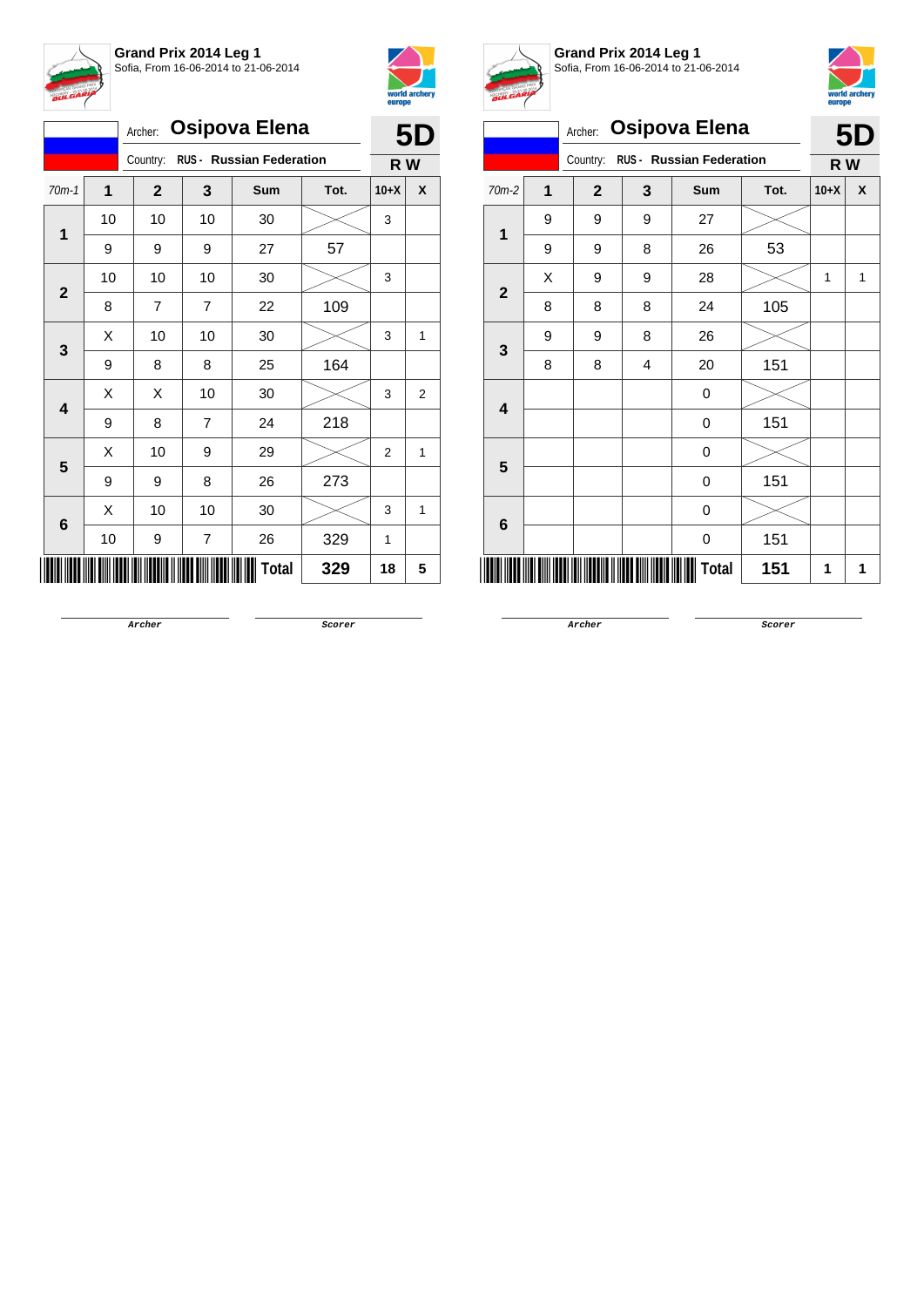



|                             | <b>Tolkach Alena</b><br>Archer: |    |                        |    |              |      |        | 6A |
|-----------------------------|---------------------------------|----|------------------------|----|--------------|------|--------|----|
|                             |                                 |    | Country: BLR - Belarus |    |              |      | R W    |    |
|                             | $70m-1$                         | 1  | $\mathbf{2}$           | 3  | Sum          | Tot. | $10+X$ | X  |
|                             |                                 | Χ  | 10                     | 10 | 30           |      |        |    |
| $\mathbf 1$<br>$\mathbf{2}$ | 9                               | 9  | 8                      | 26 | 56           |      |        |    |
|                             |                                 | 9  | 9                      | 9  | 27           |      |        |    |
|                             | 8                               | 8  | 6                      | 22 | 105          |      |        |    |
|                             |                                 | Χ  | 10                     | 9  | 29           |      |        |    |
|                             | 3                               | 9  | 9                      | 8  | 26           | 160  |        |    |
|                             |                                 | 10 | 10                     | 9  | 29           |      |        |    |
|                             | 4                               | 9  | 8                      | 8  | 25           | 214  |        |    |
|                             | 5                               | 10 | 10                     | 9  | 29           |      |        |    |
|                             |                                 | 9  | 9                      | 8  | 26           | 269  |        |    |
|                             |                                 | 10 | 9                      | 9  | 28           |      |        |    |
|                             | 6                               | 9  | 8                      | 8  | 25           | 322  |        |    |
|                             |                                 |    |                        |    | <b>Total</b> | 322  |        |    |



**Grand Prix 2014 Leg 1** Sofia, From 16-06-2014 to 21-06-2014



|                         | <b>A</b>       | Archer:                          |                | <b>Tolkach Alena</b> |      |                | 6A  |  |
|-------------------------|----------------|----------------------------------|----------------|----------------------|------|----------------|-----|--|
|                         |                | Country:<br><b>BLR</b> - Belarus |                |                      |      |                | R W |  |
| 70m-2                   | $\overline{1}$ | $\overline{\mathbf{2}}$          | 3              | Sum                  | Tot. | $10+X$         | X   |  |
| 1                       | 10             | 10                               | 9              | 29                   |      | $\overline{2}$ |     |  |
|                         | 9              | 9                                | 8              | 26                   | 55   |                |     |  |
|                         | X              | 10                               | 9              | 29                   |      | 2              | 1   |  |
| $\overline{\mathbf{2}}$ | 9              | 8                                | $\overline{7}$ | 24                   | 108  |                |     |  |
| 3                       | 9              | 9                                | 9              | 27                   |      |                |     |  |
|                         | 9              | 8                                | 8              | 25                   | 160  |                |     |  |
| 4                       |                |                                  |                | 0                    |      |                |     |  |
|                         |                |                                  |                | 0                    | 160  |                |     |  |
|                         |                |                                  |                | 0                    |      |                |     |  |
| 5                       |                |                                  |                | 0                    | 160  |                |     |  |
|                         |                |                                  |                | 0                    |      |                |     |  |
| $6\phantom{1}$          |                |                                  |                | 0                    | 160  |                |     |  |
|                         |                | Total<br>160                     |                |                      |      |                |     |  |

**Archer Scorer**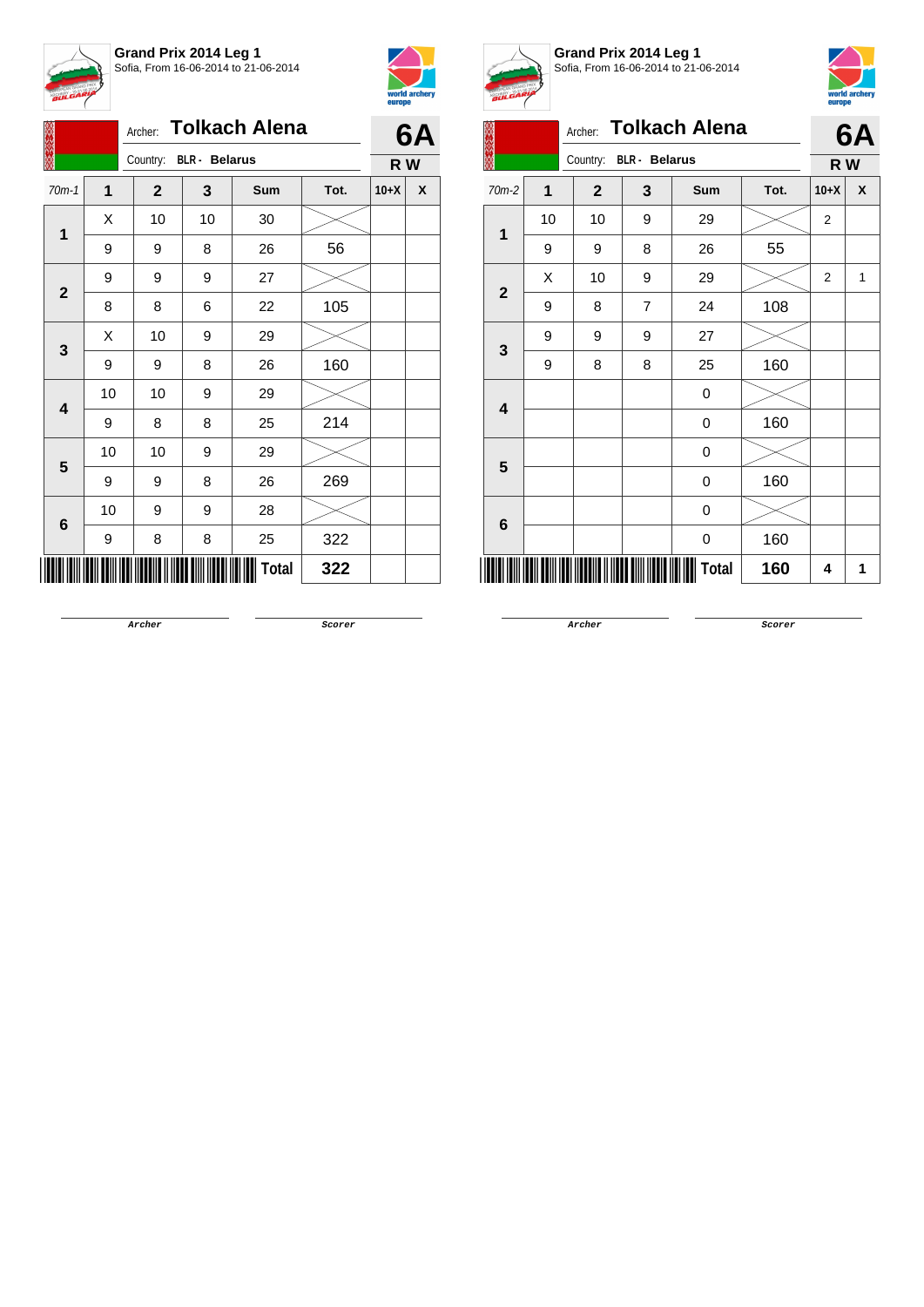



| ۰            | ۰              | Archer:        |                | Narimanidze Khatuna |      |        | 6B |  |  |
|--------------|----------------|----------------|----------------|---------------------|------|--------|----|--|--|
| ۰            | ٠              | Country:       | GEO- Georgia   |                     |      |        |    |  |  |
| $70m-1$      | $\overline{1}$ | $\overline{2}$ | 3              | Sum                 | Tot. | $10+X$ | X  |  |  |
| 1            | Χ              | 9              | 9              | 28                  |      |        |    |  |  |
|              | 9              | 9              | $\overline{7}$ | 25                  | 53   |        |    |  |  |
| $\mathbf{2}$ | 10             | 10             | 9              | 29                  |      |        |    |  |  |
|              | 9              | 8              | $\overline{7}$ | 24                  | 106  |        |    |  |  |
| 3            | 10             | 9              | 9              | 28                  |      |        |    |  |  |
|              | 9              | 8              | 6              | 23                  | 157  |        |    |  |  |
| 4            | 10             | 9              | 8              | 27                  |      |        |    |  |  |
|              | $\overline{7}$ | 7              | 7              | 21                  | 205  |        |    |  |  |
| 5            | Χ              | 9              | 9              | 28                  |      |        |    |  |  |
|              | 9              | 9              | 8              | 26                  | 259  |        |    |  |  |
| 6            | 10             | 10             | 9              | 29                  |      |        |    |  |  |
|              | 9              | 8              | 7              | 24                  | 312  |        |    |  |  |
|              |                |                |                | Total               | 312  |        |    |  |  |



**Grand Prix 2014 Leg 1** Sofia, From 16-06-2014 to 21-06-2014



| ÷                       | ۰              | Archer:      |                | Narimanidze Khatuna |      |                | 6B |
|-------------------------|----------------|--------------|----------------|---------------------|------|----------------|----|
|                         | ۰              | Country:     | GEO - Georgia  | R W                 |      |                |    |
| $70m-2$                 | $\overline{1}$ | $\mathbf{2}$ | 3              | Sum                 | Tot. | $10+X$         | X  |
| 1                       | Χ              | 10           | 9              | 29                  |      | $\overline{2}$ | 1  |
|                         | 9              | 8            | 6              | 23                  | 52   |                |    |
| $\overline{2}$          | 10             | 10           | 9              | 29                  |      | $\overline{2}$ |    |
|                         | 8              | 8            | 8              | 24                  | 105  |                |    |
|                         | 9              | 9            | 8              | 26                  |      |                |    |
| $\mathbf{3}$            | 8              | 8            | $\overline{7}$ | 23                  | 154  |                |    |
| $\overline{\mathbf{4}}$ |                |              |                | 0                   |      |                |    |
|                         |                |              |                | 0                   | 154  |                |    |
|                         |                |              |                | 0                   |      |                |    |
| 5                       |                |              |                | 0                   | 154  |                |    |
|                         |                |              |                | 0                   |      |                |    |
| 6                       |                |              |                | 0                   | 154  |                |    |
|                         |                |              |                | Total               | 154  | 4              | 1  |

**Archer Scorer**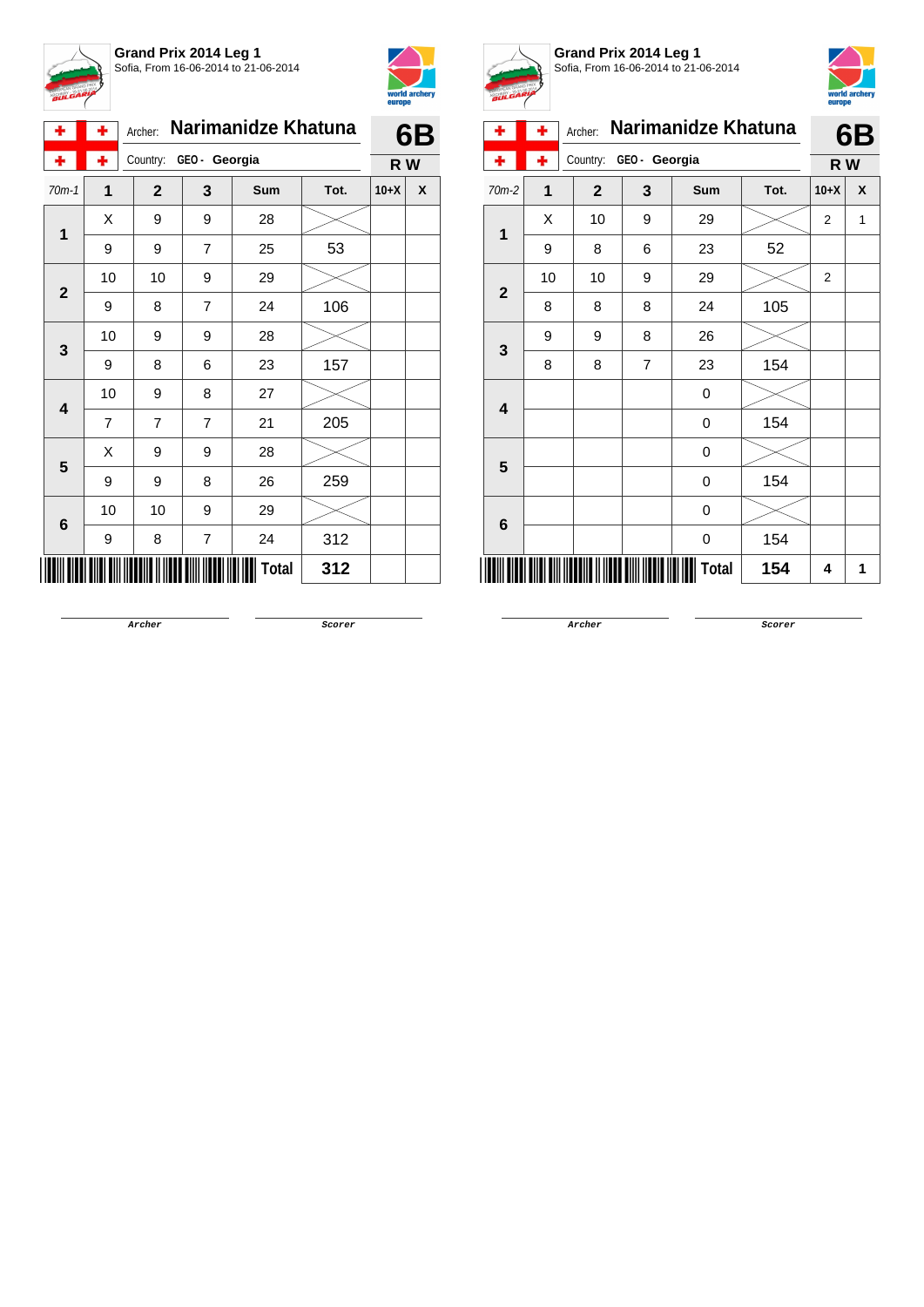



|                                                               |                   | Archer:        |              | <b>Bulwa Agata</b> |      |        |   |
|---------------------------------------------------------------|-------------------|----------------|--------------|--------------------|------|--------|---|
|                                                               |                   | Country:       | POL - Poland |                    |      |        |   |
| $70m-1$<br>1<br>1<br>$\overline{7}$<br>$\mathbf{2}$<br>9<br>3 |                   | $\mathbf{2}$   | 3            | Sum                | Tot. | $10+X$ | X |
|                                                               | 9                 | 9              | 8            | 26                 |      |        |   |
|                                                               |                   | $\overline{7}$ | 6            | 20                 | 46   |        |   |
|                                                               | Χ                 | 10             | 9            | 29                 |      |        |   |
|                                                               | 9<br>8<br>8<br>25 |                |              | 100                |      |        |   |
|                                                               |                   | 9              | 8            | 26                 |      |        |   |
|                                                               | 8                 | 7              | 7            | 22                 | 148  |        |   |
| 4                                                             | X                 | 10             | 8            | 28                 |      |        |   |
|                                                               | 8                 | 8              | 5            | 21                 | 197  |        |   |
| 5                                                             | 10                | 10             | 7            | 27                 |      |        |   |
|                                                               | $\overline{7}$    | $\overline{7}$ | 7            | 21                 | 245  |        |   |
| $\bf 6$                                                       | 10                | 9              | 9            | 28                 |      |        |   |
|                                                               | 8                 | 8              | 7            | 23                 | 296  |        |   |
|                                                               |                   |                |              | <b>Total</b>       | 296  |        |   |



**Grand Prix 2014 Leg 1** Sofia, From 16-06-2014 to 21-06-2014



|                         |    | Archer:        |              | <b>Bulwa Agata</b> |      |                | 6C |  |
|-------------------------|----|----------------|--------------|--------------------|------|----------------|----|--|
|                         |    | Country:       | POL - Poland |                    |      | R W            |    |  |
| $70m-2$                 | 1  | $\mathbf{2}$   | 3            | Sum                | Tot. | $10+X$         | X  |  |
| 1                       | 10 | 10             | 8            | 28                 |      | $\overline{2}$ |    |  |
|                         | 8  | 8              | 8            | 24                 | 52   |                |    |  |
| $\overline{\mathbf{2}}$ | 9  | 9              | 8            | 26                 |      |                |    |  |
|                         | 8  | $\overline{7}$ | 7            | 22                 | 100  |                |    |  |
| 3                       | 9  | 8              | 8            | 25                 |      |                |    |  |
|                         | 8  | 8              | 5            | 21                 | 146  |                |    |  |
| $\overline{\mathbf{4}}$ |    |                |              | 0                  |      |                |    |  |
|                         |    |                |              | 0                  | 146  |                |    |  |
| 5                       |    |                |              | 0                  |      |                |    |  |
|                         |    |                |              | 0                  | 146  |                |    |  |
| 6                       |    |                |              | 0                  |      |                |    |  |
|                         |    |                |              | 0                  | 146  |                |    |  |
|                         |    |                |              | <b>Total</b>       | 146  | $\mathbf{2}$   | 0  |  |

**Archer Scorer**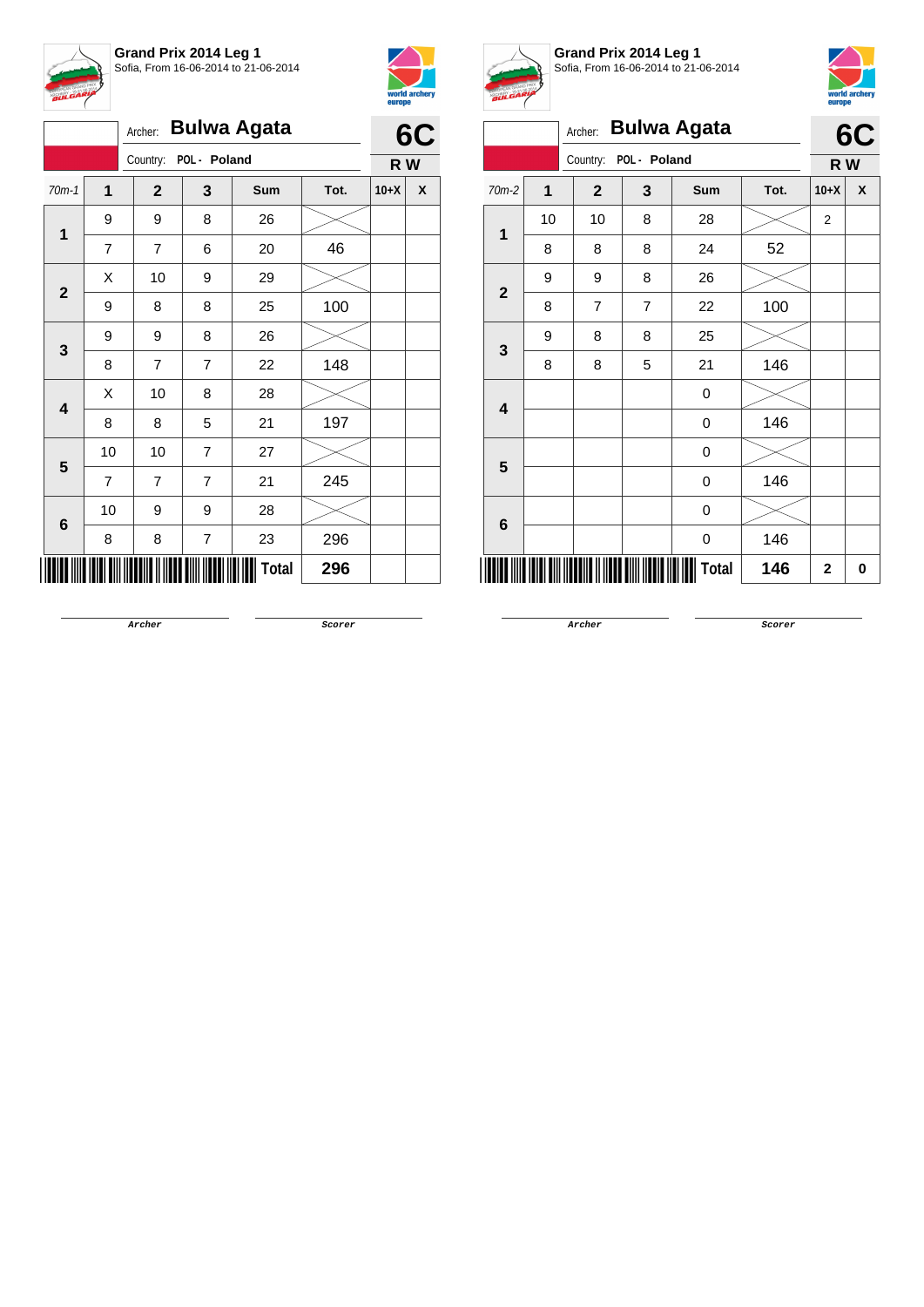



|                                   |                |    | Archer:        |    | <b>Biltrikova Tatiana</b> |      |        | 6D |
|-----------------------------------|----------------|----|----------------|----|---------------------------|------|--------|----|
|                                   | 1<br>$70m-1$   |    | Country:       |    | RUS - Russian Federation  |      | R W    |    |
|                                   |                |    | $\overline{2}$ | 3  | Sum                       | Tot. | $10+X$ | X  |
|                                   |                | X  | 10             | 9  | 29                        |      |        |    |
| $\mathbf{1}$<br>$\mathbf{2}$<br>3 | 8              | 8  | $\overline{7}$ | 23 | 52                        |      |        |    |
|                                   |                | 9  | 9              | 9  | 27                        |      |        |    |
|                                   |                | 8  | 7              | 6  | 21                        | 100  |        |    |
|                                   |                | 9  | 9              | 9  | 27                        |      |        |    |
| 4                                 | 8              | 8  | 7              | 23 | 150                       |      |        |    |
|                                   |                | 10 | 9              | 9  | 28                        |      |        |    |
|                                   |                | 8  | 8              | 8  | 24                        | 202  |        |    |
|                                   | 5              | 10 | 10             | 10 | 30                        |      |        |    |
|                                   |                | 9  | 9              | 8  | 26                        | 258  |        |    |
|                                   |                | X  | Χ              | 10 | 30                        |      |        |    |
|                                   | $6\phantom{1}$ | 9  | 9              | 8  | 26                        | 314  |        |    |
|                                   |                |    |                |    | <b>Total</b>              | 314  |        |    |



**Grand Prix 2014 Leg 1** Sofia, From 16-06-2014 to 21-06-2014



| <b>BULGARI</b> |    |              |                |                                 |      |        | world archery<br>europe |
|----------------|----|--------------|----------------|---------------------------------|------|--------|-------------------------|
|                |    | Archer:      |                | <b>Biltrikova Tatiana</b>       |      |        | 6D                      |
|                |    | Country:     |                | <b>RUS - Russian Federation</b> |      | R W    |                         |
| $70m-2$        | 1  | $\mathbf{2}$ | 3              | <b>Sum</b>                      | Tot. | $10+X$ | X                       |
| 1              | 10 | 10           | 10             | 30                              |      | 3      |                         |
|                | 9  | 9            | 9              | 27                              | 57   |        |                         |
| $\overline{2}$ | 9  | 9            | 9              | 27                              |      |        |                         |
|                | 9  | 8            | $\overline{7}$ | 24                              | 108  |        |                         |
| 3              | 10 | 9            | 9              | 28                              |      | 1      |                         |
|                | 8  | 8            | $\overline{7}$ | 23                              | 159  |        |                         |
| 4              |    |              |                | 0                               |      |        |                         |
|                |    |              |                | 0                               | 159  |        |                         |
| 5              |    |              |                | 0                               |      |        |                         |
|                |    |              |                | 0                               | 159  |        |                         |
| 6              |    |              |                | 0                               |      |        |                         |
|                |    |              |                | 0                               | 159  |        |                         |
|                |    |              |                | Total                           | 159  | 4      | 0                       |

**Archer Scorer**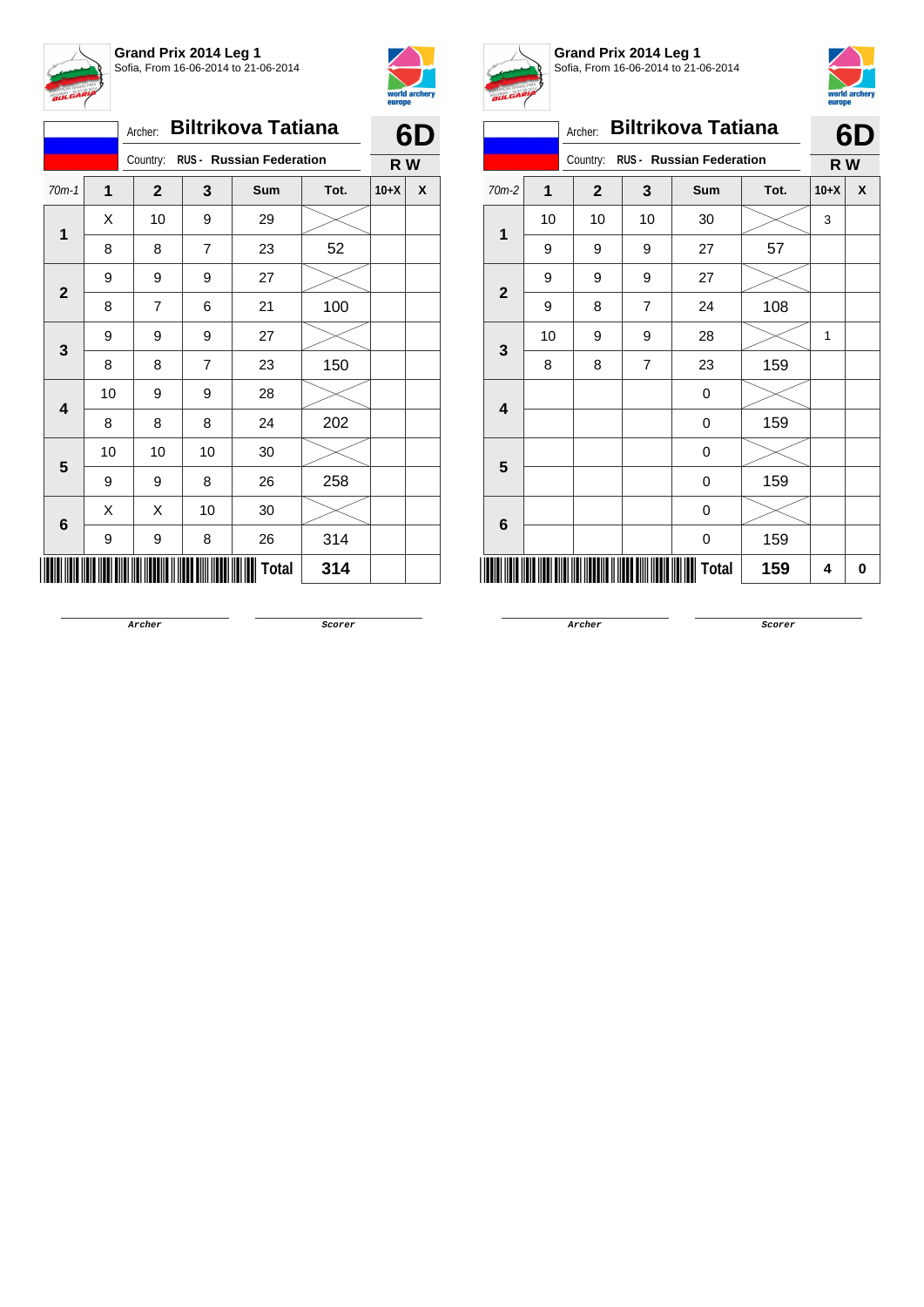



|                         |                | Papandreopoulou Maria<br>Archer: | 7A             |              |      |        |   |
|-------------------------|----------------|----------------------------------|----------------|--------------|------|--------|---|
|                         |                | GRE- Greece<br>Country:          |                |              | R W  |        |   |
| $70m-1$                 | 1              | $\mathbf{2}$                     | 3              | Sum          | Tot. | $10+X$ | X |
| 1                       | 10             | 9                                | 8              | 27           |      | 1      |   |
|                         | 8              | 7                                | 6              | 21           | 48   |        |   |
| $\mathbf 2$             | 9              | 8                                | 8              | 25           |      |        |   |
|                         | 8              | 8                                | 4              | 20           | 93   |        |   |
| 3                       | 8              | 8                                | 8              | 24           |      |        |   |
|                         | $\overline{7}$ | 5                                | 4              | 16           | 133  |        |   |
| $\overline{\mathbf{4}}$ | 10             | 10                               | 10             | 30           |      | 3      |   |
|                         | 9              | 8                                | 7              | 24           | 187  |        |   |
| 5                       | 10             | 7                                | 7              | 24           |      | 1      |   |
|                         | 6              | 6                                | 6              | 18           | 229  |        |   |
| 6                       | 9              | 9                                | 9              | 27           |      |        |   |
|                         | 8              | 8                                | $\overline{7}$ | 23           | 279  |        |   |
|                         |                |                                  |                | <b>Total</b> | 279  | 5      | 0 |



**Grand Prix 2014 Leg 1** Sofia, From 16-06-2014 to 21-06-2014



|                         |                | Archer:      | Papandreopoulou Maria |       |      |             | <b>7A</b> |
|-------------------------|----------------|--------------|-----------------------|-------|------|-------------|-----------|
|                         |                | Country:     | GRE- Greece           |       |      | R W         |           |
| 70m-2                   | $\mathbf{1}$   | $\mathbf{2}$ | 3                     | Sum   | Tot. | $10+X$      | X         |
| 1                       | Χ              | 9            | 8                     | 27    |      | 1           | 1         |
|                         | 8              | 8            | 6                     | 22    | 49   |             |           |
| $\mathbf{2}$            | 10             | 9            | 7                     | 26    |      | 1           |           |
|                         | 6              | 4            | 3                     | 13    | 88   |             |           |
| $\mathbf{3}$            | 9              | 8            | 8                     | 25    |      |             |           |
|                         | $\overline{7}$ | 6            | 6                     | 19    | 132  |             |           |
| $\overline{\mathbf{4}}$ |                |              |                       | 0     |      |             |           |
|                         |                |              |                       | 0     | 132  |             |           |
| 5                       |                |              |                       | 0     |      |             |           |
|                         |                |              |                       | 0     | 132  |             |           |
| $6\phantom{1}$          |                |              |                       | 0     |      |             |           |
|                         |                |              |                       | 0     | 132  |             |           |
|                         |                |              |                       | Total | 132  | $\mathbf 2$ | 1         |

**Archer Scorer**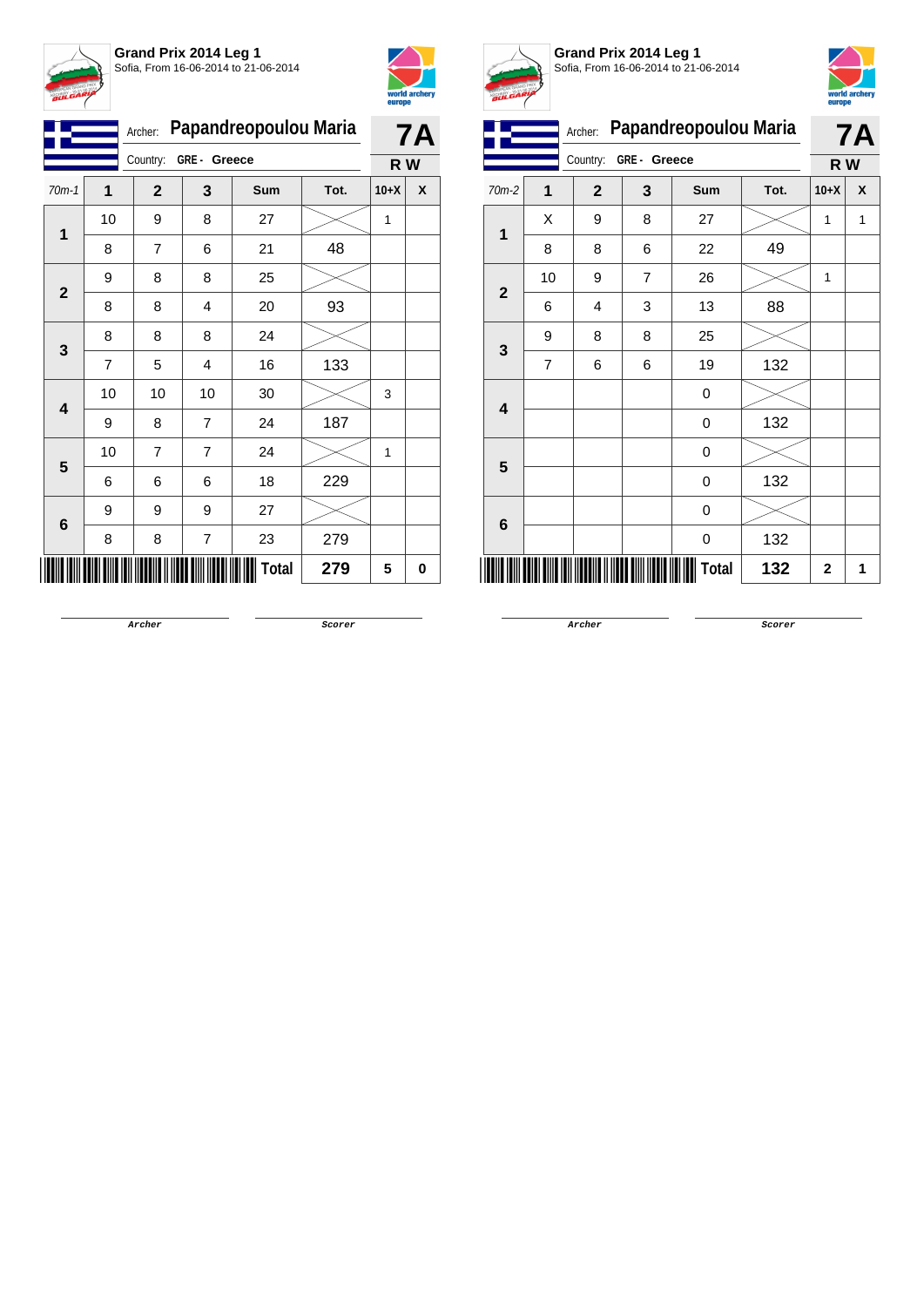



| ٠              | ٠  | Archer:      |                | Lobzhenidze Yulia |      |                | 7Β |  |
|----------------|----|--------------|----------------|-------------------|------|----------------|----|--|
| ÷              | ÷  | Country:     | GEO- Georgia   |                   |      |                |    |  |
| $70m-1$        | 1  | $\mathbf{2}$ | 3              | Sum               | Tot. | $10+X$         | X  |  |
| $\overline{1}$ | 9  | 9            | 9              | 27                |      |                |    |  |
|                | 9  | 9            | 9              | 27                | 54   |                |    |  |
| $\mathbf{2}$   | 9  | 9            | 9              | 27                |      |                |    |  |
|                | 9  | 8            | $\overline{7}$ | 24                | 105  |                |    |  |
| 3              | X  | 9            | 9              | 28                |      | 1              | 1  |  |
|                | 8  | 8            | 8              | 24                | 157  |                |    |  |
| 4              | 9  | 9            | 9              | 27                |      |                |    |  |
|                | 9  | 7            | M              | 16                | 200  |                |    |  |
| 5              | 10 | 10           | 10             | 30                |      | 3              |    |  |
|                | 9  | 8            | $\overline{7}$ | 24                | 254  |                |    |  |
| 6              | 10 | 10           | 9              | 29                |      | $\overline{2}$ |    |  |
|                | 8  | 8            | 8              | 24                | 307  |                |    |  |
|                |    |              |                | Total             | 307  | 6              | 1  |  |



**Grand Prix 2014 Leg 1** Sofia, From 16-06-2014 to 21-06-2014



| ۰              | ٠  | Archer:     | Lobzhenidze Yulia |       |      |                | <b>7B</b> |
|----------------|----|-------------|-------------------|-------|------|----------------|-----------|
|                | ÷  | Country:    | GEO - Georgia     |       |      | R W            |           |
| $70m-2$        | 1  | $\mathbf 2$ | 3                 | Sum   | Tot. | $10+X$         | X         |
|                | 10 | 10          | 9                 | 29    |      | $\overline{2}$ |           |
| 1              | 9  | 9           | 8                 | 26    | 55   |                |           |
| $\overline{2}$ | 9  | 9           | 9                 | 27    |      |                |           |
|                | 9  | 8           | 7                 | 24    | 106  |                |           |
| 3              | 10 | 9           | 9                 | 28    |      | $\mathbf{1}$   |           |
|                | 9  | 8           | 7                 | 24    | 158  |                |           |
| 4              |    |             |                   | 0     |      |                |           |
|                |    |             |                   | 0     | 158  |                |           |
| 5              |    |             |                   | 0     |      |                |           |
|                |    |             |                   | 0     | 158  |                |           |
| 6              |    |             |                   | 0     |      |                |           |
|                |    |             |                   | 0     | 158  |                |           |
|                |    |             |                   | Total | 158  | 3              | 0         |

**Archer Scorer**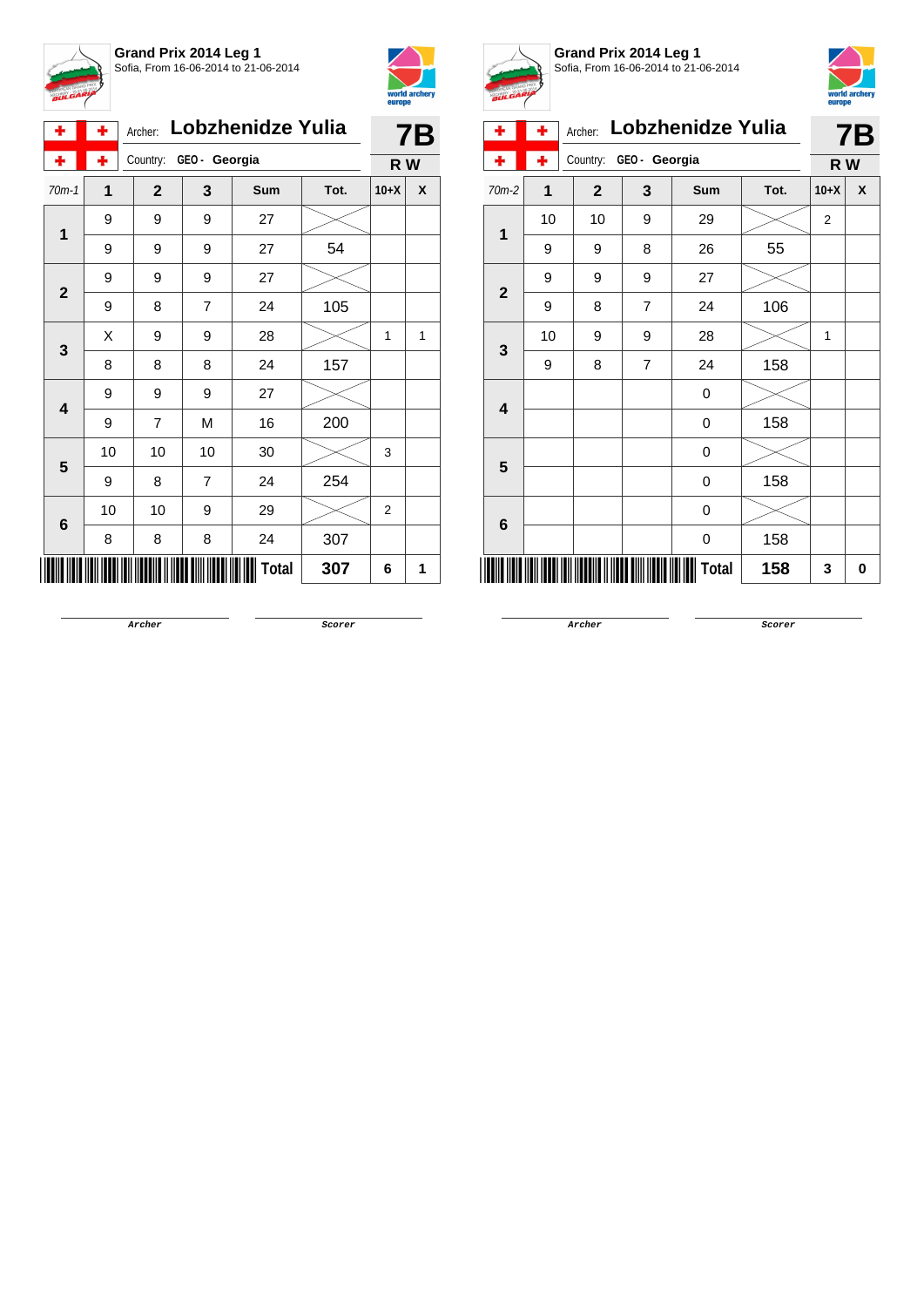



| $\overline{C}$          |                | Simonova Svetlana<br>Archer: |                |            |      |                | <b>7C</b> |  |
|-------------------------|----------------|------------------------------|----------------|------------|------|----------------|-----------|--|
|                         |                | Country: AZE - Azerbaijan    |                |            |      |                | R W       |  |
| $70m-1$                 | $\mathbf 1$    | $\mathbf{2}$                 | 3              | <b>Sum</b> | Tot. | $10+X$         | X         |  |
| 1                       | X              | 10                           | 9              | 29         |      | $\overline{2}$ | 1         |  |
|                         | 8              | $\overline{7}$               | 6              | 21         | 50   |                |           |  |
| $\mathbf{2}$            | 10             | 9                            | 7              | 26         |      | 1              |           |  |
|                         | $\overline{7}$ | 6                            | 5              | 18         | 94   |                |           |  |
|                         | 8              | 8                            | 8              | 24         |      |                |           |  |
| 3                       | $\overline{7}$ | 5                            | M              | 12         | 130  |                |           |  |
| $\overline{\mathbf{4}}$ | 9              | 8                            | $\overline{7}$ | 24         |      |                |           |  |
|                         | 7              | $\overline{7}$               | 6              | 20         | 174  |                |           |  |
| 5                       | 8              | 8                            | 7              | 23         |      |                |           |  |
|                         | $\overline{7}$ | 7                            | 4              | 18         | 215  |                |           |  |
| 6                       | 9              | 9                            | 8              | 26         |      |                |           |  |
|                         | 8              | 6                            | 5              | 19         | 260  |                |           |  |
|                         |                |                              |                | Total      | 260  | 3              | 1         |  |



**Grand Prix 2014 Leg 1** Sofia, From 16-06-2014 to 21-06-2014



| <b>BULGARY</b>  |                              |                |   |                   |      | europe         | world archery |  |
|-----------------|------------------------------|----------------|---|-------------------|------|----------------|---------------|--|
| $\overline{C}$  |                              | Archer:        |   | Simonova Svetlana |      |                | <b>7C</b>     |  |
|                 | Country:<br>AZE - Azerbaijan |                |   |                   |      | R W            |               |  |
| $70m-2$         | 1                            | $\overline{2}$ | 3 | <b>Sum</b>        | Tot. | $10+X$         | X             |  |
| $\mathbf{1}$    | 10                           | 10             | 8 | 28                |      | $\overline{2}$ |               |  |
|                 | 8                            | 7              | 6 | 21                | 49   |                |               |  |
| $\overline{2}$  | 9                            | 6              | 5 | 20                |      |                |               |  |
|                 | 4                            | 3              | 3 | 10                | 79   |                |               |  |
| 3               | X                            | 9              | 9 | 28                |      | 1              | 1             |  |
|                 | 9                            | 8              | 4 | 21                | 128  |                |               |  |
| 4               |                              |                |   | $\mathbf 0$       |      |                |               |  |
|                 |                              |                |   | 0                 | 128  |                |               |  |
| 5               |                              |                |   | 0                 |      |                |               |  |
|                 |                              |                |   | 0                 | 128  |                |               |  |
| $6\phantom{1}6$ |                              |                |   | 0                 |      |                |               |  |
|                 |                              |                |   | 0                 | 128  |                |               |  |
|                 |                              |                |   | Total             | 128  | 3              | 1             |  |

**Archer Scorer**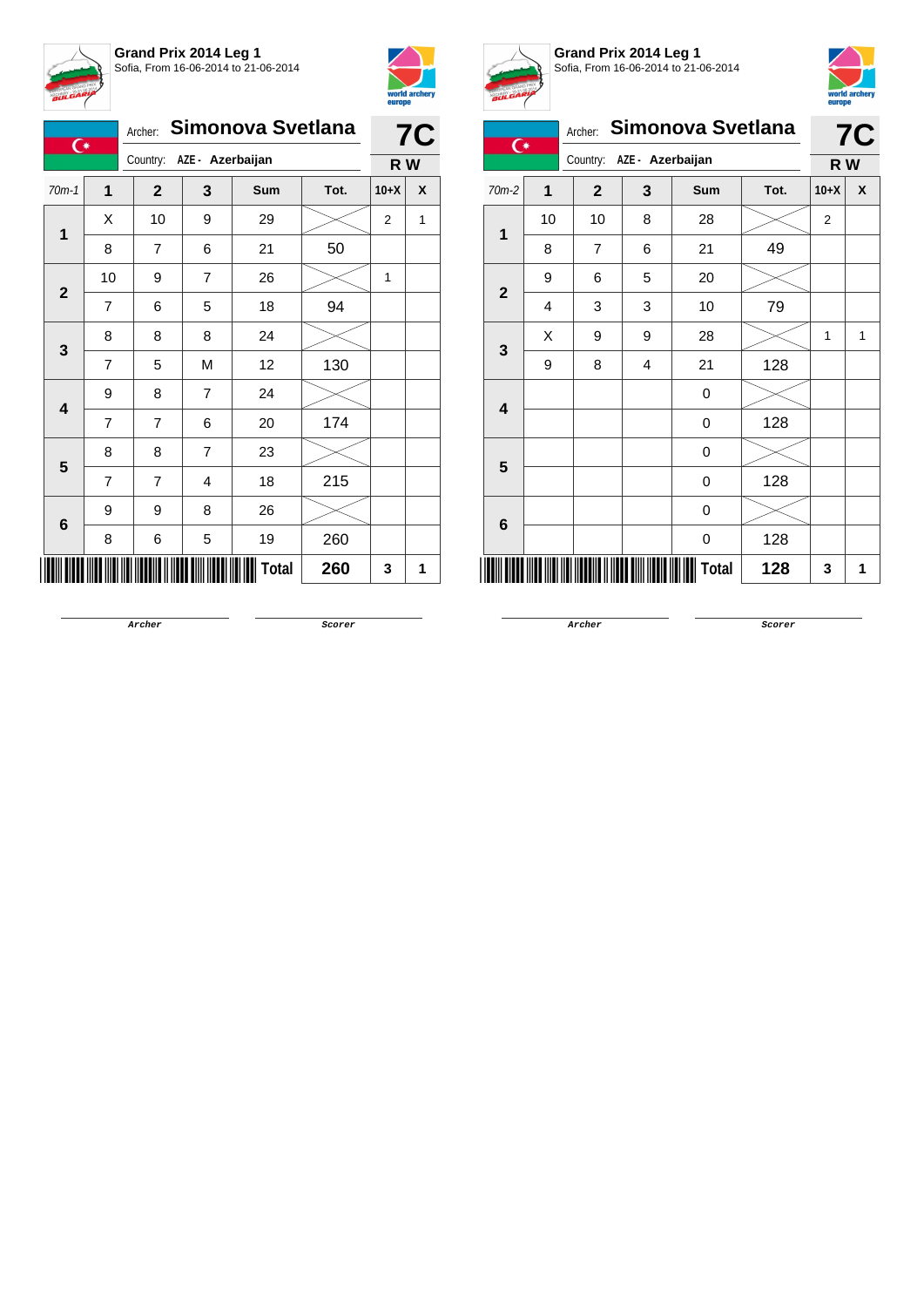



|                         | <b>Balsukova Anna</b><br>Archer: |                                   |                |            |      |        | 7D             |  |
|-------------------------|----------------------------------|-----------------------------------|----------------|------------|------|--------|----------------|--|
|                         |                                  | Country: RUS - Russian Federation |                |            |      |        | R W            |  |
| $70m-1$                 | 1                                | $\mathbf{2}$                      | 3              | <b>Sum</b> | Tot. | $10+X$ | X              |  |
| 1                       | X                                | 9                                 | 9              | 28         |      | 1      | 1              |  |
|                         | 9                                | 8                                 | $\overline{7}$ | 24         | 52   |        |                |  |
| $\mathbf{2}$            | 10                               | 10                                | 10             | 30         |      | 3      |                |  |
|                         | 9                                | 9                                 | 8              | 26         | 108  |        |                |  |
| 3                       | 10                               | 9                                 | 9              | 28         |      | 1      |                |  |
|                         | 9                                | 8                                 | 8              | 25         | 161  |        |                |  |
| $\overline{\mathbf{4}}$ | X                                | Χ                                 | 10             | 30         |      | 3      | 2              |  |
|                         | 9                                | 9                                 | 8              | 26         | 217  |        |                |  |
| 5                       | X                                | Χ                                 | 10             | 30         |      | 3      | $\overline{2}$ |  |
|                         | 9                                | 9                                 | 9              | 27         | 274  |        |                |  |
| 6                       | X                                | 10                                | 9              | 29         |      | 2      | $\mathbf{1}$   |  |
|                         | 9                                | 9                                 | 9              | 27         | 330  |        |                |  |
|                         |                                  |                                   |                | Total      | 330  | 13     | 6              |  |



## **Grand Prix 2014 Leg 1** Sofia, From 16-06-2014 to 21-06-2014



| <b>BULGARI</b> |                                   |                |                | 3011a, 1 10111 10°00°20 14 10 2 1°00°20 14 |      | europe         | world archery |  |  |
|----------------|-----------------------------------|----------------|----------------|--------------------------------------------|------|----------------|---------------|--|--|
|                | <b>Balsukova Anna</b><br>Archer:  |                |                |                                            |      |                |               |  |  |
|                | Country: RUS - Russian Federation |                |                |                                            |      |                |               |  |  |
| $70m-2$        | $\mathbf{1}$                      | $\mathbf{2}$   | 3              | Sum                                        | Tot. | $10+X$         | X             |  |  |
| 1              | 9                                 | 8              | 8              | 25                                         |      |                |               |  |  |
|                | 8                                 | $\overline{7}$ | $\overline{7}$ | 22                                         | 47   |                |               |  |  |
| $\mathbf{2}$   | 10                                | 9              | 9              | 28                                         |      | 1              |               |  |  |
|                | 8                                 | 8              | 8              | 24                                         | 99   |                |               |  |  |
| 3              | 10                                | 10             | 9              | 29                                         |      | $\overline{2}$ |               |  |  |
|                | 9                                 | $\overline{7}$ | 6              | 22                                         | 150  |                |               |  |  |
| 4              |                                   |                |                | 0                                          |      |                |               |  |  |
|                |                                   |                |                | 0                                          | 150  |                |               |  |  |
| 5              |                                   |                |                | 0                                          |      |                |               |  |  |
|                |                                   |                |                | 0                                          | 150  |                |               |  |  |
| 6              |                                   |                |                | 0                                          |      |                |               |  |  |
|                |                                   |                |                | 0                                          | 150  |                |               |  |  |
|                |                                   |                |                | <b>Total</b>                               | 150  | 3              | 0             |  |  |

**Archer Scorer**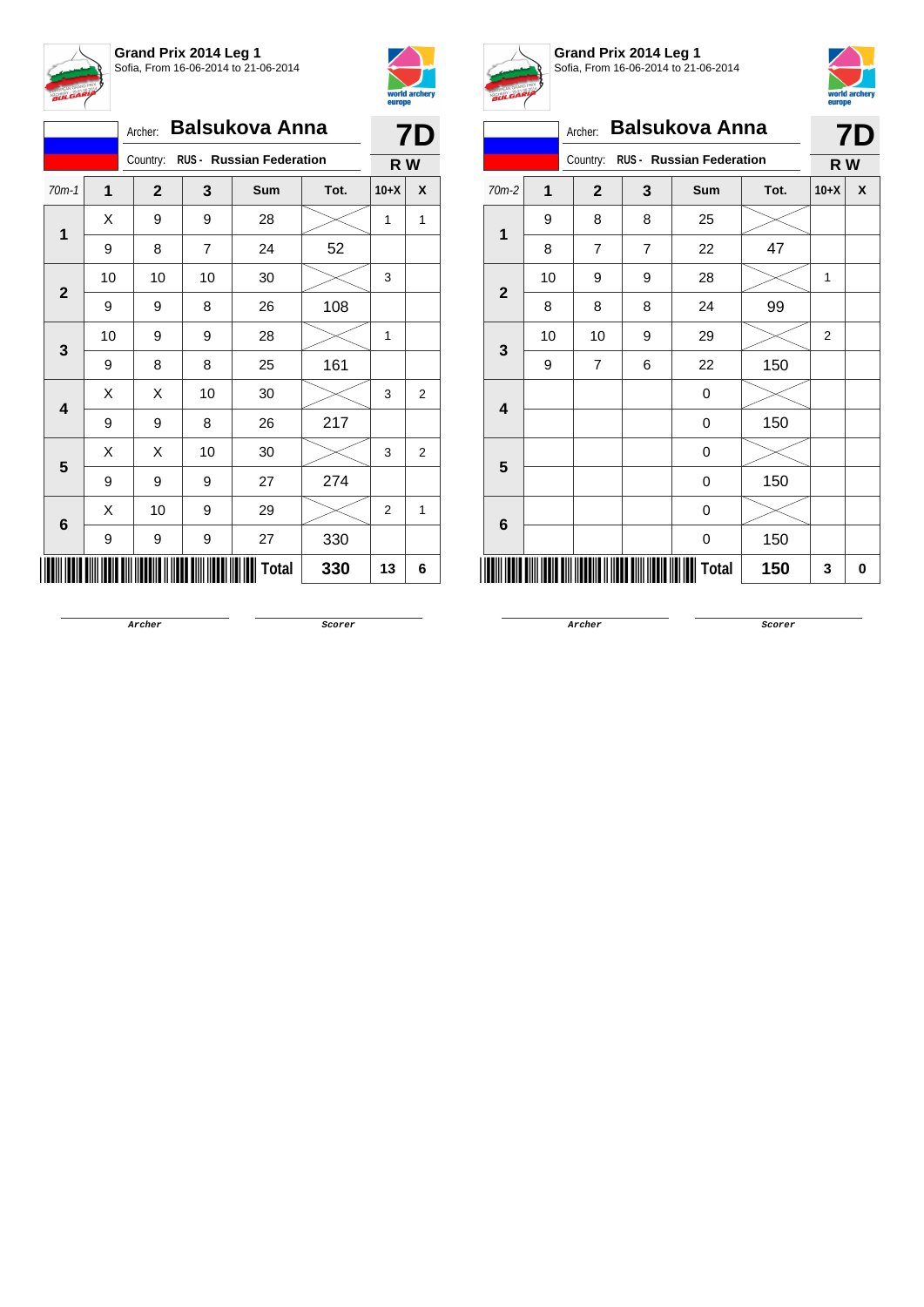

**Grand Prix 2014 Leg 1** Sofia, From 16-06-2014 to 21-06-2014



| <b>Chorti Ariadni</b><br>Archer: |    |                          |                         |              |      | 8Α     |   |
|----------------------------------|----|--------------------------|-------------------------|--------------|------|--------|---|
|                                  |    |                          | Country: GRE - Greece   |              |      | R W    |   |
| $70m-1$                          | 1  | $\mathbf{2}$             | 3                       | Sum          | Tot. | $10+X$ | X |
|                                  | 9  | 9                        | 9                       | 27           |      |        |   |
| 1                                | 8  | 8                        | 7                       | 23           | 50   |        |   |
|                                  | 9  | 8                        | 8                       | 25           |      |        |   |
| $\mathbf{2}$                     | 8  | 6                        | 6                       | 20           | 95   |        |   |
|                                  | 9  | 9                        | 9                       | 27           |      |        |   |
| 3                                | 8  | 8                        | 6                       | 22           | 144  |        |   |
|                                  | 9  | 9                        | 9                       | 27           |      |        |   |
| 4                                | 9  | 9                        | 7                       | 25           | 196  |        |   |
| 5                                | 10 | 10                       | 10                      | 30           |      | 3      |   |
|                                  | 9  | 9                        | 8                       | 26           | 252  |        |   |
|                                  | 10 | 9                        | 9                       | 28           |      | 1      |   |
| 6                                | 9  | $\overline{\mathcal{I}}$ | $\overline{\mathbf{7}}$ | 23           | 303  |        |   |
|                                  |    |                          |                         | <b>Total</b> | 303  | 4      | 0 |



**Grand Prix 2014 Leg 1** Sofia, From 16-06-2014 to 21-06-2014



|                         |    |                |             |                       |      | europe |    |
|-------------------------|----|----------------|-------------|-----------------------|------|--------|----|
|                         |    | Archer:        |             | <b>Chorti Ariadni</b> |      |        | 8Α |
|                         |    | Country:       | GRE- Greece |                       |      | R W    |    |
| 70m-2                   | 1  | $\mathbf{2}$   | 3           | <b>Sum</b>            | Tot. | $10+X$ | X  |
| $\mathbf{1}$            | 9  | 9              | 9           | 27                    |      |        |    |
|                         | 8  | 8              | 7           | 23                    | 50   |        |    |
| $\overline{\mathbf{2}}$ | 9  | 8              | 8           | 25                    |      |        |    |
|                         | 7  | $\overline{7}$ | 7           | 21                    | 96   |        |    |
| $\mathbf{3}$            | X  | 10             | 10          | 30                    |      | 3      | 1  |
|                         | 10 | 8              | 5           | 23                    | 149  | 1      |    |
| 4                       |    |                |             | 0                     |      |        |    |
|                         |    |                |             | 0                     | 149  |        |    |
| $5\phantom{1}$          |    |                |             | 0                     |      |        |    |
|                         |    |                |             | 0                     | 149  |        |    |
| 6                       |    |                |             | 0                     |      |        |    |
|                         |    |                |             | 0                     | 149  |        |    |
|                         |    |                |             | <b>Total</b>          | 149  | 4      | 1  |
|                         |    |                |             |                       |      |        |    |

**Archer Scorer**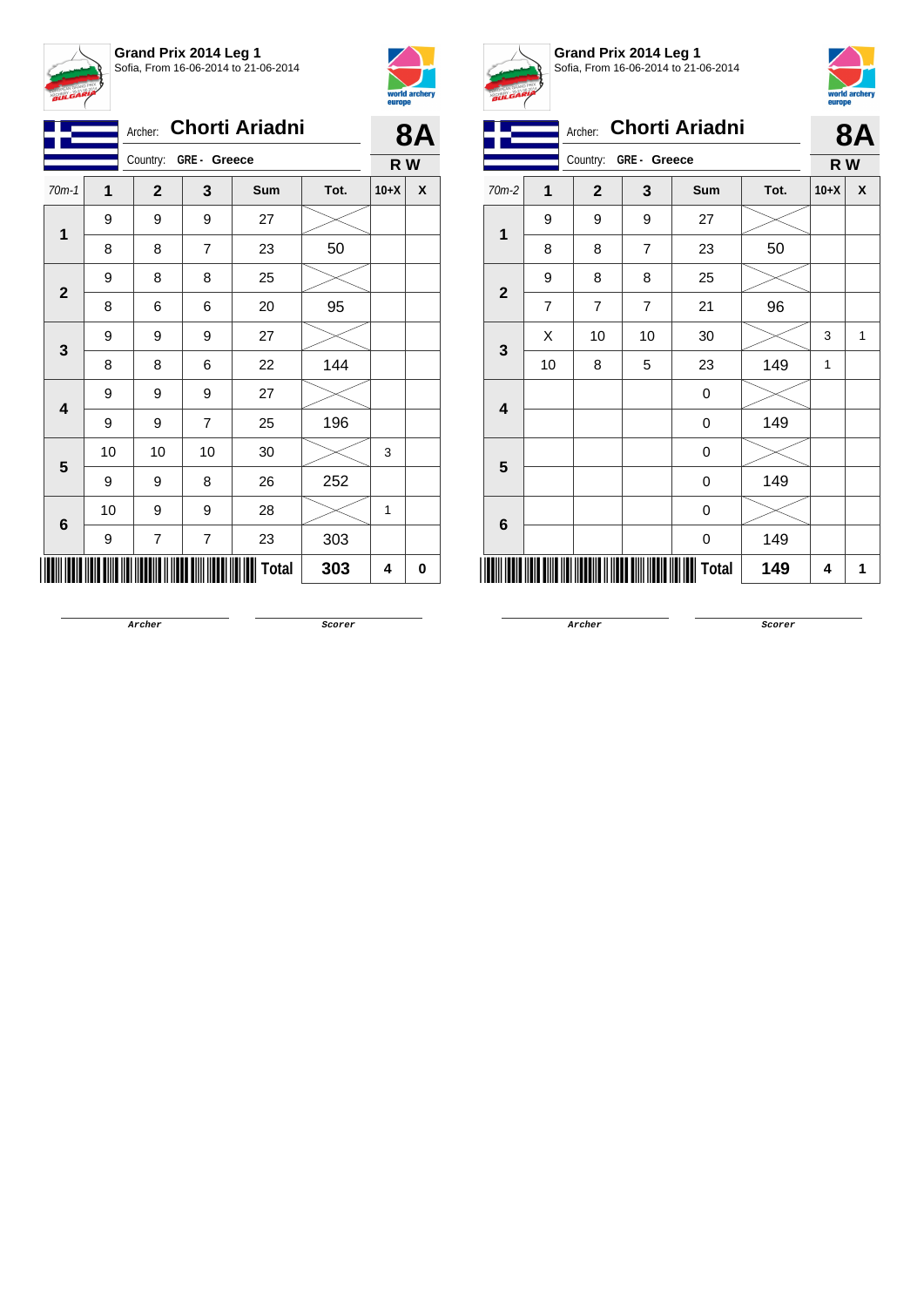



| ۰            | ٠              | <b>Diasamidze Asmat</b><br>Archer: |     |            |      |        | <b>8B</b> |
|--------------|----------------|------------------------------------|-----|------------|------|--------|-----------|
| ÷            | ٠              | GEO- Georgia<br>Country:           | R W |            |      |        |           |
| $70m-1$      | 1              | $\mathbf{2}$                       | 3   | <b>Sum</b> | Tot. | $10+X$ | X         |
|              | 10             | 9                                  | 8   | 27         |      | 1      |           |
| 1            | $\overline{7}$ | 5                                  | 5   | 17         | 44   |        |           |
| $\mathbf{2}$ | 10             | 8                                  | 8   | 26         |      | 1      |           |
|              | 6              | 6                                  | 6   | 18         | 88   |        |           |
|              | 9              | 8                                  | 8   | 25         |      |        |           |
| 3            | $\overline{7}$ | $\overline{7}$                     | 6   | 20         | 133  |        |           |
| 4            | 10             | 9                                  | 9   | 28         |      | 1      |           |
|              | 9              | 9                                  | 9   | 27         | 188  |        |           |
| 5            | Χ              | 9                                  | 9   | 28         |      | 1      | 1         |
|              | 9              | 9                                  | 9   | 27         | 243  |        |           |
| $\bf 6$      | 9              | 9                                  | 9   | 27         |      |        |           |
|              | 9              | 8                                  | 8   | 25         | 295  |        |           |
|              |                |                                    |     | Total      | 295  | 4      | 1         |



**Grand Prix 2014 Leg 1** Sofia, From 16-06-2014 to 21-06-2014



| ۰                       | ٠              | Archer:        | <b>Diasamidze Asmat</b> |       |      |        | <b>8B</b> |
|-------------------------|----------------|----------------|-------------------------|-------|------|--------|-----------|
|                         | ÷              | Country:       | GEO - Georgia           |       |      |        | R W       |
| $70m-2$                 | 1              | $\mathbf 2$    | 3                       | Sum   | Tot. | $10+X$ | χ         |
| 1                       | 9              | 8              | 8                       | 25    |      |        |           |
|                         | 7              | $\overline{7}$ | 6                       | 20    | 45   |        |           |
| $\overline{2}$          | 8              | $\overline{7}$ | 5                       | 20    |      |        |           |
|                         | 5              | 3              | M                       | 8     | 73   |        |           |
| $\mathbf{3}$            | 9              | 9              | $\overline{7}$          | 25    |      |        |           |
|                         | $\overline{7}$ | $\overline{7}$ | 4                       | 18    | 116  |        |           |
| $\overline{\mathbf{4}}$ |                |                |                         | 0     |      |        |           |
|                         |                |                |                         | 0     | 116  |        |           |
| $5\phantom{1}$          |                |                |                         | 0     |      |        |           |
|                         |                |                |                         | 0     | 116  |        |           |
| 6                       |                |                |                         | 0     |      |        |           |
|                         |                |                |                         | 0     | 116  |        |           |
|                         |                |                |                         | Total | 116  |        |           |

**Archer Scorer**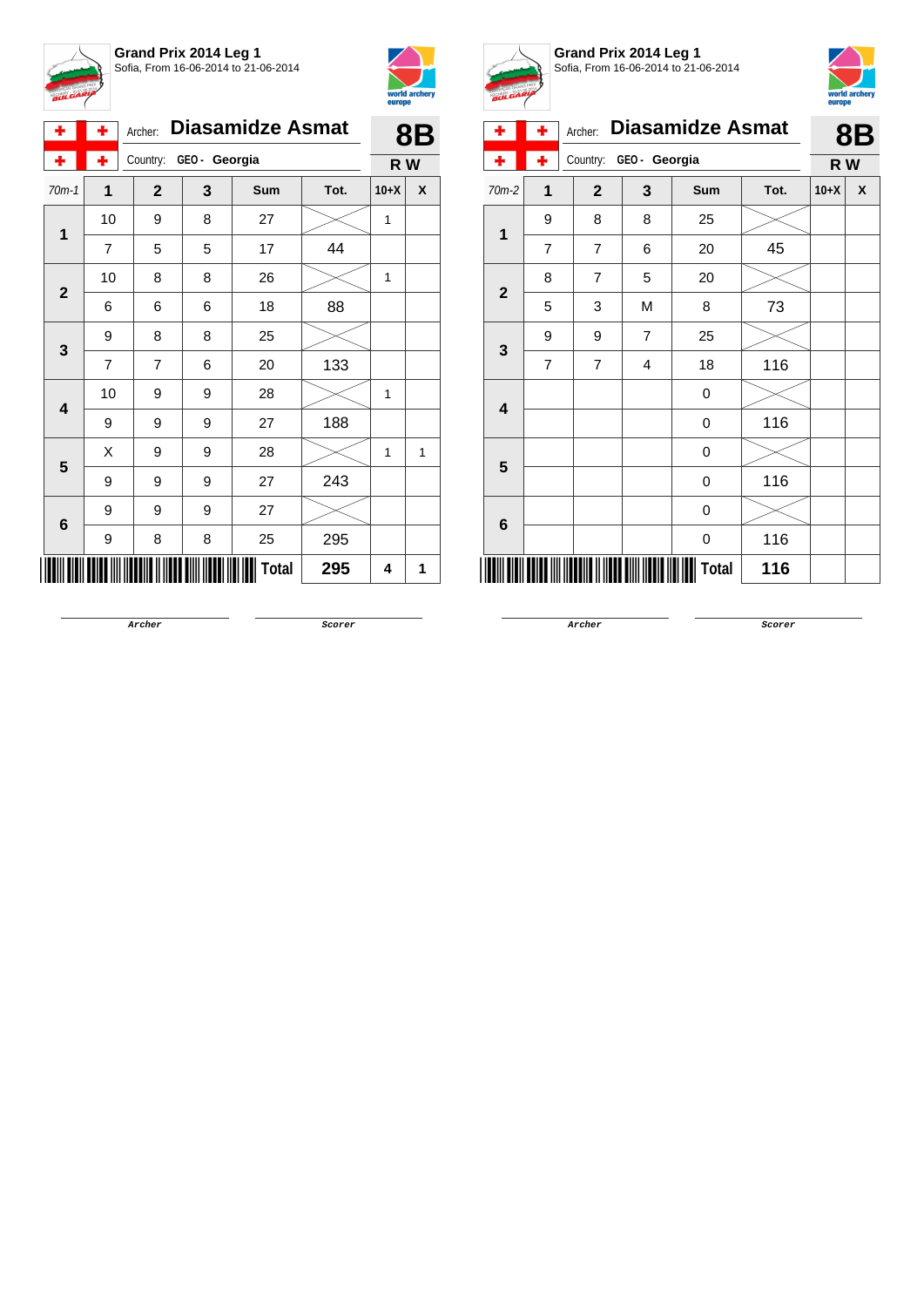

**Grand Prix 2014 Leg 1** Sofia, From 16-06-2014 to 21-06-2014



|                         | <b>Fazilova Leila</b><br>Archer:<br>$\overline{C}$ |                           |                  |              |      |        |   |
|-------------------------|----------------------------------------------------|---------------------------|------------------|--------------|------|--------|---|
|                         |                                                    | Country: AZE - Azerbaijan |                  | R W          | 8C   |        |   |
| $70m-1$                 | 1                                                  | $\overline{2}$            | 3                | <b>Sum</b>   | Tot. | $10+X$ | X |
| 1                       | 9                                                  | 8                         | 8                | 25           |      |        |   |
|                         | 8                                                  | $\overline{7}$            | 6                | 21           | 46   |        |   |
| $\mathbf{2}$            | 10                                                 | 10                        | 9                | 29           |      | 2      |   |
|                         | 8                                                  | 6                         | 5                | 19           | 94   |        |   |
| 3                       | X                                                  | 9                         | 8                | 27           |      | 1      | 1 |
|                         | 8                                                  | 6                         | 5                | 19           | 140  |        |   |
| $\overline{\mathbf{4}}$ | 10                                                 | 9                         | 8                | 27           |      | 1      |   |
|                         | 8                                                  | 7                         | 5                | 20           | 187  |        |   |
| 5                       | 9                                                  | 9                         | $\overline{7}$   | 25           |      |        |   |
|                         | $\overline{7}$                                     | 6                         | 6                | 19           | 231  |        |   |
|                         | 9                                                  | 8                         | 8                | 25           |      |        |   |
| 6                       | 8                                                  | $\overline{7}$            | $\boldsymbol{7}$ | 22           | 278  |        |   |
|                         |                                                    |                           |                  | <b>Total</b> | 278  | 4      | 1 |



**Grand Prix 2014 Leg 1** Sofia, From 16-06-2014 to 21-06-2014



| $\overline{\mathbf{C}}$ |                | Archer:                      |                | <b>Fazilova Leila</b> |      |                | 8C  |
|-------------------------|----------------|------------------------------|----------------|-----------------------|------|----------------|-----|
|                         |                | AZE - Azerbaijan<br>Country: |                |                       |      |                | R W |
| $70m-2$                 | $\mathbf 1$    | $\mathbf{2}$                 | 3              | Sum                   | Tot. | $10+X$         | X   |
| 1                       | 10             | 10                           | 9              | 29                    |      | $\overline{2}$ |     |
|                         | 9              | 8                            | $\overline{7}$ | 24                    | 53   |                |     |
|                         | 10             | 9                            | 9              | 28                    |      | 1              |     |
| $\overline{2}$          | 9              | 8                            | $\overline{7}$ | 24                    | 105  |                |     |
| 3                       | X              | $\overline{7}$               | $\overline{7}$ | 24                    |      | 1              | 1   |
|                         | $\overline{7}$ | 5                            | $\overline{c}$ | 14                    | 143  |                |     |
| $\overline{\mathbf{4}}$ |                |                              |                | 0                     |      |                |     |
|                         |                |                              |                | 0                     | 143  |                |     |
| 5                       |                |                              |                | 0                     |      |                |     |
|                         |                |                              |                | 0                     | 143  |                |     |
|                         |                |                              |                | 0                     |      |                |     |
| 6                       |                |                              |                | 0                     | 143  |                |     |
|                         |                |                              |                | Total                 | 143  | 4              | 1   |

**Archer Scorer**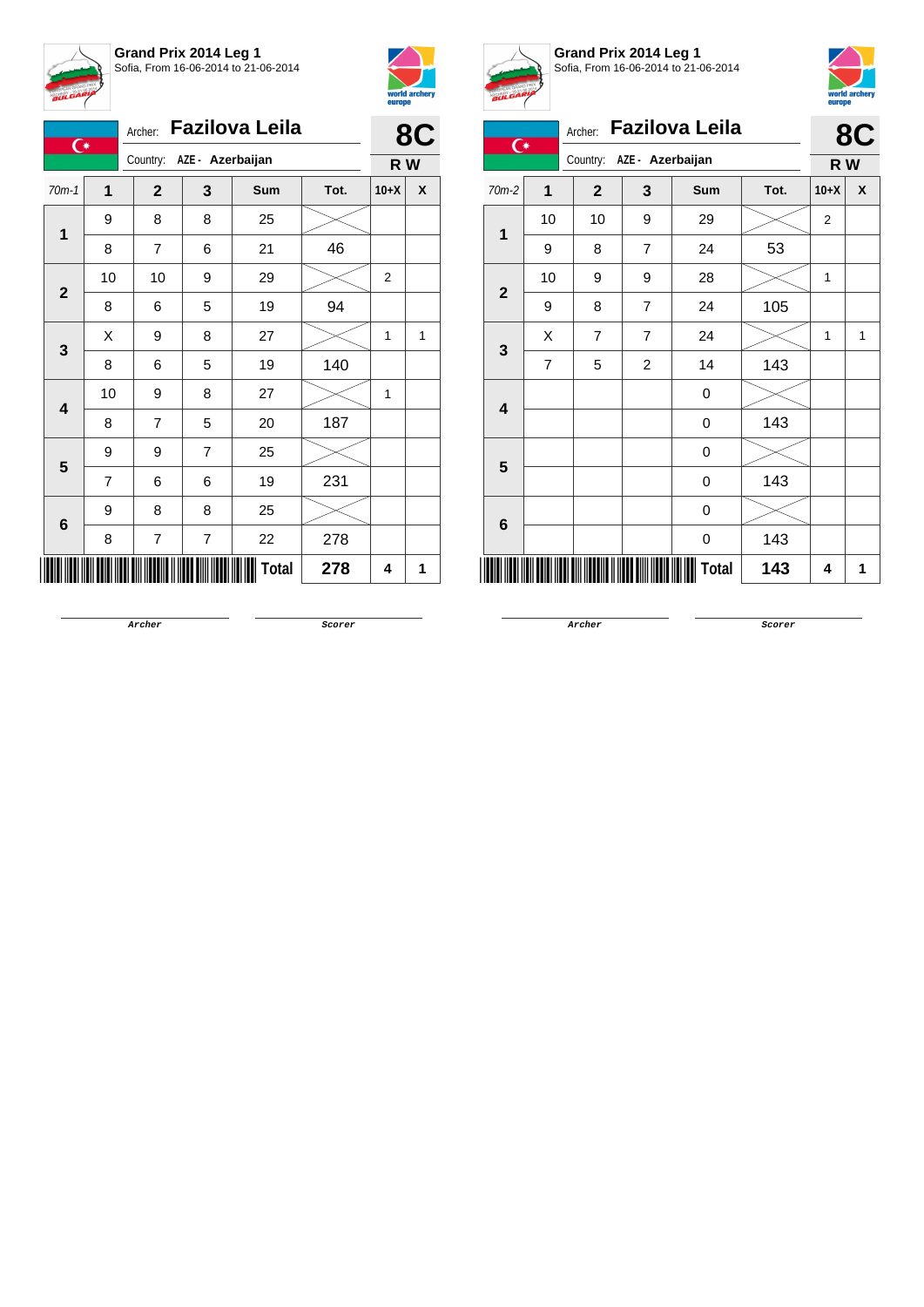

**Grand Prix 2014 Leg 1** Sofia, From 16-06-2014 to 21-06-2014



|                         | <b>Bolotova Oyuna</b> |                | 8D             |                                 |      |        |             |
|-------------------------|-----------------------|----------------|----------------|---------------------------------|------|--------|-------------|
|                         |                       | Country:       |                | <b>RUS - Russian Federation</b> |      | R W    |             |
| $70m-1$                 | $\mathbf{1}$          | $\mathbf{2}$   | 3              | Sum                             | Tot. | $10+X$ | X           |
|                         | X                     | 8              | $\overline{7}$ | 25                              |      | 1      | 1           |
| 1                       | 5                     | 5              | 4              | 14                              | 39   |        |             |
|                         | X                     | 9              | 9              | 28                              |      | 1      | 1           |
| $\mathbf{2}$            | 8                     | $\overline{7}$ | 3              | 18                              | 85   |        |             |
|                         | 9                     | 9              | 8              | 26                              |      |        |             |
| 3                       | $\overline{7}$        | 5              | 1              | 13                              | 124  |        |             |
| $\overline{\mathbf{4}}$ | 9                     | 8              | $\overline{7}$ | 24                              |      |        |             |
|                         | 7                     | 5              | 3              | 15                              | 163  |        |             |
| 5                       | 9                     | 9              | 8              | 26                              |      |        |             |
|                         | 5                     | 3              | 1              | 9                               | 198  |        |             |
|                         | 10                    | 8              | $\overline{7}$ | 25                              |      | 1      |             |
| 6                       | 7                     | 7              | 5              | 19                              | 242  |        |             |
|                         |                       |                |                | <b>Total</b>                    | 242  | 3      | $\mathbf 2$ |



**Grand Prix 2014 Leg 1** Sofia, From 16-06-2014 to 21-06-2014



| BULUM                   |                                      |              |                |                       |      | europe         |              |
|-------------------------|--------------------------------------|--------------|----------------|-----------------------|------|----------------|--------------|
|                         |                                      | Archer:      |                | <b>Bolotova Oyuna</b> |      |                | <b>8D</b>    |
|                         | RUS - Russian Federation<br>Country: |              |                |                       |      | R W            |              |
| 70m-2                   | 1                                    | $\mathbf{2}$ | 3              | Sum                   | Tot. | $10+X$         | X            |
| 1                       | X                                    | X            | 8              | 28                    |      | $\overline{2}$ | $\mathbf{2}$ |
|                         | 8                                    | 6            | 3              | 17                    | 45   |                |              |
| $\overline{2}$          | 9                                    | 9            | 9              | 27                    |      |                |              |
|                         | $\overline{7}$                       | 6            | 4              | 17                    | 89   |                |              |
| 3                       | 9                                    | 8            | $\overline{7}$ | 24                    |      |                |              |
|                         | $\overline{7}$                       | 5            | $\overline{2}$ | 14                    | 127  |                |              |
| $\overline{\mathbf{4}}$ |                                      |              |                | 0                     |      |                |              |
|                         |                                      |              |                | 0                     | 127  |                |              |
| 5                       |                                      |              |                | 0                     |      |                |              |
|                         |                                      |              |                | 0                     | 127  |                |              |
| 6                       |                                      |              |                | 0                     |      |                |              |
|                         |                                      |              |                | 0                     | 127  |                |              |
|                         |                                      |              |                | <b>Total</b>          | 127  | $\mathbf{2}$   | $\mathbf{2}$ |

**Archer Scorer**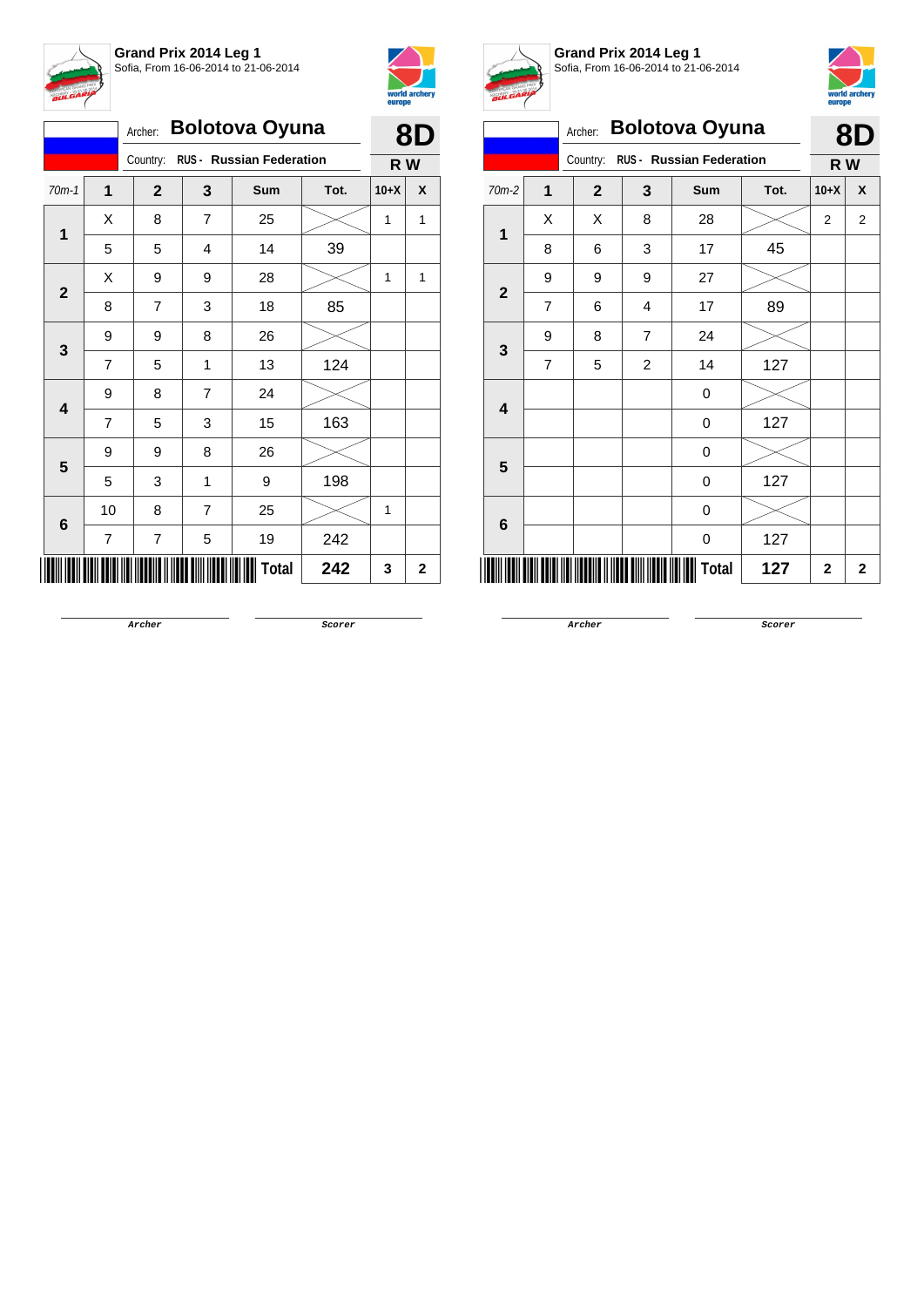



|                         |    | Archer:                 |                | Gkorila Anatoli Martha |      |        | <b>9A</b> |
|-------------------------|----|-------------------------|----------------|------------------------|------|--------|-----------|
|                         |    | Country:<br>GRE- Greece |                | R W                    |      |        |           |
| $70m-1$                 | 1  | $\mathbf{2}$            | 3              | Sum                    | Tot. | $10+X$ | X         |
| $\mathbf 1$             | 10 | 9                       | 8              | 27                     |      | 1      |           |
|                         | 8  | $\overline{7}$          | 4              | 19                     | 46   |        |           |
|                         | Χ  | Χ                       | Χ              | 30                     |      | 3      | 3         |
| $\mathbf{2}$            | 9  | 8                       | 8              | 25                     | 101  |        |           |
| 3                       | X  | 9                       | 9              | 28                     |      | 1      | 1         |
|                         | 8  | 8                       | 5              | 21                     | 150  |        |           |
| $\overline{\mathbf{4}}$ | 9  | 9                       | 9              | 27                     |      |        |           |
|                         | 8  | $\overline{7}$          | 7              | 22                     | 199  |        |           |
|                         | 10 | 9                       | 9              | 28                     |      | 1      |           |
| 5                       | 8  | 7                       | $\overline{7}$ | 22                     | 249  |        |           |
|                         | 10 | 10                      | 8              | 28                     |      | 2      |           |
| 6                       | 8  | 7                       | 5              | 20                     | 297  |        |           |
|                         |    |                         |                | Total                  | 297  | 8      | 4         |



**Grand Prix 2014 Leg 1** Sofia, From 16-06-2014 to 21-06-2014



|                         | Gkorila Anatoli Martha<br>Archer:<br>GRE- Greece |                |                |       |      |        | <b>9A</b>      |
|-------------------------|--------------------------------------------------|----------------|----------------|-------|------|--------|----------------|
|                         |                                                  | Country:       | R W            |       |      |        |                |
| 70m-2                   | 1                                                | $\mathbf{2}$   | 3              | Sum   | Tot. | $10+X$ | χ              |
| 1                       | Χ                                                | Χ              | 10             | 30    |      | 3      | $\overline{2}$ |
|                         | 9                                                | 9              | $\overline{7}$ | 25    | 55   |        |                |
| $\mathbf{2}$            | 9                                                | 9              | 8              | 26    |      |        |                |
|                         | 7                                                | $\overline{7}$ | 5              | 19    | 100  |        |                |
| 3                       | Χ                                                | 9              | 9              | 28    |      | 1      | 1              |
|                         | $\overline{7}$                                   | 5              | 5              | 17    | 145  |        |                |
| $\overline{\mathbf{4}}$ |                                                  |                |                | 0     |      |        |                |
|                         |                                                  |                |                | 0     | 145  |        |                |
| 5                       |                                                  |                |                | 0     |      |        |                |
|                         |                                                  |                |                | 0     | 145  |        |                |
| 6                       |                                                  |                |                | 0     |      |        |                |
|                         |                                                  |                |                | 0     | 145  |        |                |
|                         |                                                  |                |                | Total | 145  | 4      | 3              |

**Archer Scorer**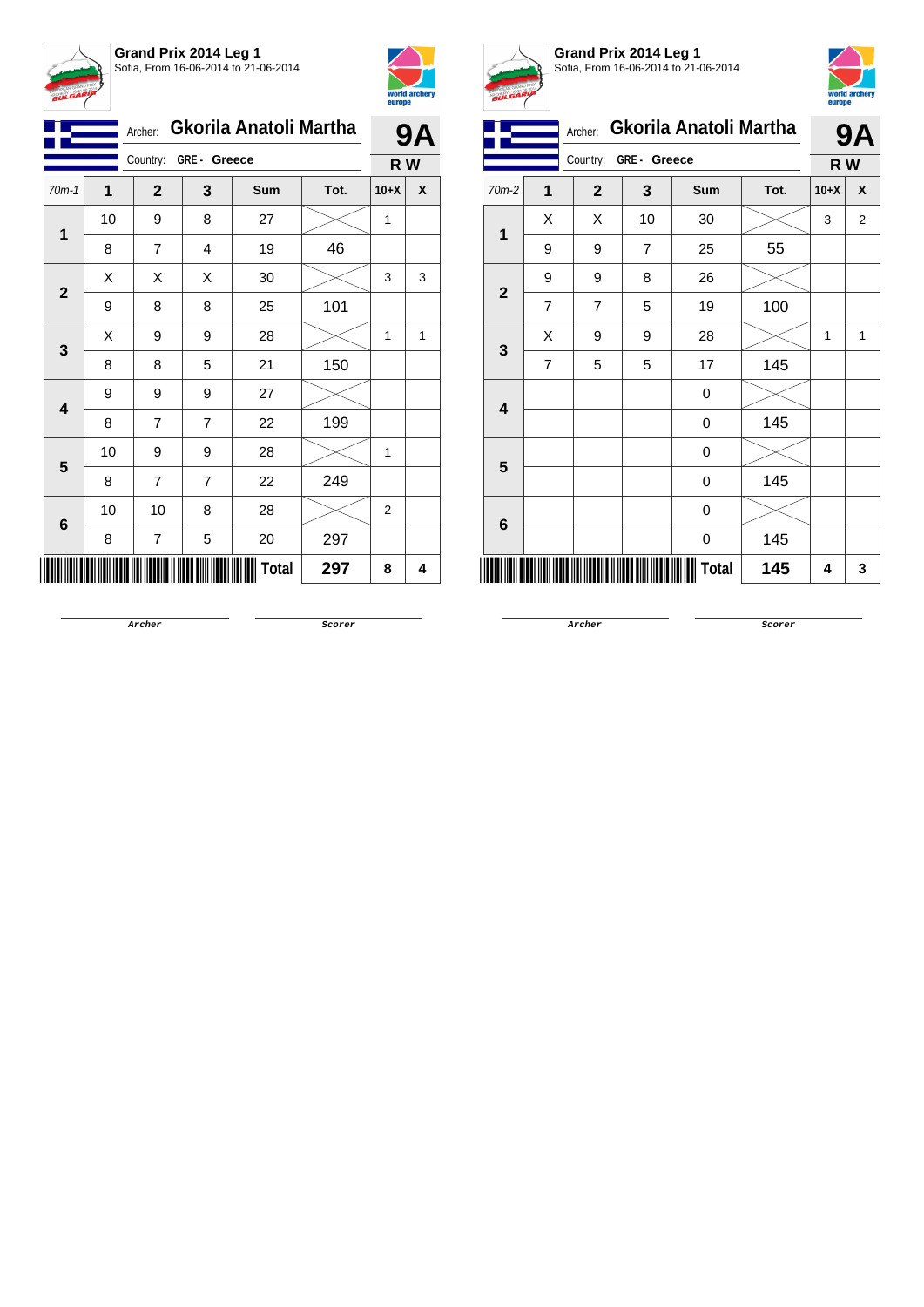



| Elenkova Liliya<br>Archer: |    |              |   |                     |      |        | 9Β |
|----------------------------|----|--------------|---|---------------------|------|--------|----|
|                            |    | Country:     |   | BULRH - Bulgaria RH |      | R W    |    |
| $70m-1$                    | 1  | $\mathbf{2}$ | 3 | Sum                 | Tot. | $10+X$ | X  |
|                            | 10 | 9            | 9 | 28                  |      | 1      |    |
| 1                          | 8  | 7            | 7 | 22                  | 50   |        |    |
| $\mathbf{2}$               | 9  | 9            | 9 | 27                  |      |        |    |
|                            | 8  | 8            | 8 | 24                  | 101  |        |    |
| 3                          | 9  | 8            | 8 | 25                  |      |        |    |
|                            | 8  | 8            | 6 | 22                  | 148  |        |    |
| $\overline{\mathbf{4}}$    | 9  | 9            | 8 | 26                  |      |        |    |
|                            | 8  | 6            | 4 | 18                  | 192  |        |    |
| 5                          | X  | 9            | 8 | 27                  |      | 1      | 1  |
|                            | 8  | 8            | 5 | 21                  | 240  |        |    |
| 6                          | 9  | 9            | 8 | 26                  |      |        |    |
|                            | 7  | 5            | 4 | 16                  | 282  |        |    |
|                            |    |              |   | Total               | 282  | 2      | 1  |



**Grand Prix 2014 Leg 1** Sofia, From 16-06-2014 to 21-06-2014



|                         |                         | Archer:        |                | Elenkova Liliya            |      |              | 9Β |
|-------------------------|-------------------------|----------------|----------------|----------------------------|------|--------------|----|
|                         |                         | Country:       |                | <b>BULRH - Bulgaria RH</b> |      | R W          |    |
| $70m-2$                 | $\overline{\mathbf{1}}$ | $\mathbf{2}$   | 3              | <b>Sum</b>                 | Tot. | $10+X$       | X  |
| $\overline{\mathbf{1}}$ | 9                       | 9              | 8              | 26                         |      |              |    |
|                         | 6                       | 6              | 3              | 15                         | 41   |              |    |
| $\mathbf{2}$            | 10                      | $\overline{7}$ | 6              | 23                         |      | $\mathbf{1}$ |    |
|                         | 6                       | 4              | $\overline{c}$ | 12                         | 76   |              |    |
|                         | 8                       | 8              | $\overline{7}$ | 23                         |      |              |    |
| 3                       | 7                       | 6              | 2              | 15                         | 114  |              |    |
| $\overline{\mathbf{4}}$ |                         |                |                | 0                          |      |              |    |
|                         |                         |                |                | $\mathbf 0$                | 114  |              |    |
| $5\phantom{1}$          |                         |                |                | $\boldsymbol{0}$           |      |              |    |
|                         |                         |                |                | $\mathbf 0$                | 114  |              |    |
| $6\phantom{1}$          |                         |                |                | $\boldsymbol{0}$           |      |              |    |
|                         |                         |                |                | $\boldsymbol{0}$           | 114  |              |    |
|                         |                         |                |                | Total                      | 114  | 1            | 0  |

**Archer Scorer**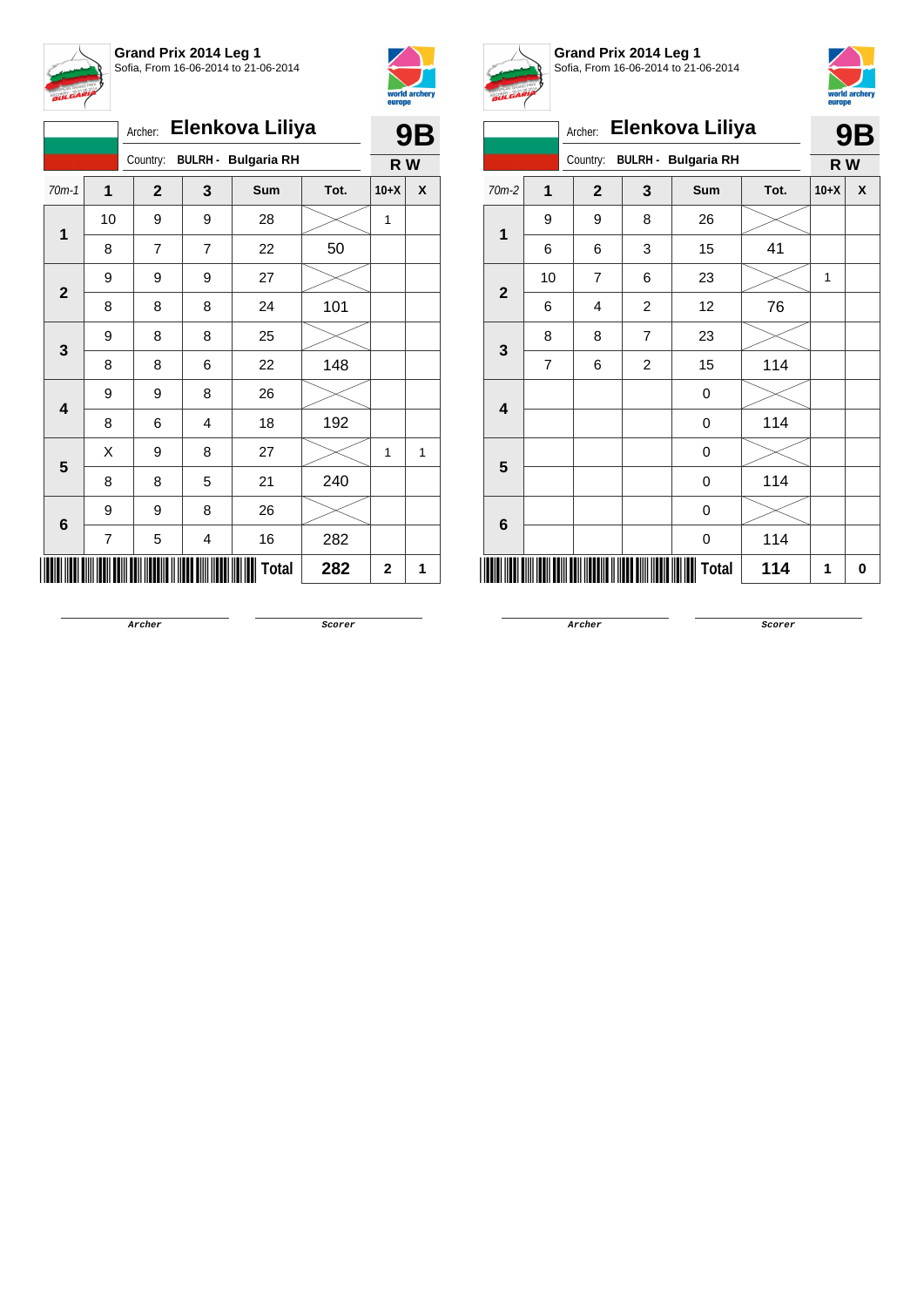



|   | $\overline{C}$          |    | Archer:                      |    | <b>Senyuk Olga</b> |      |        | 9<br>C |
|---|-------------------------|----|------------------------------|----|--------------------|------|--------|--------|
|   |                         |    | AZE - Azerbaijan<br>Country: |    |                    |      |        | R W    |
|   | $70m-1$                 | 1  | $\mathbf{2}$                 | 3  | Sum                | Tot. | $10+X$ | X      |
| 1 | X                       | 10 | 10                           | 30 |                    | 3    | 1      |        |
|   |                         | 9  | 9                            | 9  | 27                 | 57   |        |        |
|   | $\mathbf{2}$            | 10 | 9                            | 9  | 28                 |      | 1      |        |
|   |                         | 8  | 8                            | 8  | 24                 | 109  |        |        |
|   |                         | 10 | 8                            | 8  | 26                 |      | 1      |        |
|   | 3                       | 8  | 7                            | 7  | 22                 | 157  |        |        |
|   | $\overline{\mathbf{4}}$ | X  | 9                            | 9  | 28                 |      | 1      | 1      |
|   |                         | 8  | 8                            | 8  | 24                 | 209  |        |        |
|   |                         | X  | 9                            | 9  | 28                 |      | 1      | 1      |
|   | 5                       | 9  | 9                            | 8  | 26                 | 263  |        |        |
|   | 10                      | 9  | 9                            | 28 |                    | 1    |        |        |
|   | 6                       | 8  | 8                            | 8  | 24                 | 315  |        |        |
|   |                         |    |                              |    | Total              | 315  | 8      | 3      |



**Grand Prix 2014 Leg 1** Sofia, From 16-06-2014 to 21-06-2014



| <b>BULGARIA</b>         |                |                |                  |              |      | europe      | world archery |
|-------------------------|----------------|----------------|------------------|--------------|------|-------------|---------------|
| $\overline{C}$          |                | Archer:        |                  | Senyuk Olga  |      | 9C          |               |
|                         |                | Country:       | AZE - Azerbaijan |              |      | R W         |               |
| $70m-2$                 | $\overline{1}$ | $\overline{2}$ | 3                | Sum          | Tot. | $10+X$      | X             |
| 1                       | 10             | 9              | 9                | 28           |      | 1           |               |
|                         | $\overline{7}$ | $\overline{7}$ | 6                | 20           | 48   |             |               |
| $\overline{\mathbf{2}}$ | 9              | 8              | 8                | 25           |      |             |               |
|                         | 8              | $\overline{7}$ | 6                | 21           | 94   |             |               |
| 3                       | X              | 9              | 9                | 28           |      | 1           | 1             |
|                         | $\overline{7}$ | 6              | 5                | 18           | 140  |             |               |
| $\overline{\mathbf{4}}$ |                |                |                  | 0            |      |             |               |
|                         |                |                |                  | 0            | 140  |             |               |
| 5                       |                |                |                  | 0            |      |             |               |
|                         |                |                |                  | 0            | 140  |             |               |
| $6\phantom{1}6$         |                |                |                  | 0            |      |             |               |
|                         |                |                |                  | 0            | 140  |             |               |
|                         |                |                |                  | <b>Total</b> | 140  | $\mathbf 2$ | 1             |

**Archer Scorer**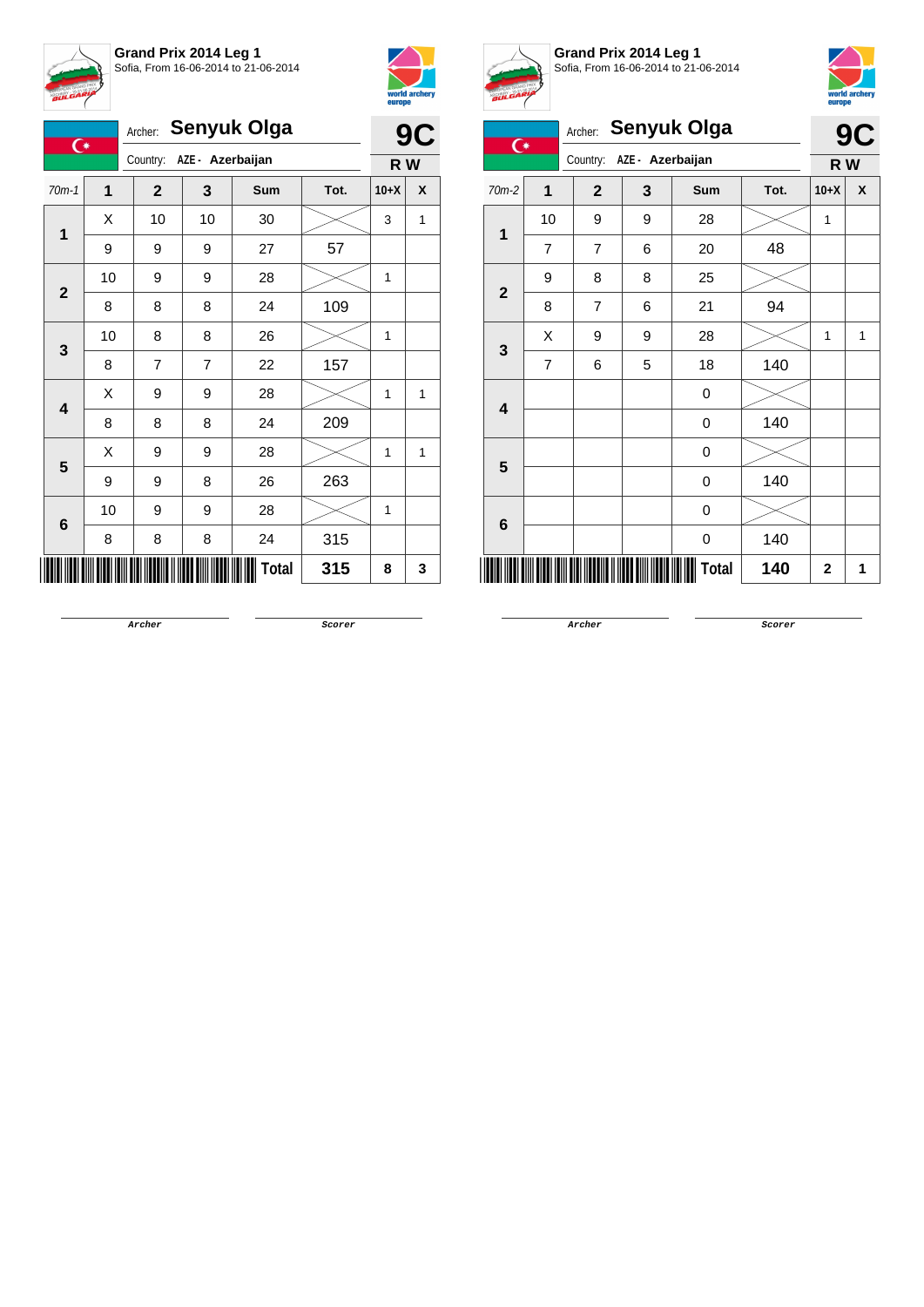



| 丰                       |    | Archer:                 |                | Harcarikova Lenka |      | 9D             |              |  |
|-------------------------|----|-------------------------|----------------|-------------------|------|----------------|--------------|--|
|                         |    | Country: SVK - Slovakia |                | R W               |      |                |              |  |
| $70m-1$                 | 1  | $\mathbf{2}$            | 3              | <b>Sum</b>        | Tot. | $10+X$         | X            |  |
|                         | 9  | 9                       | 9              | 27                |      |                |              |  |
| 1                       | 9  | 8                       | $\overline{7}$ | 24                | 51   |                |              |  |
| $\mathbf{2}$            | 10 | 9                       | 9              | 28                |      | 1              |              |  |
|                         | 9  | 8                       | $\overline{7}$ | 24                | 103  |                |              |  |
| 3                       | 9  | 9                       | 8              | 26                |      |                |              |  |
|                         | 8  | 8                       | 7              | 23                | 152  |                |              |  |
| $\overline{\mathbf{4}}$ | X  | 10                      | 9              | 29                |      | $\overline{2}$ | $\mathbf{1}$ |  |
|                         | 9  | 7                       | 3              | 19                | 200  |                |              |  |
| 5                       | 10 | 9                       | 8              | 27                |      | 1              |              |  |
|                         | 8  | 8                       | $\overline{7}$ | 23                | 250  |                |              |  |
| $6\phantom{1}$          | 10 | 10                      | 9              | 29                |      | $\overline{2}$ |              |  |
|                         | 9  | 8                       | 8              | 25                | 304  |                |              |  |
|                         |    |                         |                | <b>Total</b>      | 304  | 6              | 1            |  |



**Grand Prix 2014 Leg 1** Sofia, From 16-06-2014 to 21-06-2014



| 电                       |    | Archer:        |                | Harcarikova Lenka |      |              | <b>9D</b>        |
|-------------------------|----|----------------|----------------|-------------------|------|--------------|------------------|
|                         |    | Country:       | SVK - Slovakia |                   | R W  |              |                  |
| 70m-2                   | 1  | $\mathbf{2}$   | 3              | Sum               | Tot. | $10+X$       | $\boldsymbol{x}$ |
| 1                       | 10 | 9              | 8              | 27                |      | 1            |                  |
|                         | 8  | $\overline{7}$ | $\overline{7}$ | 22                | 49   |              |                  |
| $\overline{2}$          | 10 | 9              | $\overline{7}$ | 26                |      | 1            |                  |
|                         | 7  | 6              | 6              | 19                | 94   |              |                  |
| $\mathbf{3}$            | 9  | 9              | 8              | 26                |      |              |                  |
|                         | 7  | 7              | $\overline{7}$ | 21                | 141  |              |                  |
| $\overline{\mathbf{4}}$ |    |                |                | 0                 |      |              |                  |
|                         |    |                |                | 0                 | 141  |              |                  |
| 5                       |    |                |                | 0                 |      |              |                  |
|                         |    |                |                | 0                 | 141  |              |                  |
| $6\phantom{1}6$         |    |                |                | 0                 |      |              |                  |
|                         |    |                |                | 0                 | 141  |              |                  |
|                         |    |                |                | <b>Total</b>      | 141  | $\mathbf{2}$ | 0                |

**Archer Scorer**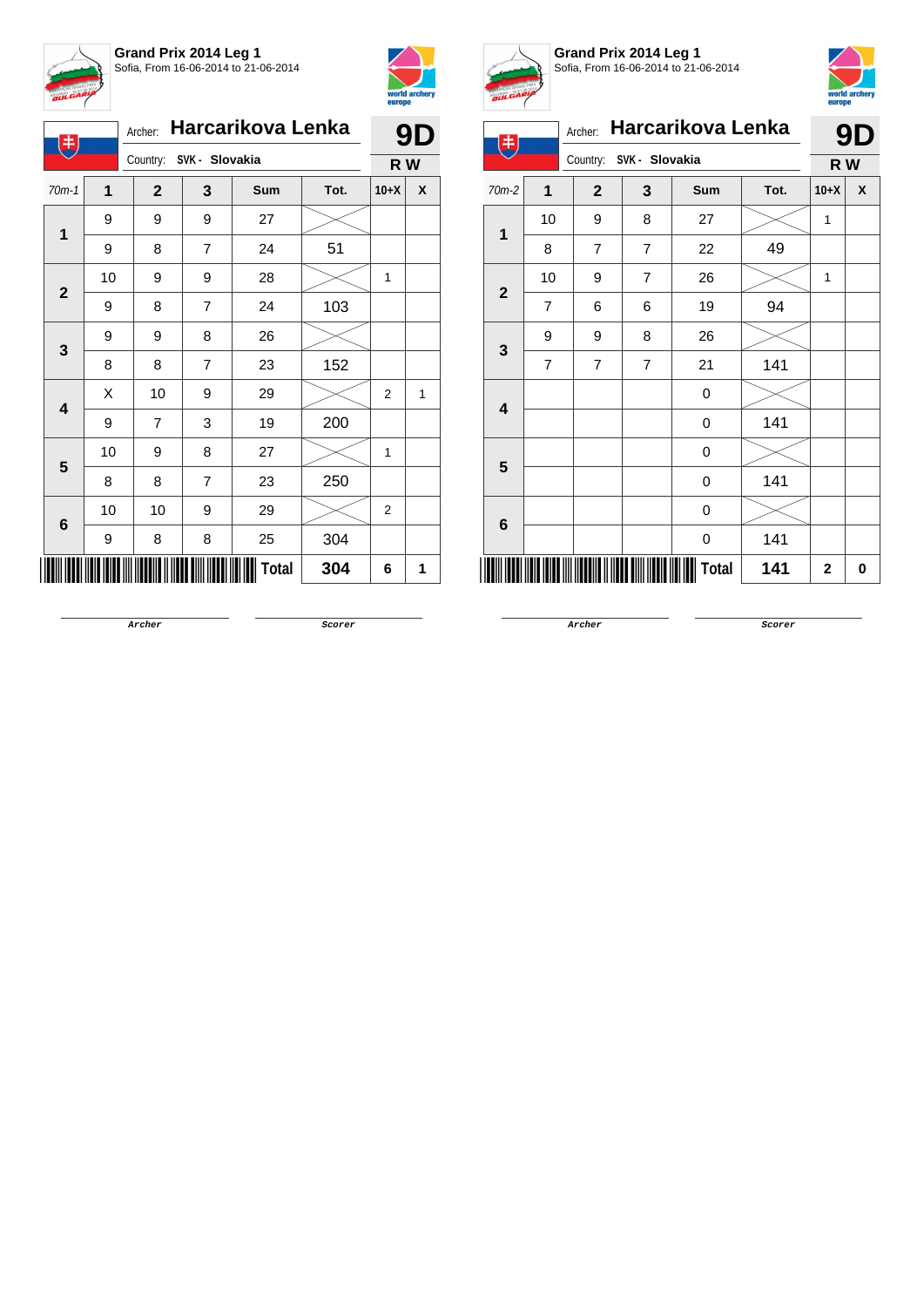



|                         |   | Archer:      |                | <b>Vasilyan Nune</b> |      |        | <b>10A</b> |
|-------------------------|---|--------------|----------------|----------------------|------|--------|------------|
|                         |   | Country:     | ARM - Armenia  |                      |      | R W    |            |
| $70m-1$                 | 1 | $\mathbf{2}$ | 3              | Sum                  | Tot. | $10+X$ | X          |
| 1                       | 9 | 9            | 8              | 26                   |      |        |            |
|                         | 8 | 8            | 8              | 24                   | 50   |        |            |
| $\mathbf{2}$            | X | 9            | 9              | 28                   |      | 1      | 1          |
|                         | 8 | 6            | 6              | 20                   | 98   |        |            |
| 3                       | Χ | Χ            | 10             | 30                   |      | 3      | 2          |
|                         | 9 | 9            | 8              | 26                   | 154  |        |            |
| $\overline{\mathbf{4}}$ | X | 8            | $\overline{7}$ | 25                   |      | 1      | 1          |
|                         | 7 | 5            | M              | 12                   | 191  |        |            |
| 5                       | Χ | 9            | 9              | 28                   |      | 1      | 1          |
|                         | 9 | 8            | $\overline{7}$ | 24                   | 243  |        |            |
| $6\phantom{1}6$         | X | 9            | 8              | 27                   |      | 1      | 1          |
|                         | 8 | 8            | 7              | 23                   | 293  |        |            |
|                         |   |              |                | <b>Total</b>         | 293  | 7      | 6          |



**Grand Prix 2014 Leg 1** Sofia, From 16-06-2014 to 21-06-2014



|                         | Archer:                 | <b>Vasilyan Nune</b> |                | <b>10A</b> |      |              |   |  |  |  |  |
|-------------------------|-------------------------|----------------------|----------------|------------|------|--------------|---|--|--|--|--|
|                         |                         | Country:             | ARM - Armenia  |            |      | R W          |   |  |  |  |  |
| 70m-2                   | $\overline{\mathbf{1}}$ | $\overline{2}$       | 3              | Sum        | Tot. | $10+X$       | X |  |  |  |  |
| $\overline{1}$          | X                       | 9                    | 8              | 27         |      | 1            | 1 |  |  |  |  |
|                         | $\overline{7}$          | 7                    | $\overline{7}$ | 21         | 48   |              |   |  |  |  |  |
| $\overline{\mathbf{2}}$ | 10                      | 9                    | 8              | 27         |      | $\mathbf{1}$ |   |  |  |  |  |
|                         | 8                       | 5                    | 4              | 17         | 92   |              |   |  |  |  |  |
| $\mathbf{3}$            | 9                       | 9                    | 9              | 27         |      |              |   |  |  |  |  |
|                         | 9                       | 8                    | 5              | 22         | 141  |              |   |  |  |  |  |
| $\overline{\mathbf{4}}$ |                         |                      |                | 0          |      |              |   |  |  |  |  |
|                         |                         |                      |                | 0          | 141  |              |   |  |  |  |  |
| 5                       |                         |                      |                | 0          |      |              |   |  |  |  |  |
|                         |                         |                      |                | 0          | 141  |              |   |  |  |  |  |
| $6\phantom{1}6$         |                         |                      |                | 0          |      |              |   |  |  |  |  |
|                         |                         |                      |                | 0          | 141  |              |   |  |  |  |  |
|                         |                         |                      |                | Total      | 141  | $\mathbf 2$  | 1 |  |  |  |  |

**Archer Scorer**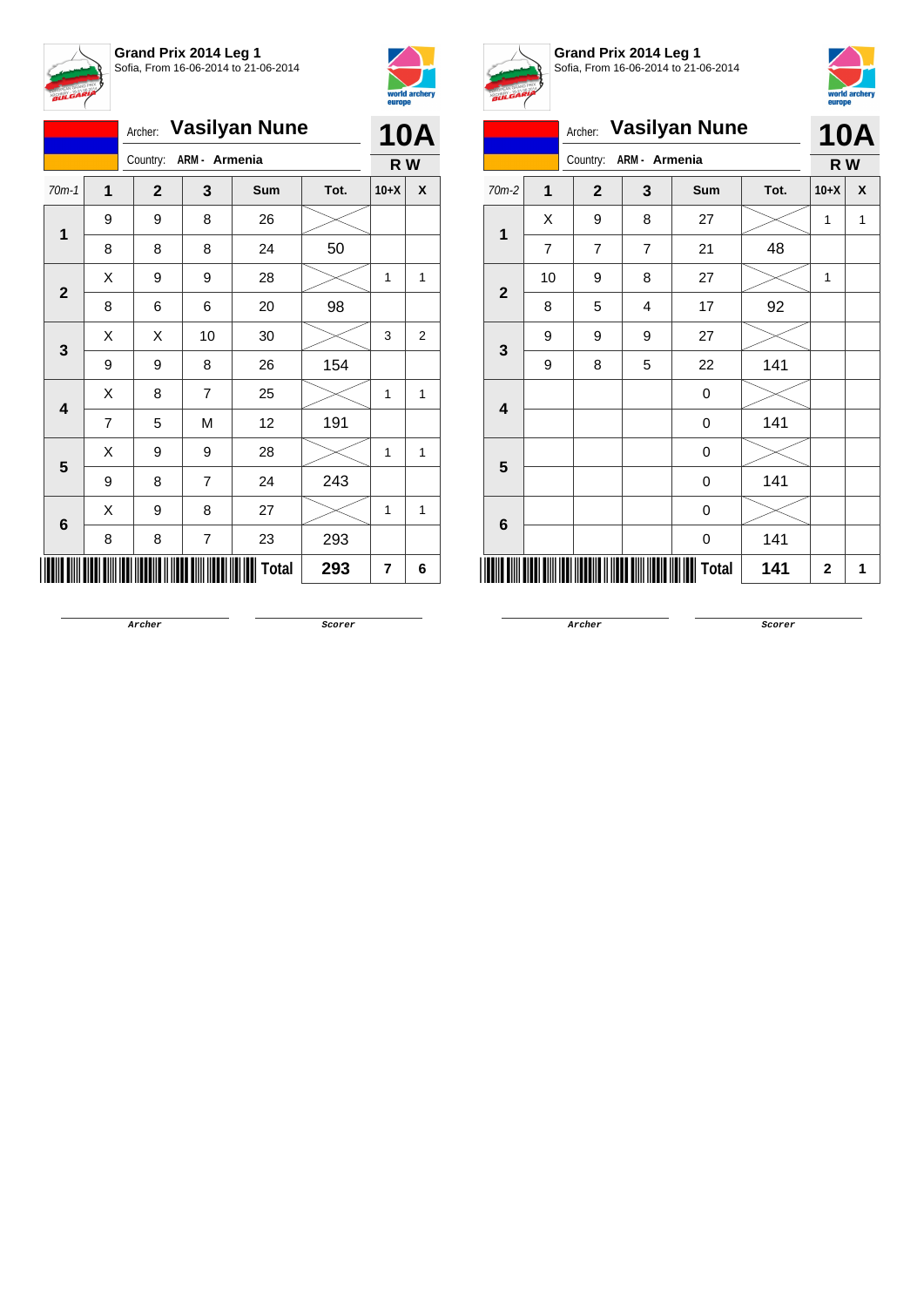



|                         |                | Archer:        |                | Rabrovianska Lidia         |      | <b>10B</b>     |   |
|-------------------------|----------------|----------------|----------------|----------------------------|------|----------------|---|
|                         |                | Country:       |                | <b>BULRH - Bulgaria RH</b> |      | R W            |   |
| $70m-1$                 | 1              | $\overline{2}$ | 3              | Sum                        | Tot. | $10+X$         | X |
| 1                       | 9              | 8              | 7              | 24                         |      |                |   |
|                         | $\overline{7}$ | 6              | 5              | 18                         | 42   |                |   |
| $\overline{2}$          | X              | 10             | 8              | 28                         |      | $\overline{2}$ | 1 |
|                         | 8              | 6              | 4              | 18                         | 88   |                |   |
| 3                       | 9              | 8              | 8              | 25                         |      |                |   |
|                         | 7              | $\overline{7}$ | 4              | 18                         | 131  |                |   |
| $\overline{\mathbf{4}}$ | 9              | 8              | $\overline{7}$ | 24                         |      |                |   |
|                         | 6              | 6              | 4              | 16                         | 171  |                |   |
| 5                       | 10             | 9              | 7              | 26                         |      | 1              |   |
|                         | 6              | 5              | 3              | 14                         | 211  |                |   |
| $6\phantom{1}$          | 10             | 6              | 6              | 22                         |      | 1              |   |
|                         | 4              | 4              | 4              | 12                         | 245  |                |   |
|                         |                |                |                | Total                      | 245  | 4              | 1 |



**Grand Prix 2014 Leg 1** Sofia, From 16-06-2014 to 21-06-2014



| <b>BULGARY</b> |   |                |                |                            |      |        | world archery<br>europe |
|----------------|---|----------------|----------------|----------------------------|------|--------|-------------------------|
|                |   | Archer:        |                | Rabrovianska Lidia         |      |        | <b>10B</b>              |
|                |   | Country:       |                | <b>BULRH - Bulgaria RH</b> |      | R W    |                         |
| $70m-2$        | 1 | $\overline{2}$ | 3              | <b>Sum</b>                 | Tot. | $10+X$ | $\mathbf{x}$            |
| 1              | 9 | 8              | 8              | 25                         |      |        |                         |
|                | 8 | 6              | 4              | 18                         | 43   |        |                         |
| $\overline{2}$ | 9 | 8              | 6              | 23                         |      |        |                         |
|                | 5 | 4              | 3              | 12                         | 78   |        |                         |
| 3              | 9 | 8              | 8              | 25                         |      |        |                         |
|                | 6 | 3              | $\overline{2}$ | 11                         | 114  |        |                         |
| 4              |   |                |                | 0                          |      |        |                         |
|                |   |                |                | 0                          | 114  |        |                         |
| 5              |   |                |                | 0                          |      |        |                         |
|                |   |                |                | 0                          | 114  |        |                         |
| 6              |   |                |                | 0                          |      |        |                         |
|                |   |                |                | 0                          | 114  |        |                         |
|                |   |                |                | Total                      | 114  |        |                         |

**Archer Scorer**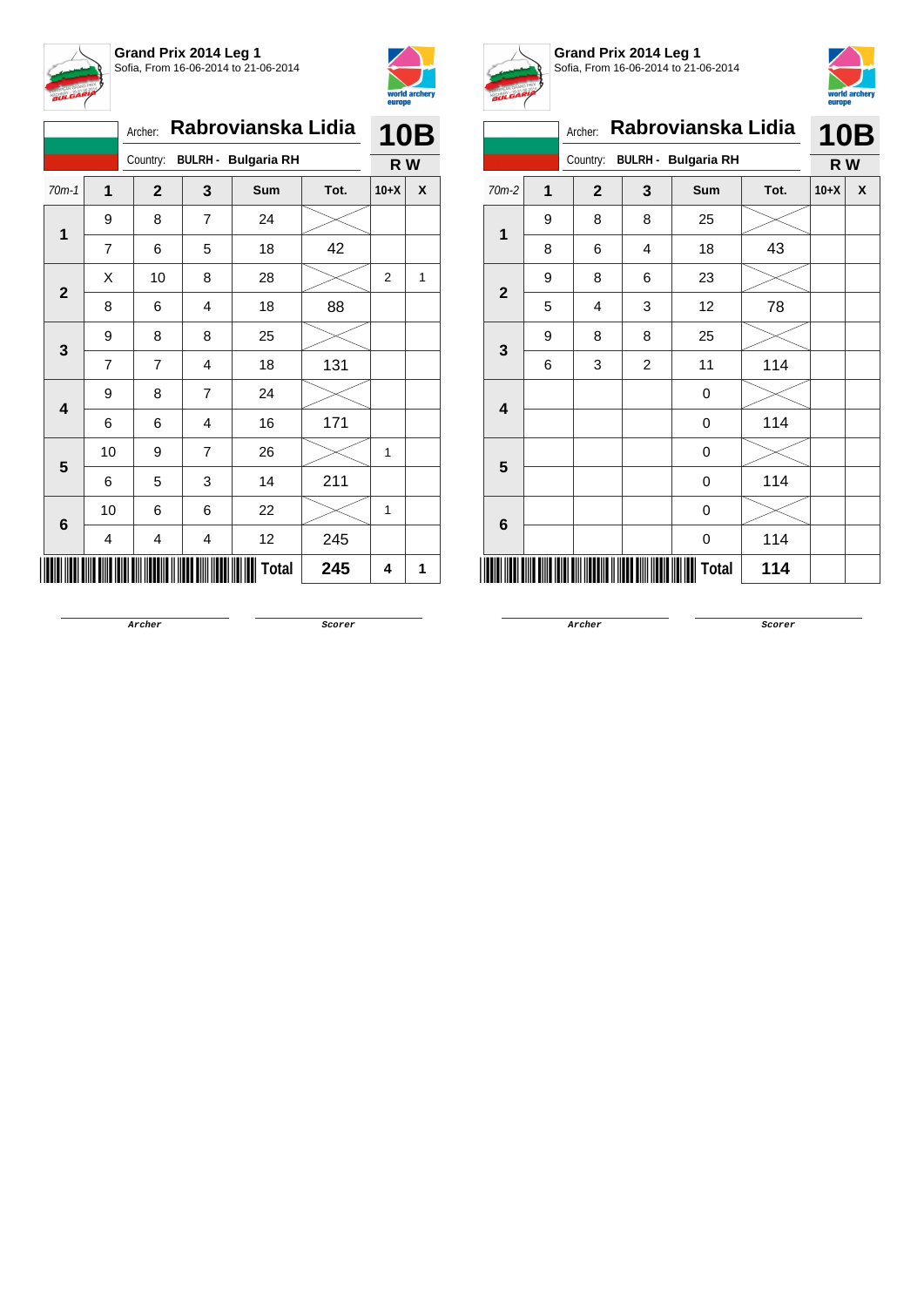



|                         |    | Archer:                |                | <b>Parnat Reena</b> |      |        | <b>10C</b>     |
|-------------------------|----|------------------------|----------------|---------------------|------|--------|----------------|
|                         |    | Country: EST - Estonia |                |                     |      | R W    |                |
| $70m-1$                 | 1  | $\mathbf{2}$           | 3              | Sum                 | Tot. | $10+X$ | X              |
| $\mathbf{1}$            | X  | Χ                      | 9              | 29                  |      | 2      | $\overline{2}$ |
|                         | 9  | 9                      | 9              | 27                  | 56   |        |                |
|                         | 9  | 9                      | 9              | 27                  |      |        |                |
| $\mathbf{2}$            | 9  | 9                      | $\overline{7}$ | 25                  | 108  |        |                |
|                         | 9  | 9                      | 9              | 27                  |      |        |                |
| 3                       | 8  | $\overline{7}$         | 3              | 18                  | 153  |        |                |
| $\overline{\mathbf{4}}$ | 10 | 9                      | 9              | 28                  |      | 1      |                |
|                         | 8  | 8                      | 8              | 24                  | 205  |        |                |
| 5                       | 10 | 9                      | 9              | 28                  |      | 1      |                |
|                         | 9  | 8                      | 6              | 23                  | 256  |        |                |
|                         | 9  | 9                      | 9              | 27                  |      |        |                |
| $\bf 6$                 | 9  | 8                      | 6              | 23                  | 306  |        |                |
|                         |    |                        |                | <b>Total</b>        | 306  | 4      | 2              |



**Grand Prix 2014 Leg 1** Sofia, From 16-06-2014 to 21-06-2014



|                         | A. | Archer:        |               | <b>Parnat Reena</b> |      |        | <b>10C</b>     |
|-------------------------|----|----------------|---------------|---------------------|------|--------|----------------|
|                         |    | Country:       | EST - Estonia |                     |      | R W    |                |
| 70m-2                   | 1  | $\overline{2}$ | 3             | Sum                 | Tot. | $10+X$ | X              |
| 1                       | 9  | 9              | 9             | 27                  |      |        |                |
|                         | 9  | 8              | 7             | 24                  | 51   |        |                |
| $\overline{2}$          | X  | X              | 10            | 30                  |      | 3      | $\overline{2}$ |
|                         | 9  | 9              | 9             | 27                  | 108  |        |                |
| $\mathbf{3}$            | X  | 8              | 8             | 26                  |      | 1      | 1              |
|                         | 8  | 7              | 5             | 20                  | 154  |        |                |
| $\overline{\mathbf{4}}$ |    |                |               | 0                   |      |        |                |
|                         |    |                |               | 0                   | 154  |        |                |
| $5\phantom{1}$          |    |                |               | 0                   |      |        |                |
|                         |    |                |               | 0                   | 154  |        |                |
| 6                       |    |                |               | 0                   |      |        |                |
|                         |    |                |               | 0                   | 154  |        |                |
|                         |    |                |               | <b>Total</b>        | 154  | 4      | 3              |

**Archer Scorer**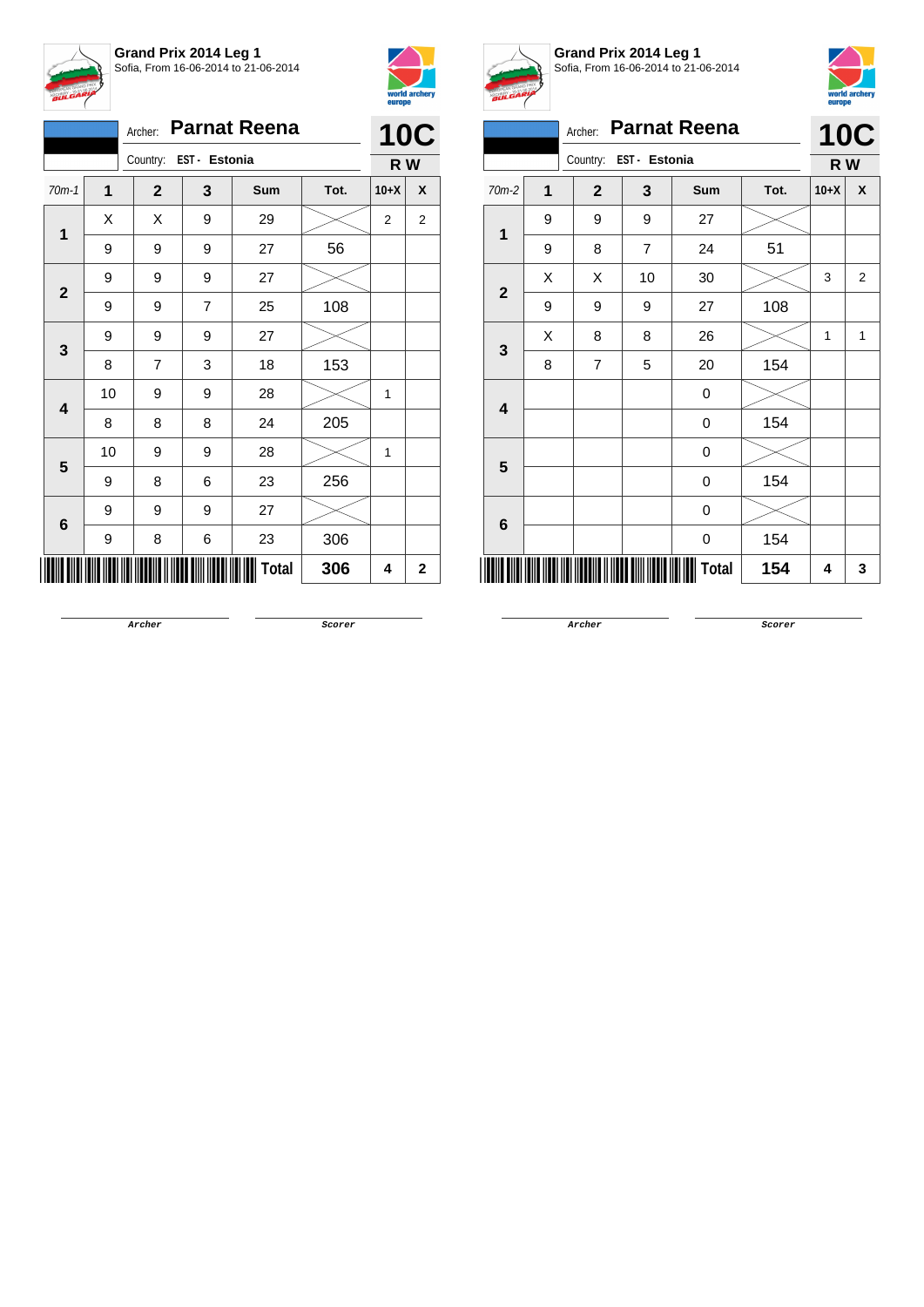



| 电              |    | Archer:                 |   | Longova Alexandra |      | <b>10D</b> |   |
|----------------|----|-------------------------|---|-------------------|------|------------|---|
|                |    | Country: SVK - Slovakia |   |                   |      | R W        |   |
| $70m-1$        | 1  | $\mathbf{2}$            | 3 | <b>Sum</b>        | Tot. | $10+X$     | X |
| 1              | Χ  | 9                       | 9 | 28                |      | 1          | 1 |
|                | 9  | 8                       | 7 | 24                | 52   |            |   |
| $\mathbf{2}$   | 10 | 9                       | 9 | 28                |      | 1          |   |
|                | 8  | 8                       | 6 | 22                | 102  |            |   |
| 3              | 9  | 8                       | 8 | 25                |      |            |   |
|                | 8  | 8                       | 7 | 23                | 150  |            |   |
| 4              | 10 | 9                       | 9 | 28                |      | 1          |   |
|                | 9  | 8                       | 8 | 25                | 203  |            |   |
| 5              | 9  | 9                       | 9 | 27                |      |            |   |
|                | 8  | 8                       | 7 | 23                | 253  |            |   |
|                | 9  | 9                       | 9 | 27                |      |            |   |
| $6\phantom{1}$ | 8  | 8                       | 8 | 24                | 304  |            |   |
|                |    |                         |   | Total             | 304  | 3          | 1 |



**Grand Prix 2014 Leg 1** Sofia, From 16-06-2014 to 21-06-2014



| 电                       |    |                         |   | Archer: Longova Alexandra |      | <b>10D</b>     |   |
|-------------------------|----|-------------------------|---|---------------------------|------|----------------|---|
|                         |    | Country: SVK - Slovakia |   |                           |      | R W            |   |
| $70m-2$                 | 1  | $\mathbf{2}$            | 3 | Sum                       | Tot. | $10+X$         | X |
| $\overline{1}$          | 10 | 10                      | 9 | 29                        |      | $\overline{2}$ |   |
|                         | 9  | 8                       | 6 | 23                        | 52   |                |   |
| $\overline{2}$          | 9  | 8                       | 8 | 25                        |      |                |   |
|                         | 8  | 8                       | 7 | 23                        | 100  |                |   |
|                         | 10 | 9                       | 8 | 27                        |      | 1              |   |
| 3                       | 8  | 5                       | 5 | 18                        | 145  |                |   |
| $\overline{\mathbf{4}}$ |    |                         |   | 0                         |      |                |   |
|                         |    |                         |   | 0                         | 145  |                |   |
| 5                       |    |                         |   | 0                         |      |                |   |
|                         |    |                         |   | 0                         | 145  |                |   |
| 6                       |    |                         |   | 0                         |      |                |   |
|                         |    |                         |   | 0                         | 145  |                |   |
|                         |    |                         |   | Total                     | 145  | 3              | 0 |

**Archer Scorer**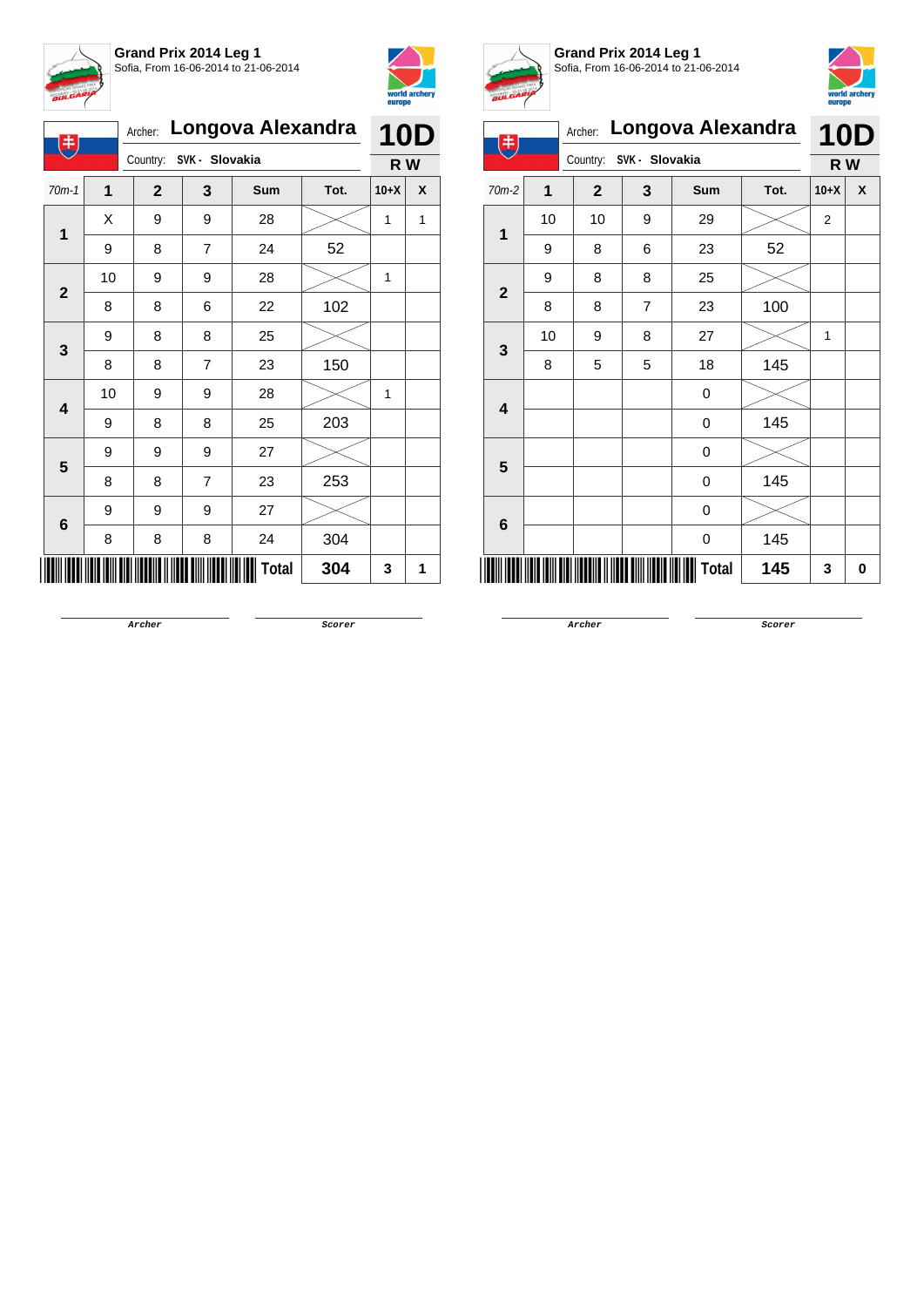



|                         |    | Archer: |              |                         | <b>Danailova Dobromira</b> |      |                | <b>11A</b> |
|-------------------------|----|---------|--------------|-------------------------|----------------------------|------|----------------|------------|
|                         |    |         |              | Country: BUL - Bulgaria |                            |      | R W            |            |
| $70m-1$                 | 1  |         | $\mathbf{2}$ | 3                       | Sum                        | Tot. | $10+X$         | X          |
| 1                       | 9  |         | 8            | 8                       | 25                         |      |                |            |
|                         | 8  |         | 8            | 5                       | 21                         | 46   |                |            |
| $\mathbf{2}$            | 9  |         | 9            | 9                       | 27                         |      |                |            |
|                         | 8  |         | 8            | 5                       | 21                         | 94   |                |            |
| 3                       | X  |         | 10           | 9                       | 29                         |      | $\overline{2}$ | 1          |
|                         | 8  |         | 8            | 8                       | 24                         | 147  |                |            |
| $\overline{\mathbf{4}}$ | 10 |         | 9            | 9                       | 28                         |      | 1              |            |
|                         | 8  |         | 7            | 7                       | 22                         | 197  |                |            |
| 5                       | Χ  |         | 10           | 9                       | 29                         |      | $\overline{2}$ | 1          |
|                         | 9  |         | 8            | $\overline{7}$          | 24                         | 250  |                |            |
| 6                       | 8  |         | 8            | 8                       | 24                         |      |                |            |
|                         | 8  |         | 8            | $\overline{\mathbf{c}}$ | 18                         | 292  |                |            |
|                         |    |         |              |                         | Total                      | 292  | 5              | 2          |



**Grand Prix 2014 Leg 1** Sofia, From 16-06-2014 to 21-06-2014



| $BUL^{L}$               |                |                |                       |                     |      | europe         |            |
|-------------------------|----------------|----------------|-----------------------|---------------------|------|----------------|------------|
|                         |                | Archer:        |                       | Danailova Dobromira |      |                | <b>11A</b> |
|                         |                | Country:       | <b>BUL</b> - Bulgaria |                     |      | R W            |            |
| $70m-2$                 | $\overline{1}$ | $\mathbf{2}$   | 3                     | Sum                 | Tot. | $10+X$         | X          |
| 1                       | 10             | 10             | 9                     | 29                  |      | $\overline{2}$ |            |
|                         | 9              | 9              | $\overline{7}$        | 25                  | 54   |                |            |
| $\overline{2}$          | 9              | 9              | $\overline{7}$        | 25                  |      |                |            |
|                         | 7              | 6              | 6                     | 19                  | 98   |                |            |
| 3                       | 10             | 9              | 9                     | 28                  |      | 1              |            |
|                         | 8              | $\overline{7}$ | 7                     | 22                  | 148  |                |            |
| $\overline{\mathbf{4}}$ |                |                |                       | 0                   |      |                |            |
|                         |                |                |                       | 0                   | 148  |                |            |
| 5                       |                |                |                       | 0                   |      |                |            |
|                         |                |                |                       | 0                   | 148  |                |            |
| 6                       |                |                |                       | 0                   |      |                |            |
|                         |                |                |                       | 0                   | 148  |                |            |
|                         |                |                |                       | Total               | 148  | 3              | 0          |

**Archer Scorer**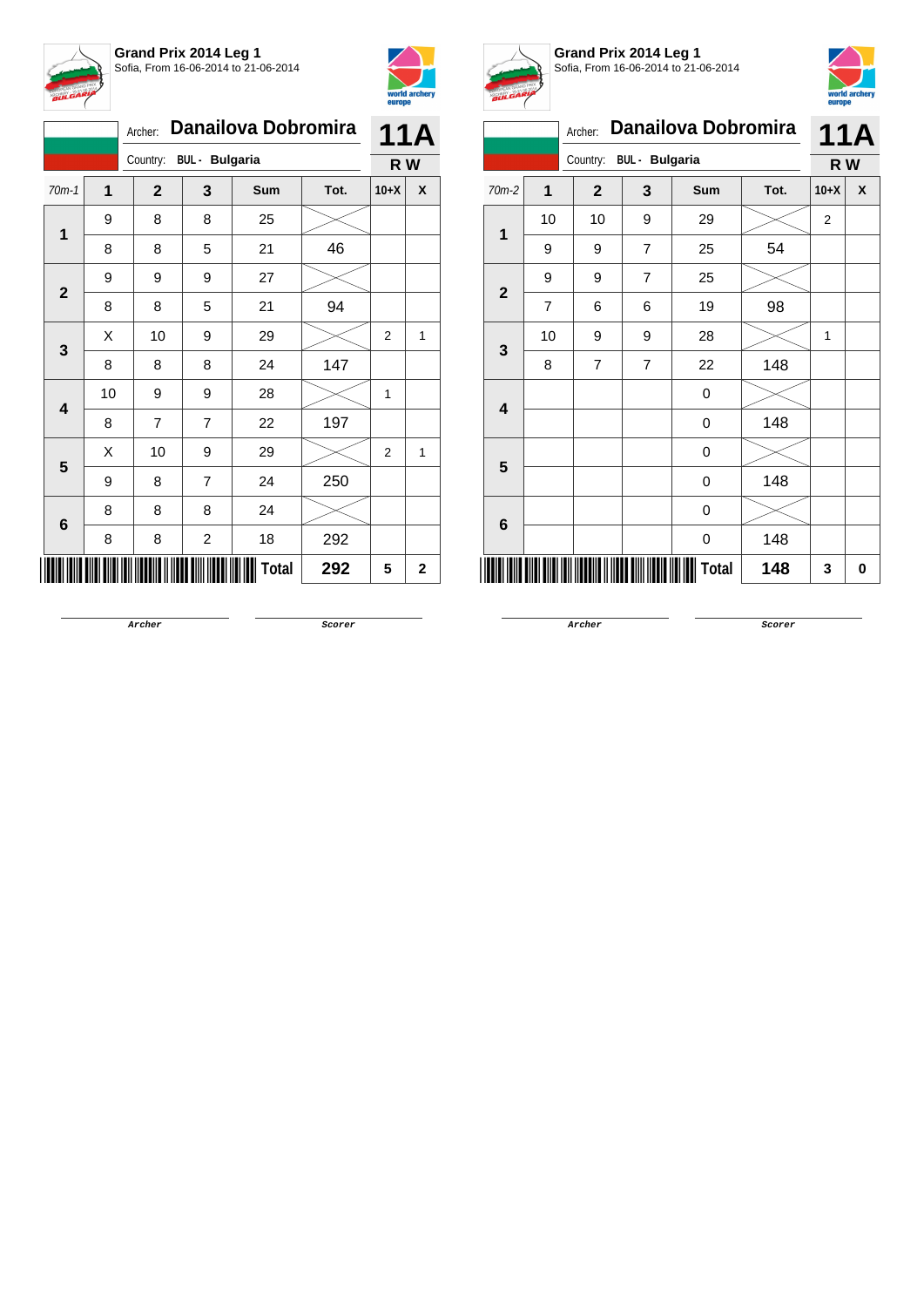



|                         |                |                       |                | Archer: Lapsina Elina |      |            |   |  |
|-------------------------|----------------|-----------------------|----------------|-----------------------|------|------------|---|--|
|                         |                | Country: LAT - Latvia |                |                       |      | 11B<br>R W |   |  |
| $70m-1$                 | 1              | $\mathbf{2}$          | 3              | Sum                   | Tot. | $10+X$     | X |  |
| $\mathbf 1$             | Χ              | 9                     | 8              | 27                    |      | 1          | 1 |  |
|                         | $\overline{7}$ | 7                     | 7              | 21                    | 48   |            |   |  |
|                         | 9              | 8                     | 8              | 25                    |      |            |   |  |
| $\mathbf{2}$            | 8              | $\overline{7}$        | 6              | 21                    | 94   |            |   |  |
|                         | 10             | 9                     | 9              | 28                    |      | 1          |   |  |
| 3                       | 9              | $\overline{7}$        | 6              | 22                    | 144  |            |   |  |
| $\overline{\mathbf{4}}$ | 9              | 9                     | 8              | 26                    |      |            |   |  |
|                         | 8              | 6                     | 5              | 19                    | 189  |            |   |  |
| 5                       | 8              | $\overline{7}$        | $\overline{7}$ | 22                    |      |            |   |  |
|                         | 6              | 6                     | 5              | 17                    | 228  |            |   |  |
| 6                       | 8              | 8                     | 8              | 24                    |      |            |   |  |
|                         | $\overline{7}$ | $\overline{7}$        | 7              | 21                    | 273  |            |   |  |
|                         |                |                       |                | <b>Total</b>          | 273  | 2          | 1 |  |



**Grand Prix 2014 Leg 1** Sofia, From 16-06-2014 to 21-06-2014



|                |                         |                |              | Archer: Lapsina Elina |      |                | 11B          |
|----------------|-------------------------|----------------|--------------|-----------------------|------|----------------|--------------|
|                |                         | Country:       | LAT - Latvia |                       |      | R W            |              |
| $70m-2$        | $\overline{\mathbf{1}}$ | $\mathbf{2}$   | 3            | <b>Sum</b>            | Tot. | $10+X$         | X            |
| 1              | 9                       | 9              | 8            | 26                    |      |                |              |
|                | 8                       | $\overline{7}$ | 3            | 18                    | 44   |                |              |
|                | 8                       | 7              | 6            | 21                    |      |                |              |
| $\overline{2}$ | 6                       | 5              | 5            | 16                    | 81   |                |              |
| 3              | X                       | 8              | 8            | 26                    |      | $\overline{1}$ | $\mathbf{1}$ |
|                | 6                       | 6              | 6            | 18                    | 125  |                |              |
| 4              |                         |                |              | 0                     |      |                |              |
|                |                         |                |              | 0                     | 125  |                |              |
| 5              |                         |                |              | 0                     |      |                |              |
|                |                         |                |              | 0                     | 125  |                |              |
| 6              |                         |                |              | 0                     |      |                |              |
|                |                         |                |              | 0                     | 125  |                |              |
|                |                         |                |              | <b>Total</b>          | 125  | 1              | 1            |

**Archer Scorer**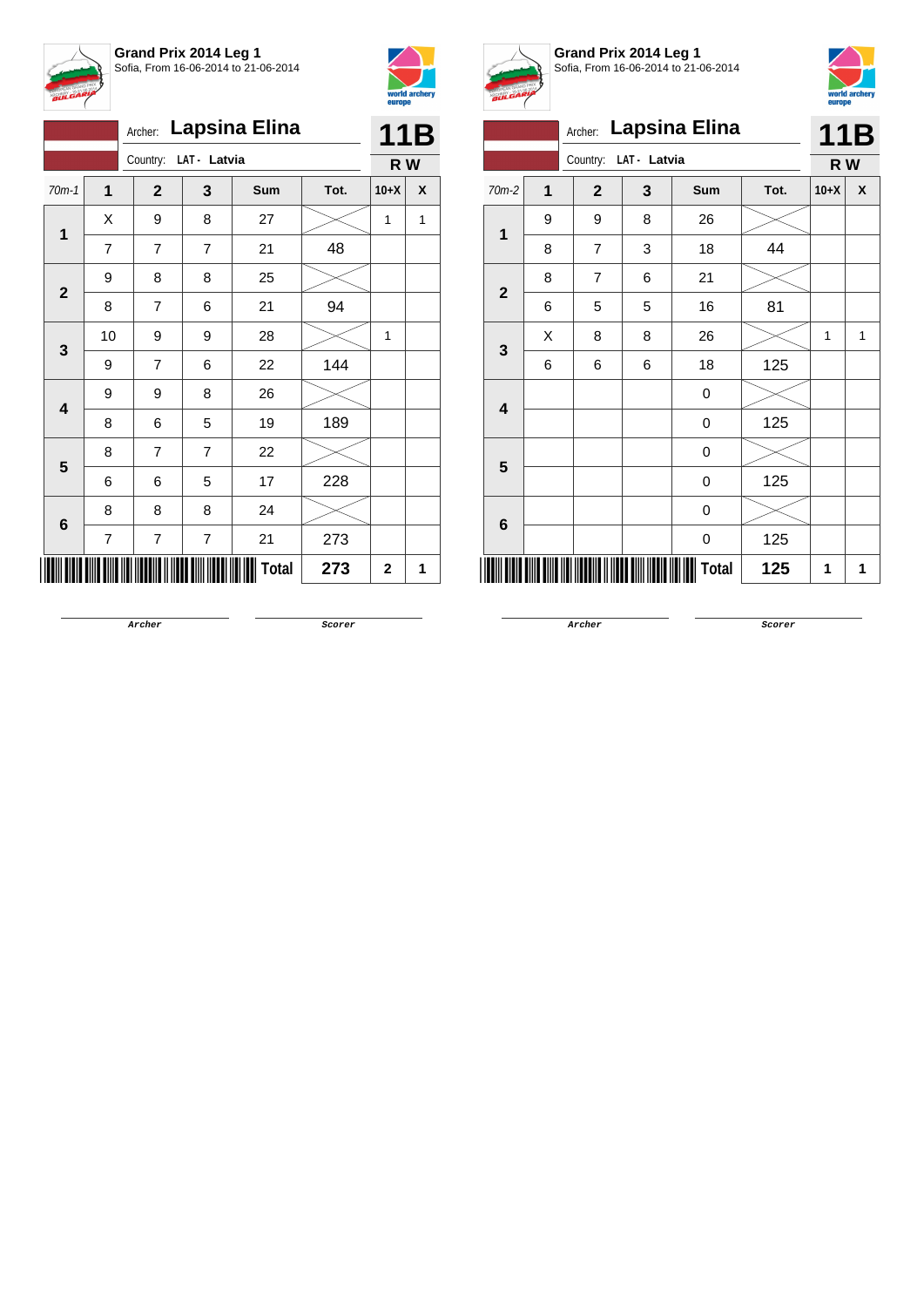



|              |                | Archer:        | <b>Luik Siret</b>       |              |      |                | <b>11C</b>       |
|--------------|----------------|----------------|-------------------------|--------------|------|----------------|------------------|
|              |                | Country:       | EST - Estonia           |              |      | R W            |                  |
| $70m-1$      | $\mathbf 1$    | $\mathbf{2}$   | 3                       | <b>Sum</b>   | Tot. | $10+X$         | X                |
| 1            | Χ              | X              | 10                      | 30           |      | 3              | $\boldsymbol{2}$ |
|              | 9              | 9              | $\overline{7}$          | 25           | 55   |                |                  |
|              | Χ              | 9              | 9                       | 28           |      | 1              | 1                |
| $\mathbf{2}$ | 9              | 9              | $\overline{7}$          | 25           | 108  |                |                  |
|              | Χ              | 8              | 8                       | 26           |      | 1              | 1                |
| 3            | $\overline{7}$ | $\overline{7}$ | $\overline{7}$          | 21           | 155  |                |                  |
|              | X              | X              | 9                       | 29           |      | 2              | $\overline{2}$   |
| 4            | 8              | 8              | $\overline{7}$          | 23           | 207  |                |                  |
| 5            | 9              | 9              | 8                       | 26           |      |                |                  |
|              | 8              | 7              | $\overline{7}$          | 22           | 255  |                |                  |
|              | 10             | 10             | 9                       | 29           |      | $\overline{2}$ |                  |
| 6            | 9              | 8              | $\overline{\mathbf{7}}$ | 24           | 308  |                |                  |
|              |                |                |                         | <b>Total</b> | 308  | 9              | 6                |



**Grand Prix 2014 Leg 1** Sofia, From 16-06-2014 to 21-06-2014



|                         | Archer: Luik Siret |                           |                |              |      |                |            |  |
|-------------------------|--------------------|---------------------------|----------------|--------------|------|----------------|------------|--|
|                         |                    | Country:<br>EST - Estonia |                |              |      | R W            | <b>11C</b> |  |
| $70m-2$                 | $\overline{1}$     | $\mathbf{2}$              | 3              | Sum          | Tot. | $10+X$         | X          |  |
| $\overline{1}$          | 10                 | 9                         | 8              | 27           |      | 1              |            |  |
|                         | 8                  | $\overline{7}$            | $\overline{7}$ | 22           | 49   |                |            |  |
| $\overline{2}$          | 10                 | 10                        | 9              | 29           |      | $\overline{2}$ |            |  |
|                         | 8                  | 8                         | 8              | 24           | 102  |                |            |  |
| $\mathbf{3}$            | 10                 | 9                         | 9              | 28           |      | 1              |            |  |
|                         | $\overline{7}$     | 7                         | M              | 14           | 144  |                |            |  |
| $\overline{\mathbf{4}}$ |                    |                           |                | 0            |      |                |            |  |
|                         |                    |                           |                | 0            | 144  |                |            |  |
| 5                       |                    |                           |                | 0            |      |                |            |  |
|                         |                    |                           |                | 0            | 144  |                |            |  |
| $6\phantom{1}6$         |                    |                           |                | 0            |      |                |            |  |
|                         |                    |                           |                | 0            | 144  |                |            |  |
|                         |                    |                           |                | <b>Total</b> | 144  | 4              | 0          |  |

**Archer Scorer**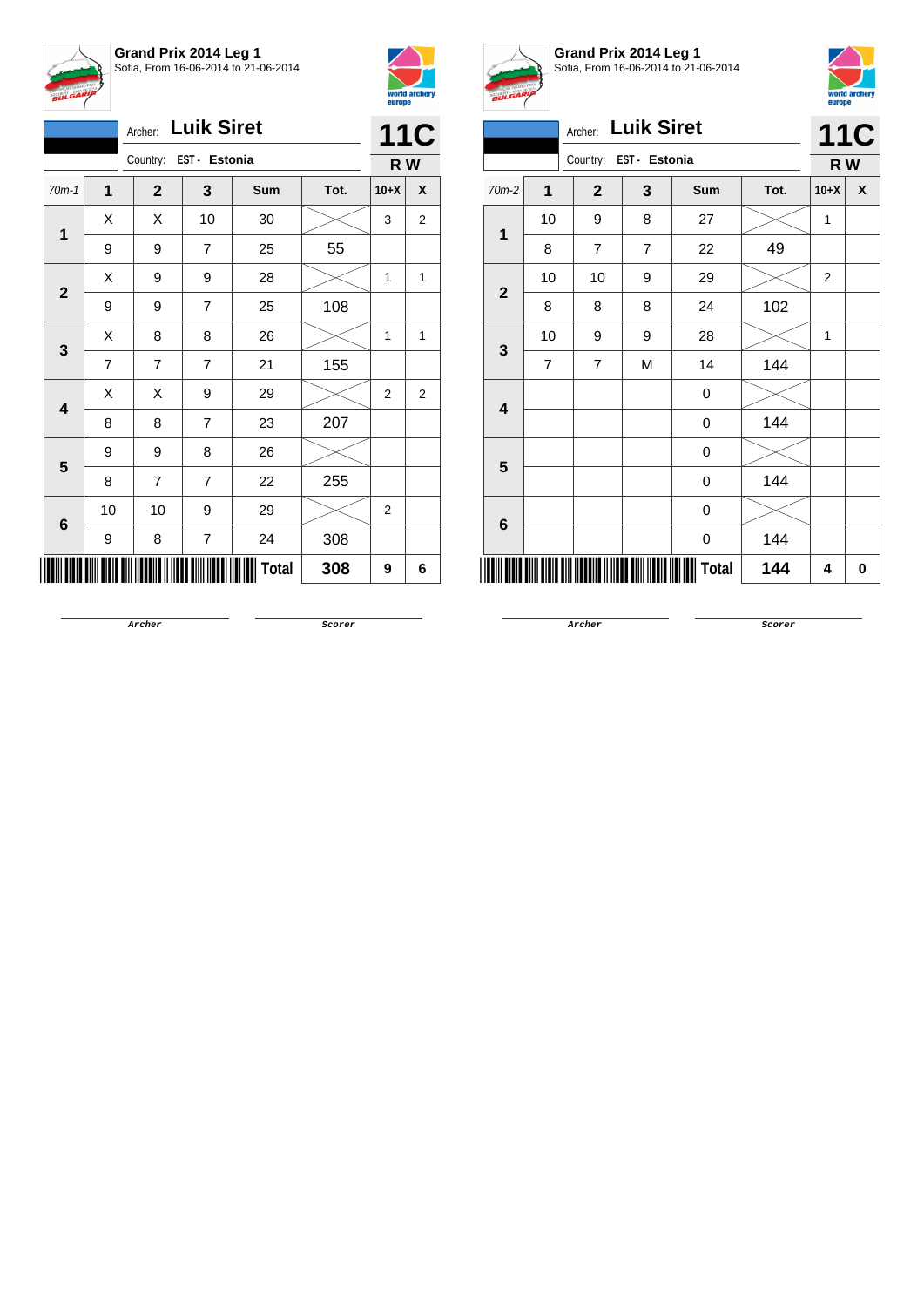



|              |                | Archer:      |                | <b>Magkou Anastasia</b> |      |        | 11D |
|--------------|----------------|--------------|----------------|-------------------------|------|--------|-----|
|              |                | Country:     |                | FOIV - Greece/FOIVOS    |      | R W    |     |
| $70m-1$      | 1              | $\mathbf{2}$ | 3              | <b>Sum</b>              | Tot. | $10+X$ | X   |
| 1            | 9              | 8            | $\overline{7}$ | 24                      |      |        |     |
|              | 7              | 5            | 4              | 16                      | 40   |        |     |
| $\mathbf{2}$ | 7              | 7            | 7              | 21                      |      |        |     |
|              | 6              | 6            | 3              | 15                      | 76   |        |     |
|              | 10             | 5            | 5              | 20                      |      | 1      |     |
| 3            | 4              | 4            | $\overline{c}$ | 10                      | 106  |        |     |
| 4            | 8              | 8            | $\overline{7}$ | 23                      |      |        |     |
|              | 5              | 5            | M              | 10                      | 139  |        |     |
| 5            | 8              | 8            | $\overline{7}$ | 23                      |      |        |     |
|              | $\overline{7}$ | 6            | M              | 13                      | 175  |        |     |
|              | 9              | 8            | 8              | 25                      |      |        |     |
| $\bf 6$      | $\overline{7}$ | 6            | 6              | 19                      | 219  |        |     |
|              |                |              |                | Total                   | 219  | 1      | 0   |



**Grand Prix 2014 Leg 1** Sofia, From 16-06-2014 to 21-06-2014



|                         |                | <b>Magkou Anastasia</b><br>Archer: |                |                  |      | <b>11D</b> |   |
|-------------------------|----------------|------------------------------------|----------------|------------------|------|------------|---|
|                         |                | FOIV - Greece/FOIVOS<br>Country:   |                |                  |      | R W        |   |
| $70m-2$                 | 1              | $\mathbf{2}$                       | 3              | Sum              | Tot. | $10+X$     | X |
| 1                       | 9              | 9                                  | 8              | 26               |      |            |   |
|                         | 6              | 5                                  | 3              | 14               | 40   |            |   |
| $\overline{\mathbf{2}}$ | 9              | 8                                  | $\overline{7}$ | 24               |      |            |   |
|                         | $\overline{7}$ | $\overline{7}$                     | 6              | 20               | 84   |            |   |
| $\mathbf{3}$            | 8              | 4                                  | 1              | 13               |      |            |   |
|                         | Μ              | M                                  | М              | 0                | 97   |            |   |
| 4                       |                |                                    |                | $\boldsymbol{0}$ |      |            |   |
|                         |                |                                    |                | $\mathbf 0$      | 97   |            |   |
| 5                       |                |                                    |                | $\pmb{0}$        |      |            |   |
|                         |                |                                    |                | 0                | 97   |            |   |
| 6                       |                |                                    |                | 0                |      |            |   |
|                         |                |                                    |                | 0                | 97   |            |   |
|                         |                |                                    |                | Total            | 97   |            |   |

**Archer Scorer**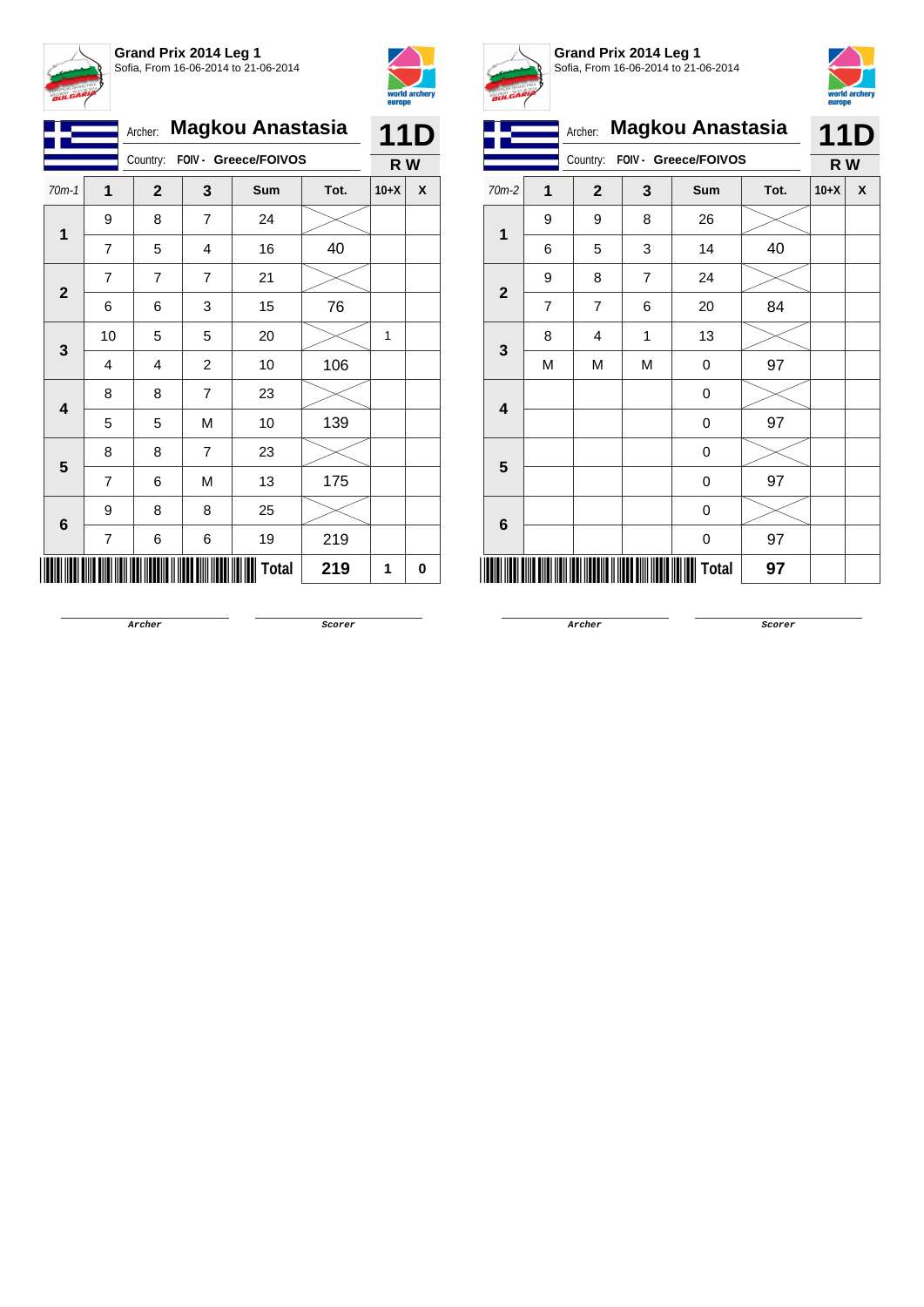



|              |    | Archer:      |                                                                                                                                                                                                                 | <b>Gencheva Ralitsa</b> |      |        | <b>12A</b> |
|--------------|----|--------------|-----------------------------------------------------------------------------------------------------------------------------------------------------------------------------------------------------------------|-------------------------|------|--------|------------|
|              |    |              |                                                                                                                                                                                                                 |                         |      | R W    |            |
| $70m-1$      | 1  | $\mathbf{2}$ | 3                                                                                                                                                                                                               | Sum                     | Tot. | $10+X$ | X          |
| 1            | 9  | 8            | $\overline{7}$                                                                                                                                                                                                  | 24                      |      |        |            |
|              | 6  | 6            | 4                                                                                                                                                                                                               | 16                      | 40   |        |            |
| $\mathbf{2}$ | 10 | 10           | 9                                                                                                                                                                                                               | 29                      |      | 2      |            |
|              | 9  | 9            | 8                                                                                                                                                                                                               | 26                      | 95   |        |            |
| 3            | 9  | 8            | 8                                                                                                                                                                                                               | 25                      |      |        |            |
|              | 8  | 7            | Country: BUL - Bulgaria<br>140<br>5<br>20<br>$\overline{7}$<br>9<br>25<br>7<br>7<br>21<br>186<br>9<br>8<br>26<br>$\overline{7}$<br>230<br>3<br>18<br>26<br>9<br>8<br>276<br>6<br>6<br>20<br><b>Total</b><br>276 |                         |      |        |            |
| 4            | 9  |              |                                                                                                                                                                                                                 |                         |      |        |            |
|              | 7  |              |                                                                                                                                                                                                                 |                         |      |        |            |
| 5            | 9  |              |                                                                                                                                                                                                                 |                         |      |        |            |
|              | 8  |              |                                                                                                                                                                                                                 |                         |      |        |            |
| 6            | 9  |              |                                                                                                                                                                                                                 |                         |      |        |            |
|              | 8  |              |                                                                                                                                                                                                                 |                         |      |        |            |
|              |    |              |                                                                                                                                                                                                                 |                         |      | 2      | 0          |



**Grand Prix 2014 Leg 1** Sofia, From 16-06-2014 to 21-06-2014



|                         |                | Archer:        |                       | <b>Gencheva Ralitsa</b> |      |                | <b>12A</b> |  |
|-------------------------|----------------|----------------|-----------------------|-------------------------|------|----------------|------------|--|
|                         |                | Country:       | <b>BUL</b> - Bulgaria |                         |      | R W            |            |  |
| $70m-2$                 | $\overline{1}$ | $\mathbf{2}$   | 3                     | Sum                     | Tot. | $10+X$         | X          |  |
| 1                       | 10             | 10             | 9                     | 29                      |      | $\overline{2}$ |            |  |
|                         | 9              | 9              | 5                     | 23                      | 52   |                |            |  |
| $\overline{\mathbf{2}}$ | 9              | 8              | 6                     | 23                      |      |                |            |  |
|                         | 5              | $\overline{c}$ | 1                     | 8                       | 83   |                |            |  |
| 3                       | 8              | 8              | 7                     | 23                      |      |                |            |  |
|                         | 6              | 5              | 4                     | 15                      | 121  |                |            |  |
| 4                       |                |                |                       | 0                       |      |                |            |  |
|                         |                |                |                       | 0                       | 121  |                |            |  |
| 5                       |                |                |                       | 0                       |      |                |            |  |
|                         |                |                |                       | 0                       | 121  |                |            |  |
| 6                       |                |                |                       | 0                       |      |                |            |  |
|                         |                |                |                       | 0                       | 121  |                |            |  |
|                         | $\mathbf{2}$   | 0              |                       |                         |      |                |            |  |

**Archer Scorer**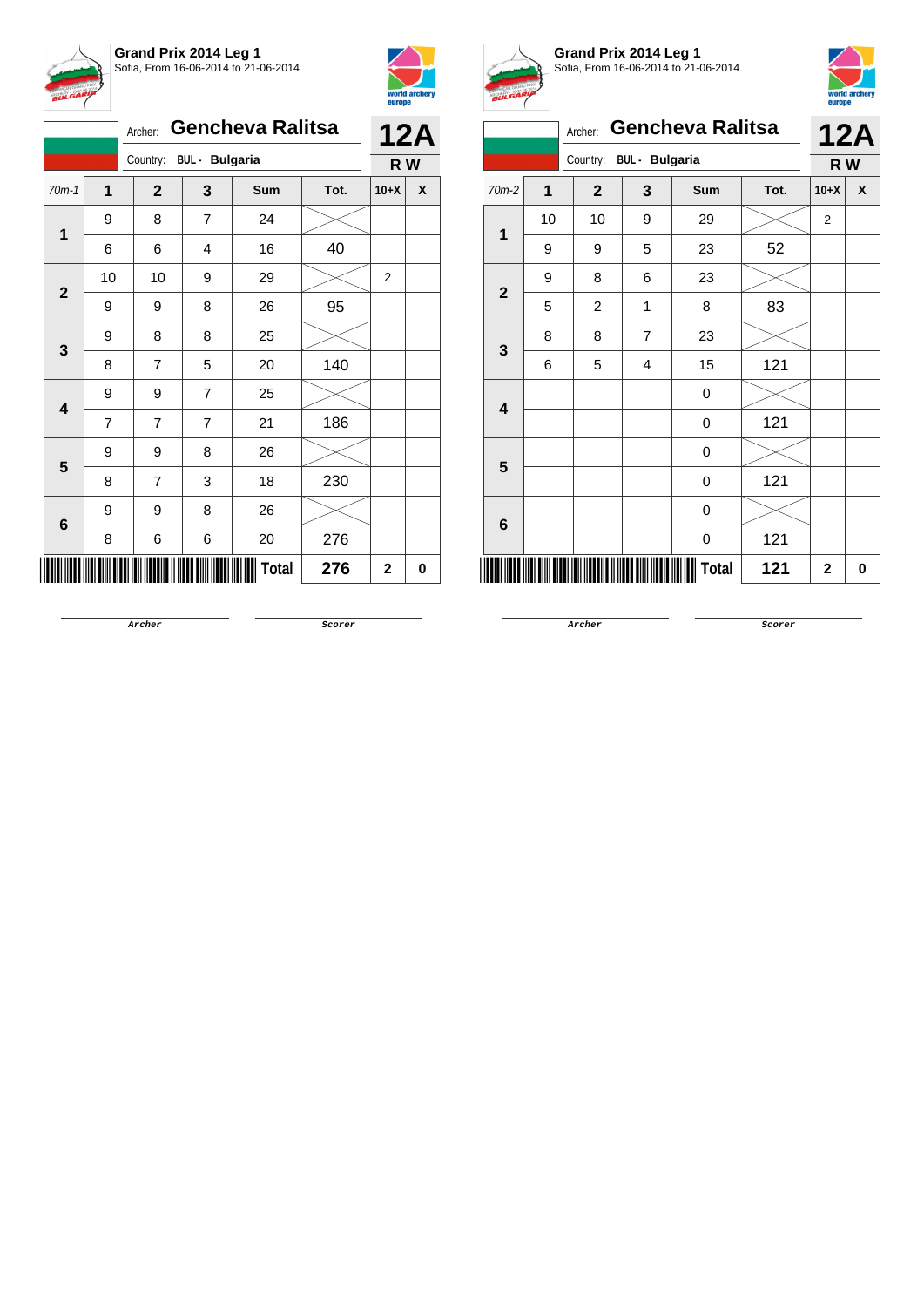



|                 |             | Archer:               |                         | <b>Kreicberga Anete</b> |      |                | <b>12B</b>     |
|-----------------|-------------|-----------------------|-------------------------|-------------------------|------|----------------|----------------|
|                 |             | Country: LAT - Latvia |                         |                         |      | R W            |                |
| $70m-1$         | $\mathbf 1$ | $\mathbf{2}$          | 3                       | Sum                     | Tot. | $10+X$         | X              |
| 1               | 10          | 9                     | 9                       | 28                      |      | 1              |                |
|                 | 7           | 6                     | 6                       | 19                      | 47   |                |                |
| $\mathbf{2}$    | х           | Χ                     | 8                       | 28                      |      | 2              | 2              |
|                 | 8           | 8                     | $\overline{7}$          | 23                      | 98   |                |                |
| 3               | 10          | 9                     | 8                       | 27                      |      | 1              |                |
|                 | 8           | 7                     | 6                       | 21                      | 146  |                |                |
| 4               | 10          | 9                     | 8                       | 27                      |      | 1              |                |
|                 | 8           | 8                     | 6                       | 22                      | 195  |                |                |
| 5               | X           | Χ                     | 9                       | 29                      |      | $\overline{2}$ | $\overline{2}$ |
|                 | 9           | 8                     | 8                       | 25                      | 249  |                |                |
| $6\phantom{1}6$ | 8           | 8                     | 8                       | 24                      |      |                |                |
|                 | 8           | $\overline{7}$        | $\overline{\mathbf{7}}$ | 22                      | 295  |                |                |
|                 |             |                       |                         | Total                   | 295  | 7              | 4              |



**Grand Prix 2014 Leg 1** Sofia, From 16-06-2014 to 21-06-2014



|              |    | Archer:        |              | <b>Kreicberga Anete</b> |      |                | <b>12B</b> |
|--------------|----|----------------|--------------|-------------------------|------|----------------|------------|
|              |    | Country:       | LAT - Latvia |                         |      | R W            |            |
| 70m-2        | 1  | $\mathbf{2}$   | 3            | Sum                     | Tot. | $10+X$         | X          |
| $\mathbf{1}$ | 9  | 9              | 8            | 26                      |      |                |            |
|              | 8  | 8              | 7            | 23                      | 49   |                |            |
| $\mathbf{2}$ | 10 | 10             | 9            | 29                      |      | $\overline{2}$ |            |
|              | 8  | 8              | 6            | 22                      | 100  |                |            |
| 3            | 10 | 10             | 9            | 29                      |      | $\overline{2}$ |            |
|              | 8  | $\overline{7}$ | 6            | 21                      | 150  |                |            |
| 4            |    |                |              | 0                       |      |                |            |
|              |    |                |              | 0                       | 150  |                |            |
| 5            |    |                |              | 0                       |      |                |            |
|              |    |                |              | 0                       | 150  |                |            |
| 6            |    |                |              | 0                       |      |                |            |
|              |    |                |              | 0                       | 150  |                |            |
|              |    |                |              | Total                   | 150  | 4              | 0          |

**Archer Scorer**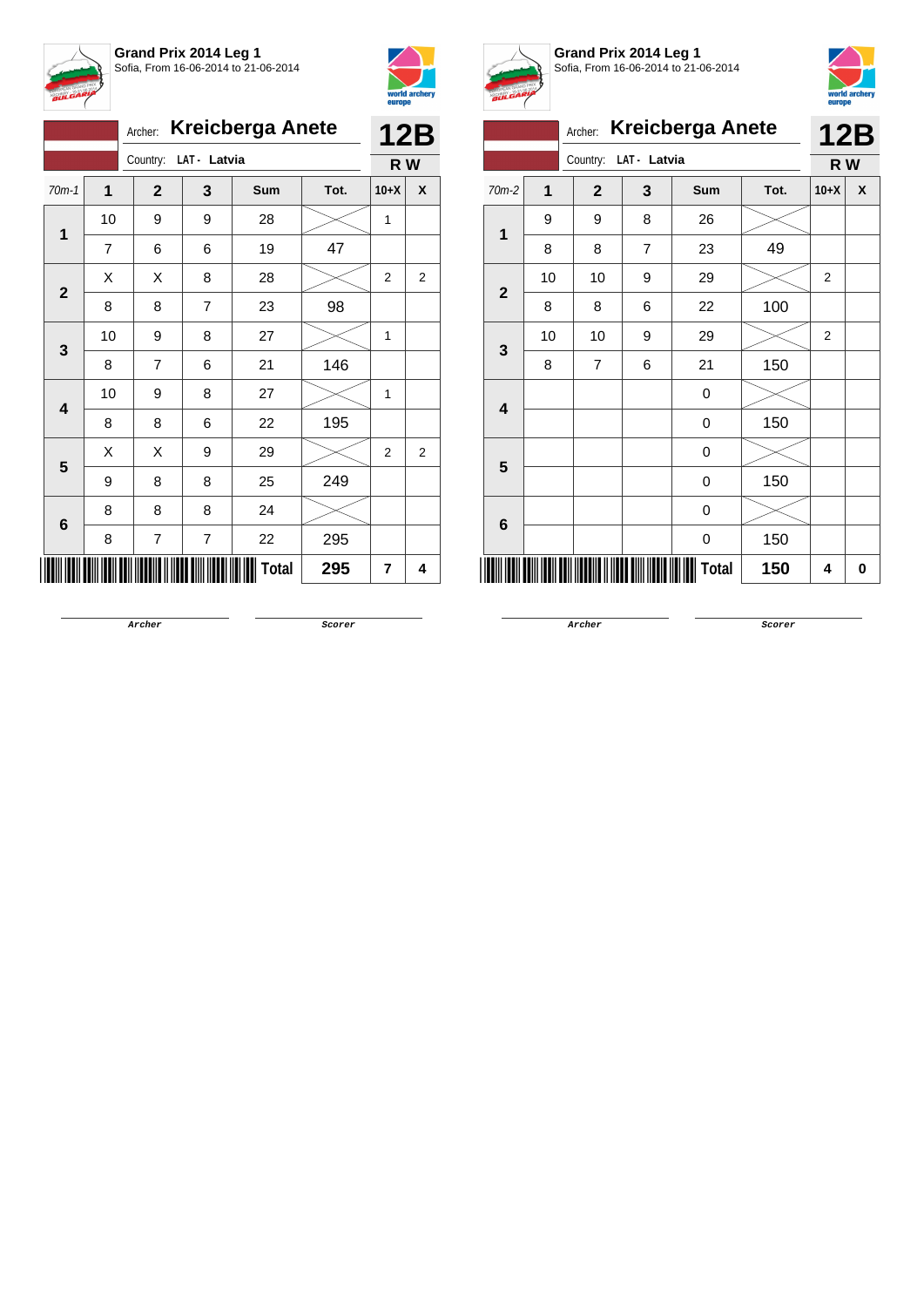



|                         |                | Archer:                                   |                | <b>Matiatou Eleftheria</b> |      |                | <b>12C</b> |
|-------------------------|----------------|-------------------------------------------|----------------|----------------------------|------|----------------|------------|
|                         |                | TETRA - Greece/TETRAPTERYLLIS<br>Country: |                | R W                        |      |                |            |
| $70m-1$                 | 1              | $\mathbf{2}$                              | 3              | <b>Sum</b>                 | Tot. | $10+X$         | X          |
| 1                       | 9              | 9                                         | 8              | 26                         |      |                |            |
|                         | 7              | 7                                         | $\overline{c}$ | 16                         | 42   |                |            |
| $\overline{2}$          | 10             | 8                                         | 8              | 26                         |      | 1              |            |
|                         | 8              | 5                                         | 4              | 17                         | 85   |                |            |
| 3                       | 9              | 9                                         | 9              | 27                         |      |                |            |
|                         | $\overline{7}$ | $\overline{7}$                            | 6              | 20                         | 132  |                |            |
| $\overline{\mathbf{4}}$ | 10             | 10                                        | 9              | 29                         |      | 2              |            |
|                         | 9              | 8                                         | $\overline{7}$ | 24                         | 185  |                |            |
| 5                       | 9              | 8                                         | 7              | 24                         |      |                |            |
|                         | 6              | 5                                         | 5              | 16                         | 225  |                |            |
| $6\phantom{1}$          | X              | 10                                        | 8              | 28                         |      | $\overline{2}$ | 1          |
|                         | $\overline{7}$ | 7                                         | 7              | 21                         | 274  |                |            |
|                         |                |                                           |                | Total                      | 274  | 5              | 1          |



**Grand Prix 2014 Leg 1** Sofia, From 16-06-2014 to 21-06-2014



|                         |                |              |                | <b>Matiatou Eleftheria</b><br>Archer: |      |                   |   |  |
|-------------------------|----------------|--------------|----------------|---------------------------------------|------|-------------------|---|--|
|                         |                | Country:     |                | TETRA - Greece/TETRAPTERYLLIS         |      | <b>12C</b><br>R W |   |  |
| $70m-2$                 | 1              | $\mathbf{2}$ | 3              | Sum                                   | Tot. | $10+X$            | X |  |
| 1                       | 9              | 9            | 8              | 26                                    |      |                   |   |  |
|                         | $\overline{7}$ | 7            | 6              | 20                                    | 46   |                   |   |  |
| $\overline{\mathbf{2}}$ | 10             | 9            | 9              | 28                                    |      | 1                 |   |  |
|                         | 8              | 7            | $\overline{7}$ | 22                                    | 96   |                   |   |  |
|                         | 9              | 9            | 9              | 27                                    |      |                   |   |  |
| $\mathbf{3}$            | $\overline{7}$ | 6            | 5              | 18                                    | 141  |                   |   |  |
|                         |                |              |                | 0                                     |      |                   |   |  |
| 4                       |                |              |                | 0                                     | 141  |                   |   |  |
| 5                       |                |              |                | 0                                     |      |                   |   |  |
|                         |                |              |                | 0                                     | 141  |                   |   |  |
| 6                       |                |              |                | 0                                     |      |                   |   |  |
|                         |                |              |                | 0                                     | 141  |                   |   |  |
|                         |                |              |                | Total                                 | 141  | 1                 | 0 |  |

**Archer Scorer**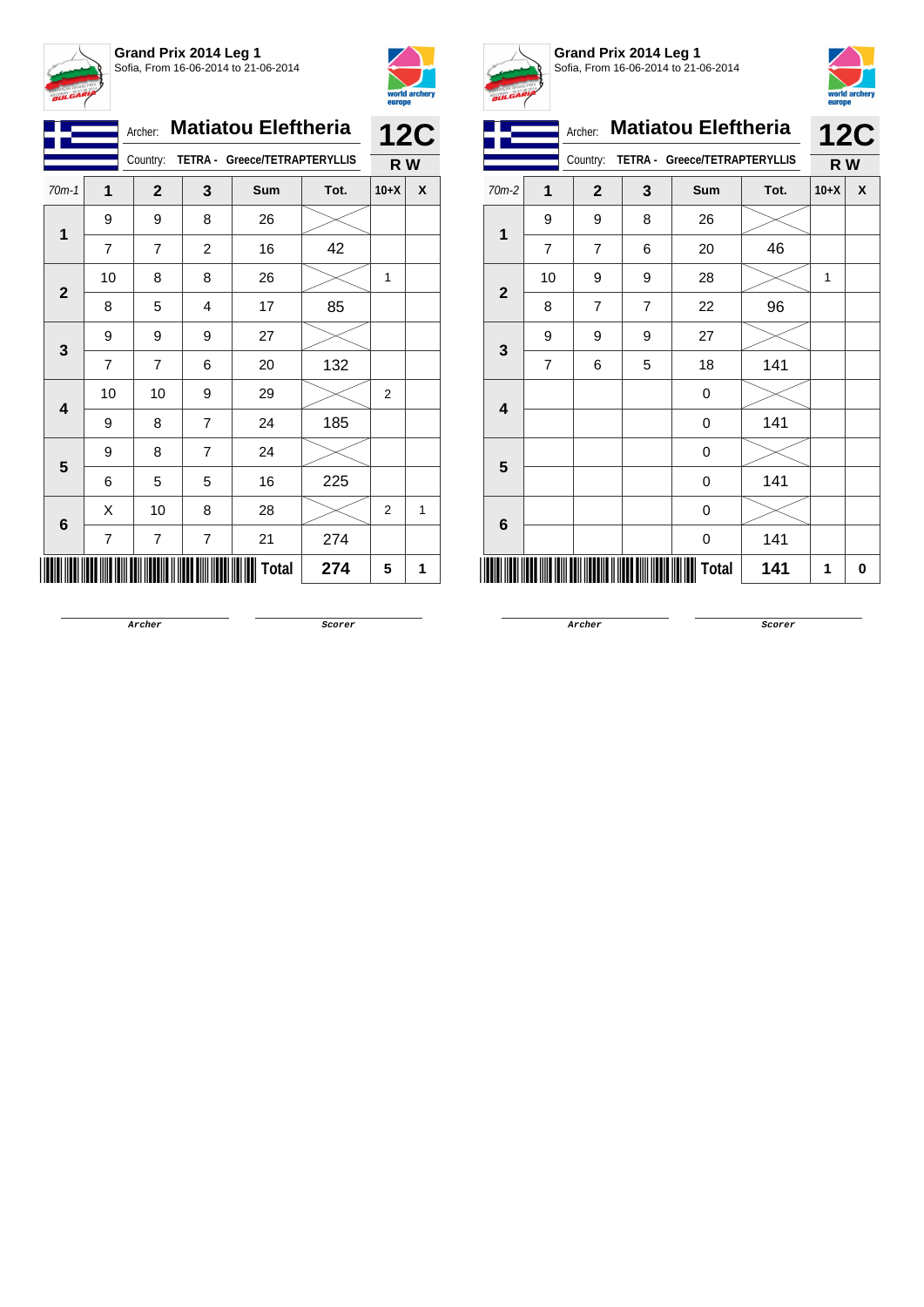



|                         |    | Archer:      |                        | <b>Gobbels Zoe</b> |      |                | <b>12D</b>   |
|-------------------------|----|--------------|------------------------|--------------------|------|----------------|--------------|
|                         |    |              | Country: BEL - Belgium |                    |      |                |              |
| $70m-1$                 | 1  | $\mathbf{2}$ | 3                      | Sum                | Tot. | $10+X$         | X            |
| $\mathbf 1$             | 10 | 10           | 9                      | 29                 |      | 2              |              |
|                         | 8  | 8            | 6                      | 22                 | 51   |                |              |
| $\mathbf{2}$            | X  | Χ            | 10                     | 30                 |      | 3              | 2            |
|                         | 9  | 9            | 8                      | 26                 | 107  |                |              |
|                         | 8  | 8            | 8                      | 24                 |      |                |              |
| 3                       | 7  | 7            | 6                      | 20                 | 151  |                |              |
| $\overline{\mathbf{4}}$ | 10 | 10           | 9                      | 29                 |      | 2              |              |
|                         | 9  | 9            | 9                      | 27                 | 207  |                |              |
| 5                       | X  | 10           | 9                      | 29                 |      | $\overline{2}$ | 1            |
|                         | 9  | 8            | 8                      | 25                 | 261  |                |              |
| 6                       | X  | 10           | 9                      | 29                 |      | $\overline{2}$ | $\mathbf{1}$ |
|                         | 8  | 8            | 8                      | 24                 | 314  |                |              |
|                         |    |              |                        | <b>Total</b>       | 314  | 11             | 4            |



**Grand Prix 2014 Leg 1** Sofia, From 16-06-2014 to 21-06-2014



|                         | л              |                         |                      |                    |      |        |            |  |
|-------------------------|----------------|-------------------------|----------------------|--------------------|------|--------|------------|--|
|                         |                | Archer:                 |                      | <b>Gobbels Zoe</b> |      |        | <b>12D</b> |  |
|                         |                | Country:                | <b>BEL</b> - Belgium |                    |      | R W    |            |  |
| 70m-2                   | 1              | $\overline{\mathbf{2}}$ | 3                    | Sum                | Tot. | $10+X$ | X          |  |
| $\mathbf{1}$            | 10             | 8                       | 8                    | 26                 |      | 1      |            |  |
|                         | $\overline{7}$ | $\overline{7}$          | $\overline{7}$       | 21                 | 47   |        |            |  |
| $\overline{\mathbf{2}}$ | 9              | 9                       | 8                    | 26                 |      |        |            |  |
|                         | 8              | 8                       | $\overline{7}$       | 23                 | 96   |        |            |  |
|                         | 8              | 8                       | 8                    | 24                 |      |        |            |  |
| 3                       | $\overline{7}$ | 5                       | $\overline{4}$       | 16                 | 136  |        |            |  |
| $\overline{\mathbf{4}}$ |                |                         |                      | 0                  |      |        |            |  |
|                         |                |                         |                      | 0                  | 136  |        |            |  |
| 5                       |                |                         |                      | 0                  |      |        |            |  |
|                         |                |                         |                      | 0                  | 136  |        |            |  |
| $6\phantom{1}$          |                |                         |                      | 0                  |      |        |            |  |
|                         |                |                         |                      | 0                  | 136  |        |            |  |
|                         |                |                         |                      | <b>Total</b>       | 136  | 1      | 0          |  |

**Archer Scorer**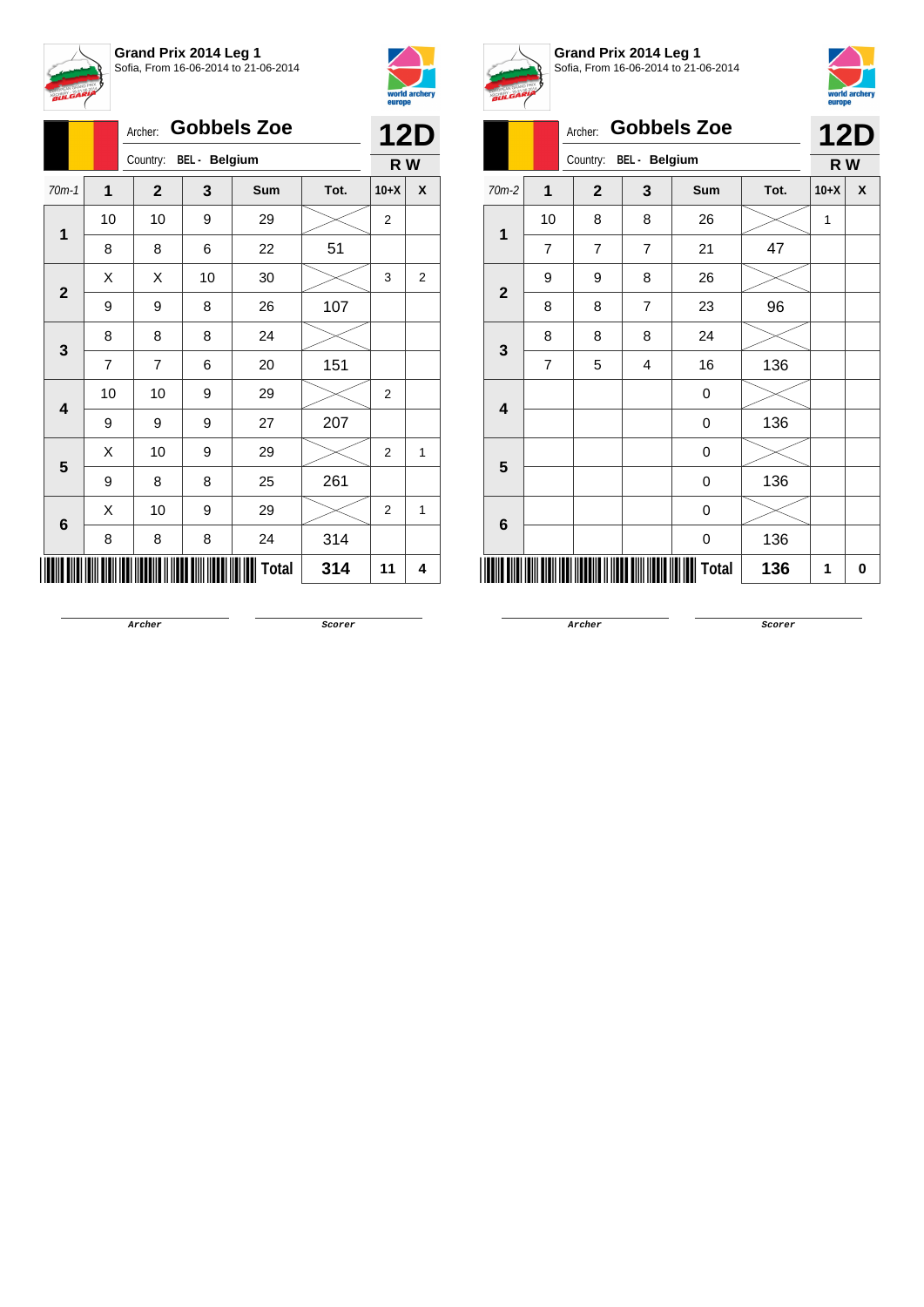



| 凰                       | <b>Bozic Brina</b><br>Archer: |                |                |              |      |                |   |  |
|-------------------------|-------------------------------|----------------|----------------|--------------|------|----------------|---|--|
|                         | Country: SLO - Slovenia       |                |                |              |      |                |   |  |
| $70m-1$                 | 1                             | $\mathbf{2}$   | 3              | Sum          | Tot. | $10+X$         | X |  |
| 1                       | X                             | 9              | 9              | 28           |      | 1              | 1 |  |
|                         | $\overline{7}$                | $\overline{7}$ | 6              | 20           | 48   |                |   |  |
| $\mathbf{2}$            | Χ                             | 10             | 10             | 30           |      | 3              | 1 |  |
|                         | 9                             | 9              | 8              | 26           | 104  |                |   |  |
| 3                       | 9                             | 9              | 8              | 26           |      |                |   |  |
|                         | 8                             | 8              | 8              | 24           | 154  |                |   |  |
| $\overline{\mathbf{4}}$ | X                             | X              | 9              | 29           |      | $\overline{2}$ | 2 |  |
|                         | 9                             | 8              | $\overline{7}$ | 24           | 207  |                |   |  |
| 5                       | 10                            | 10             | 8              | 28           |      | $\overline{2}$ |   |  |
|                         | 8                             | 6              | 6              | 20           | 255  |                |   |  |
|                         | 10                            | 9              | 9              | 28           |      | 1              |   |  |
| 6                       | 7                             | 6              | 3              | 16           | 299  |                |   |  |
|                         |                               |                |                | <b>Total</b> | 299  | 9              | 4 |  |



**Grand Prix 2014 Leg 1** Sofia, From 16-06-2014 to 21-06-2014



|                         | Х.             | Archer:        |                | <b>Bozic Brina</b> |      |        | <b>13A</b> |
|-------------------------|----------------|----------------|----------------|--------------------|------|--------|------------|
|                         |                | Country:       | SLO - Slovenia |                    |      | R W    |            |
| $70m-2$                 | 1              | $\overline{2}$ | 3              | Sum                | Tot. | $10+X$ | X          |
| $\overline{1}$          | 10             | 10             | 10             | 30                 |      | 3      |            |
|                         | 9              | 9              | 8              | 26                 | 56   |        |            |
| $\overline{\mathbf{2}}$ | 8              | 8              | 8              | 24                 |      |        |            |
|                         | $\overline{7}$ | 6              | 6              | 19                 | 99   |        |            |
|                         | 9              | 8              | 8              | 25                 |      |        |            |
| 3                       | 8              | 8              | 5              | 21                 | 145  |        |            |
| $\overline{\mathbf{4}}$ |                |                |                | 0                  |      |        |            |
|                         |                |                |                | 0                  | 145  |        |            |
| 5                       |                |                |                | 0                  |      |        |            |
|                         |                |                |                | 0                  | 145  |        |            |
|                         |                |                |                | 0                  |      |        |            |
| 6                       |                |                |                | 0                  | 145  |        |            |
|                         |                |                |                | Total              | 145  | 3      | 0          |

**Archer Scorer**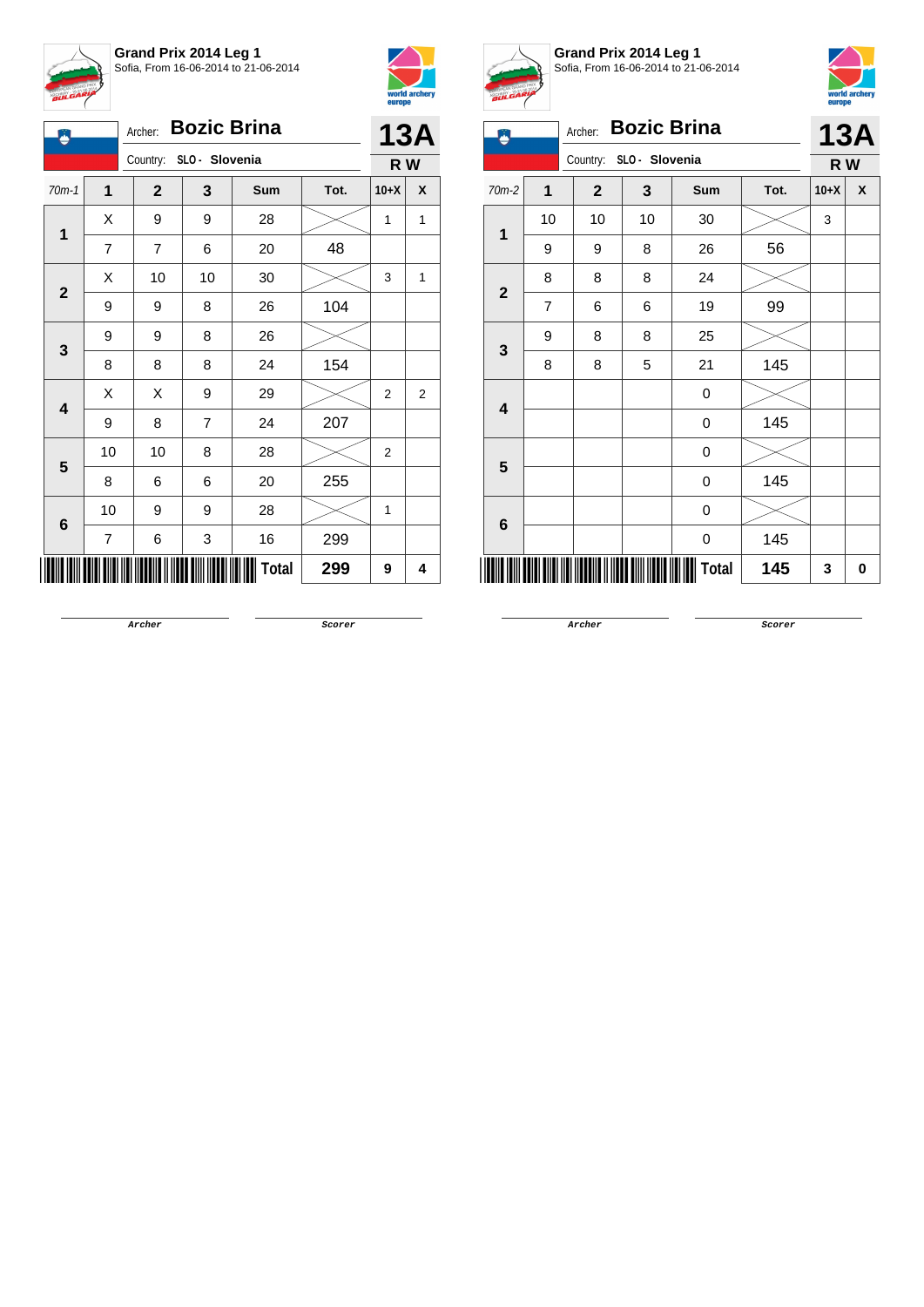



| بالله باكبر  |    | Archer:                |                | Almashhadani Rand |      |                | <b>13B</b> |
|--------------|----|------------------------|----------------|-------------------|------|----------------|------------|
|              |    | Country:<br>IRQ - Iraq |                |                   |      | R W            |            |
| $70m-1$      | 1  | $\mathbf{2}$           | 3              | Sum               | Tot. | $10+X$         | X          |
| 1            | Χ  | 9                      | 8              | 27                |      | 1              | 1          |
|              | 8  | 8                      | $\overline{7}$ | 23                | 50   |                |            |
| $\mathbf{2}$ | 10 | 9                      | 9              | 28                |      | 1              |            |
|              | 9  | 7                      | 6              | 22                | 100  |                |            |
|              | X  | 10                     | 10             | 30                |      | 3              | 1          |
| 3            | 9  | 9                      | 8              | 26                | 156  |                |            |
| 4            | 10 | 9                      | 8              | 27                |      | 1              |            |
|              | 8  | 8                      | $\overline{7}$ | 23                | 206  |                |            |
| 5            | Χ  | 9                      | 8              | 27                |      | 1              | 1          |
|              | 8  | 8                      | 6              | 22                | 255  |                |            |
| 6            | 10 | 10                     | 9              | 29                |      | $\overline{2}$ |            |
|              | 9  | 9                      | 7              | 25                | 309  |                |            |
|              |    |                        |                | Total             | 309  | 9              | 3          |



**Grand Prix 2014 Leg 1** Sofia, From 16-06-2014 to 21-06-2014



| بالله باكبر            |    | Almashhadani Rand<br>Archer: |                |       |      |              | <b>13B</b> |  |  |  |
|------------------------|----|------------------------------|----------------|-------|------|--------------|------------|--|--|--|
|                        |    | IRQ - Iraq<br>Country:       |                |       |      | R W          |            |  |  |  |
| 70m-2                  | 1  | $\overline{2}$               | 3              | Sum   | Tot. | $10+X$       | X          |  |  |  |
|                        | 9  | 9                            | 9              | 27    |      |              |            |  |  |  |
| 1<br>$\mathbf{2}$<br>3 | 9  | 8                            | $\overline{7}$ | 24    | 51   |              |            |  |  |  |
|                        | 9  | $\overline{7}$               | $\overline{7}$ | 23    |      |              |            |  |  |  |
|                        | 5  | 4                            | 3              | 12    | 86   |              |            |  |  |  |
|                        | 10 | 9                            | 8              | 27    |      | $\mathbf{1}$ |            |  |  |  |
|                        | 8  | 7                            | 5              | 20    | 133  |              |            |  |  |  |
| 4                      |    |                              |                | 0     |      |              |            |  |  |  |
|                        |    |                              |                | 0     | 133  |              |            |  |  |  |
| 5                      |    |                              |                | 0     |      |              |            |  |  |  |
|                        |    |                              |                | 0     | 133  |              |            |  |  |  |
| $6\phantom{1}6$        |    |                              |                | 0     |      |              |            |  |  |  |
|                        |    |                              |                | 0     | 133  |              |            |  |  |  |
|                        |    |                              |                | Total | 133  | 1            | 0          |  |  |  |

**Archer Scorer**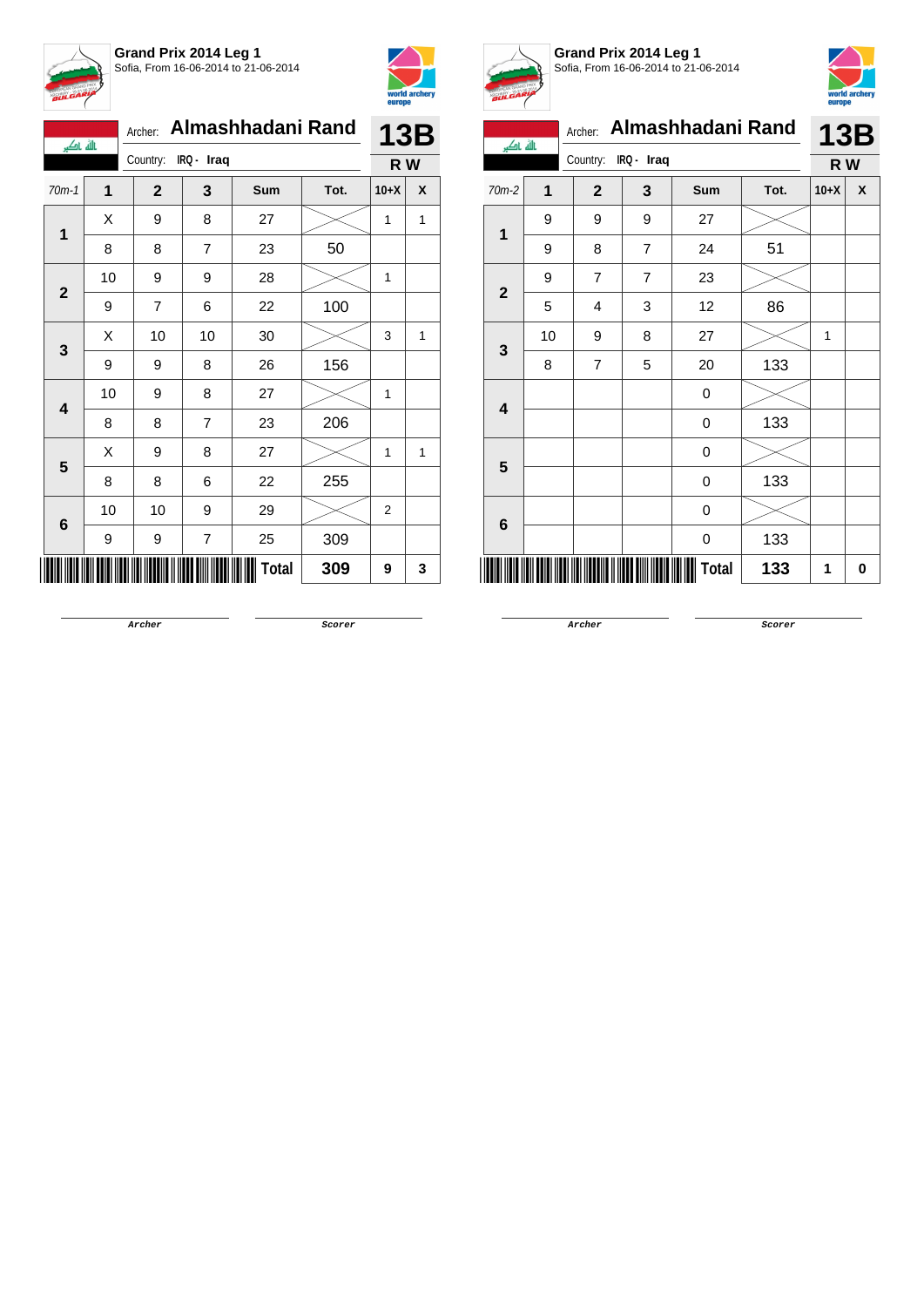



|                         |    | Archer:        |                | Bampouskaki Martha     |      |        | <b>13C</b> |
|-------------------------|----|----------------|----------------|------------------------|------|--------|------------|
| Country:                |    |                |                | ACHA - Greece/ACHAEANS |      | R W    |            |
| $70m-1$                 | 1  | $\mathbf{2}$   | 3              | Sum                    | Tot. | $10+X$ | X          |
| 1                       | 9  | 9              | 8              | 26                     |      |        |            |
|                         | 7  | 5              | 1              | 13                     | 39   |        |            |
| $\mathbf{2}$            | 10 | 9              | 9              | 28                     |      | 1      |            |
|                         | 9  | 8              | 8              | 25                     | 92   |        |            |
| 3                       | 10 | 9              | 6              | 25                     |      | 1      |            |
|                         | 6  | 5              | 3              | 14                     | 131  |        |            |
| $\overline{\mathbf{4}}$ | 9  | 9              | 9              | 27                     |      |        |            |
|                         | 8  | 6              | 5              | 19                     | 177  |        |            |
| 5                       | 10 | 9              | 8              | 27                     |      | 1      |            |
|                         | 8  | $\overline{7}$ | $\overline{7}$ | 22                     | 226  |        |            |
|                         | 8  | 6              | 6              | 20                     |      |        |            |
| 6                       | 6  | 6              | 5              | 17                     | 263  |        |            |
|                         |    |                |                | <b>Total</b>           | 263  | 3      | 0          |



**Grand Prix 2014 Leg 1** Sofia, From 16-06-2014 to 21-06-2014



|                         |                | Archer:      |                | <b>Bampouskaki Martha</b> |      |              | <b>13C</b> |
|-------------------------|----------------|--------------|----------------|---------------------------|------|--------------|------------|
|                         |                | Country:     |                | ACHA - Greece/ACHAEANS    |      | R W          |            |
| 70m-2                   | 1              | $\mathbf{2}$ | 3              | Sum                       | Tot. | $10+X$       | X          |
| $\mathbf{1}$            | 10             | 8            | 8              | 26                        |      | $\mathbf{1}$ |            |
|                         | 6              | 5            | $\overline{c}$ | 13                        | 39   |              |            |
| $\overline{2}$          | 10             | 9            | 8              | 27                        |      | $\mathbf{1}$ |            |
|                         | $\overline{7}$ | 6            | 6              | 19                        | 85   |              |            |
| 3                       | 10             | 9            | 8              | 27                        |      | 1            |            |
|                         | 6              | 5            | 1              | 12                        | 124  |              |            |
| $\overline{\mathbf{4}}$ |                |              |                | 0                         |      |              |            |
|                         |                |              |                | 0                         | 124  |              |            |
| 5                       |                |              |                | 0                         |      |              |            |
|                         |                |              |                | 0                         | 124  |              |            |
| 6                       |                |              |                | 0                         |      |              |            |
|                         |                |              |                | 0                         | 124  |              |            |
|                         |                |              |                | Total                     | 124  | 3            | 0          |

**Archer Scorer**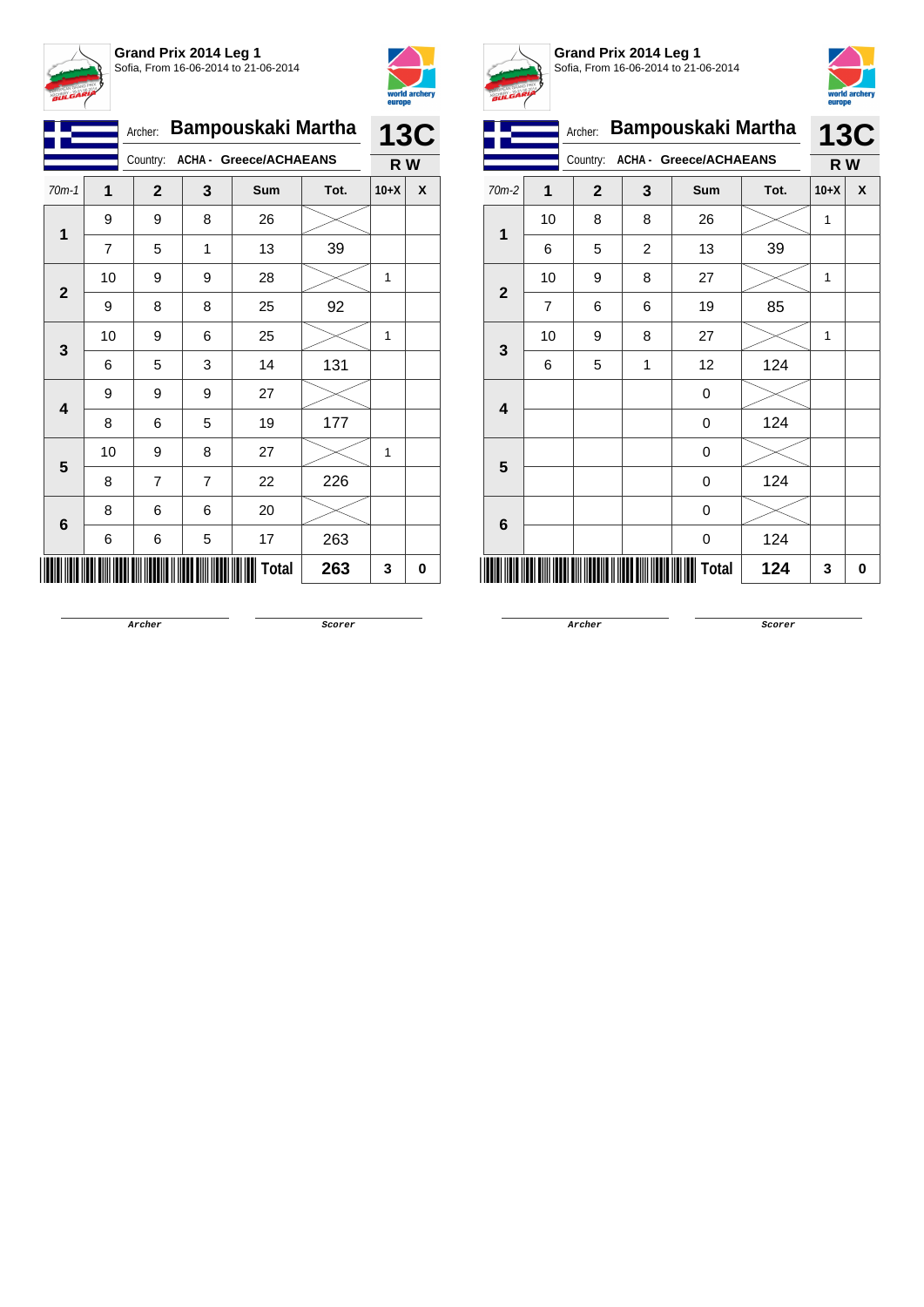



|                                      |                |    | Archer:      |                | <b>Segina Tatiana</b> |      |                | <b>13D</b>     |
|--------------------------------------|----------------|----|--------------|----------------|-----------------------|------|----------------|----------------|
| RUS - Russian Federation<br>Country: |                |    |              |                |                       | R W  |                |                |
|                                      | $70m-1$        | 1  | $\mathbf{2}$ | 3              | Sum                   | Tot. | $10+X$         | X              |
|                                      | 1              | 9  | 8            | 8              | 25                    |      |                |                |
|                                      |                | 8  | 8            | $\overline{7}$ | 23                    | 48   |                |                |
|                                      | $\overline{2}$ | 9  | 9            | 9              | 27                    |      |                |                |
|                                      |                | 9  | 9            | 8              | 26                    | 101  |                |                |
|                                      |                | 9  | 9            | 9              | 27                    |      |                |                |
|                                      | 3              | 9  | 8            | 8              | 25                    | 153  |                |                |
|                                      | 4              | 10 | 10           | 10             | 30                    |      | 3              |                |
|                                      |                | 9  | 9            | $\overline{7}$ | 25                    | 208  |                |                |
|                                      | 5              | Χ  | Χ            | 10             | 30                    |      | 3              | $\overline{2}$ |
|                                      |                | 9  | 8            | 8              | 25                    | 263  |                |                |
|                                      |                | 10 | 10           | 9              | 29                    |      | $\overline{2}$ |                |
|                                      | 6              | 9  | 9            | 8              | 26                    | 318  |                |                |
|                                      |                |    |              |                | Total                 | 318  | 8              | 2              |



**Grand Prix 2014 Leg 1** Sofia, From 16-06-2014 to 21-06-2014



| <b>BULGARI</b> |    |                |                |                                 |      | europe | world archery |
|----------------|----|----------------|----------------|---------------------------------|------|--------|---------------|
|                |    | Archer:        |                | <b>Segina Tatiana</b>           |      |        | <b>13D</b>    |
|                |    | Country:       |                | <b>RUS - Russian Federation</b> |      | R W    |               |
| $70m-2$        | 1  | $\overline{2}$ | 3              | Sum                             | Tot. | $10+X$ | X             |
| 1              | 10 | 9              | 9              | 28                              |      | 1      |               |
|                | 9  | 9              | 8              | 26                              | 54   |        |               |
| $\overline{2}$ | Χ  | Χ              | X              | 30                              |      | 3      | 3             |
|                | 9  | 8              | 8              | 25                              | 109  |        |               |
|                | X  | 9              | 9              | 28                              |      | 1      | 1             |
| 3              | 8  | $\overline{7}$ | $\overline{7}$ | 22                              | 159  |        |               |
| 4              |    |                |                | 0                               |      |        |               |
|                |    |                |                | 0                               | 159  |        |               |
| 5              |    |                |                | 0                               |      |        |               |
|                |    |                |                | 0                               | 159  |        |               |
| 6              |    |                |                | 0                               |      |        |               |
|                |    |                |                | 0                               | 159  |        |               |
|                |    |                |                | <b>Total</b>                    | 159  | 5      | 4             |

**Archer Scorer**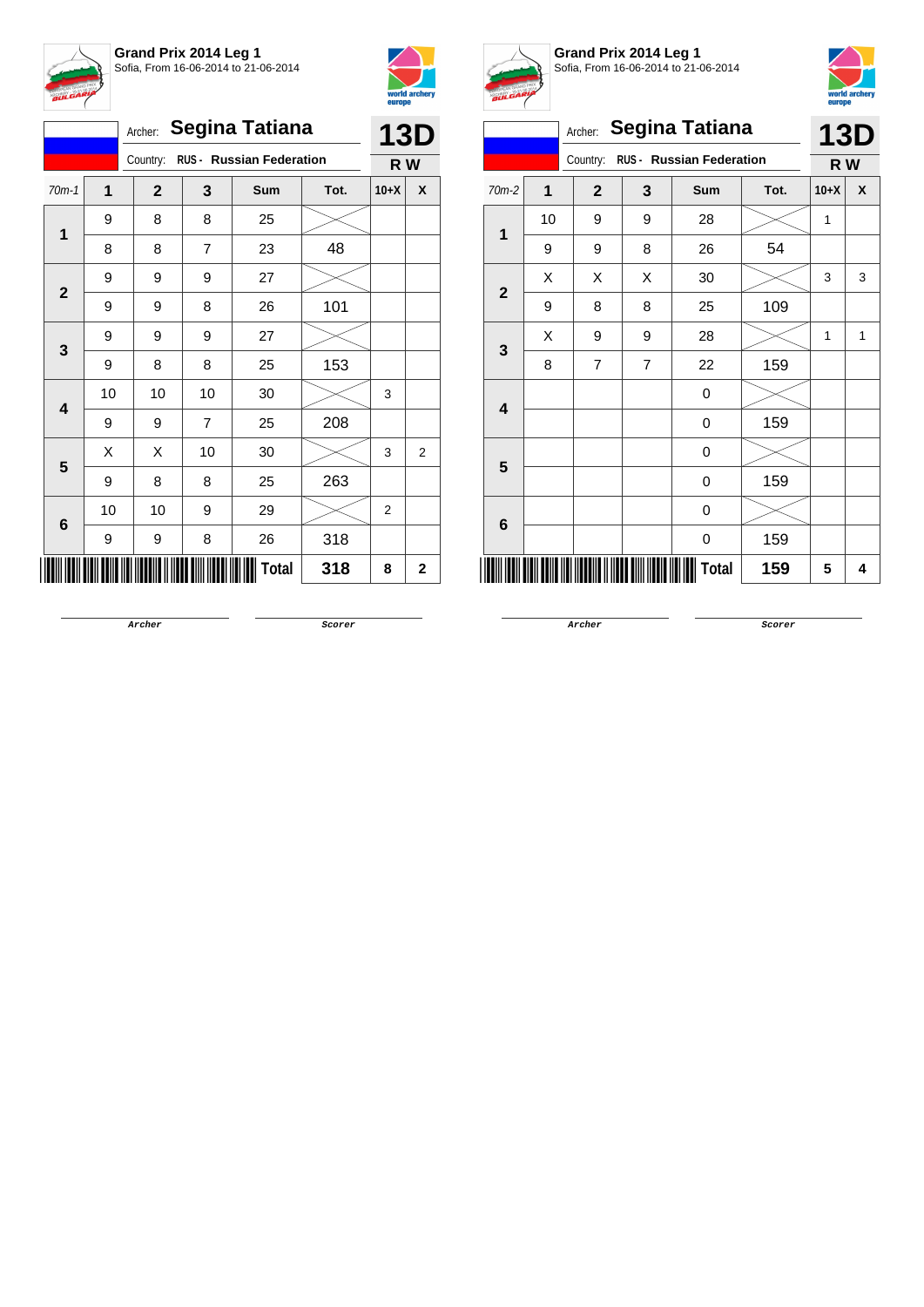



|                         | <b>Katz Valery</b><br>Archer:<br>✿ |              |                         |       |      |                |              |
|-------------------------|------------------------------------|--------------|-------------------------|-------|------|----------------|--------------|
|                         | Country:<br>ISR - Israel           |              |                         |       | C M  |                |              |
| $50m-1$                 | 1                                  | $\mathbf{2}$ | 3                       | Sum   | Tot. | $10+X$         | X            |
| 1                       | X                                  | 10           | 10                      | 30    |      | 3              | 1            |
|                         | 8                                  | 8            | 8                       | 24    | 54   |                |              |
|                         | 10                                 | 9            | 8                       | 27    |      | 1              |              |
| $\mathbf{2}$            | 8                                  | 7            | $\overline{7}$          | 22    | 103  |                |              |
| 3                       | 10                                 | 9            | 9                       | 28    |      | 1              |              |
|                         | 8                                  | 8            | 8                       | 24    | 155  |                |              |
| $\overline{\mathbf{4}}$ | 9                                  | 9            | 9                       | 27    |      |                |              |
|                         | 8                                  | 8            | 8                       | 24    | 206  |                |              |
| 5                       | 10                                 | 10           | 10                      | 30    |      | 3              |              |
|                         | 9                                  | 9            | 9                       | 27    | 263  |                |              |
|                         | Χ                                  | 10           | 9                       | 29    |      | $\overline{2}$ | $\mathbf{1}$ |
| 6                       | 9                                  | 9            | $\overline{\mathbf{7}}$ | 25    | 317  |                |              |
|                         |                                    |              |                         | Total | 317  | 10             | 2            |



**Grand Prix 2014 Leg 1** Sofia, From 16-06-2014 to 21-06-2014



| <b>BULGARY</b> |                |                |                    |       |      |                | world archery<br>europe |
|----------------|----------------|----------------|--------------------|-------|------|----------------|-------------------------|
|                |                | Archer:        | <b>Katz Valery</b> |       |      | <b>15A</b>     |                         |
| ✿              |                | Country:       | ISR - Israel       |       |      | C M            |                         |
| $50m-2$        | $\overline{1}$ | $\overline{2}$ | 3                  | Sum   | Tot. | $10+X$         | X                       |
|                | 10             | 9              | 9                  | 28    |      | 1              |                         |
| $\mathbf{1}$   | 9              | 9              | $\overline{7}$     | 25    | 53   |                |                         |
| $\mathbf{2}$   | 10             | 9              | 8                  | 27    |      | 1              |                         |
|                | 8              | $\overline{7}$ | 6                  | 21    | 101  |                |                         |
| 3              | 9              | 8              | 8                  | 25    |      |                |                         |
|                | 8              | $\overline{7}$ | $\overline{7}$     | 22    | 148  |                |                         |
| 4              |                |                |                    | 0     |      |                |                         |
|                |                |                |                    | 0     | 148  |                |                         |
| 5              |                |                |                    | 0     |      |                |                         |
|                |                |                |                    | 0     | 148  |                |                         |
|                |                |                |                    | 0     |      |                |                         |
| 6              |                |                |                    | 0     | 148  |                |                         |
|                |                |                |                    | Total | 148  | $\overline{2}$ | 0                       |

**Archer Scorer**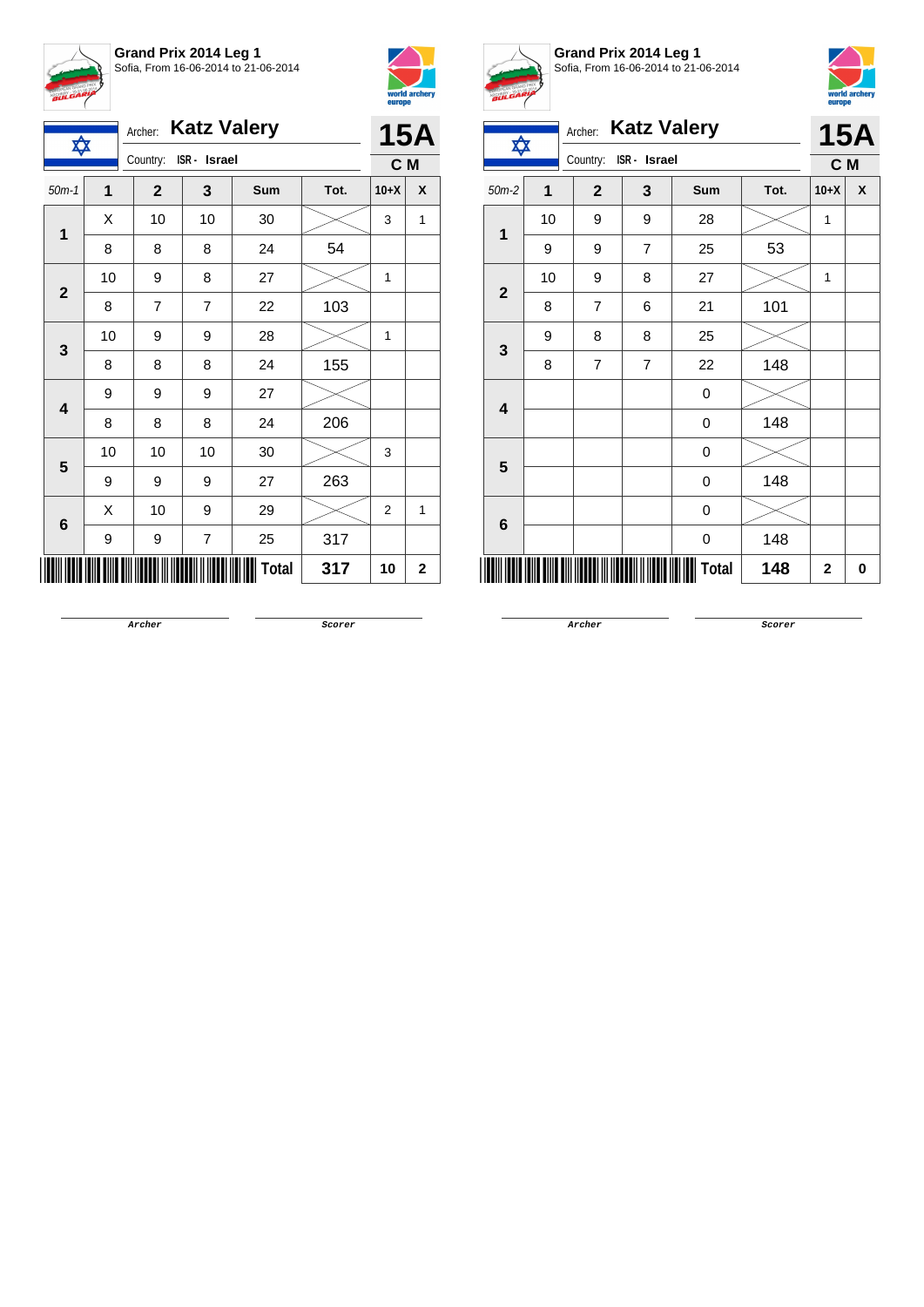



|              |    | Archer:                 |    | <b>Al-Abadi Ahmed</b> |      |                | 15B            |
|--------------|----|-------------------------|----|-----------------------|------|----------------|----------------|
|              |    | Country:<br>QAT - Qatar |    | C M                   |      |                |                |
| $50m-1$      | 1  | $\mathbf{2}$            | 3  | Sum                   | Tot. | $10+X$         | X              |
| 1            | Χ  | 10                      | 10 | 30                    |      | 3              | 1              |
|              | 9  | 8                       | 8  | 25                    | 55   |                |                |
| $\mathbf{2}$ | Χ  | Χ                       | 10 | 30                    |      | 3              | $\overline{2}$ |
|              | 9  | 9                       | 9  | 27                    | 112  |                |                |
|              | Χ  | 10                      | 10 | 30                    |      | 3              | 1              |
| 3            | 10 | 9                       | 9  | 28                    | 170  | 1              |                |
| 4            | 10 | 10                      | 10 | 30                    |      | 3              |                |
|              | 9  | 9                       | 8  | 26                    | 226  |                |                |
| 5            | X  | Χ                       | 10 | 30                    |      | 3              | $\overline{2}$ |
|              | 10 | 9                       | 9  | 28                    | 284  | 1              |                |
| 6            | X  | 10                      | 9  | 29                    |      | $\overline{2}$ | 1              |
|              | 9  | 8                       | 8  | 25                    | 338  |                |                |
|              |    |                         |    | Total                 | 338  | 19             | 7              |



**Grand Prix 2014 Leg 1** Sofia, From 16-06-2014 to 21-06-2014



|                |                |                         |    | Archer: Al-Abadi Ahmed |      |                | <b>15B</b> |
|----------------|----------------|-------------------------|----|------------------------|------|----------------|------------|
|                |                | QAT - Qatar<br>Country: |    |                        |      |                | C M        |
| $50m-2$        | $\mathbf{1}$   | $\mathbf{2}$            | 3  | <b>Sum</b>             | Tot. | $10+X$         | X          |
| $\overline{1}$ | X              | X                       | 10 | 30                     |      | 3              | 2          |
|                | 10             | 9                       | 9  | 28                     | 58   | 1              |            |
| $\mathbf{2}$   | X              | 8                       | 8  | 26                     |      | 1              | 1          |
|                | $\overline{7}$ | $\overline{7}$          | 7  | 21                     | 105  |                |            |
| 3              | X              | 10                      | 9  | 29                     |      | $\overline{2}$ | 1          |
|                | 9              | 9                       | 8  | 26                     | 160  |                |            |
| 4              |                |                         |    | 0                      |      |                |            |
|                |                |                         |    | 0                      | 160  |                |            |
| $5\phantom{1}$ |                |                         |    | 0                      |      |                |            |
|                |                |                         |    | 0                      | 160  |                |            |
| 6              |                |                         |    | 0                      |      |                |            |
|                |                |                         |    | 0                      | 160  |                |            |
|                |                |                         |    | <b>Total</b>           | 160  | 7              | 4          |

**Archer Scorer**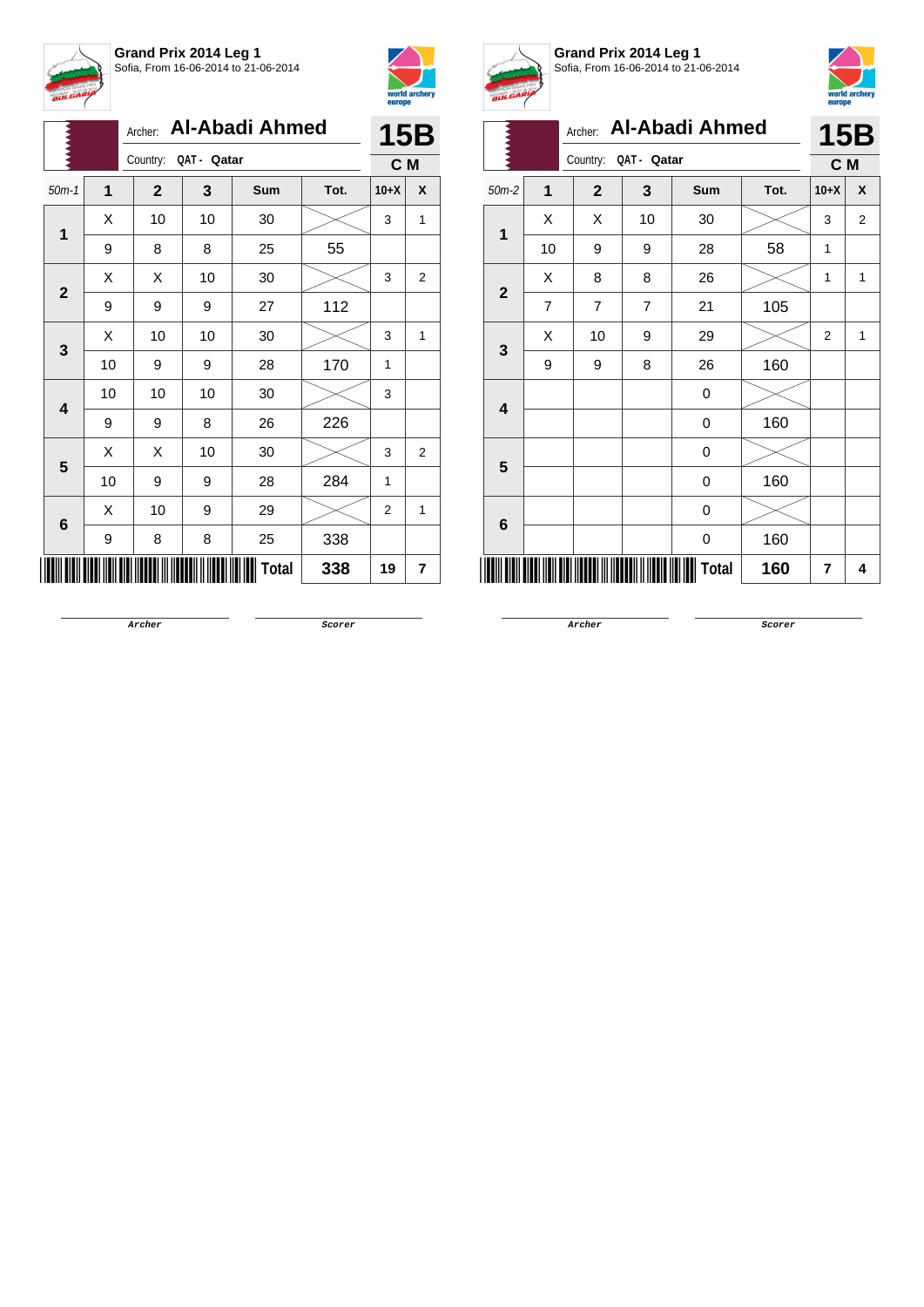



|                                     |    | Archer:      |              | <b>Comez Emre</b> |      |        | <b>15C</b>     |
|-------------------------------------|----|--------------|--------------|-------------------|------|--------|----------------|
| C∗                                  |    | Country:     | TUR - Turkey |                   |      | C M    |                |
| $\overline{1}$<br>$50m-1$<br>Χ<br>1 |    | $\mathbf{2}$ | 3            | Sum               | Tot. | $10+X$ | X              |
|                                     |    | Χ            | 10           | 30                |      | 3      | $\overline{2}$ |
|                                     | 10 | 9            | 9            | 28                | 58   | 1      |                |
|                                     | X  | X            | X            | 30                |      | 3      | 3              |
| $\mathbf{2}$                        | 10 | 10           | 9            | 29                | 117  | 2      |                |
| 3                                   | X  | X            | 10           | 30                |      | 3      | $\overline{2}$ |
|                                     | 10 | 9            | 8            | 27                | 174  | 1      |                |
| $\overline{\mathbf{4}}$             | 10 | 10           | 9            | 29                |      | 2      |                |
|                                     | 9  | 9            | 8            | 26                | 229  |        |                |
| 5                                   | 10 | 9            | 9            | 28                |      | 1      |                |
|                                     | 9  | 9            | 8            | 26                | 283  |        |                |
| 6                                   | X  | 10           | 10           | 30                |      | 3      | 1              |
|                                     | 10 | 10           | 9            | 29                | 342  | 2      |                |
|                                     |    |              |              | Total             | 342  | 21     | 8              |



**Grand Prix 2014 Leg 1** Sofia, From 16-06-2014 to 21-06-2014



| <b>BULGARIA</b>         |   |                |              |                   |      | europe         | world archery  |
|-------------------------|---|----------------|--------------|-------------------|------|----------------|----------------|
|                         |   | Archer:        |              | <b>Comez Emre</b> |      | <b>15C</b>     |                |
|                         |   | Country:       | TUR - Turkey |                   |      | C M            |                |
| $50m-2$                 | 1 | $\overline{2}$ | 3            | <b>Sum</b>        | Tot. | $10+X$         | X              |
| 1                       | X | 10             | 9            | 29                |      | $\overline{2}$ | 1              |
|                         | 9 | 9              | 9            | 27                | 56   |                |                |
| $\overline{2}$          | X | 9              | 9            | 28                |      | 1              | 1              |
|                         | 8 | $\overline{7}$ | M            | 15                | 99   |                |                |
|                         | 9 | 8              | 8            | 25                |      |                |                |
| $\mathbf{3}$            | 8 | 7              | M            | 15                | 139  |                |                |
| $\overline{\mathbf{4}}$ |   |                |              | 0                 |      |                |                |
|                         |   |                |              | 0                 | 139  |                |                |
| 5                       |   |                |              | 0                 |      |                |                |
|                         |   |                |              | 0                 | 139  |                |                |
|                         |   |                |              | 0                 |      |                |                |
| 6                       |   |                |              | 0                 | 139  |                |                |
|                         |   |                |              | <b>Total</b>      | 139  | 3              | $\overline{2}$ |

**Archer Scorer**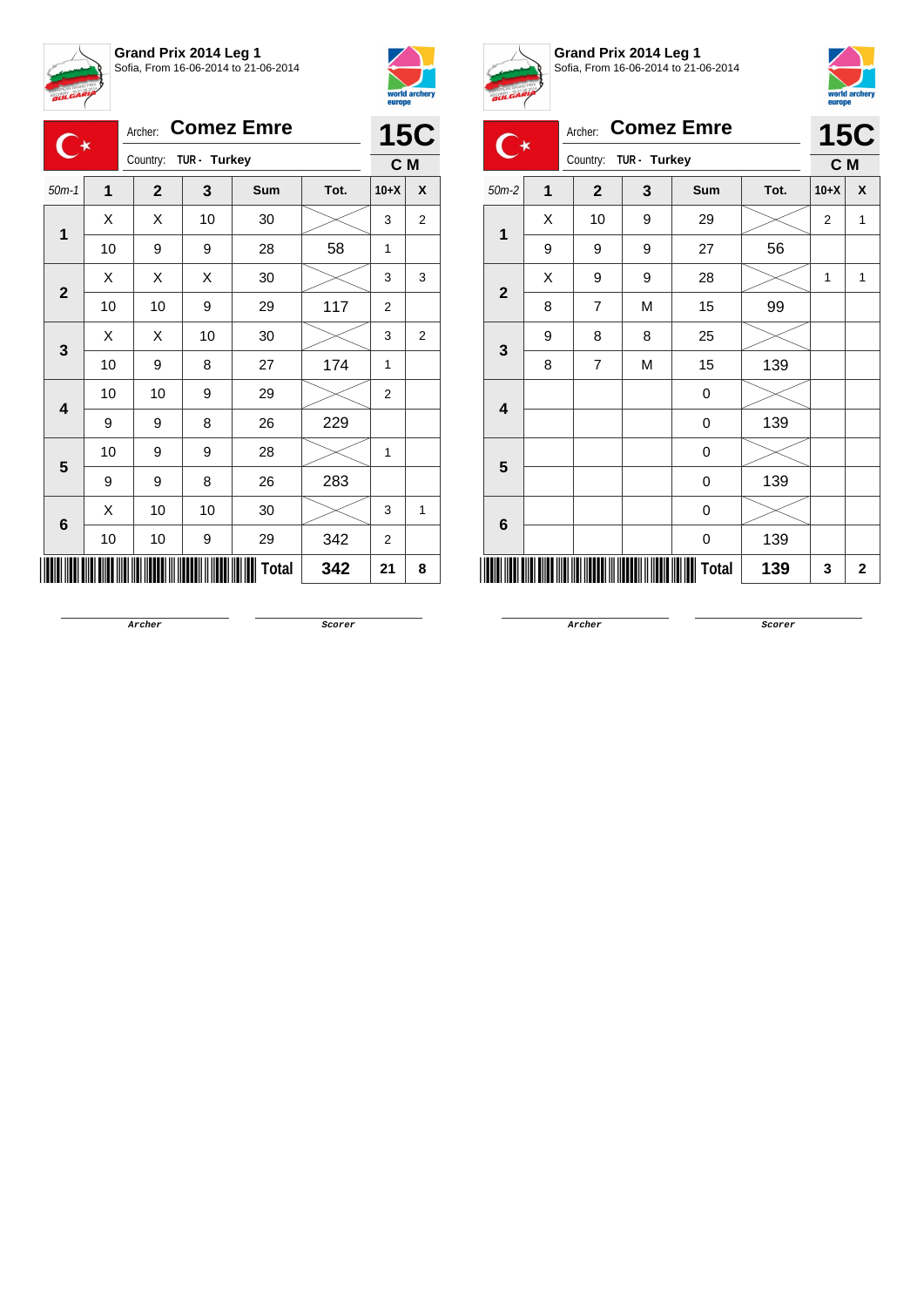



|                         |    | Archer:      |                         | <b>Petrov Viktor</b> |      |                | <b>15D</b>     |
|-------------------------|----|--------------|-------------------------|----------------------|------|----------------|----------------|
|                         |    |              | Country: BUL - Bulgaria |                      |      | C M            |                |
| $50m-1$                 | 1  | $\mathbf{2}$ | 3                       | Sum                  | Tot. | $10+X$         | X              |
| 1                       | X  | X            | 10                      | 30                   |      | 3              | $\overline{2}$ |
|                         | 9  | 9            | 9                       | 27                   | 57   |                |                |
|                         | Χ  | Χ            | Χ                       | 30                   |      | 3              | 3              |
| $\mathbf{2}$            | 9  | 9            | 9                       | 27                   | 114  |                |                |
|                         | 10 | 10           | 10                      | 30                   |      | 3              |                |
| 3                       | 10 | 10           | 9                       | 29                   | 173  | $\overline{2}$ |                |
|                         | 10 | 10           | 9                       | 29                   |      | 2              |                |
| $\overline{\mathbf{4}}$ | 9  | 9            | 9                       | 27                   | 229  |                |                |
|                         | Χ  | 10           | 10                      | 30                   |      | 3              | 1              |
| 5                       | 10 | 9            | 9                       | 28                   | 287  | 1              |                |
|                         | X  | X            | 9                       | 29                   |      | $\overline{2}$ | $\overline{2}$ |
| 6                       | 9  | 9            | 9                       | 27                   | 343  |                |                |
|                         |    |              |                         | <b>Total</b>         | 343  | 19             | 8              |



**Grand Prix 2014 Leg 1** Sofia, From 16-06-2014 to 21-06-2014



|                |                | Archer:      |                       | <b>Petrov Viktor</b> |      |                | 15D          |  |  |  |  |  |
|----------------|----------------|--------------|-----------------------|----------------------|------|----------------|--------------|--|--|--|--|--|
|                |                | Country:     | <b>BUL</b> - Bulgaria |                      |      | C M            |              |  |  |  |  |  |
| $50m-2$        | $\overline{1}$ | $\mathbf{2}$ | 3                     | Sum                  | Tot. | $10+X$         | X            |  |  |  |  |  |
| 1              | X              | 10           | 10                    | 30                   |      | 3              | $\mathbf{1}$ |  |  |  |  |  |
|                | 10             | 9            | 9                     | 28                   | 58   | 1              |              |  |  |  |  |  |
| $\overline{2}$ | 10             | 10           | 9                     | 29                   |      | $\overline{2}$ |              |  |  |  |  |  |
|                | 9              | 9            | 8                     | 26                   | 113  |                |              |  |  |  |  |  |
| 3              | X              | X            | 9                     | 29                   |      | 2              | 2            |  |  |  |  |  |
|                | 9              | 9            | 7                     | 25                   | 167  |                |              |  |  |  |  |  |
| 4              |                |              |                       | 0                    |      |                |              |  |  |  |  |  |
|                |                |              |                       | 0                    | 167  |                |              |  |  |  |  |  |
| 5              |                |              |                       | 0                    |      |                |              |  |  |  |  |  |
|                |                |              |                       | $\boldsymbol{0}$     | 167  |                |              |  |  |  |  |  |
| 6              |                |              |                       | 0                    |      |                |              |  |  |  |  |  |
|                |                |              |                       | 0                    | 167  |                |              |  |  |  |  |  |
|                |                |              |                       | Total                | 167  | 8              | 3            |  |  |  |  |  |
|                |                |              |                       |                      |      |                |              |  |  |  |  |  |

**Archer Scorer**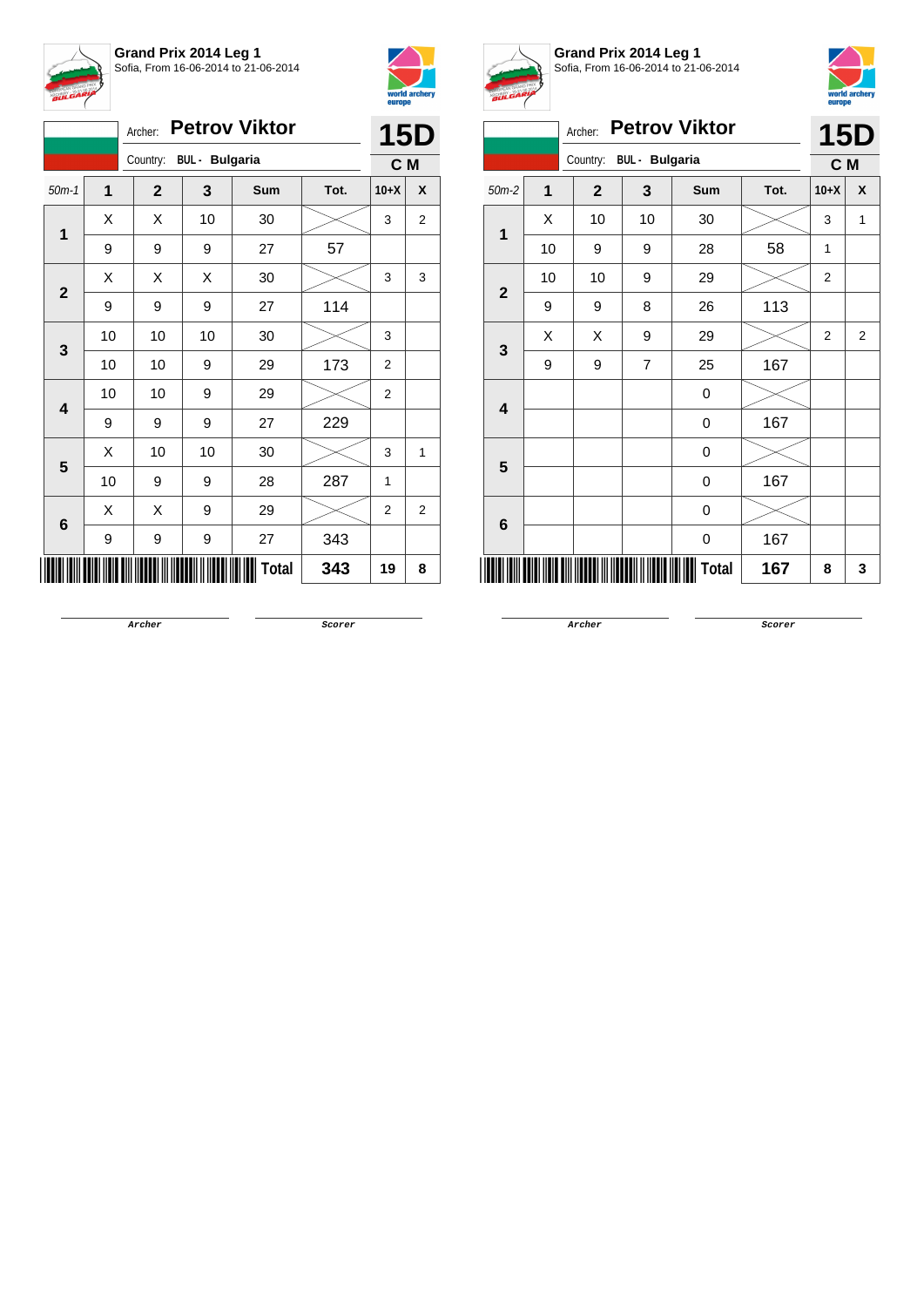



| ✿                       |    | Archer: Shefi Snie    |                |              |      |        | <b>16A</b> |
|-------------------------|----|-----------------------|----------------|--------------|------|--------|------------|
|                         |    | Country: ISR - Israel |                |              |      | C M    |            |
| $50m-1$                 | 1  | $\mathbf{2}$          | 3              | Sum          | Tot. | $10+X$ | X          |
| $\mathbf{1}$            | 9  | 9                     | 9              | 27           |      |        |            |
|                         | 8  | 8                     | $\overline{7}$ | 23           | 50   |        |            |
|                         | X  | 10                    | 10             | 30           |      |        |            |
| $\mathbf{2}$            | 10 | 9                     | 8              | 27           | 107  |        |            |
| 3                       | 10 | 10                    | 9              | 29           |      |        |            |
|                         | 9  | 9                     | 6              | 24           | 160  |        |            |
| $\overline{\mathbf{4}}$ | 10 | 9                     | 9              | 28           |      |        |            |
|                         | 9  | 9                     | 8              | 26           | 214  |        |            |
| 5                       | Χ  | 10                    | 10             | 30           |      |        |            |
|                         | 9  | 9                     | 8              | 26           | 270  |        |            |
|                         | X  | Χ                     | 9              | 29           |      |        |            |
| $\bf 6$                 | 9  | 8                     | 8              | 25           | 324  |        |            |
|                         |    |                       |                | <b>Total</b> | 324  |        |            |



**Grand Prix 2014 Leg 1** Sofia, From 16-06-2014 to 21-06-2014



| ✿                       |                | Archer: Shefi Snie       |    |            |      | <b>16A</b> |     |  |  |
|-------------------------|----------------|--------------------------|----|------------|------|------------|-----|--|--|
|                         |                | Country:<br>ISR - Israel |    |            |      |            | C M |  |  |
| $50m-2$                 | $\overline{1}$ | $\mathbf{2}$             | 3  | <b>Sum</b> | Tot. | $10+X$     | X   |  |  |
| 1                       | 10             | 9                        | 7  | 26         |      | 1          |     |  |  |
|                         | 7              | $\overline{7}$           | 6  | 20         | 46   |            |     |  |  |
| $\overline{2}$          | 9              | 9                        | 8  | 26         |      |            |     |  |  |
|                         | 6              | 5                        | M  | 11         | 83   |            |     |  |  |
|                         | X              | 10                       | 10 | 30         |      | 3          | 1   |  |  |
| $\mathbf{3}$            | 9              | 8                        | 8  | 25         | 138  |            |     |  |  |
|                         |                |                          |    | 0          |      |            |     |  |  |
| $\overline{\mathbf{4}}$ |                |                          |    | 0          | 138  |            |     |  |  |
|                         |                |                          |    | 0          |      |            |     |  |  |
| $5\phantom{1}$          |                |                          |    | 0          | 138  |            |     |  |  |
|                         |                |                          |    | 0          |      |            |     |  |  |
| 6                       |                |                          |    | 0          | 138  |            |     |  |  |

**Archer Scorer**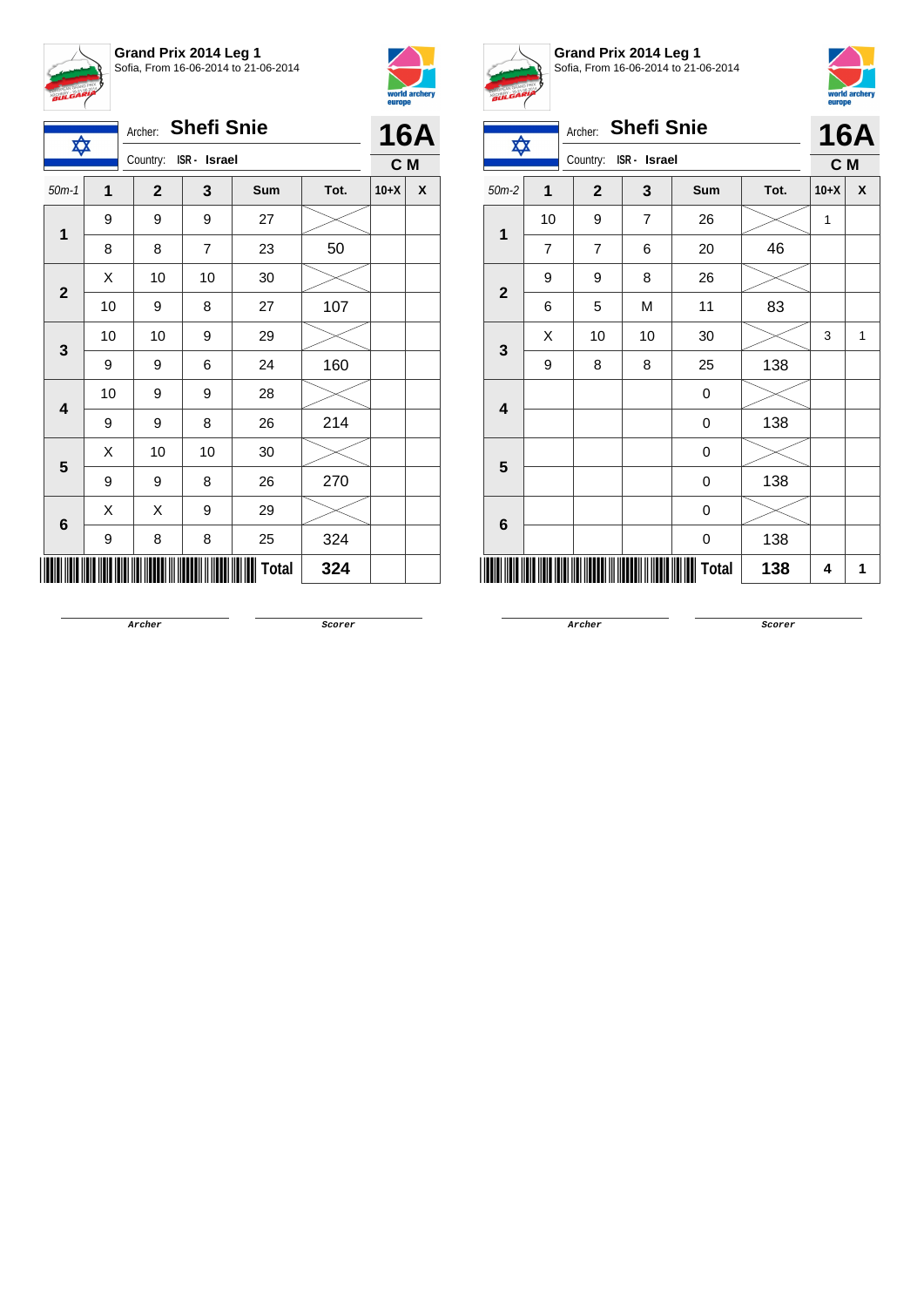



|                |    | Archer: |                |                      | <b>Rustam Khan Israf</b> |      | <b>16B</b> |   |
|----------------|----|---------|----------------|----------------------|--------------------------|------|------------|---|
|                |    |         |                | Country: QAT - Qatar |                          |      | C M        |   |
| $50m-1$        | 1  |         | $\overline{2}$ | 3                    | Sum                      | Tot. | $10+X$     | X |
| $\mathbf 1$    | 10 |         | 10             | 10                   | 30                       |      |            |   |
|                | 9  |         | 9              | 8                    | 26                       | 56   |            |   |
| $\mathbf{2}$   | X  |         | 9              | 9                    | 28                       |      |            |   |
|                | 9  |         | 8              | 8                    | 25                       | 109  |            |   |
| 3              | X  |         | 9              | 9                    | 28                       |      |            |   |
|                | 9  |         | 8              | $\overline{7}$       | 24                       | 161  |            |   |
| 4              | 10 |         | 10             | 9                    | 29                       |      |            |   |
|                | 9  |         | 8              | 8                    | 25                       | 215  |            |   |
| 5              | X  |         | X              | 10                   | 30                       |      |            |   |
|                | 9  |         | 9              | 8                    | 26                       | 271  |            |   |
|                | Χ  |         | Χ              | 9                    | 29                       |      |            |   |
| $6\phantom{1}$ | 9  |         | 9              | 8                    | 26                       | 326  |            |   |
|                |    |         |                |                      | Total                    | 326  |            |   |



**Grand Prix 2014 Leg 1** Sofia, From 16-06-2014 to 21-06-2014



|              |                   | Archer:        |             | <b>Rustam Khan Israf</b> |      |                | <b>16B</b>     |
|--------------|-------------------|----------------|-------------|--------------------------|------|----------------|----------------|
|              |                   | Country:       | QAT - Qatar |                          |      | C M            |                |
| $50m-2$      | $\mathbf{1}$      | $\overline{2}$ | 3           | <b>Sum</b>               | Tot. | $10+X$         | X              |
| $\mathbf{1}$ | X                 | 9              | 9           | 28                       |      | 1              | 1              |
|              | 9                 | 9              | 9           | 27                       | 55   |                |                |
|              | X<br>$\mathbf{2}$ | 10             | 9           | 29                       |      | $\overline{2}$ | 1              |
|              | 9                 | 9              | 6           | 24                       | 108  |                |                |
| $\mathbf{3}$ | 9                 | 9              | 9           | 27                       |      |                |                |
|              | 9                 | 9              | 7           | 25                       | 160  |                |                |
| 4            |                   |                |             | 0                        |      |                |                |
|              |                   |                |             | 0                        | 160  |                |                |
| 5            |                   |                |             | 0                        |      |                |                |
|              |                   |                |             | 0                        | 160  |                |                |
| 6            |                   |                |             | 0                        |      |                |                |
|              |                   |                |             | 0                        | 160  |                |                |
|              |                   |                |             | Total                    | 160  | 3              | $\overline{2}$ |

**Archer Scorer**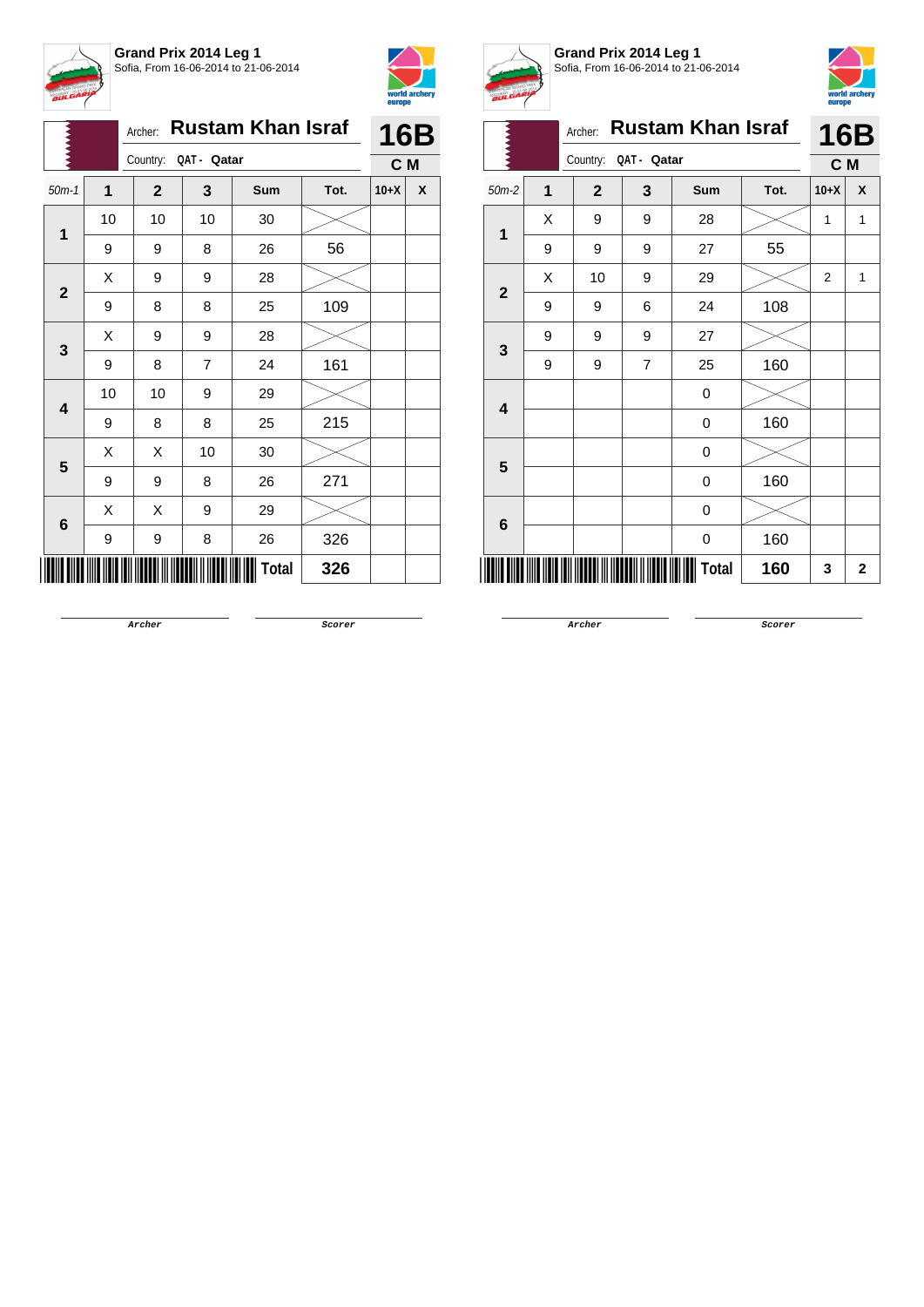



|                         |    |              |              | Archer: Tandogan Baris |      |        | <b>16C</b> |
|-------------------------|----|--------------|--------------|------------------------|------|--------|------------|
| $\mathbb{C}^\star$      |    | Country:     | TUR - Turkey |                        |      | C M    |            |
| $50m-1$                 | 1  | $\mathbf{2}$ | 3            | Sum                    | Tot. | $10+X$ | X          |
| $\overline{1}$          | X  | 10           | 10           | 30                     |      |        |            |
|                         | 10 | 10           | 9            | 29                     | 59   |        |            |
| $\mathbf{2}$            | X  | X            | 9            | 29                     |      |        |            |
|                         | 9  | 9            | 9            | 27                     | 115  |        |            |
|                         | Χ  | X            | 9            | 29                     |      |        |            |
| 3                       | 9  | 9            | 8            | 26                     | 170  |        |            |
|                         | 10 | 10           | 10           | 30                     |      |        |            |
| $\overline{\mathbf{4}}$ | 9  | 9            | 9            | 27                     | 227  |        |            |
|                         | 10 | 10           | 9            | 29                     |      |        |            |
| 5                       | 9  | 9            | 9            | 27                     | 283  |        |            |
|                         | X  | X            | X            | 30                     |      |        |            |
| $6\phantom{1}6$         | Χ  | 10           | 8            | 28                     | 341  |        |            |
|                         |    |              |              | Total                  | 341  |        |            |



**Grand Prix 2014 Leg 1** Sofia, From 16-06-2014 to 21-06-2014



|                         |                         | Archer:      |              | <b>Tandogan Baris</b> |      |                | <b>16C</b>   |
|-------------------------|-------------------------|--------------|--------------|-----------------------|------|----------------|--------------|
|                         |                         | Country:     | TUR - Turkey |                       |      | C M            |              |
| $50m-2$                 | $\overline{\mathbf{1}}$ | $\mathbf{2}$ | 3            | Sum                   | Tot. | $10+X$         | X            |
| $\overline{1}$          | X                       | 10           | 9            | 29                    |      | $\overline{2}$ | 1            |
|                         | 9                       | 9            | 9            | 27                    | 56   |                |              |
|                         | 9                       | 9            | 9            | 27                    |      |                |              |
| $\mathbf{2}$            | 9                       | 9            | 8            | 26                    | 109  |                |              |
| 3                       | X                       | 9            | 9            | 28                    |      | 1              | 1            |
|                         | 9                       | 9            | 7            | 25                    | 162  |                |              |
| $\overline{\mathbf{4}}$ |                         |              |              | $\mathbf 0$           |      |                |              |
|                         |                         |              |              | $\mathbf 0$           | 162  |                |              |
| 5                       |                         |              |              | 0                     |      |                |              |
|                         |                         |              |              | $\boldsymbol{0}$      | 162  |                |              |
| 6                       |                         |              |              | 0                     |      |                |              |
|                         |                         |              |              | 0                     | 162  |                |              |
|                         |                         |              |              | Total                 | 162  | 3              | $\mathbf{2}$ |

**Archer Scorer**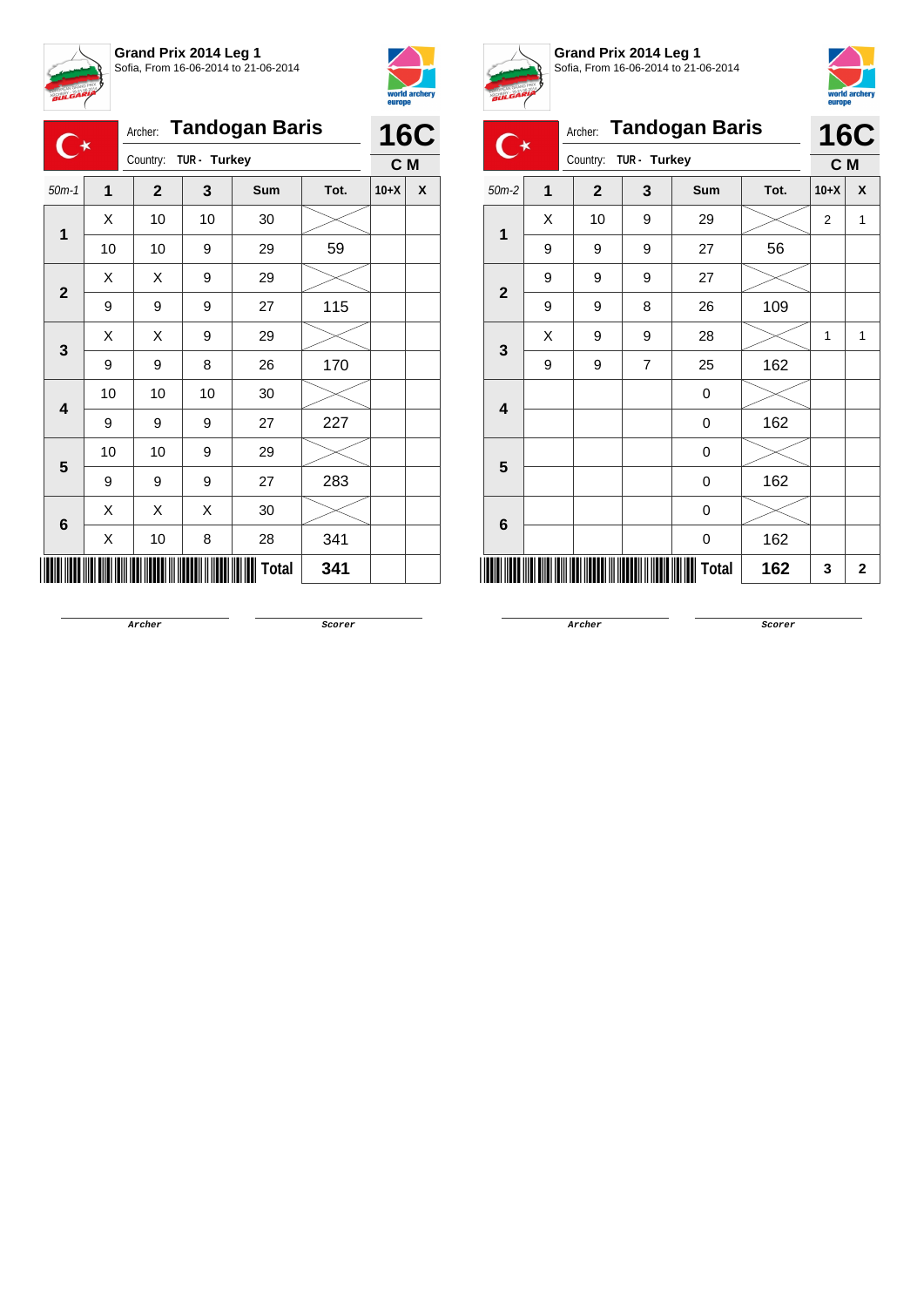



|                         |    | Archer:                 |    | <b>Georgiev lordan</b> |      | <b>16D</b> |   |
|-------------------------|----|-------------------------|----|------------------------|------|------------|---|
|                         |    | Country: BUL - Bulgaria |    |                        |      | C M        |   |
| $50m-1$                 | 1  | $\mathbf{2}$            | 3  | <b>Sum</b>             | Tot. | $10+X$     | X |
| 1                       | 10 | 9                       | 9  | 28                     |      |            |   |
|                         | 9  | 9                       | 8  | 26                     | 54   |            |   |
| $\mathbf{2}$            | Χ  | 10                      | 10 | 30                     |      |            |   |
|                         | 9  | 9                       | 8  | 26                     | 110  |            |   |
| 3                       | 10 | 10                      | 9  | 29                     |      |            |   |
|                         | 9  | 9                       | 7  | 25                     | 164  |            |   |
| $\overline{\mathbf{4}}$ | Χ  | X                       | 10 | 30                     |      |            |   |
|                         | 9  | 9                       | 9  | 27                     | 221  |            |   |
| 5                       | 10 | 10                      | 9  | 29                     |      |            |   |
|                         | 9  | 8                       | 8  | 25                     | 275  |            |   |
|                         | X  | 10                      | 10 | 30                     |      |            |   |
| 6                       | 9  | 9                       | 8  | 26                     | 331  |            |   |
|                         |    |                         |    | <b>Total</b>           | 331  |            |   |



**Grand Prix 2014 Leg 1** Sofia, From 16-06-2014 to 21-06-2014



|                     | x  | Archer:        |                       | <b>Georgiev lordan</b> |      |        | <b>16D</b> |  |
|---------------------|----|----------------|-----------------------|------------------------|------|--------|------------|--|
|                     |    | Country:       | <b>BUL</b> - Bulgaria |                        |      | C M    |            |  |
| $50m-2$             | 1  | $\overline{2}$ | 3                     | Sum                    | Tot. | $10+X$ | X          |  |
| $\mathbf{1}$        | 10 | 10             | 9                     | 29                     |      | 2      |            |  |
|                     | 9  | 8              | 8                     | 25                     | 54   |        |            |  |
|                     | 10 | 9              | 9                     | 28                     |      | 1      |            |  |
| $\overline{2}$<br>3 | 9  | 9              | 8                     | 26                     | 108  |        |            |  |
|                     | 10 | 9              | 9                     | 28                     |      | 1      |            |  |
|                     | 9  | 9              | 8                     | 26                     | 162  |        |            |  |
| 4                   |    |                |                       | 0                      |      |        |            |  |
|                     |    |                |                       | 0                      | 162  |        |            |  |
| 5                   |    |                |                       | 0                      |      |        |            |  |
|                     |    |                |                       | 0                      | 162  |        |            |  |
| 6                   |    |                |                       | 0                      |      |        |            |  |
|                     |    |                |                       | 0                      | 162  |        |            |  |
|                     |    |                |                       | <b>Total</b>           | 162  | 4      | 0          |  |

**Archer Scorer**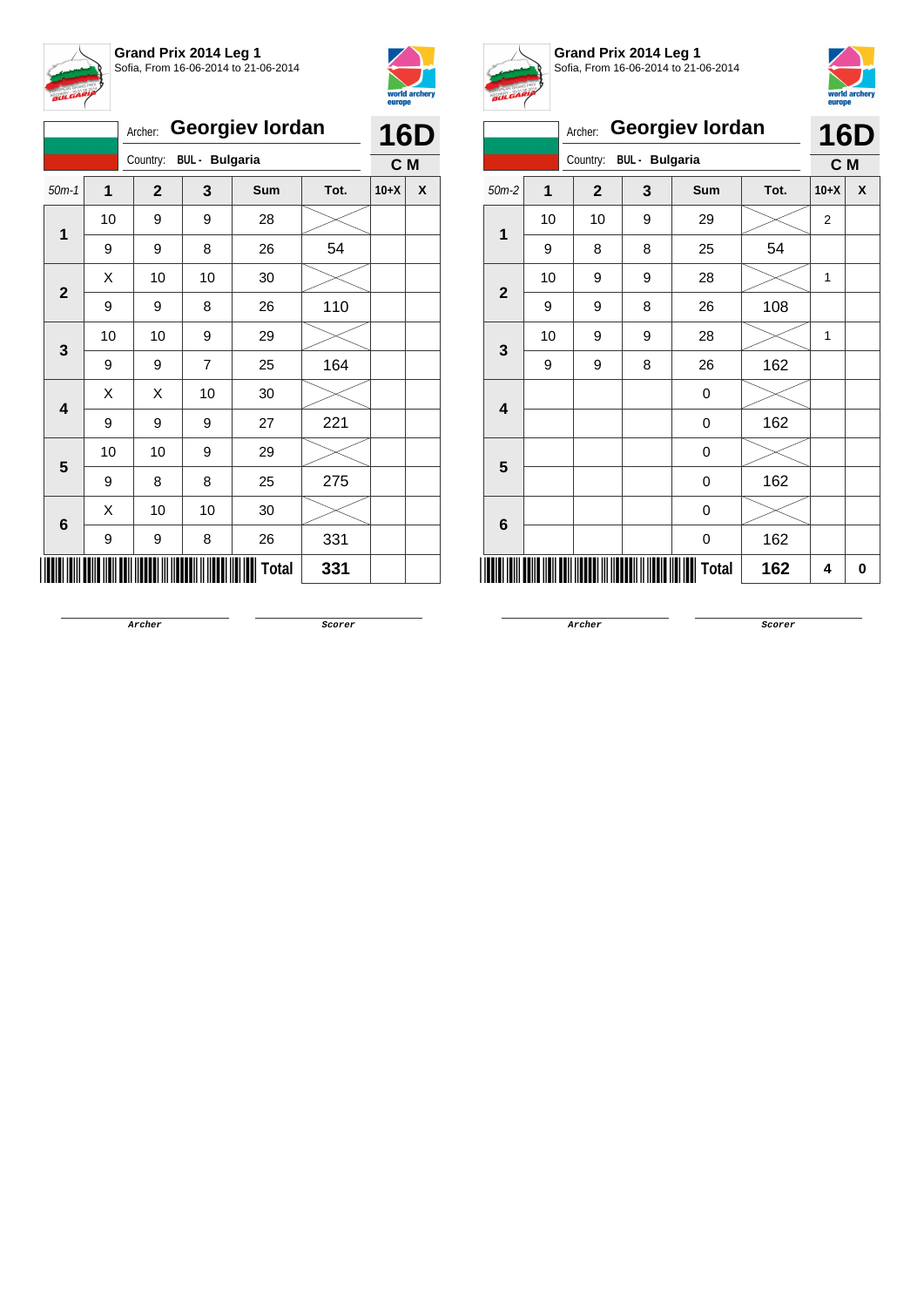



| ✿                       |    | Archer: Yogev Ofer       |                |              |      |                | <b>17A</b> |
|-------------------------|----|--------------------------|----------------|--------------|------|----------------|------------|
|                         |    | ISR - Israel<br>Country: |                | C M          |      |                |            |
| $50m-1$                 | 1  | $\mathbf{2}$             | 3              | Sum          | Tot. | $10+X$         | X          |
|                         | 10 | 10                       | 9              | 29           |      | $\overline{2}$ |            |
| $\mathbf 1$             | 9  | 9                        | 8              | 26           | 55   |                |            |
| $\mathbf{2}$            | X  | 10                       | 9              | 29           |      | $\overline{2}$ | 1          |
|                         | 8  | 8                        | $\overline{7}$ | 23           | 107  |                |            |
|                         | 10 | 9                        | 9              | 28           |      | 1              |            |
| 3                       | 9  | 8                        | $\overline{7}$ | 24           | 159  |                |            |
| $\overline{\mathbf{4}}$ | 9  | 9                        | 9              | 27           |      |                |            |
|                         | 9  | 9                        | 9              | 27           | 213  |                |            |
| 5                       | 10 | 9                        | 9              | 28           |      | 1              |            |
|                         | 9  | 8                        | 8              | 25           | 266  |                |            |
|                         | Χ  | 10                       | 10             | 30           |      | 3              | 1          |
| $6\phantom{1}6$         | 9  | 9                        | 9              | 27           | 323  |                |            |
|                         |    |                          |                | <b>Total</b> | 323  | 9              | 2          |



**Grand Prix 2014 Leg 1** Sofia, From 16-06-2014 to 21-06-2014



|                         | <b>Yogev Ofer</b><br>Archer: |                          |                |              |      |                   |   |  |
|-------------------------|------------------------------|--------------------------|----------------|--------------|------|-------------------|---|--|
| ✿                       |                              | Country:<br>ISR - Israel |                |              |      | <b>17A</b><br>C M |   |  |
| $50m-2$                 | 1                            | $\mathbf{2}$             | 3              | Sum          | Tot. | $10+X$            | X |  |
| 1                       | 10                           | 10                       | 10             | 30           |      | 3                 |   |  |
|                         | 9                            | 8                        | 8              | 25           | 55   |                   |   |  |
| $\overline{\mathbf{2}}$ | 9                            | 8                        | 8              | 25           |      |                   |   |  |
|                         | 8                            | $\overline{7}$           | $\overline{7}$ | 22           | 102  |                   |   |  |
| 3                       | 10                           | 9                        | 9              | 28           |      | $\mathbf{1}$      |   |  |
|                         | 8                            | 8                        | 8              | 24           | 154  |                   |   |  |
| $\overline{\mathbf{4}}$ |                              |                          |                | 0            |      |                   |   |  |
|                         |                              |                          |                | 0            | 154  |                   |   |  |
| 5                       |                              |                          |                | 0            |      |                   |   |  |
|                         |                              |                          |                | 0            | 154  |                   |   |  |
| 6                       |                              |                          |                | 0            |      |                   |   |  |
|                         |                              |                          |                | 0            | 154  |                   |   |  |
|                         |                              |                          |                | <b>Total</b> | 154  | 4                 | 0 |  |

**Archer Scorer**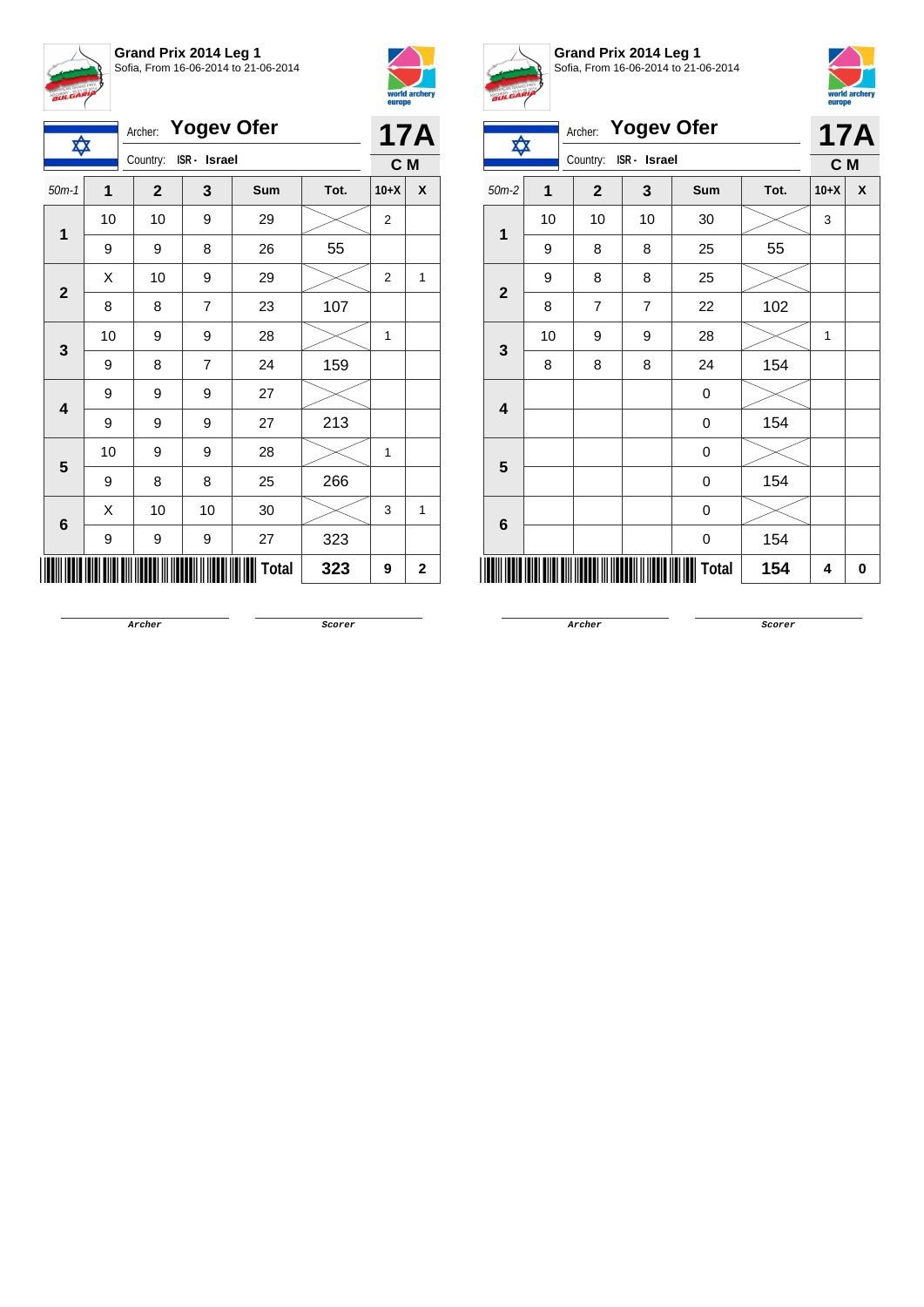



|                 |    | Archer:                 |    | Al-Abadi Abdulaziz |      |                | <b>17B</b> |
|-----------------|----|-------------------------|----|--------------------|------|----------------|------------|
|                 |    | QAT - Qatar<br>Country: |    | C M                |      |                |            |
| $50m-1$         | 1  | $\mathbf{2}$            | 3  | Sum                | Tot. | $10+X$         | X          |
|                 | Χ  | 10                      | 10 | 30                 |      | 3              | 1          |
| 1               | 9  | 8                       | 8  | 25                 | 55   |                |            |
| $\mathbf{2}$    | Χ  | 10                      | 10 | 30                 |      | 3              | 1          |
|                 | 9  | 9                       | 8  | 26                 | 111  |                |            |
| 3               | Χ  | Χ                       | Χ  | 30                 |      | 3              | 3          |
|                 | Χ  | 9                       | 9  | 28                 | 169  | 1              | 1          |
| 4               | 10 | 10                      | 9  | 29                 |      | $\overline{2}$ |            |
|                 | 9  | 9                       | 8  | 26                 | 224  |                |            |
| 5               | Χ  | 9                       | 9  | 28                 |      | 1              | 1          |
|                 | 8  | 6                       | M  | 14                 | 266  |                |            |
| $6\phantom{1}6$ | X  | 10                      | 10 | 30                 |      | 3              | 1          |
|                 | 10 | 10                      | 9  | 29                 | 325  | 2              |            |
|                 |    |                         |    | Total              | 325  | 18             | 8          |



**Grand Prix 2014 Leg 1** Sofia, From 16-06-2014 to 21-06-2014



|                         | A. | Archer:                 |                | Al-Abadi Abdulaziz |      | <b>17B</b>   |   |
|-------------------------|----|-------------------------|----------------|--------------------|------|--------------|---|
|                         |    | QAT - Qatar<br>Country: |                |                    |      | C M          |   |
| $50m-2$                 | 1  | $\overline{2}$          | 3              | <b>Sum</b>         | Tot. | $10+X$       | χ |
|                         | X  | 10                      | 10             | 30                 |      | 3            | 1 |
| 1                       | 9  | 9                       | 9              | 27                 | 57   |              |   |
| $\overline{\mathbf{2}}$ | Χ  | 9                       | 9              | 28                 |      | 1            | 1 |
|                         | 9  | 8                       | $\overline{7}$ | 24                 | 109  |              |   |
| 3                       | X  | 10                      | 10             | 30                 |      | 3            | 1 |
|                         | 10 | 9                       | 8              | 27                 | 166  | $\mathbf{1}$ |   |
| $\overline{\mathbf{4}}$ |    |                         |                | 0                  |      |              |   |
|                         |    |                         |                | 0                  | 166  |              |   |
| 5                       |    |                         |                | 0                  |      |              |   |
|                         |    |                         |                | 0                  | 166  |              |   |
|                         |    |                         |                | 0                  |      |              |   |
| 6                       |    |                         |                | 0                  | 166  |              |   |
|                         |    |                         |                | Total              | 166  | 8            | 3 |

**Archer Scorer**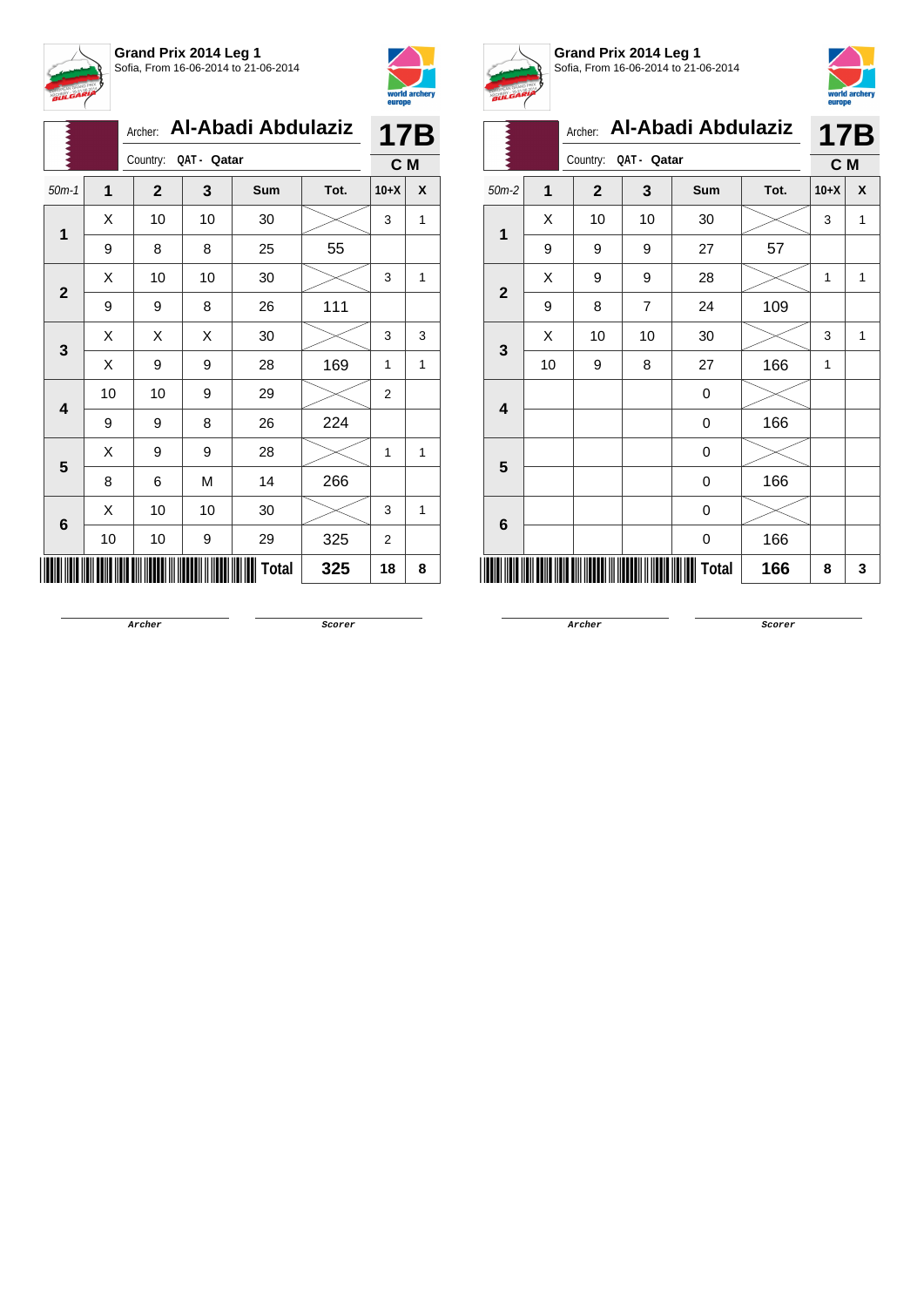



|                         |                                                       | Archer:      |    | Dernekli Furkan |      |                | <b>17C</b>     |  |
|-------------------------|-------------------------------------------------------|--------------|----|-----------------|------|----------------|----------------|--|
|                         | $\overline{\mathbf{C}^*}$<br>TUR - Turkey<br>Country: |              |    |                 |      | C M            |                |  |
| $50m-1$                 | $\overline{1}$                                        | $\mathbf{2}$ | 3  | <b>Sum</b>      | Tot. | $10+X$         | X              |  |
|                         | X                                                     | X            | 10 | 30              |      | 3              | $\overline{2}$ |  |
| 1                       | 9                                                     | 9            | 8  | 26              | 56   |                |                |  |
| $\mathbf{2}$            | X                                                     | 10           | 10 | 30              |      | 3              | 1              |  |
|                         | 10                                                    | 9            | 9  | 28              | 114  | 1              |                |  |
| 3                       | X                                                     | X            | 10 | 30              |      | 3              | $\overline{2}$ |  |
|                         | 10                                                    | 9            | 9  | 28              | 172  | 1              |                |  |
| $\overline{\mathbf{4}}$ | X                                                     | X            | 9  | 29              |      | $\overline{2}$ | $\overline{2}$ |  |
|                         | 9                                                     | 9            | 8  | 26              | 227  |                |                |  |
| 5                       | X                                                     | 10           | 10 | 30              |      | 3              | 1              |  |
|                         | 9                                                     | 9            | 9  | 27              | 284  |                |                |  |
| 6                       | 10                                                    | 10           | 10 | 30              |      | 3              |                |  |
|                         | 9                                                     | 9            | 8  | 26              | 340  |                |                |  |
|                         | Total<br>340                                          |              |    |                 |      |                |                |  |



**Grand Prix 2014 Leg 1** Sofia, From 16-06-2014 to 21-06-2014



| <b>BULGARI</b> |                |                          |    |                 |      | europe         | world archery |
|----------------|----------------|--------------------------|----|-----------------|------|----------------|---------------|
|                |                | Archer:                  |    | Dernekli Furkan |      |                | <b>17C</b>    |
|                |                | Country:<br>TUR - Turkey |    |                 |      |                | C M           |
| $50m-2$        | $\overline{1}$ | $\overline{2}$           | 3  | <b>Sum</b>      | Tot. | $10+X$         | X             |
| 1              | 10             | 10                       | 9  | 29              |      | $\overline{2}$ |               |
|                | 8              | 8                        | 8  | 24              | 53   |                |               |
| $\mathbf{2}$   | X              | 10                       | 10 | 30              |      | 3              | 1             |
|                | 9              | 9                        | 9  | 27              | 110  |                |               |
| 3              | 9              | 9                        | 9  | 27              |      |                |               |
|                | 8              | $\overline{7}$           | 6  | 21              | 158  |                |               |
| 4              |                |                          |    | 0               |      |                |               |
|                |                |                          |    | 0               | 158  |                |               |
| 5              |                |                          |    | 0               |      |                |               |
|                |                |                          |    | 0               | 158  |                |               |
| 6              |                |                          |    | 0               |      |                |               |
|                |                |                          |    | 0               | 158  |                |               |
|                |                |                          |    | Total           | 158  | 5              | 1             |

**Archer Scorer**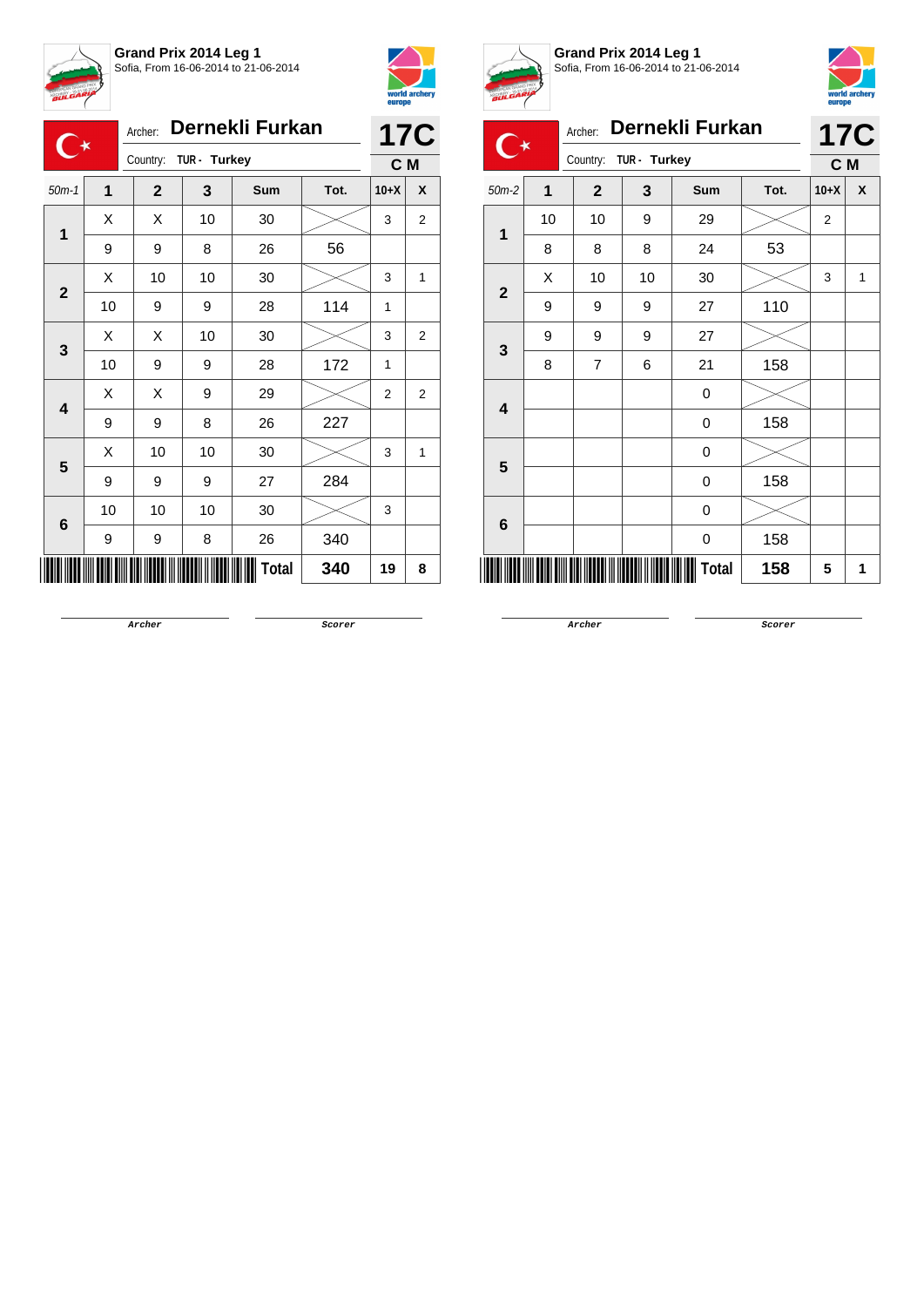



|              | Archer: Vuchkov Dobromir |              |                       |       |      |        | <b>17D</b>     |
|--------------|--------------------------|--------------|-----------------------|-------|------|--------|----------------|
|              |                          | Country:     | <b>BUL - Bulgaria</b> |       |      | C M    |                |
| $50m-1$      | $\overline{1}$           | $\mathbf{2}$ | 3                     | Sum   | Tot. | $10+X$ | X              |
|              | Χ                        | X            | Χ                     | 30    |      | 3      | 3              |
| 1            | 9                        | 8            | 6                     | 23    | 53   |        |                |
| $\mathbf{2}$ | 10                       | 9            | 9                     | 28    |      | 1      |                |
|              | 9                        | 9            | 8                     | 26    | 107  |        |                |
| 3            | 10                       | 10           | 10                    | 30    |      | 3      |                |
|              | 9                        | 9            | 8                     | 26    | 163  |        |                |
| 4            | Χ                        | 10           | 9                     | 29    |      | 2      | 1              |
|              | 9                        | 8            | 7                     | 24    | 216  |        |                |
| 5            | Χ                        | X            | Χ                     | 30    |      | 3      | 3              |
|              | 9                        | 9            | 9                     | 27    | 273  |        |                |
| 6            | X                        | X            | 10                    | 30    |      | 3      | $\overline{2}$ |
|              | 10                       | 9            | 9                     | 28    | 331  | 1      |                |
|              |                          |              |                       | Total | 331  | 16     | 9              |



**Grand Prix 2014 Leg 1** Sofia, From 16-06-2014 to 21-06-2014



| $\bm{s}$ ores  |                |                                   |                |                         |      | europe         |                |
|----------------|----------------|-----------------------------------|----------------|-------------------------|------|----------------|----------------|
|                |                | Archer:                           |                | <b>Vuchkov Dobromir</b> |      |                | <b>17D</b>     |
|                |                | <b>BUL</b> - Bulgaria<br>Country: |                |                         |      | C M            |                |
| $50m-2$        | $\overline{1}$ | $\overline{2}$                    | 3              | Sum                     | Tot. | $10+X$         | X              |
| 1              | X              | 10                                | 9              | 29                      |      | $\overline{2}$ | 1              |
|                | 9              | 8                                 | $\overline{7}$ | 24                      | 53   |                |                |
| $\overline{2}$ | X              | 10                                | 10             | 30                      |      | 3              | 1              |
|                | 10             | 9                                 | 7              | 26                      | 109  | 1              |                |
| 3              | 9              | 9                                 | 9              | 27                      |      |                |                |
|                | $\overline{7}$ | 6                                 | 6              | 19                      | 155  |                |                |
| 4              |                |                                   |                | 0                       |      |                |                |
|                |                |                                   |                | 0                       | 155  |                |                |
| 5              |                |                                   |                | 0                       |      |                |                |
|                |                |                                   |                | 0                       | 155  |                |                |
| 6              |                |                                   |                | 0                       |      |                |                |
|                |                |                                   |                | 0                       | 155  |                |                |
|                |                |                                   |                | Total                   | 155  | 6              | $\overline{2}$ |
|                |                |                                   |                |                         |      |                |                |

**Archer Scorer**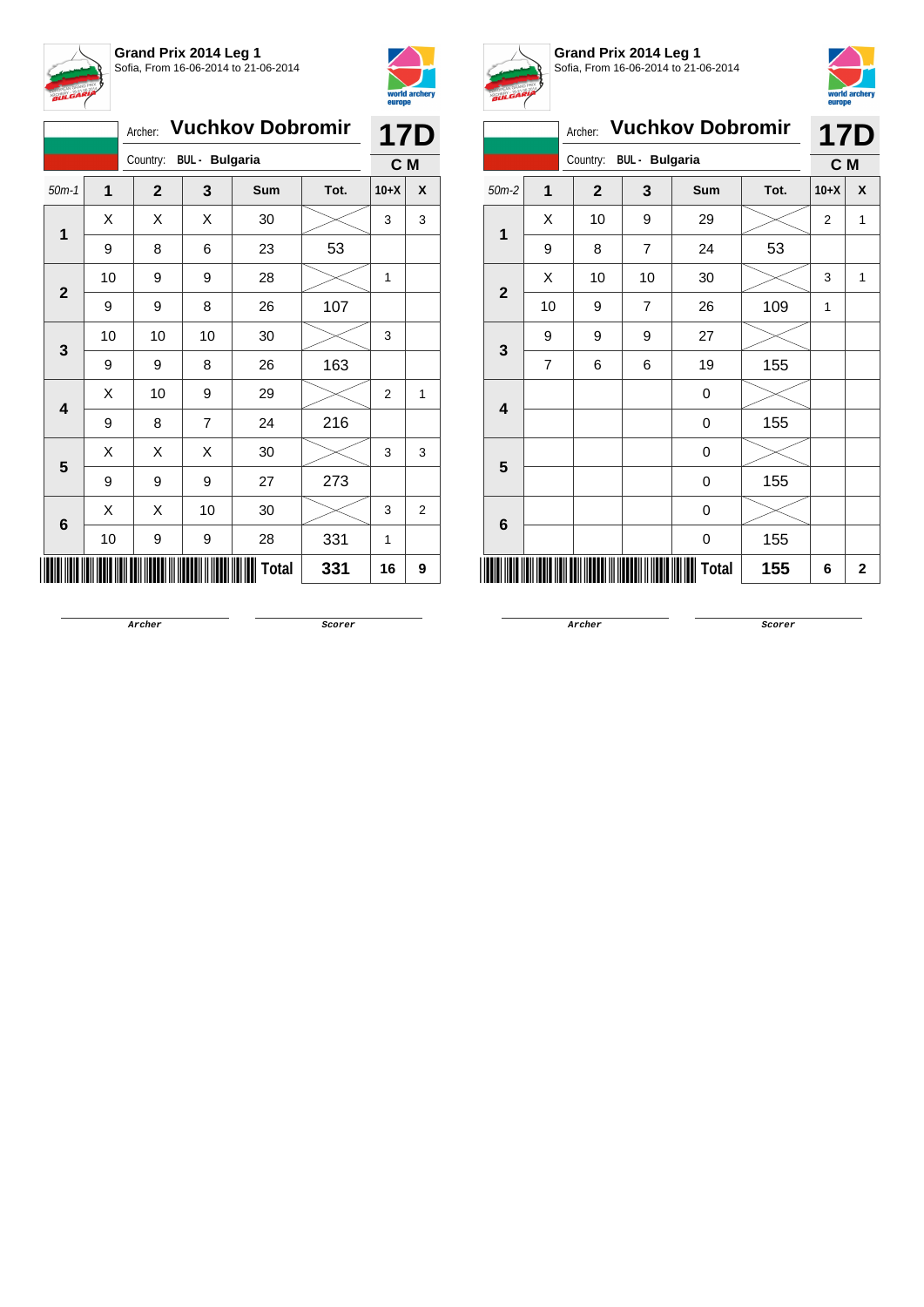



| ✿            |    | Archer:                  | <b>Egorov Ilya</b> |       |      |        | 18A            |
|--------------|----|--------------------------|--------------------|-------|------|--------|----------------|
|              |    | Country:<br>ISR - Israel |                    |       |      |        | C <sub>M</sub> |
| $50m-1$      | 1  | $\mathbf{2}$             | 3                  | Sum   | Tot. | $10+X$ | X              |
| 1            | Χ  | 10                       | 9                  | 29    |      |        |                |
|              | 9  | 8                        | 8                  | 25    | 54   |        |                |
| $\mathbf{2}$ | 10 | 9                        | 9                  | 28    |      |        |                |
|              | 9  | 9                        | 8                  | 26    | 108  |        |                |
| 3            | 10 | 10                       | 9                  | 29    |      |        |                |
|              | 9  | 8                        | 7                  | 24    | 161  |        |                |
| 4            | 10 | 10                       | 9                  | 29    |      |        |                |
|              | 8  | 8                        | 8                  | 24    | 214  |        |                |
| 5            | 10 | 9                        | 9                  | 28    |      |        |                |
|              | 9  | 9                        | 8                  | 26    | 268  |        |                |
| 6            | X  | 10                       | 10                 | 30    |      |        |                |
|              | 10 | 8                        | 8                  | 26    | 324  |        |                |
|              |    |                          |                    | Total | 324  |        |                |



**Grand Prix 2014 Leg 1** Sofia, From 16-06-2014 to 21-06-2014



|                | <b>BULGARY</b> |                          |                    |       |      |                |            |  |  |
|----------------|----------------|--------------------------|--------------------|-------|------|----------------|------------|--|--|
|                |                | Archer:                  | <b>Egorov Ilya</b> |       |      |                | <b>18A</b> |  |  |
| ✿              |                | Country:<br>ISR - Israel |                    | C M   |      |                |            |  |  |
| $50m-2$        | 1              | $\overline{2}$           | 3                  | Sum   | Tot. | $10+X$         | X          |  |  |
| 1              | 10             | 10                       | 9                  | 29    |      | $\overline{2}$ |            |  |  |
|                | 9              | 9                        | 8                  | 26    | 55   |                |            |  |  |
| $\overline{2}$ | 9              | 9                        | 8                  | 26    |      |                |            |  |  |
|                | 8              | $\overline{7}$           | 5                  | 20    | 101  |                |            |  |  |
| 3              | 9              | 9                        | 9                  | 27    |      |                |            |  |  |
|                | 9              | 9                        | $\overline{7}$     | 25    | 153  |                |            |  |  |
| 4              |                |                          |                    | 0     |      |                |            |  |  |
|                |                |                          |                    | 0     | 153  |                |            |  |  |
| 5              |                |                          |                    | 0     |      |                |            |  |  |
|                |                |                          |                    | 0     | 153  |                |            |  |  |
|                |                |                          |                    | 0     |      |                |            |  |  |
| 6              |                |                          |                    | 0     | 153  |                |            |  |  |
|                |                |                          |                    | Total | 153  | $\mathbf{2}$   | 0          |  |  |

**Archer Scorer**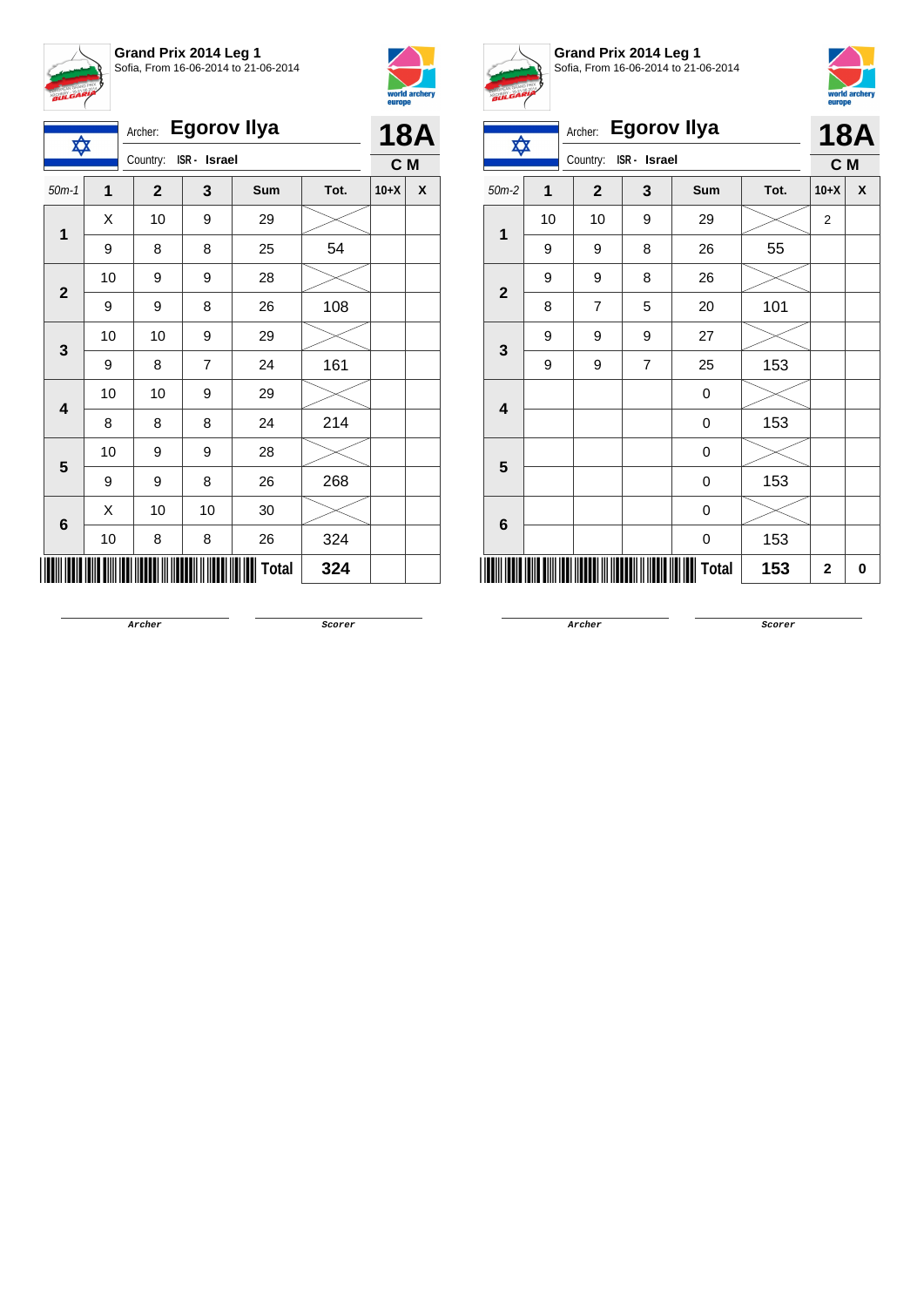



|              |                | Archer:        |             | <b>Abdurabu Khadher</b> |      | <b>18B</b> |   |  |
|--------------|----------------|----------------|-------------|-------------------------|------|------------|---|--|
|              |                | Country:       | QAT - Qatar |                         |      | C M        |   |  |
| $50m-1$      | 1              | $\overline{2}$ | 3           | Sum                     | Tot. | $10+X$     | X |  |
|              | X              | X              | 9           | 29                      |      |            |   |  |
| 1            | 9              | 7              | 7           | 23                      | 52   |            |   |  |
| $\mathbf{2}$ | 9              | 9              | 9           | 27                      |      |            |   |  |
|              | 8              | $\overline{7}$ | 6           | 21                      | 100  |            |   |  |
| 3            | 9              | 9              | 9           | 27                      |      |            |   |  |
|              | 9              | 8              | 7           | 24                      | 151  |            |   |  |
| 4            | X              | 9              | 8           | 27                      |      |            |   |  |
|              | $\overline{7}$ | 6              | M           | 13                      | 191  |            |   |  |
| 5            | 10             | 9              | 9           | 28                      |      |            |   |  |
|              | 9              | 9              | 9           | 27                      | 246  |            |   |  |
| 6            | X              | Χ              | 9           | 29                      |      |            |   |  |
|              | 9              | 9              | 8           | 26                      | 301  |            |   |  |
|              |                |                |             | Total                   | 301  |            |   |  |



**Grand Prix 2014 Leg 1** Sofia, From 16-06-2014 to 21-06-2014



|                         | A. |                                    |                |       |      |                |            |
|-------------------------|----|------------------------------------|----------------|-------|------|----------------|------------|
|                         |    | <b>Abdurabu Khadher</b><br>Archer: |                |       |      |                | <b>18B</b> |
|                         |    | Country:                           | QAT - Qatar    |       |      | C M            |            |
| $50m-2$                 | 1  | $\mathbf{2}$                       | 3              | Sum   | Tot. | $10+X$         | χ          |
|                         | Χ  | 10                                 | 9              | 29    |      | 2              | 1          |
| 1                       | 9  | 9                                  | 9              | 27    | 56   |                |            |
| $\overline{\mathbf{2}}$ | 10 | 10                                 | 9              | 29    |      | $\overline{2}$ |            |
|                         | 8  | 7                                  | 6              | 21    | 106  |                |            |
| 3                       | 9  | 9                                  | 9              | 27    |      |                |            |
|                         | 8  | 8                                  | $\overline{7}$ | 23    | 156  |                |            |
| $\overline{\mathbf{4}}$ |    |                                    |                | 0     |      |                |            |
|                         |    |                                    |                | 0     | 156  |                |            |
| 5                       |    |                                    |                | 0     |      |                |            |
|                         |    |                                    |                | 0     | 156  |                |            |
| $6\phantom{1}6$         |    |                                    |                | 0     |      |                |            |
|                         |    |                                    |                | 0     | 156  |                |            |
|                         |    |                                    |                | Total | 156  | 4              | 1          |

**Archer Scorer**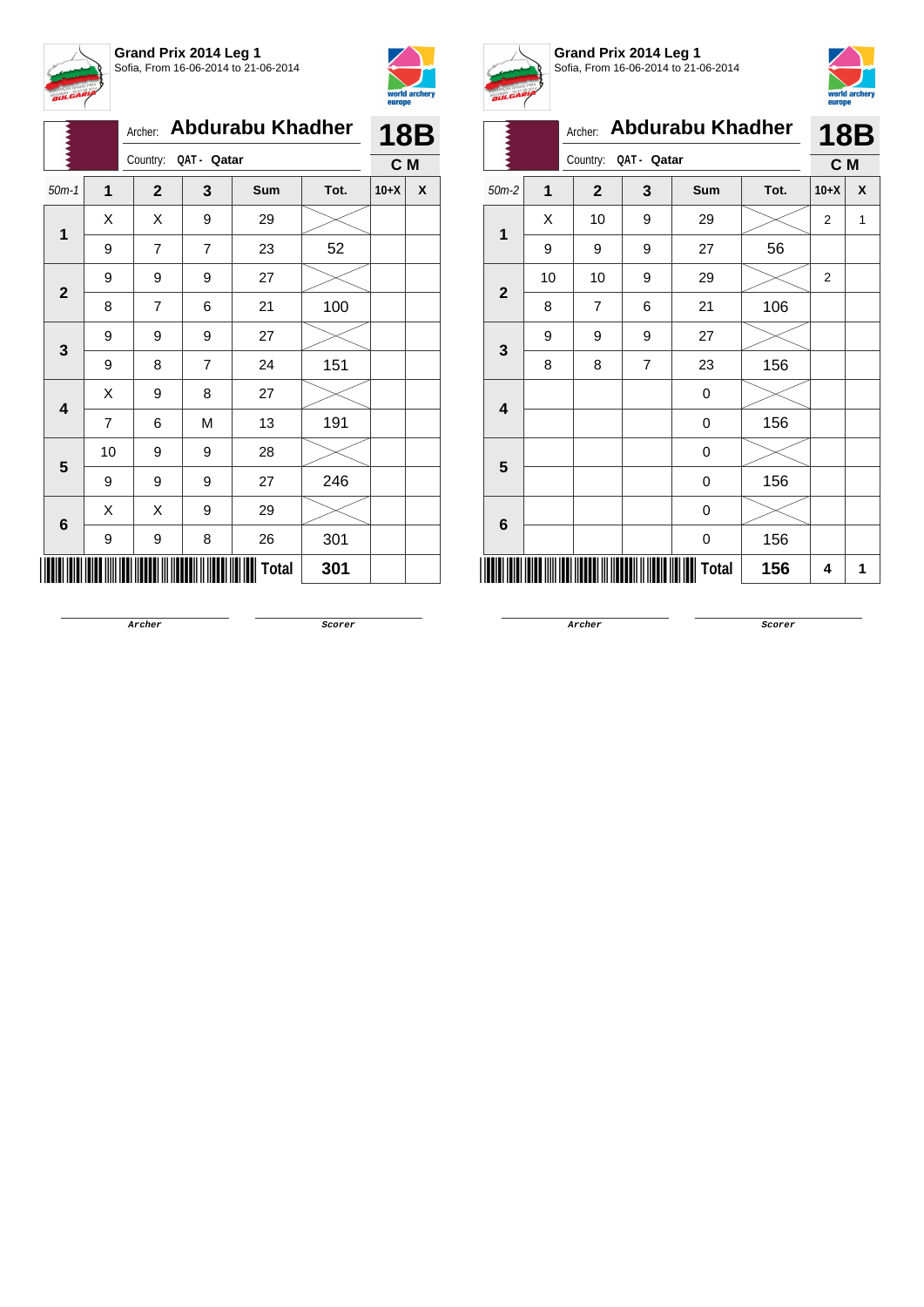



| 1<br>$50m-1$<br>X<br>1<br>$\mathbf{2}$ |    |                                                                                                                                                                                                                                                                  | <b>18C</b> |            |      |        |   |
|----------------------------------------|----|------------------------------------------------------------------------------------------------------------------------------------------------------------------------------------------------------------------------------------------------------------------|------------|------------|------|--------|---|
|                                        |    |                                                                                                                                                                                                                                                                  |            |            |      |        |   |
|                                        |    | $\mathbf{2}$                                                                                                                                                                                                                                                     | 3          | <b>Sum</b> | Tot. | $10+X$ | X |
|                                        |    | X                                                                                                                                                                                                                                                                | Χ          | 30         |      |        |   |
|                                        | 10 | 10                                                                                                                                                                                                                                                               | 9          | 29         | 59   |        |   |
|                                        | 10 | 10                                                                                                                                                                                                                                                               | 10         | 30         |      |        |   |
|                                        | 9  | <b>Maras Serdar Bortay</b><br>Archer:<br>TUR - Turkey<br>Country:<br>C M<br>115<br>8<br>26<br>9<br>10<br>10<br>30<br>171<br>8<br>26<br>9<br>X<br>Χ<br>30<br>229<br>28<br>9<br>9<br>28<br>9<br>9<br>27<br>284<br>9<br>9<br>29<br>$10$<br>9<br>340<br>27<br>9<br>9 |            |            |      |        |   |
|                                        | 10 |                                                                                                                                                                                                                                                                  |            |            |      |        |   |
| 3                                      | 9  |                                                                                                                                                                                                                                                                  |            |            |      |        |   |
| $\overline{\mathbf{4}}$                | X  |                                                                                                                                                                                                                                                                  |            |            |      |        |   |
|                                        | 10 |                                                                                                                                                                                                                                                                  |            |            |      |        |   |
| 5                                      | X  |                                                                                                                                                                                                                                                                  |            |            |      |        |   |
|                                        | 9  |                                                                                                                                                                                                                                                                  |            |            |      |        |   |
|                                        | 10 |                                                                                                                                                                                                                                                                  |            |            |      |        |   |
| 6                                      | 9  |                                                                                                                                                                                                                                                                  |            |            |      |        |   |
|                                        |    |                                                                                                                                                                                                                                                                  |            | Total      | 340  |        |   |



**Grand Prix 2014 Leg 1**



Sofia, From 16-06-2014 to 21-06-2014 Archer: **Maras Serdar Bortay** Country: **TUR - Turkey 18C C M** 50m-2 **1 2 3 Sum Tot. 10+X X 1**  $\begin{array}{|c|c|c|c|c|}\hline \hspace{0.8cm}X & X & 10 & 30 & & \hline \end{array} \hspace{0.2cm} \begin{array}{|c|c|c|c|c|c|}\hline \hspace{0.8cm}3 & 3 & 2 & \hline \end{array}$ 9 9 9 27 57 **2**  $\begin{array}{|c|c|c|c|c|}\hline \text{X} & \text{X} & \text{10} & \text{30} & \text{20} & \text{32} \ \hline \end{array}$ 9 9 8 26 113 **3** 10 | 10 | 9 | 29 |  $\times$  | 2 9 | 9 | 7 | 25 | 167 **4** 0  $0 \t 167$ **5** 0  $0 \t 167$ **6** 0  $0 \t 167$ 

**Archer Scorer**

\*15525-C-M-2\* **Total 167 <sup>8</sup> <sup>4</sup>**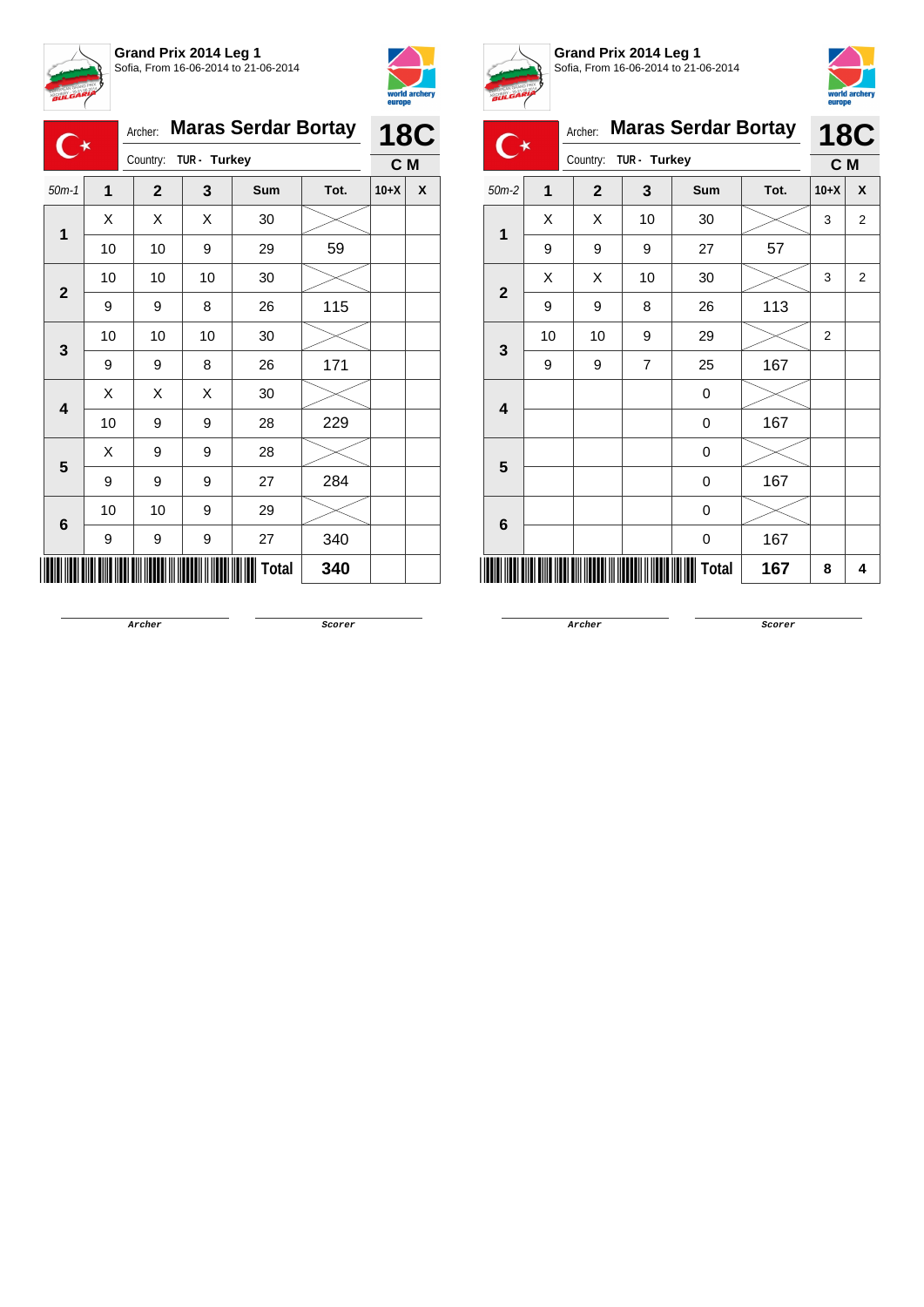



|                         |    | <b>Vassilev Marin</b><br>Archer:       |                |       | <b>18D</b> |        |   |
|-------------------------|----|----------------------------------------|----------------|-------|------------|--------|---|
|                         |    | <b>BULRH - Bulgaria RH</b><br>Country: |                | C M   |            |        |   |
| $50m-1$                 | 1  | $\mathbf{2}$                           | 3              | Sum   | Tot.       | $10+X$ | X |
| $\mathbf 1$             | 9  | 9                                      | 8              | 26    |            |        |   |
|                         | 8  | 8                                      | М              | 16    | 42         |        |   |
|                         | X  | Χ                                      | 10             | 30    |            |        |   |
| $\mathbf{2}$            | 9  | 8                                      | 8              | 25    | 97         |        |   |
| 3                       | X  | Χ                                      | 10             | 30    |            |        |   |
|                         | 9  | 9                                      | $\overline{7}$ | 25    | 152        |        |   |
| $\overline{\mathbf{4}}$ | X  | 9                                      | 9              | 28    |            |        |   |
|                         | 9  | 8                                      | 8              | 25    | 205        |        |   |
| 5                       | 9  | 9                                      | 9              | 27    |            |        |   |
|                         | 8  | 8                                      | $\overline{7}$ | 23    | 255        |        |   |
|                         | 10 | 9                                      | 9              | 28    |            |        |   |
| 6                       | 9  | 9                                      | 8              | 26    | 309        |        |   |
|                         |    |                                        |                | Total | 309        |        |   |



**Grand Prix 2014 Leg 1** Sofia, From 16-06-2014 to 21-06-2014



|                         |                | Archer: Vassilev Marin |                | 18D                        |      |             |   |
|-------------------------|----------------|------------------------|----------------|----------------------------|------|-------------|---|
|                         |                | Country:               |                | <b>BULRH - Bulgaria RH</b> |      | C M         |   |
| $50m-2$                 | $\overline{1}$ | $\mathbf{2}$           | 3              | <b>Sum</b>                 | Tot. | $10+X$      | X |
| $\overline{1}$          | 10             | 9                      | 9              | 28                         |      | 1           |   |
|                         | 9              | 8                      | $\overline{7}$ | 24                         | 52   |             |   |
|                         | 9              | 9                      | 9              | 27                         |      |             |   |
| $\mathbf{2}$            | 9              | 9                      | 8              | 26                         | 105  |             |   |
| 3                       | X              | 9                      | 9              | 28                         |      | 1           | 1 |
|                         | 8              | 8                      | $\overline{7}$ | 23                         | 156  |             |   |
| $\overline{\mathbf{4}}$ |                |                        |                | 0                          |      |             |   |
|                         |                |                        |                | $\mathbf 0$                | 156  |             |   |
| $5\phantom{1}$          |                |                        |                | 0                          |      |             |   |
|                         |                |                        |                | $\boldsymbol{0}$           | 156  |             |   |
| 6                       |                |                        |                | 0                          |      |             |   |
|                         |                |                        |                | 0                          | 156  |             |   |
|                         |                |                        |                | Total                      | 156  | $\mathbf 2$ | 1 |

**Archer Scorer**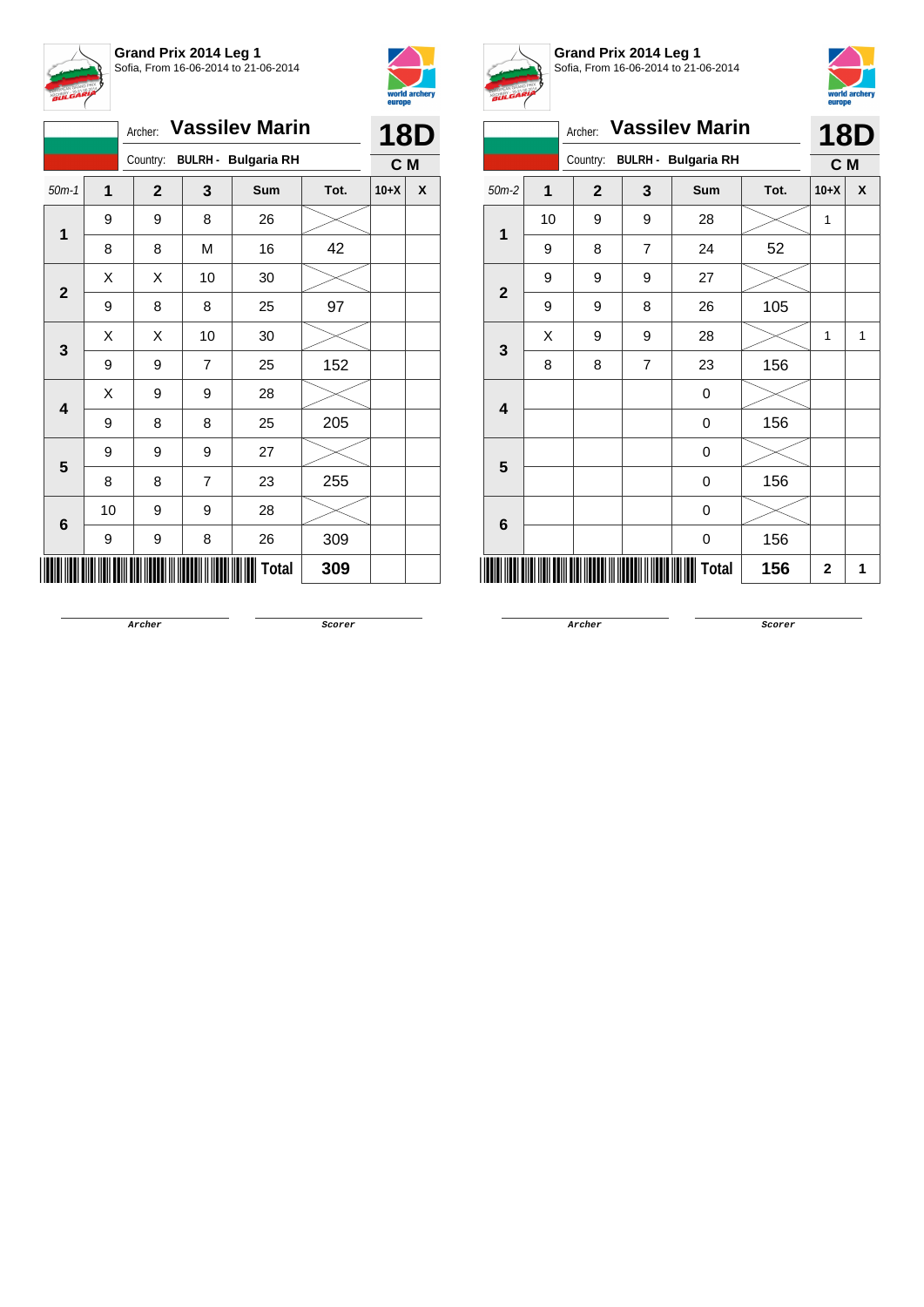



| ✿                       |                | Archer:               | <b>Naveh Eyal</b> |              |      | <b>19A</b>     |   |
|-------------------------|----------------|-----------------------|-------------------|--------------|------|----------------|---|
|                         |                | Country: ISR - Israel |                   |              |      | C M            |   |
| $50m-1$                 | $\overline{1}$ | $\mathbf{2}$          | 3                 | Sum          | Tot. | $10+X$         | χ |
| 1                       | 10             | 9                     | 9                 | 28           |      | 1              |   |
|                         | 9              | 8                     | M                 | 17           | 45   |                |   |
| $\mathbf{2}$            | X              | 9                     | 8                 | 27           |      | 1              | 1 |
|                         | 8              | 6                     | 5                 | 19           | 91   |                |   |
| 3                       | 9              | 9                     | 9                 | 27           |      |                |   |
|                         | 8              | $\overline{7}$        | $\overline{7}$    | 22           | 140  |                |   |
| $\overline{\mathbf{4}}$ | 10             | 10                    | 10                | 30           |      | 3              |   |
|                         | 9              | 9                     | 7                 | 25           | 195  |                |   |
| 5                       | 10             | 10                    | 9                 | 29           |      | $\overline{2}$ |   |
|                         | 8              | 8                     | 6                 | 22           | 246  |                |   |
| 6                       | 10             | 10                    | 9                 | 29           |      | $\overline{2}$ |   |
|                         | 9              | 7                     | 7                 | 23           | 298  |                |   |
|                         |                |                       |                   | <b>Total</b> | 298  | 9              | 1 |



**Grand Prix 2014 Leg 1** Sofia, From 16-06-2014 to 21-06-2014



| <b>BULGARY</b>          |                         |                              |                |       |      |                | world archery<br>europe |  |
|-------------------------|-------------------------|------------------------------|----------------|-------|------|----------------|-------------------------|--|
| ✿                       |                         | <b>Naveh Eyal</b><br>Archer: |                |       |      |                | <b>19A</b>              |  |
|                         |                         | Country:                     | ISR - Israel   |       |      | C M            |                         |  |
| $50m-2$                 | $\overline{\mathbf{1}}$ | $\mathbf{2}$                 | 3              | Sum   | Tot. | $10+X$         | X                       |  |
| $\mathbf{1}$            | 9                       | 9                            | 9              | 27    |      |                |                         |  |
|                         | 9                       | 8                            | 7              | 24    | 51   |                |                         |  |
| $\overline{\mathbf{2}}$ | 9                       | 8                            | 8              | 25    |      |                |                         |  |
|                         | 8                       | $\overline{7}$               | $\overline{7}$ | 22    | 98   |                |                         |  |
| 3                       | X                       | 10                           | 9              | 29    |      | $\overline{2}$ | 1                       |  |
|                         | 9                       | 9                            | 8              | 26    | 153  |                |                         |  |
| 4                       |                         |                              |                | 0     |      |                |                         |  |
|                         |                         |                              |                | 0     | 153  |                |                         |  |
| 5                       |                         |                              |                | 0     |      |                |                         |  |
|                         |                         |                              |                | 0     | 153  |                |                         |  |
| 6                       |                         |                              |                | 0     |      |                |                         |  |
|                         |                         |                              |                | 0     | 153  |                |                         |  |
|                         |                         |                              |                | Total | 153  | $\mathbf{2}$   | 1                       |  |

**Archer Scorer**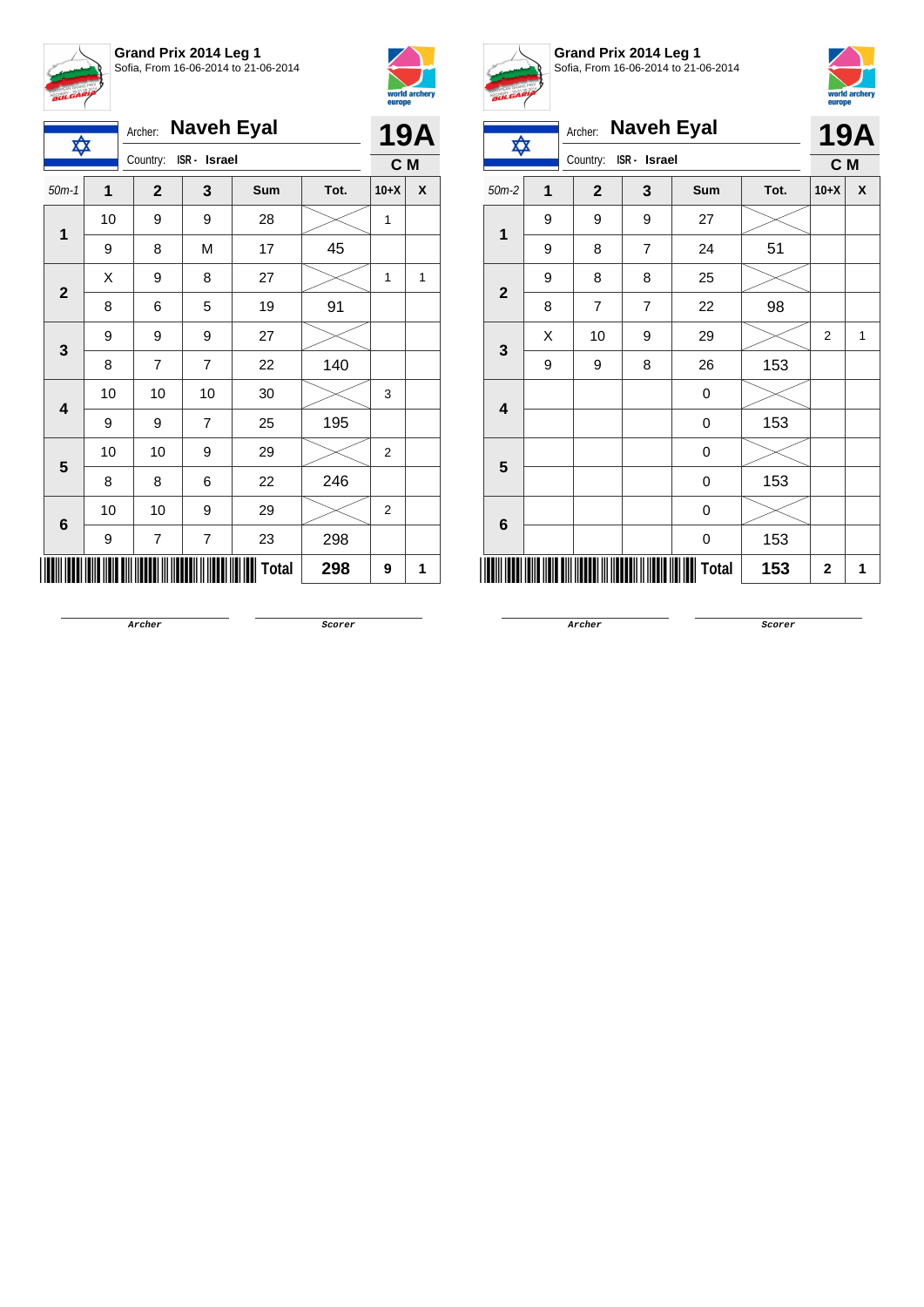



| <b>Koumertas Stavros</b><br>Archer: |    |              |    |              |      |                | 19B |  |
|-------------------------------------|----|--------------|----|--------------|------|----------------|-----|--|
| Country: GRE- Greece                |    |              |    |              |      | C M            |     |  |
| $50m-1$                             | 1  | $\mathbf{2}$ | 3  | Sum          | Tot. | $10+X$         | X   |  |
| 1                                   | Χ  | 10           | 10 | 30           |      | 3              | 1   |  |
|                                     | 9  | 9            | 9  | 27           | 57   |                |     |  |
|                                     | X  | Χ            | Χ  | 30           |      | 3              | 3   |  |
| $\mathbf{2}$                        | 10 | 9            | 9  | 28           | 115  | 1              |     |  |
| 3                                   | Χ  | Χ            | 10 | 30           |      | 3              | 2   |  |
|                                     | 10 | 10           | 9  | 29           | 174  | $\overline{2}$ |     |  |
|                                     | X  | 10           | 10 | 30           |      | 3              | 1   |  |
| 4                                   | 9  | 9            | 9  | 27           | 231  |                |     |  |
|                                     | Χ  | Χ            | X  | 30           |      | 3              | 3   |  |
| 5                                   | 10 | 10           | 9  | 29           | 290  | 2              |     |  |
|                                     | 10 | 10           | 10 | 30           |      | 3              |     |  |
| 6                                   | 10 | 9            | 9  | 28           | 348  | 1              |     |  |
|                                     |    |              |    | <b>Total</b> | 348  | 24             | 10  |  |



**Grand Prix 2014 Leg 1** Sofia, From 16-06-2014 to 21-06-2014



|              |    | Archer:        |                | <b>Koumertas Stavros</b> |      | <b>19B</b>     |   |
|--------------|----|----------------|----------------|--------------------------|------|----------------|---|
|              |    | Country:       | GRE- Greece    |                          |      | C M            |   |
| $50m-2$      | 1  | $\overline{2}$ | 3              | Sum                      | Tot. | $10+X$         | X |
|              | X  | 10             | 10             | 30                       |      | 3              | 1 |
| 1            | 10 | 9              | 9              | 28                       | 58   | 1              |   |
|              | 10 | 10             | 9              | 29                       |      | $\overline{2}$ |   |
| $\mathbf{2}$ | 9  | 8              | $\overline{7}$ | 24                       | 111  |                |   |
|              | X  | Χ              | 10             | 30                       |      | 3              | 2 |
| 3            | 10 | 10             | 9              | 29                       | 170  | $\overline{2}$ |   |
| 4            |    |                |                | 0                        |      |                |   |
|              |    |                |                | 0                        | 170  |                |   |
| 5            |    |                |                | 0                        |      |                |   |
|              |    |                |                | 0                        | 170  |                |   |
| 6            |    |                |                | 0                        |      |                |   |
|              |    |                |                | 0                        | 170  |                |   |
|              |    |                |                | Total                    | 170  | 11             | 3 |

**Archer Scorer**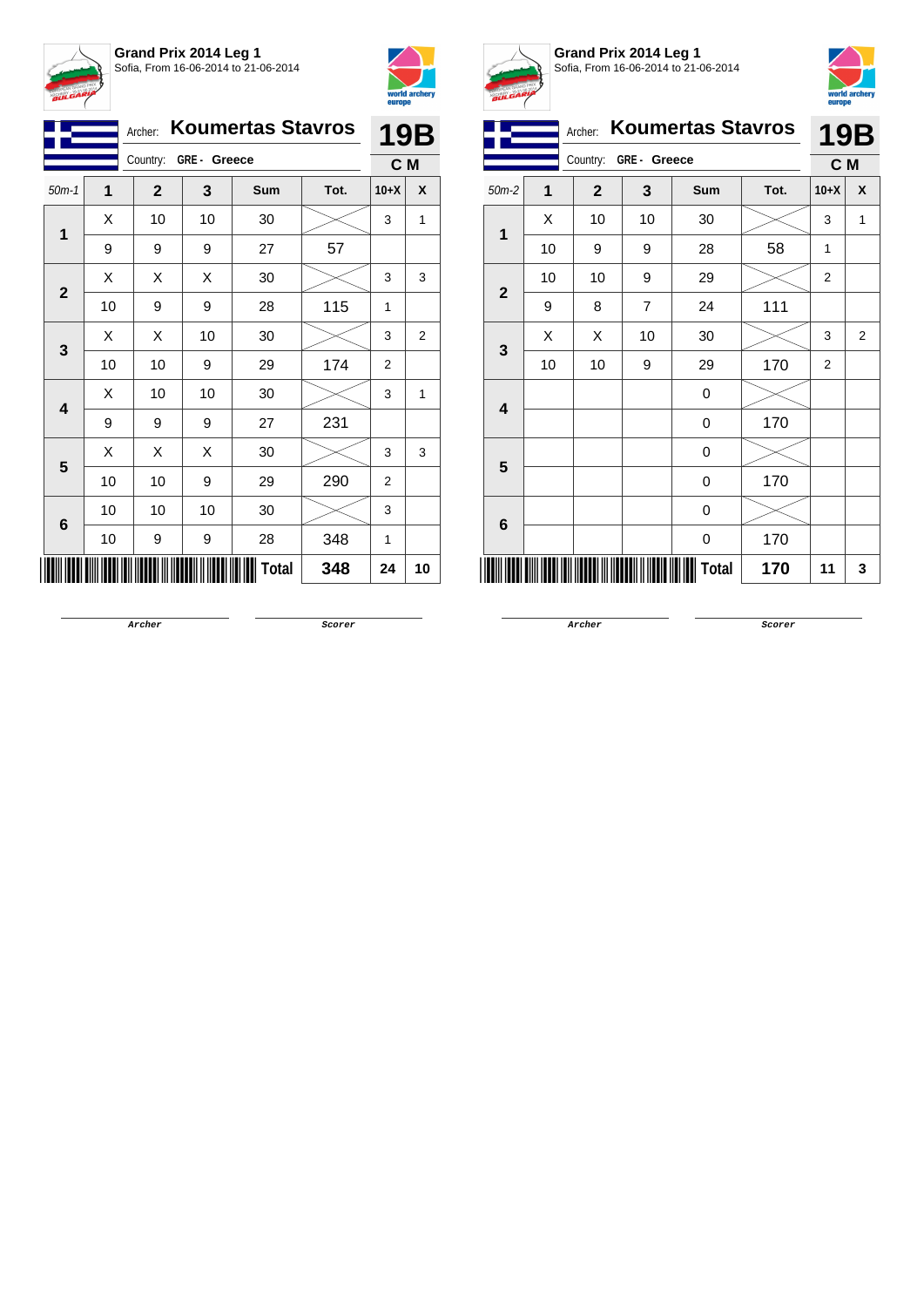



|                              |         |    | Archer:        | <b>Dumitrascu Gerard</b> |                                                                          |      |        |   |  |  |  |
|------------------------------|---------|----|----------------|--------------------------|--------------------------------------------------------------------------|------|--------|---|--|--|--|
|                              |         |    | Country:       | ROU - Romania            |                                                                          |      | C M    |   |  |  |  |
|                              | $50m-1$ | 1  | $\mathbf{2}$   | 3                        | Sum                                                                      | Tot. | $10+X$ | X |  |  |  |
|                              | 1       | 10 | 10             | 9                        | 29<br>$\overline{c}$<br>56<br>27<br>30<br>3<br>113<br>27<br>1<br>30<br>3 |      |        |   |  |  |  |
|                              |         | 9  | 9              | 9                        |                                                                          |      |        |   |  |  |  |
|                              |         | 10 | 10             | 10                       |                                                                          |      |        |   |  |  |  |
| $\mathbf{2}$                 | 10      | 9  | 8              |                          |                                                                          |      |        |   |  |  |  |
|                              |         | X  | 10             | 10                       |                                                                          |      |        | 1 |  |  |  |
|                              | 3       | 9  | 9              | 7                        | 25                                                                       | 168  |        |   |  |  |  |
|                              | 4       | 10 | 9              | 9                        | 28                                                                       |      | 1      |   |  |  |  |
|                              |         | 9  | 9              | 9                        | 27                                                                       | 223  |        |   |  |  |  |
|                              |         | 10 | 10             | 10                       | 30                                                                       |      | 3      |   |  |  |  |
|                              |         | 10 | 9              | 8                        | 27                                                                       | 280  | 1      |   |  |  |  |
| 5<br>X<br>X<br>30<br>10<br>6 |         | 3  | $\overline{2}$ |                          |                                                                          |      |        |   |  |  |  |
|                              |         | 9  | 9              | 8                        | 26                                                                       | 336  |        |   |  |  |  |
|                              |         |    |                |                          | Total                                                                    | 336  | 17     | 3 |  |  |  |



**Grand Prix 2014 Leg 1** Sofia, From 16-06-2014 to 21-06-2014



| BULGARIA                |                |                |                |                          |      | europe | world archery  |
|-------------------------|----------------|----------------|----------------|--------------------------|------|--------|----------------|
|                         |                | Archer:        |                | <b>Dumitrascu Gerard</b> |      |        | <b>19C</b>     |
|                         |                | Country:       | C M            |                          |      |        |                |
| $50m-2$                 | 1              | $\overline{2}$ | 3              | <b>Sum</b>               | Tot. | $10+X$ | X              |
| 1                       | X              | X              | 10             | 30                       |      | 3      | $\overline{2}$ |
|                         | 9              | 9              | 5              | 23                       | 53   |        |                |
| $\overline{2}$          | 9              | 9              | 9              | 27                       |      |        |                |
|                         | 9              | 8              | $\overline{7}$ | 24                       | 104  |        |                |
| 3                       | 10             | 9              | 8              | 27                       |      | 1      |                |
|                         | $\overline{7}$ | $\overline{7}$ | 7              | 21                       | 152  |        |                |
| $\overline{\mathbf{4}}$ |                |                |                | $\mathbf 0$              |      |        |                |
|                         |                |                |                | $\mathbf 0$              | 152  |        |                |
| 5                       |                |                |                | $\mathbf 0$              |      |        |                |
|                         |                |                |                | 0                        | 152  |        |                |
| 6                       |                |                |                | $\mathbf 0$              |      |        |                |
|                         |                |                |                | $\mathbf 0$              | 152  |        |                |
|                         |                |                |                | Total                    | 152  | 4      | $\overline{2}$ |
|                         |                |                |                |                          |      |        |                |

**Archer Scorer**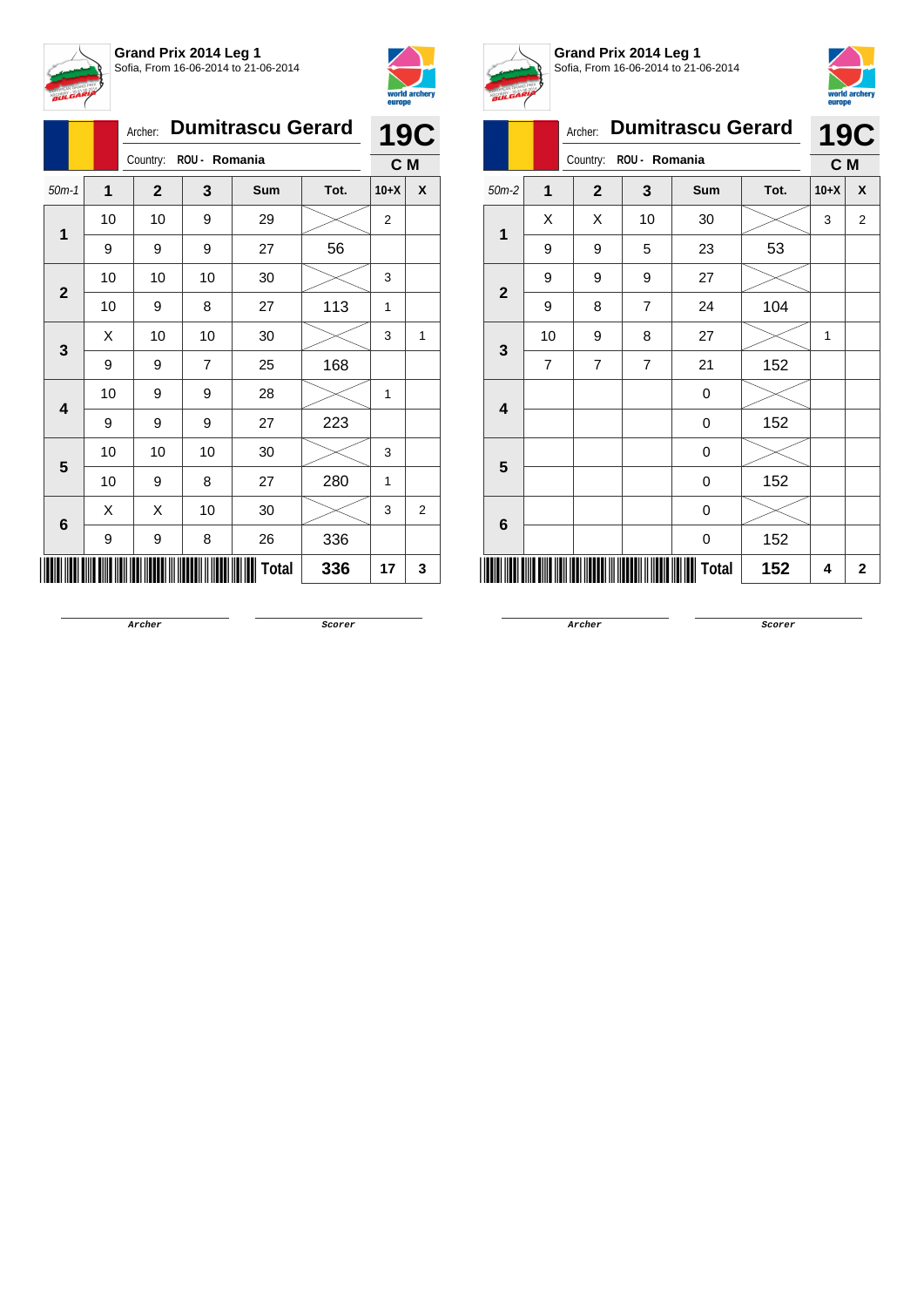



|   |                   |    | Archer: Stankus Alfredas |                | <b>19D</b> |      |        |                |
|---|-------------------|----|--------------------------|----------------|------------|------|--------|----------------|
|   |                   |    | Country: LTU - Lithuania |                |            |      | C M    |                |
|   | $50m-1$           | 1  | $\mathbf{2}$             | 3              | Sum        | Tot. | $10+X$ | X              |
|   | 1                 | 9  | 9                        | 9              | 27         |      |        | 1              |
|   | 9                 | 9  | $\overline{7}$           | 25             | 52         |      |        |                |
|   | $\mathbf{2}$<br>3 | Х  | 10                       | 9              | 29         |      | 2      |                |
|   |                   | 9  | 9                        | $\overline{7}$ | 25         | 106  |        |                |
|   |                   | 10 | 10                       | 10             | 30         |      | 3      |                |
|   |                   | 9  | 9                        | 8              | 26         | 162  |        |                |
|   | 4                 | Χ  | Χ                        | 10             | 30         |      | 3      | $\overline{2}$ |
|   |                   | 9  | 9                        | $\overline{7}$ | 25         | 217  |        |                |
|   | 5                 | 10 | 9                        | 9              | 28         |      | 1      |                |
|   |                   | 9  | 9                        | 8              | 26         | 271  |        |                |
| 6 | 10                | 10 | 9                        | 29             |            | 2    |        |                |
|   |                   | 9  | 9                        | 9              | 27         | 327  |        |                |
|   |                   |    |                          |                | Total      | 327  | 11     | 3              |



**Grand Prix 2014 Leg 1** Sofia, From 16-06-2014 to 21-06-2014



|                         |    | Archer:                 | <b>Stankus Alfredas</b> |            |      | <b>19D</b>     |                  |
|-------------------------|----|-------------------------|-------------------------|------------|------|----------------|------------------|
|                         |    | Country:                | LTU - Lithuania         |            |      | C M            |                  |
| $50m-2$                 | 1  | $\overline{\mathbf{2}}$ | 3                       | <b>Sum</b> | Tot. | $10+X$         | $\boldsymbol{x}$ |
| 1                       | 9  | 9                       | 9                       | 27         |      |                |                  |
|                         | 8  | 8                       | $\overline{7}$          | 23         | 50   |                |                  |
| $\mathbf{2}$            | 10 | 10                      | 10                      | 30         |      | 3              |                  |
|                         | 10 | 9                       | 9                       | 28         | 108  | 1              |                  |
| 3                       | 10 | 10                      | 9                       | 29         |      | $\overline{2}$ |                  |
|                         | 9  | 8                       | 6                       | 23         | 160  |                |                  |
| $\overline{\mathbf{4}}$ |    |                         |                         | 0          |      |                |                  |
|                         |    |                         |                         | 0          | 160  |                |                  |
| 5                       |    |                         |                         | 0          |      |                |                  |
|                         |    |                         |                         | 0          | 160  |                |                  |
|                         |    |                         |                         | 0          |      |                |                  |
| 6                       |    |                         |                         | 0          | 160  |                |                  |
|                         |    |                         |                         | Total      | 160  | 6              | 0                |

**Archer Scorer**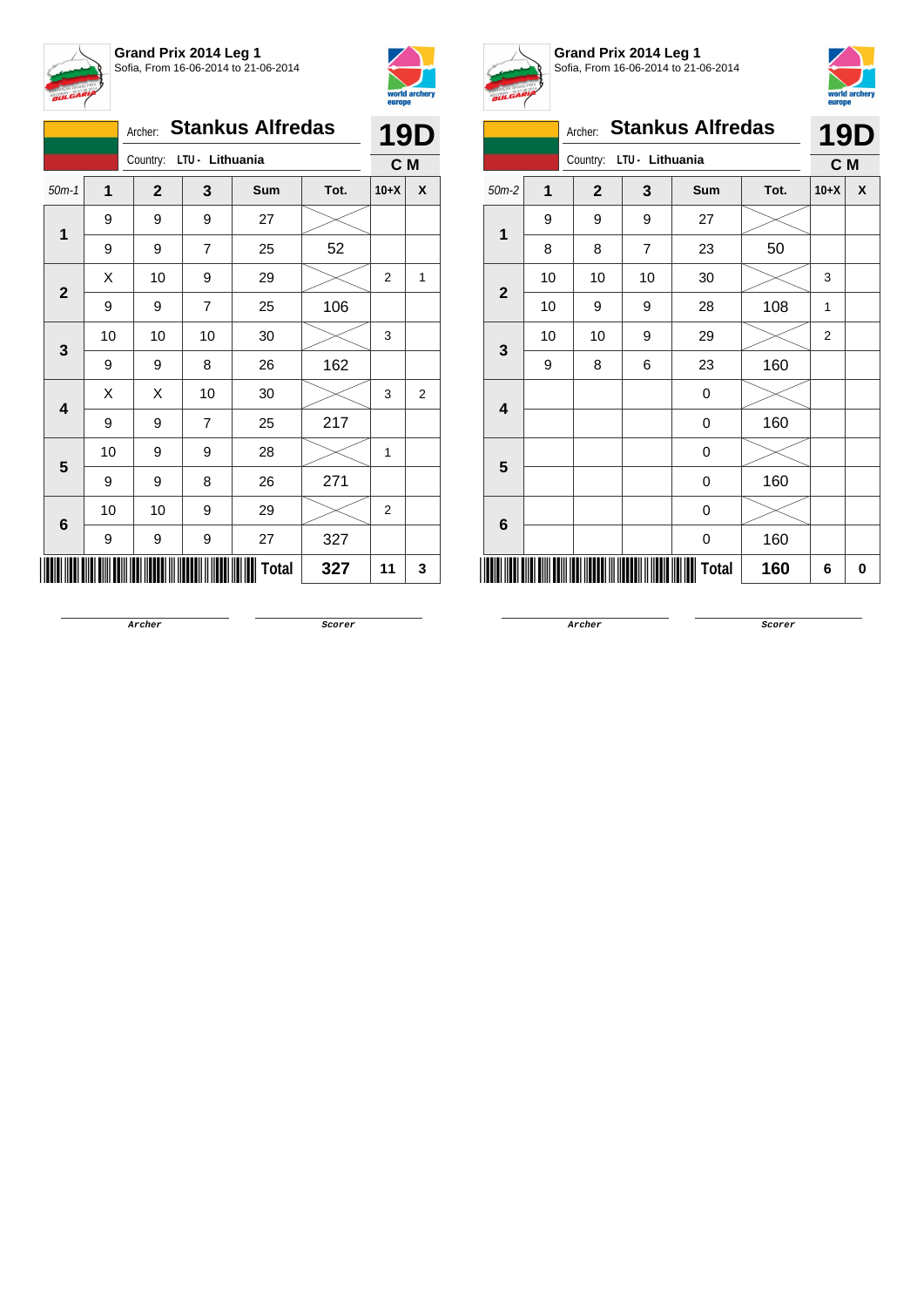



| ✿              |    | <b>Kovarsky Moshe</b><br>Archer: | <b>20A</b>     |       |      |        |             |
|----------------|----|----------------------------------|----------------|-------|------|--------|-------------|
|                |    | Country:<br>ISR - Israel         | C M            |       |      |        |             |
| $50m-1$        | 1  | $\mathbf{2}$                     | 3              | Sum   | Tot. | $10+X$ | X           |
| $\mathbf{1}$   | 10 | 9                                | 8              | 27    |      | 1      |             |
|                | 8  | $\overline{7}$                   | $\overline{7}$ | 22    | 49   |        |             |
| $\overline{2}$ | 9  | 8                                | 7              | 24    |      |        |             |
|                | 5  | M                                | М              | 5     | 78   |        |             |
| 3              | Χ  | 9                                | 8              | 27    |      | 1      | 1           |
|                | 8  | $\overline{7}$                   | 7              | 22    | 127  |        |             |
| 4              | 9  | 9                                | 9              | 27    |      |        |             |
|                | 8  | 8                                | 6              | 22    | 176  |        |             |
| 5              | 9  | 9                                | 8              | 26    |      |        |             |
|                | 8  | 8                                | $\overline{7}$ | 23    | 225  |        |             |
|                | Χ  | 10                               | 9              | 29    |      | 2      | 1           |
| $6\phantom{1}$ | 8  | 8                                | 7              | 23    | 277  |        |             |
|                |    |                                  |                | Total | 277  | 4      | $\mathbf 2$ |



**Grand Prix 2014 Leg 1** Sofia, From 16-06-2014 to 21-06-2014



|                          | <b>Kovarsky Moshe</b><br>Archer:<br>✿<br>ISR - Israel |                         |                |                   |      |        |   |  |
|--------------------------|-------------------------------------------------------|-------------------------|----------------|-------------------|------|--------|---|--|
|                          |                                                       | Country:                |                | <b>20A</b><br>C M |      |        |   |  |
| $50m-2$                  | 1                                                     | $\overline{\mathbf{2}}$ | 3              | Sum               | Tot. | $10+X$ | X |  |
| 1                        | 10                                                    | 10                      | 10             | 30                |      | 3      |   |  |
|                          | 9                                                     | 8                       | $\overline{7}$ | 24                | 54   |        |   |  |
|                          | 9                                                     | 9                       | 8              | 26                |      |        |   |  |
| $\mathbf{2}$             | 8                                                     | $\overline{7}$          | M              | 15                | 95   |        |   |  |
| $\mathbf{3}$             | 9                                                     | 8                       | 8              | 25                |      |        |   |  |
|                          | 6                                                     | 6                       | 5              | 17                | 137  |        |   |  |
| $\overline{\mathbf{4}}$  |                                                       |                         |                | 0                 |      |        |   |  |
|                          |                                                       |                         |                | 0                 | 137  |        |   |  |
| 5                        |                                                       |                         |                | 0                 |      |        |   |  |
|                          |                                                       |                         |                | 0                 | 137  |        |   |  |
| $6\phantom{1}6$          |                                                       |                         |                | 0                 |      |        |   |  |
|                          |                                                       |                         |                | 0                 | 137  |        |   |  |
| <b>Total</b><br>137<br>3 |                                                       |                         |                |                   |      |        |   |  |

**Archer Scorer**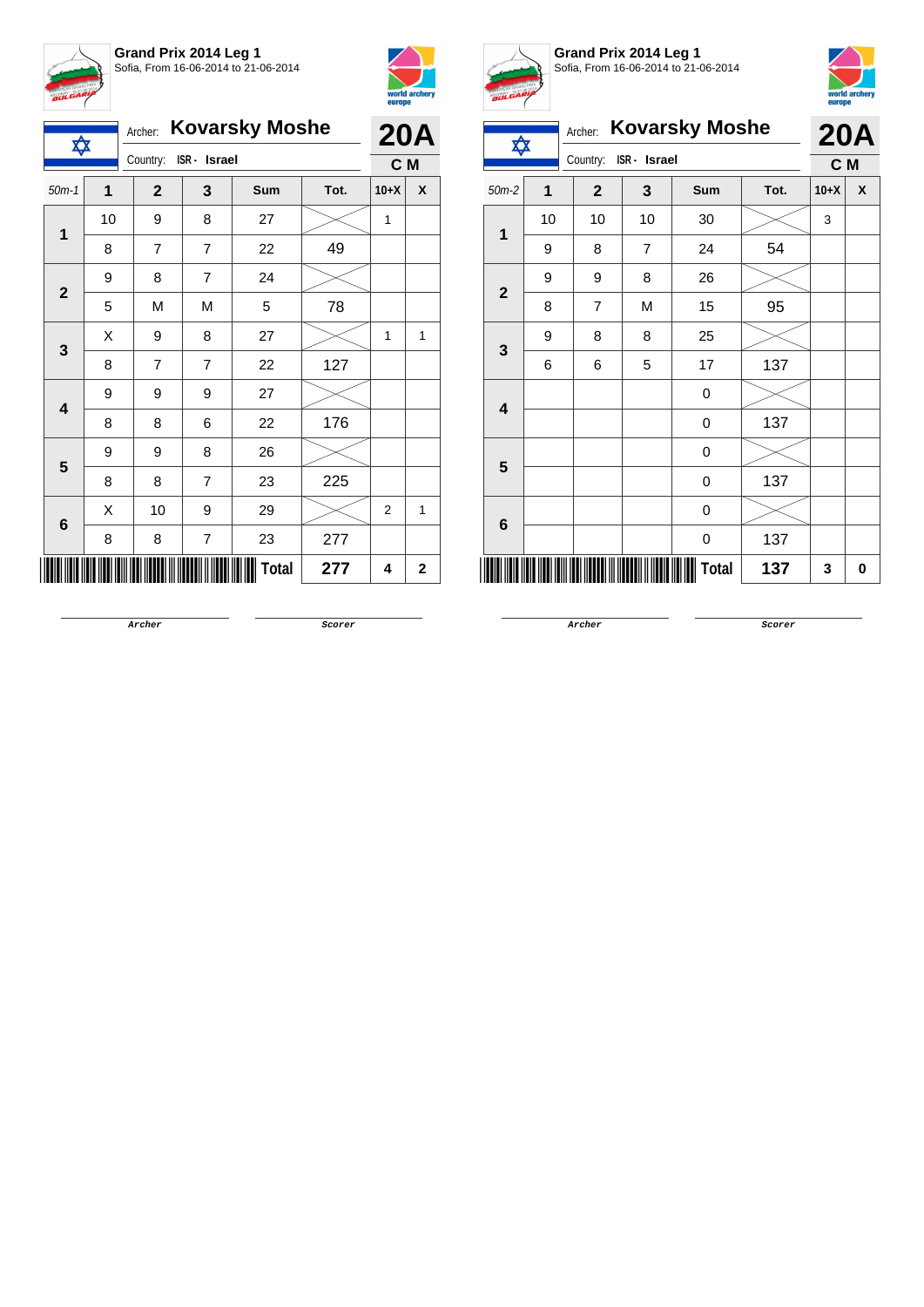



|                | <b>Kostopoulos Athanasios</b><br>Archer: |              |             |              |      |                   |   |
|----------------|------------------------------------------|--------------|-------------|--------------|------|-------------------|---|
|                |                                          | Country:     | GRE- Greece |              |      | <b>20B</b><br>C M |   |
| $50m-1$        | 1                                        | $\mathbf{2}$ | 3           | <b>Sum</b>   | Tot. | $10+X$            | X |
| $\overline{1}$ | X                                        | 10           | 10          | 30           |      | 3                 | 1 |
|                | 10                                       | 9            | 9           | 28           | 58   | 1                 |   |
|                | X                                        | Χ            | Χ           | 30           |      | 3                 | 3 |
| $\mathbf{2}$   | 10                                       | 10           | 10          | 30           | 118  | 3                 |   |
|                | 10                                       | 9            | 9           | 28           |      | 1                 |   |
| 3              | 9                                        | 9            | 8           | 26           | 172  |                   |   |
|                | 10                                       | 10           | 9           | 29           |      | $\overline{2}$    |   |
| 4              | 9                                        | 9            | 8           | 26           | 227  |                   |   |
|                | Χ                                        | 10           | 9           | 29           |      | $\overline{2}$    | 1 |
| 5              | 9                                        | 9            | 8           | 26           | 282  |                   |   |
|                | 10                                       | 10           | 10          | 30           |      | 3                 |   |
| 6              | 10                                       | 10           | 10          | 30           | 342  | 3                 |   |
|                |                                          |              |             | <b>Total</b> | 342  | 21                | 5 |



**Grand Prix 2014 Leg 1** Sofia, From 16-06-2014 to 21-06-2014



|                         | Archer:        |                          | <b>Kostopoulos Athanasios</b> |       | <b>20B</b> |        |   |
|-------------------------|----------------|--------------------------|-------------------------------|-------|------------|--------|---|
|                         |                | Country:<br>GRE - Greece |                               |       |            | C M    |   |
| $50m-2$                 | 1              | $\mathbf{2}$             | 3                             | Sum   | Tot.       | $10+X$ | X |
| $\mathbf 1$             | X              | Χ                        | Χ                             | 30    |            | 3      | 3 |
|                         | 10             | 10                       | 9                             | 29    | 59         | 2      |   |
|                         | 9              | 9                        | 8                             | 26    |            |        |   |
| $\mathbf{2}$            | $\overline{7}$ | $\overline{7}$           | $\overline{7}$                | 21    | 106        |        |   |
| $\mathbf{3}$            | 10             | 10                       | 8                             | 28    |            | 2      |   |
|                         | 8              | $\overline{7}$           | 5                             | 20    | 154        |        |   |
| $\overline{\mathbf{4}}$ |                |                          |                               | 0     |            |        |   |
|                         |                |                          |                               | 0     | 154        |        |   |
| 5                       |                |                          |                               | 0     |            |        |   |
|                         |                |                          |                               | 0     | 154        |        |   |
|                         |                |                          |                               | 0     |            |        |   |
| $6\phantom{1}6$         |                |                          |                               | 0     | 154        |        |   |
|                         |                |                          |                               | Total | 154        | 7      | 3 |

**Archer Scorer**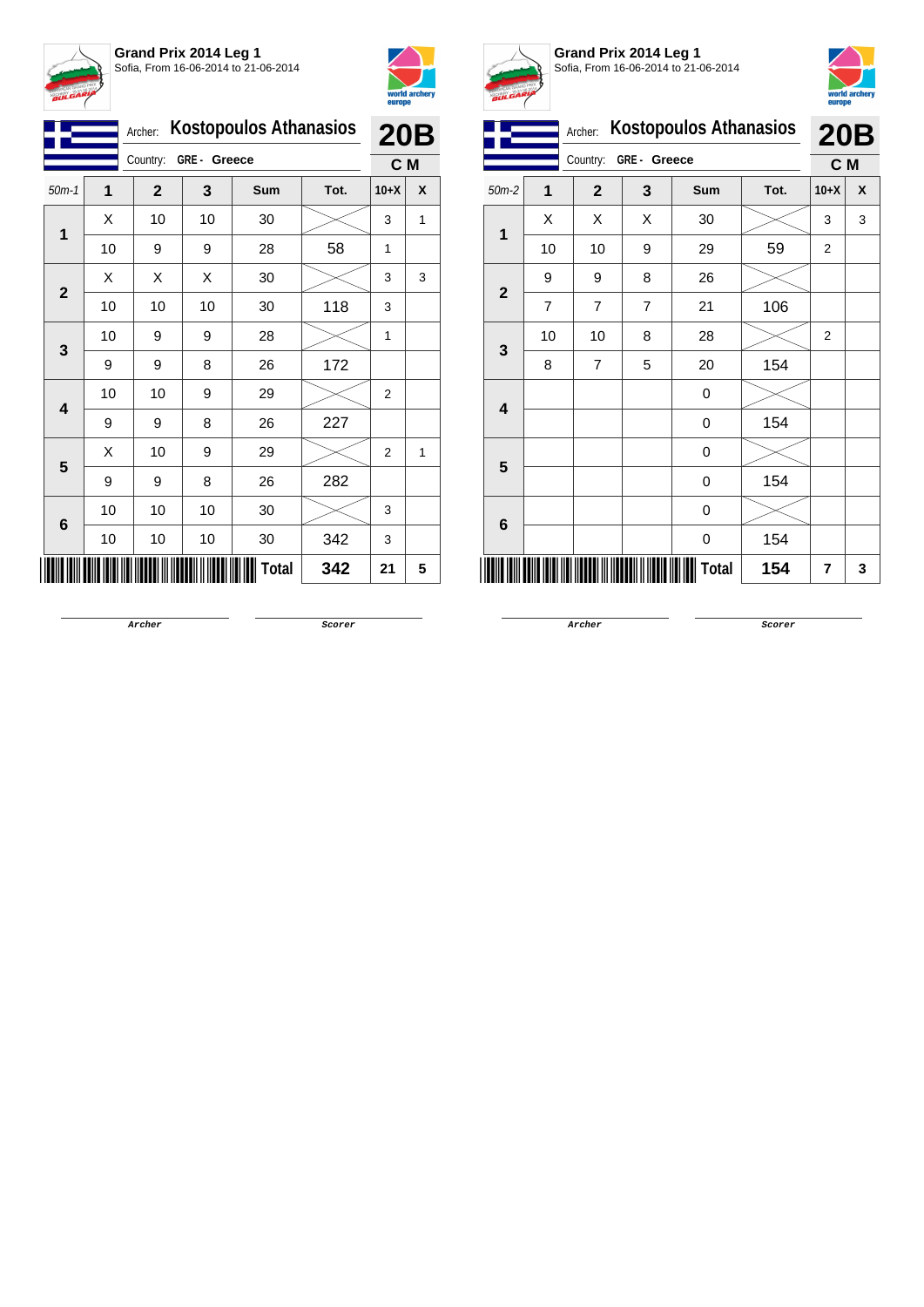

**Archer: Achilie Ovidiu** 



|              |             | <b>Achilie Ovidiu</b><br>Archer: |                | <b>20C</b>   |      |                |   |  |  |
|--------------|-------------|----------------------------------|----------------|--------------|------|----------------|---|--|--|
|              |             | Country:                         | ROU - Romania  |              |      |                |   |  |  |
| $50m-1$      | $\mathbf 1$ | $\mathbf{2}$                     | 3              | Sum          | Tot. | $10+X$         | X |  |  |
|              | X           | 10                               | 10             | 30           |      | 3              | 1 |  |  |
| 1            | 8           | 8                                | 8              | 24           | 54   |                |   |  |  |
| $\mathbf{2}$ | 10          | 10                               | 10             | 30           |      | 3              |   |  |  |
|              | 9           | 9                                | 9              | 27           | 111  |                |   |  |  |
| 3            | X           | 10                               | 9              | 29           |      | $\overline{2}$ | 1 |  |  |
|              | 9           | 8                                | 8              | 25           | 165  |                |   |  |  |
|              | 10          | 10                               | 9              | 29           |      | $\overline{2}$ |   |  |  |
| 4            | 9           | 8                                | $\overline{7}$ | 24           | 218  |                |   |  |  |
| 5            | X           | 9                                | 9              | 28           |      | 1              | 1 |  |  |
|              | 9           | 9                                | 9              | 27           | 273  |                |   |  |  |
|              | X           | 10                               | 10             | 30           |      | 3              | 1 |  |  |
| $\bf 6$      | 9           | 8                                | $\overline{7}$ | 24           | 327  |                |   |  |  |
|              |             |                                  |                | <b>Total</b> | 327  | 14             | 4 |  |  |



**Grand Prix 2014 Leg 1** Sofia, From 16-06-2014 to 21-06-2014



| V              | <u></u>                          |                |                |              |      |        |            |  |  |
|----------------|----------------------------------|----------------|----------------|--------------|------|--------|------------|--|--|
|                | <b>Achilie Ovidiu</b><br>Archer: |                |                |              |      |        | <b>20C</b> |  |  |
|                |                                  | Country:       | ROU - Romania  |              |      | C M    |            |  |  |
| $50m-2$        | $\overline{1}$                   | $\overline{2}$ | 3              | Sum          | Tot. | $10+X$ | X          |  |  |
| 1              | 10                               | 10             | 10             | 30           |      | 3      |            |  |  |
|                | 9                                | 9              | 8              | 26           | 56   |        |            |  |  |
| $\overline{2}$ | X                                | X              | 10             | 30           |      | 3      | 2          |  |  |
|                | 10                               | 9              | 9              | 28           | 114  | 1      |            |  |  |
| 3              | X                                | 10             | 10             | 30           |      | 3      | 1          |  |  |
|                | 9                                | 8              | $\overline{7}$ | 24           | 168  |        |            |  |  |
| 4              |                                  |                |                | 0            |      |        |            |  |  |
|                |                                  |                |                | 0            | 168  |        |            |  |  |
| 5              |                                  |                |                | 0            |      |        |            |  |  |
|                |                                  |                |                | 0            | 168  |        |            |  |  |
| 6              |                                  |                |                | 0            |      |        |            |  |  |
|                |                                  |                |                | 0            | 168  |        |            |  |  |
| ║║║            |                                  |                |                | <b>Total</b> | 168  | 10     | 3          |  |  |
|                |                                  |                |                |              |      |        |            |  |  |

**Archer Scorer**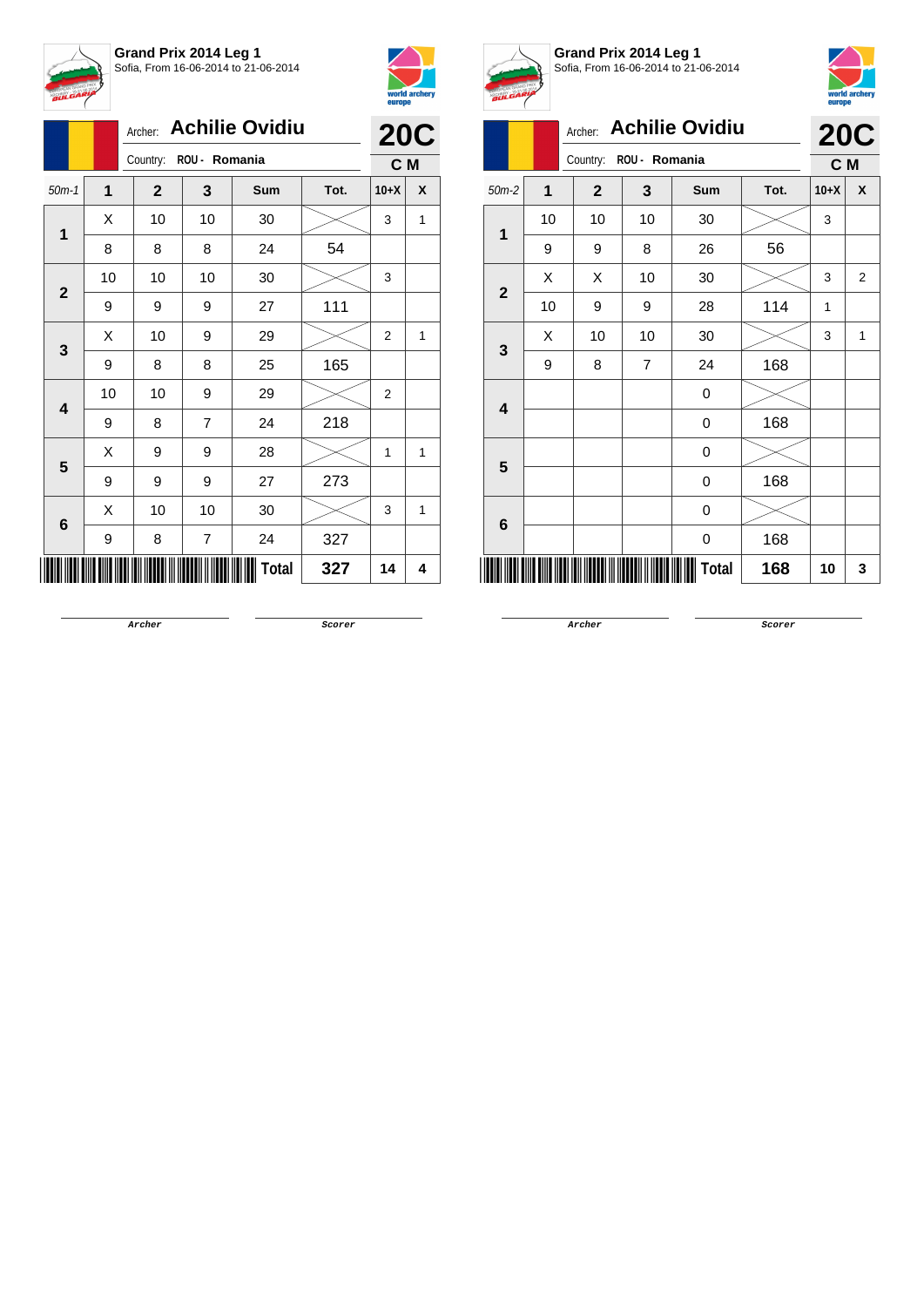



|              | <b>Maslauskas Marius</b><br>Archer: |              |                |       |      |        | <b>20D</b> |
|--------------|-------------------------------------|--------------|----------------|-------|------|--------|------------|
|              | Country: LTU - Lithuania            |              |                |       |      | C M    |            |
| $50m-1$      | 1                                   | $\mathbf{2}$ | 3              | Sum   | Tot. | $10+X$ | X          |
|              | 10                                  | 9            | 9              | 28    |      | 1      |            |
| 1            | 9                                   | 9            | 8              | 26    | 54   |        |            |
| $\mathbf{2}$ | 10                                  | 10           | 9              | 29    |      | 2      |            |
|              | 9                                   | 9            | 8              | 26    | 109  |        |            |
| 3            | X                                   | Χ            | X              | 30    |      | 3      | 3          |
|              | 9                                   | 9            | 8              | 26    | 165  |        |            |
| 4            | 10                                  | 10           | 9              | 29    |      | 2      |            |
|              | 9                                   | 8            | 8              | 25    | 219  |        |            |
| 5            | 10                                  | 10           | 9              | 29    |      | 2      |            |
|              | 9                                   | 8            | 8              | 25    | 273  |        |            |
| 6            | 10                                  | 9            | 9              | 28    |      | 1      |            |
|              | 9                                   | 8            | $\overline{7}$ | 24    | 325  |        |            |
|              |                                     |              |                | Total | 325  | 11     | 3          |



**Grand Prix 2014 Leg 1** Sofia, From 16-06-2014 to 21-06-2014



|              |                |                |                 |                          |      | europe         |                |
|--------------|----------------|----------------|-----------------|--------------------------|------|----------------|----------------|
|              |                | Archer:        |                 | <b>Maslauskas Marius</b> |      | <b>20D</b>     |                |
|              |                | Country:       | LTU - Lithuania |                          |      | C M            |                |
| $50m-2$      | $\overline{1}$ | $\overline{2}$ | 3               | Sum                      | Tot. | $10+X$         | X              |
| 1            | X              | X              | 10              | 30                       |      | 3              | $\overline{2}$ |
|              | 9              | 9              | 8               | 26                       | 56   |                |                |
| $\mathbf{2}$ | X              | 10             | 10              | 30                       |      | 3              | 1              |
|              | 9              | 7              | 7               | 23                       | 109  |                |                |
| 3            | 10             | 10             | 9               | 29                       |      | $\overline{2}$ |                |
|              | 9              | 8              | 8               | 25                       | 163  |                |                |
| 4            |                |                |                 | 0                        |      |                |                |
|              |                |                |                 | 0                        | 163  |                |                |
| 5            |                |                |                 | 0                        |      |                |                |
|              |                |                |                 | 0                        | 163  |                |                |
| 6            |                |                |                 | 0                        |      |                |                |
|              |                |                |                 | 0                        | 163  |                |                |
|              |                |                |                 | Total                    | 163  | 8              | 3              |

**Archer Scorer**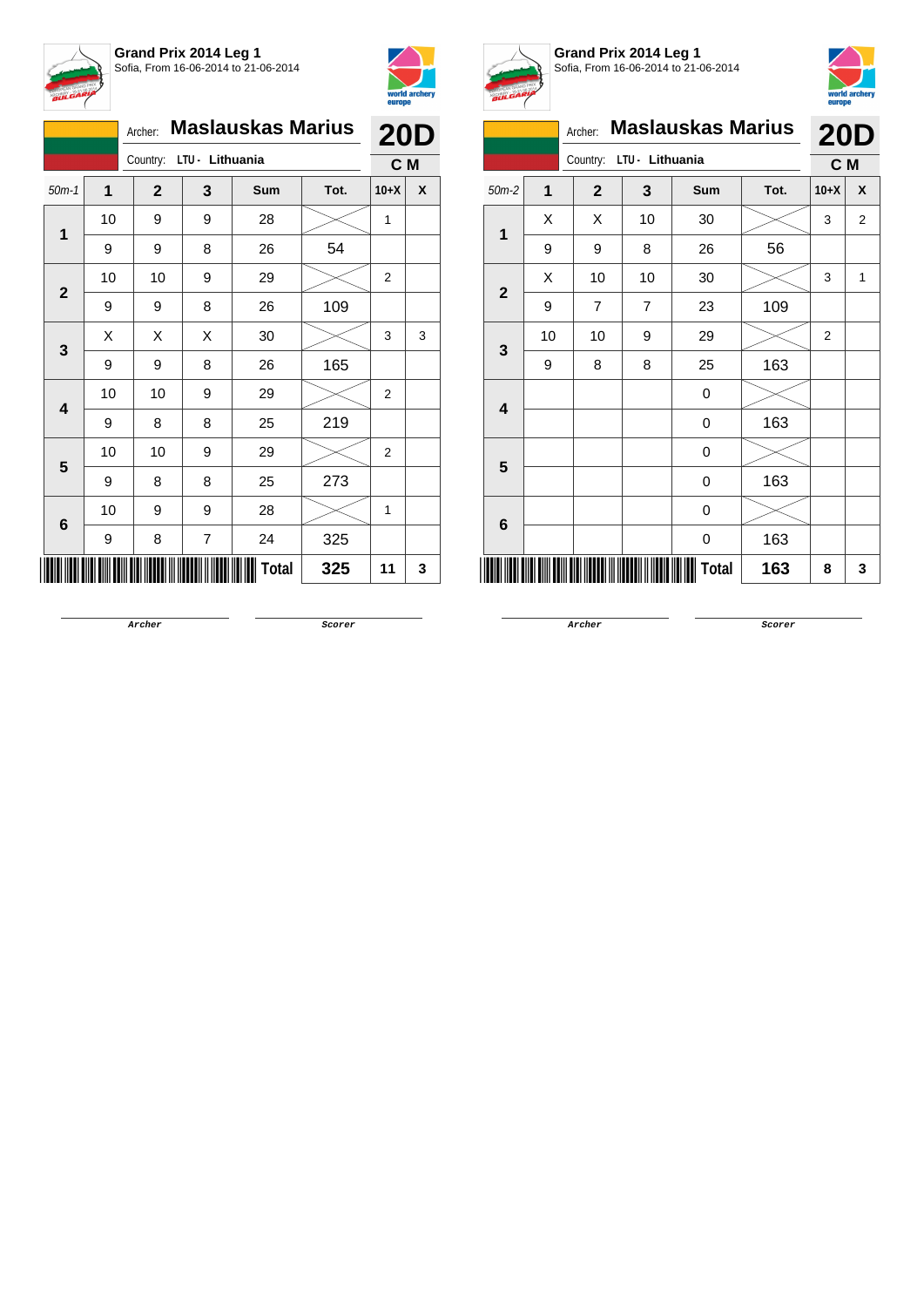





## Archer: **Perdikos Marios**

| 当时             |                           |                       |     |     |      |        |   |
|----------------|---------------------------|-----------------------|-----|-----|------|--------|---|
|                |                           | Country: CYP - Cyprus | C M |     |      |        |   |
| $50m-1$        | 1                         | $\mathbf{2}$          | 3   | Sum | Tot. | $10+X$ | X |
| $\overline{1}$ | Χ                         | 10                    | 9   | 29  |      | 2      | 1 |
|                | 8                         | 8                     | 8   | 24  | 53   |        |   |
| $\mathbf{2}$   | X                         | 10                    | 9   | 29  |      | 2      | 1 |
|                | 9                         | 9                     | 9   | 27  | 109  |        |   |
| 3              | X                         | 10                    | 9   | 29  |      | 2      | 1 |
|                | 9                         | 9                     | 9   | 27  | 165  |        |   |
|                | X                         | 10                    | 9   | 29  |      | 2      | 1 |
| 4              | 8                         | 8                     | 5   | 21  | 215  |        |   |
| 5              | X                         | X                     | 10  | 30  |      | 3      | 2 |
|                | 10                        | 10                    | 9   | 29  | 274  | 2      |   |
| 6              | 10                        | 9                     | 9   | 28  |      | 1      |   |
|                | 9                         | 9                     | 9   | 27  | 329  |        |   |
|                | <b>Total</b><br>329<br>14 |                       |     |     |      |        |   |



## **Grand Prix 2014 Leg 1** Sofia, From 16-06-2014 to 21-06-2014



| <b>BULGARY</b> |                |                |              |                        |      | europe         | world archery |
|----------------|----------------|----------------|--------------|------------------------|------|----------------|---------------|
|                |                | Archer:        |              | <b>Perdikos Marios</b> |      | 21A            |               |
|                |                | Country:       | CYP - Cyprus |                        | C M  |                |               |
| $50m-2$        | $\overline{1}$ | $\mathbf{2}$   | 3            | Sum                    | Tot. | $10+X$         | X             |
|                | Χ              | 10             | 9            | 29                     |      | $\overline{2}$ | 1             |
| 1              | 9              | 9              | 8            | 26                     | 55   |                |               |
| $\overline{2}$ | 9              | 8              | 8            | 25                     |      |                |               |
|                | 8              | $\overline{7}$ | 6            | 21                     | 101  |                |               |
| 3              | 10             | 9              | 9            | 28                     |      | 1              |               |
|                | 9              | 9              | 9            | 27                     | 156  |                |               |
| 4              |                |                |              | 0                      |      |                |               |
|                |                |                |              | 0                      | 156  |                |               |
| 5              |                |                |              | 0                      |      |                |               |
|                |                |                |              | 0                      | 156  |                |               |
| 6              |                |                |              | 0                      |      |                |               |
|                |                |                |              | 0                      | 156  |                |               |
|                |                |                |              | Total                  | 156  | 3              | 1             |

**Archer Scorer**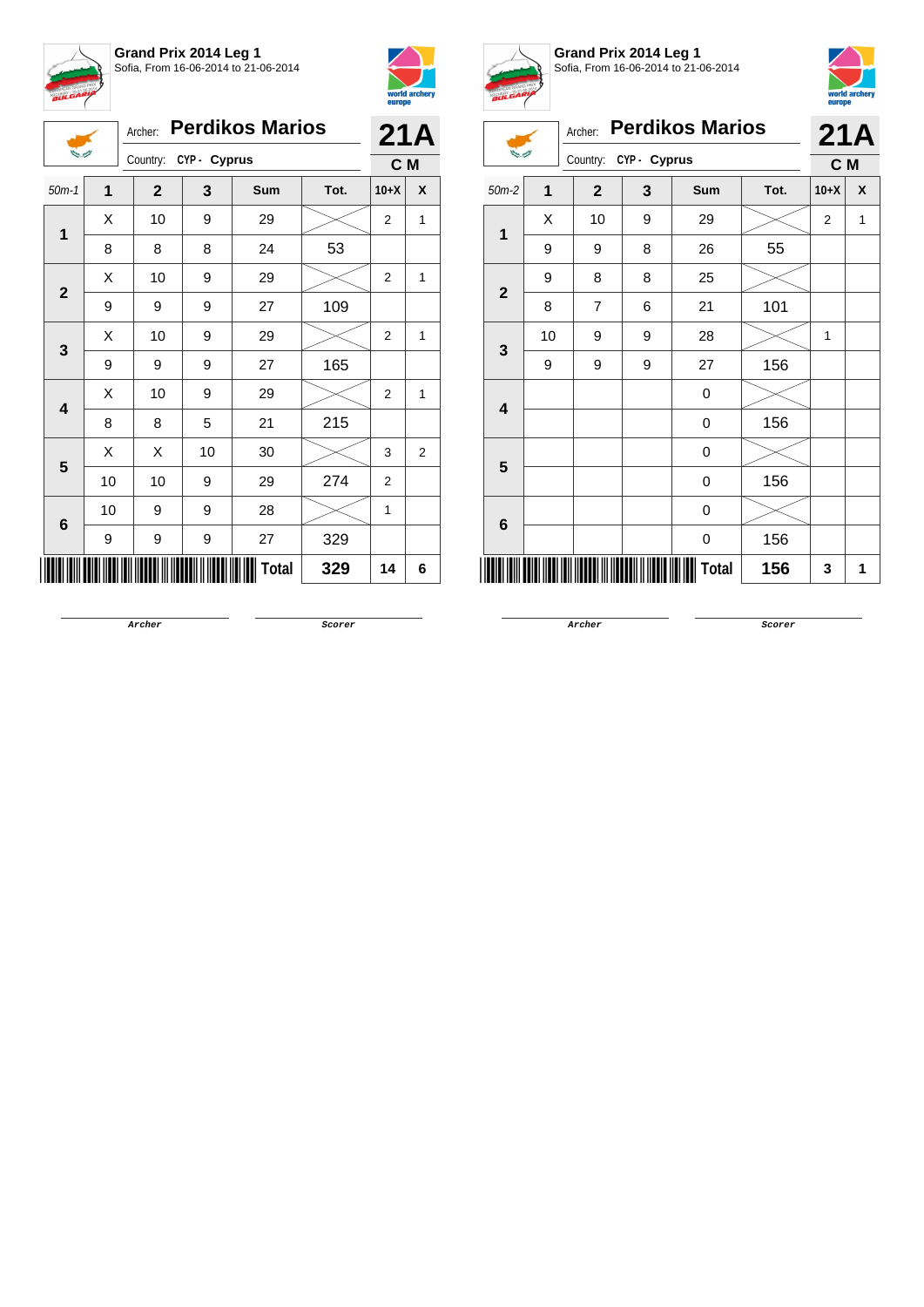



|              |    | Archer:                 |    | <b>Theodorakopoulos Vasileios</b> |      | 21B            |                |
|--------------|----|-------------------------|----|-----------------------------------|------|----------------|----------------|
|              |    | Country:<br>GRE- Greece |    |                                   |      |                | C M            |
| $50m-1$      | 1  | $\mathbf{2}$            | 3  | <b>Sum</b>                        | Tot. | $10+X$         | X              |
|              | 10 | 10                      | 10 | 30                                |      | 3              |                |
| 1            | 10 | 9                       | 9  | 28                                | 58   | 1              |                |
|              | 10 | 10                      | 10 | 30                                |      | 3              |                |
| $\mathbf{2}$ | 9  | 9                       | 8  | 26                                | 114  |                |                |
|              | Χ  | Χ                       | 10 | 30                                |      | 3              | $\overline{2}$ |
| 3            | 10 | 9                       | 6  | 25                                | 169  | 1              |                |
|              | X  | Χ                       | 10 | 30                                |      | 3              | 2              |
| 4            | 10 | 9                       | 8  | 27                                | 226  | 1              |                |
|              | Χ  | 10                      | 9  | 29                                |      | $\overline{2}$ | 1              |
| 5            | 9  | 9                       | M  | 18                                | 273  |                |                |
|              | X  | X                       | 10 | 30                                |      | 3              | 2              |
| 6            | 9  | 9                       | 9  | 27                                | 330  |                |                |
|              |    |                         |    | Total                             | 330  | 20             | 7              |



**Grand Prix 2014 Leg 1** Sofia, From 16-06-2014 to 21-06-2014



|              |    | Archer:      |             | <b>Theodorakopoulos Vasileios</b> |      | <b>21B</b>     |   |
|--------------|----|--------------|-------------|-----------------------------------|------|----------------|---|
|              |    | Country:     | GRE- Greece |                                   |      | C M            |   |
| $50m-2$      | 1  | $\mathbf{2}$ | 3           | Sum                               | Tot. | $10+X$         | X |
| 1            | Χ  | 10           | 9           | 29                                |      | $\overline{2}$ | 1 |
|              | 9  | 9            | 9           | 27                                | 56   |                |   |
|              | 10 | 9            | 9           | 28                                |      | 1              |   |
| $\mathbf{2}$ | 8  | 8            | 8           | 24                                | 108  |                |   |
| 3            | 10 | 10           | 10          | 30                                |      | 3              |   |
|              | 9  | 9            | 7           | 25                                | 163  |                |   |
| 4            |    |              |             | 0                                 |      |                |   |
|              |    |              |             | 0                                 | 163  |                |   |
| 5            |    |              |             | 0                                 |      |                |   |
|              |    |              |             | 0                                 | 163  |                |   |
| 6            |    |              |             | 0                                 |      |                |   |
|              |    |              |             | 0                                 | 163  |                |   |
|              |    |              |             | Total                             | 163  | 6              | 1 |

**Archer Scorer**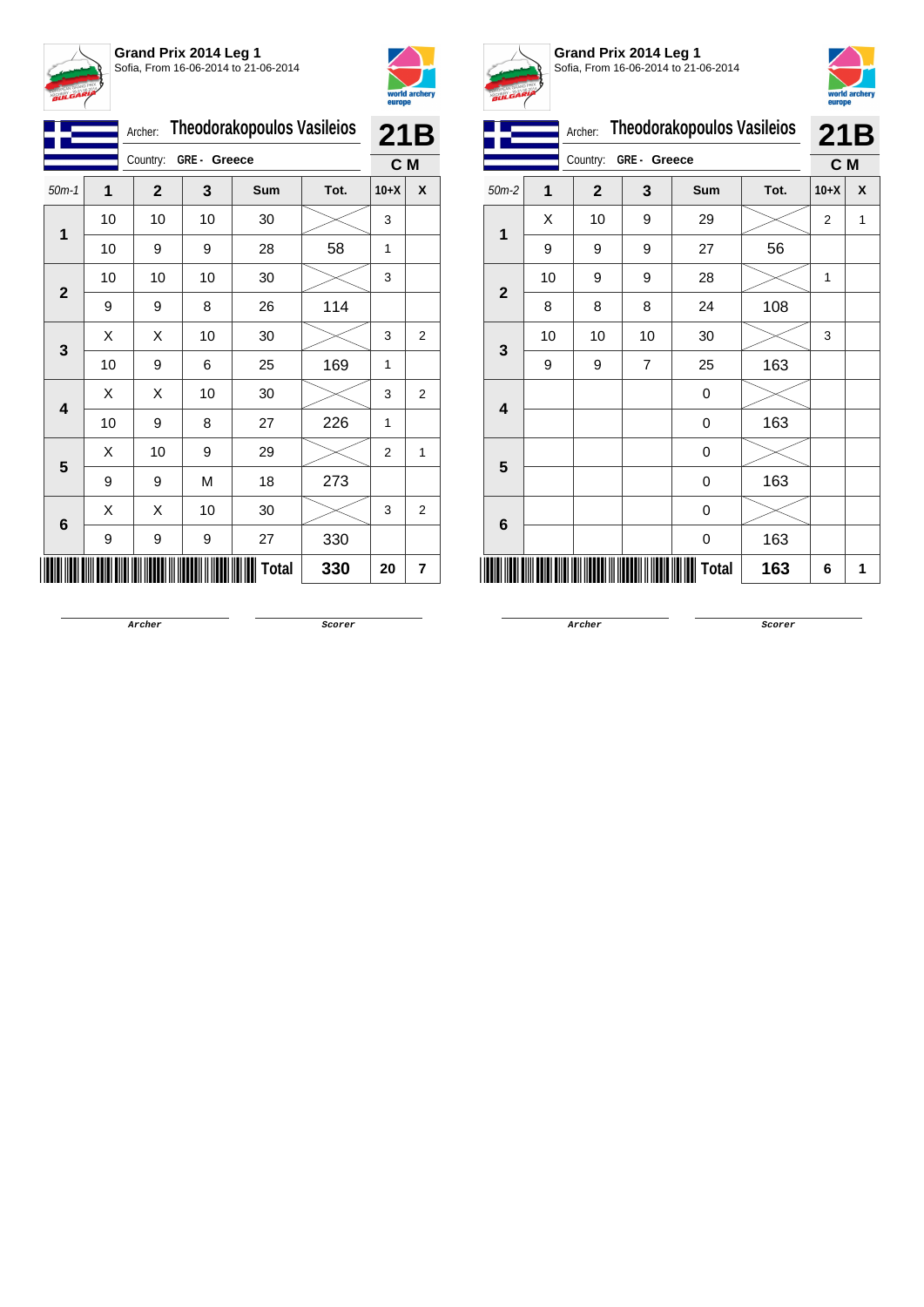



|              |    | Archer:                | Radoi Alexandru | <b>21C</b> |      |                |   |
|--------------|----|------------------------|-----------------|------------|------|----------------|---|
|              |    | Country: ROU - Romania |                 | C M        |      |                |   |
| $50m-1$      | 1  | $\mathbf{2}$           | 3               | Sum        | Tot. | $10+X$         | X |
| 1            | 9  | 9                      | 9               | 27         |      |                |   |
|              | 9  | 9                      | 8               | 26         | 53   |                |   |
|              | X  | X                      | 9               | 29         |      | $\overline{2}$ | 2 |
| $\mathbf{2}$ | 9  | 8                      | 8               | 25         | 107  |                |   |
|              | X  | 9                      | 9               | 28         |      | 1              | 1 |
| 3            | 9  | 9                      | $\overline{7}$  | 25         | 160  |                |   |
|              | X  | 10                     | 9               | 29         |      | 2              | 1 |
| 4            | 9  | 8                      | $\overline{7}$  | 24         | 213  |                |   |
| 5            | 10 | 9                      | 9               | 28         |      | 1              |   |
|              | 9  | 8                      | 7               | 24         | 265  |                |   |
|              | 9  | 9                      | 9               | 27         |      |                |   |
| 6            | 9  | 9                      | 8               | 26         | 318  |                |   |
|              |    |                        |                 | Total      | 318  | 6              | 4 |



**Grand Prix 2014 Leg 1** Sofia, From 16-06-2014 to 21-06-2014



|                            | A. |                |                |                  |      |                |            |  |  |
|----------------------------|----|----------------|----------------|------------------|------|----------------|------------|--|--|
| Radoi Alexandru<br>Archer: |    |                |                |                  |      |                | <b>21C</b> |  |  |
|                            |    | Country:       | ROU - Romania  |                  |      |                |            |  |  |
| $50m-2$                    | 1  | $\overline{2}$ | 3              | <b>Sum</b>       | Tot. | $10+X$         | X          |  |  |
| 1                          | X  | 10             | 9              | 29               |      | 2              | 1          |  |  |
|                            | 9  | 9              | 8              | 26               | 55   |                |            |  |  |
| $\mathbf{2}$               | X  | X              | 10             | 30               |      | 3              | 2          |  |  |
|                            | 10 | 9              | 9              | 28               | 113  | $\overline{1}$ |            |  |  |
|                            | X  | 10             | 9              | 29               |      | $\overline{2}$ | 1          |  |  |
| 3                          | 8  | 8              | $\overline{7}$ | 23               | 165  |                |            |  |  |
|                            |    |                |                | 0                |      |                |            |  |  |
| 4                          |    |                |                | $\boldsymbol{0}$ | 165  |                |            |  |  |
| 5                          |    |                |                | 0                |      |                |            |  |  |
|                            |    |                |                | $\boldsymbol{0}$ | 165  |                |            |  |  |
|                            |    |                |                | 0                |      |                |            |  |  |
| 6                          |    |                |                | 0                | 165  |                |            |  |  |
| Total<br>165<br>8<br>4     |    |                |                |                  |      |                |            |  |  |
|                            |    |                |                |                  |      |                |            |  |  |

**Archer Scorer**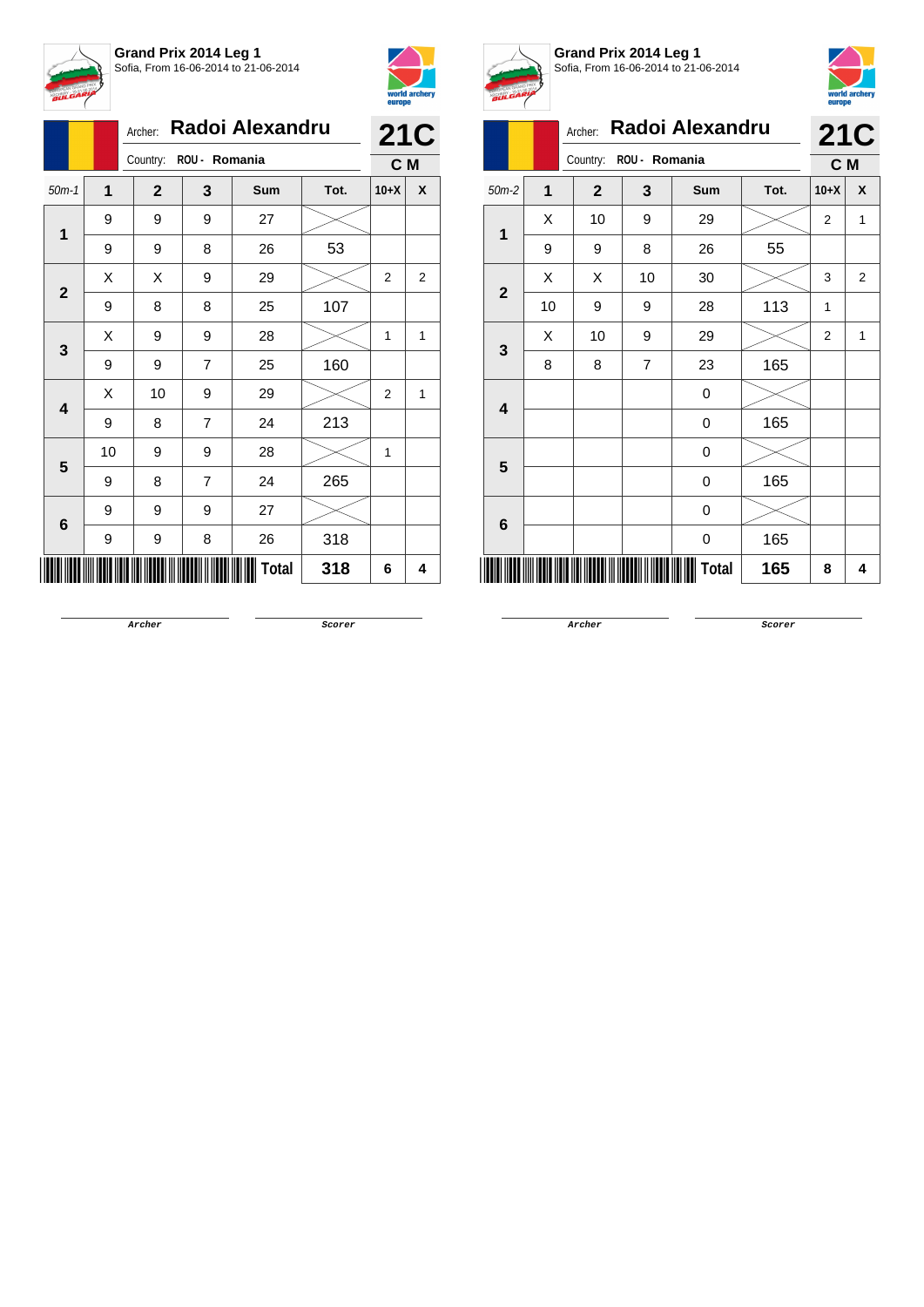



|              |                          |              |    | Archer: Kemeza Zilvinas |      | <b>21D</b> |   |
|--------------|--------------------------|--------------|----|-------------------------|------|------------|---|
|              | Country: LTU - Lithuania |              |    |                         |      | C M        |   |
| $50m-1$      | $\overline{1}$           | $\mathbf{2}$ | 3  | Sum                     | Tot. | $10+X$     | X |
|              | Χ                        | 9            | 9  | 28                      |      | 1          | 1 |
| 1            | 8                        | 8            | 8  | 24                      | 52   |            |   |
|              | 9                        | 9            | 9  | 27                      |      |            |   |
| $\mathbf{2}$ | 9                        | 9            | 9  | 27                      | 106  |            |   |
|              | 10                       | 9            | 8  | 27                      |      | 1          |   |
| 3            | 8                        | 8            | 8  | 24                      | 157  |            |   |
|              | 10                       | 9            | 9  | 28                      |      | 1          |   |
| 4            | 9                        | 9            | 8  | 26                      | 211  |            |   |
| 5            | 9                        | 9            | 9  | 27                      |      |            |   |
|              | 9                        | 8            | 8  | 25                      | 263  |            |   |
|              | 10                       | 10           | 10 | 30                      |      | 3          |   |
| 6            | 9                        | 9            | 8  | 26                      | 319  |            |   |
|              |                          |              |    | <b>Total</b>            | 319  | 6          | 1 |



**Grand Prix 2014 Leg 1** Sofia, From 16-06-2014 to 21-06-2014



|                | <b>Kemeza Zilvinas</b><br>Archer: |              |                 |       |      |        |   |  |
|----------------|-----------------------------------|--------------|-----------------|-------|------|--------|---|--|
|                |                                   | Country:     | LTU - Lithuania |       |      |        |   |  |
| $50m-2$        | 1                                 | $\mathbf{2}$ | 3               | Sum   | Tot. | $10+X$ | X |  |
| 1              | 9                                 | 9            | 9               | 27    |      |        |   |  |
|                | 8                                 | 8            | $\overline{7}$  | 23    | 50   |        |   |  |
|                | X                                 | 9            | 8               | 27    |      | 1      | 1 |  |
| $\overline{2}$ | $\overline{7}$                    | 7            | 6               | 20    | 97   |        |   |  |
| 3              | 9                                 | 9            | 8               | 26    |      |        |   |  |
|                | 7                                 | 7            | $\overline{7}$  | 21    | 144  |        |   |  |
| 4              |                                   |              |                 | 0     |      |        |   |  |
|                |                                   |              |                 | 0     | 144  |        |   |  |
| 5              |                                   |              |                 | 0     |      |        |   |  |
|                |                                   |              |                 | 0     | 144  |        |   |  |
| 6              |                                   |              |                 | 0     |      |        |   |  |
|                |                                   |              |                 | 0     | 144  |        |   |  |
|                |                                   |              |                 | Total | 144  | 1      | 1 |  |

**Archer Scorer**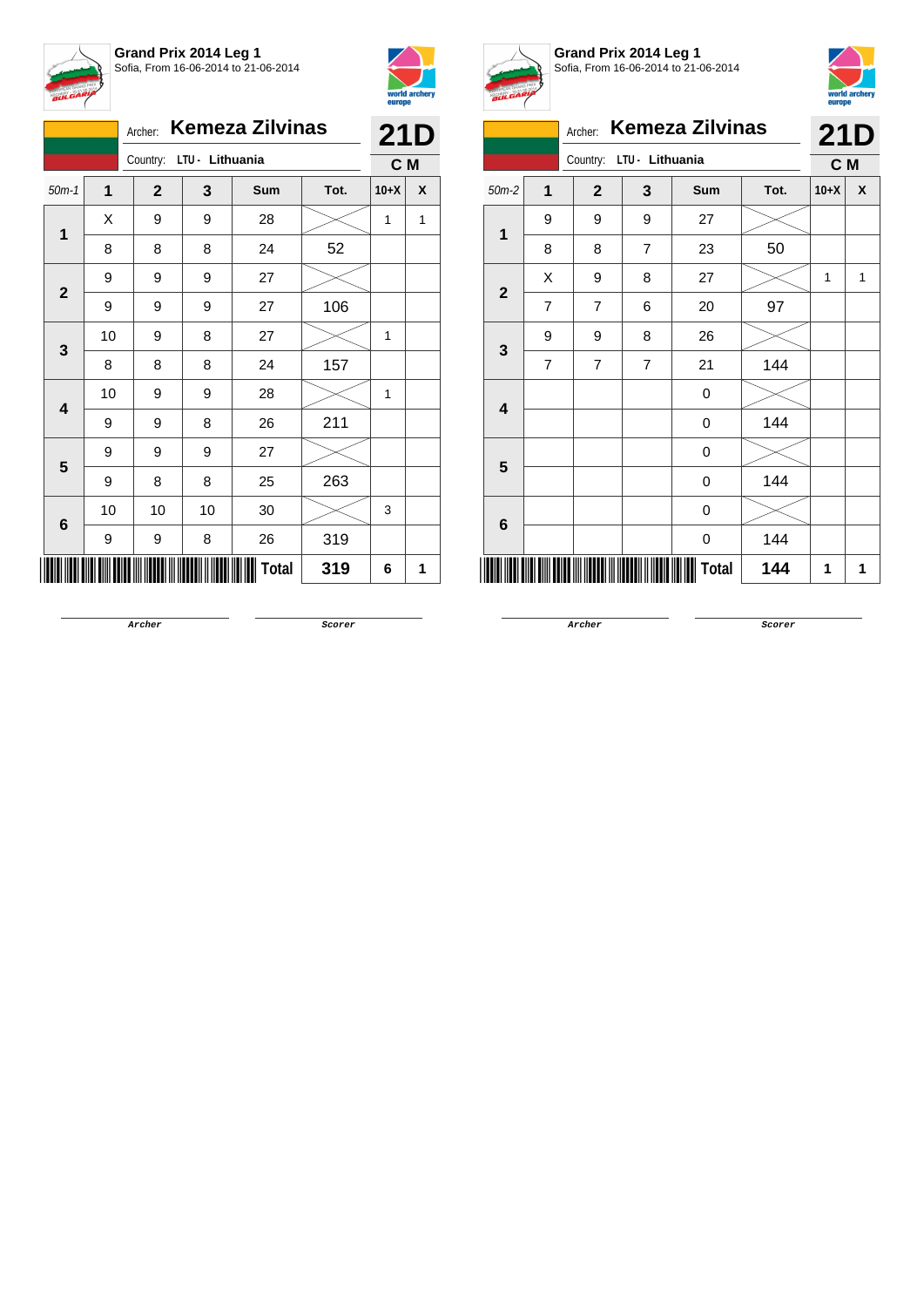



|                |                                        | Archer:      |    | <b>Moulashis Andreas</b> |      | 22A            |   |
|----------------|----------------------------------------|--------------|----|--------------------------|------|----------------|---|
|                | <b>Burnet</b><br>Country: CYP - Cyprus |              |    |                          |      | C M            |   |
| $50m-1$        | 1                                      | $\mathbf{2}$ | 3  | Sum                      | Tot. | $10+X$         | X |
| 1              | 10                                     | 10           | 9  | 29                       |      | $\overline{c}$ |   |
|                | 9                                      | 9            | 8  | 26                       | 55   |                |   |
| $\overline{2}$ | 10                                     | 10           | 9  | 29                       |      | 2              |   |
|                | 9                                      | 9            | 8  | 26                       | 110  |                |   |
| 3              | 10                                     | 10           | 10 | 30                       |      | 3              |   |
|                | 10                                     | 9            | 8  | 27                       | 167  | 1              |   |
| 4              | 10                                     | 10           | 9  | 29                       |      | $\overline{2}$ |   |
|                | 9                                      | 9            | 9  | 27                       | 223  |                |   |
| 5              | 10                                     | 10           | 9  | 29                       |      | $\overline{2}$ |   |
|                | 8                                      | 7            | 6  | 21                       | 273  |                |   |
| 6              | 9                                      | 9            | 9  | 27                       |      |                |   |
|                | 9                                      | 8            | 8  | 25                       | 325  |                |   |
|                |                                        |              |    | Total                    | 325  | 12             | 0 |



**Grand Prix 2014 Leg 1**



Sofia, From 16-06-2014 to 21-06-2014 Archer: **Moulashis Andreas 22A White Allen** Country: **CYP - Cyprus C M** 50m-2 **1 2 3 Sum Tot. 10+X X** 10 | 10 | 10 | 30 |  $\times$  | 3 **1** 9 9 9 27 57 9 8 8 25 **2** 8 | 7 | 5 | 20 | 102  $X$  | 8 | 8 | 26 |  $\boldsymbol{\times}$  | 1 | 1 **3** 7 | 6 | M | 13 | 141 0 **4**  $0 \t 141$ 0 **5**  $0 \t 141$ 0 **6**  $0 \t 141$ \*15605-C-M-2\* **Total 141 <sup>4</sup> <sup>1</sup>**

**Archer Scorer**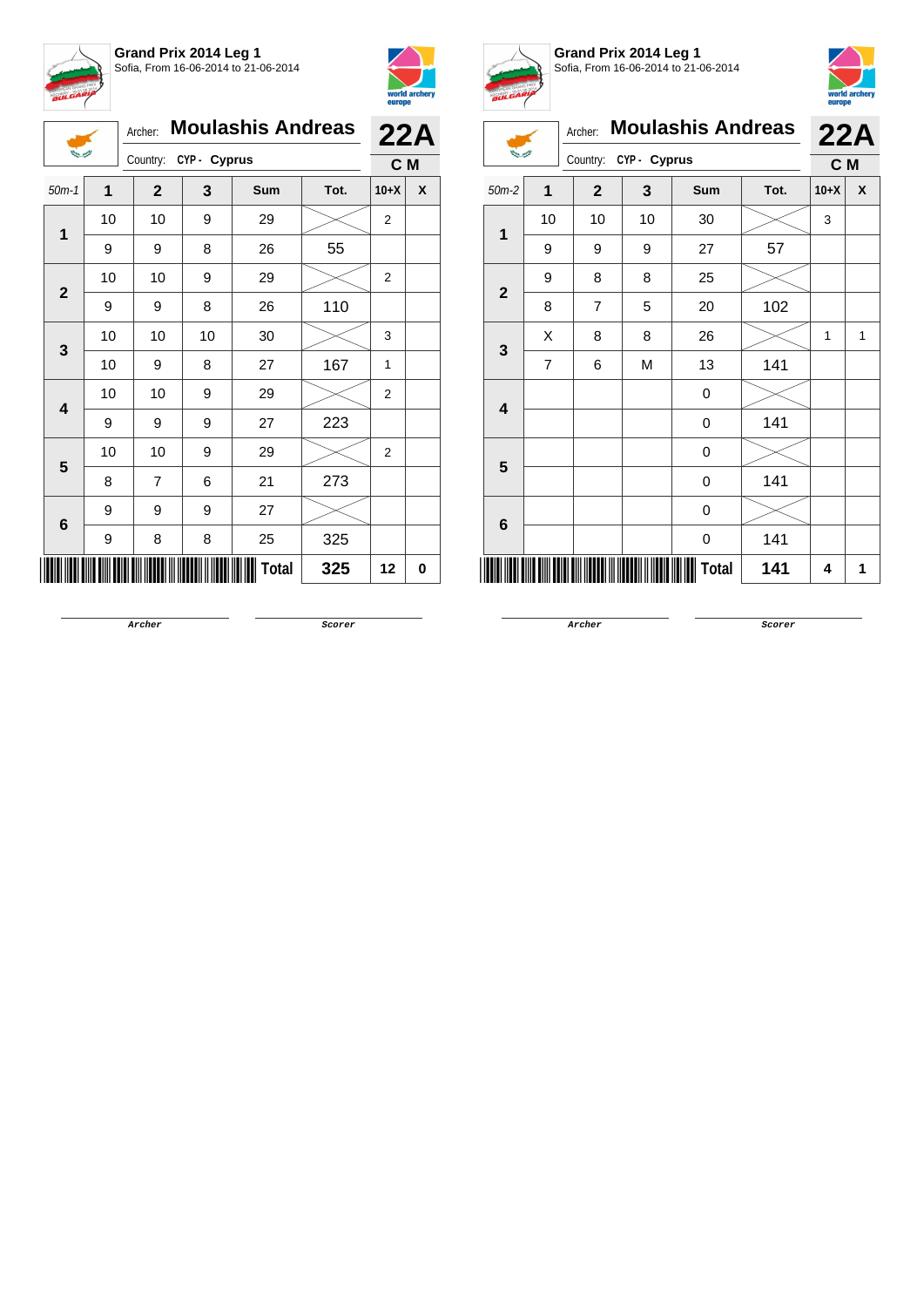



| 电            |                         |                         | Archer: Durny Matus Jr. |              |      | <b>22B</b> |                |  |
|--------------|-------------------------|-------------------------|-------------------------|--------------|------|------------|----------------|--|
|              |                         | Country: SVK - Slovakia |                         |              |      | C M        |                |  |
| $50m-1$      | $\overline{\mathbf{1}}$ | $\mathbf{2}$            | 3                       | Sum          | Tot. | $10+X$     | X              |  |
| 1            | X                       | Χ                       | Χ                       | 30           |      | 3          | 3              |  |
|              | 10                      | 10                      | 9                       | 29           | 59   | 2          |                |  |
| $\mathbf{2}$ | Х                       | 10                      | 10                      | 30           |      | 3          | 1              |  |
|              | 10                      | 9                       | 9                       | 28           | 117  | 1          |                |  |
|              | X                       | Χ                       | Χ                       | 30           |      | 3          | 3              |  |
| 3            | X                       | 10                      | 9                       | 29           | 176  | 2          | 1              |  |
|              | 10                      | 10                      | 10                      | 30           |      | 3          |                |  |
| 4            | 10                      | 9                       | 9                       | 28           | 234  | 1          |                |  |
|              | 10                      | 10                      | 10                      | 30           |      | 3          |                |  |
| 5            | 9                       | 9                       | 9                       | 27           | 291  |            |                |  |
|              | X                       | Χ                       | 10                      | 30           |      | 3          | $\overline{2}$ |  |
| 6            | 10                      | 10                      | 9                       | 29           | 350  | 2          |                |  |
|              |                         |                         |                         | <b>Total</b> | 350  | 26         | 10             |  |



**Grand Prix 2014 Leg 1** Sofia, From 16-06-2014 to 21-06-2014



| 生            |    |                                    |                | Archer: Durny Matus Jr. |      | 22B            |                |
|--------------|----|------------------------------------|----------------|-------------------------|------|----------------|----------------|
|              |    | Country:                           | SVK - Slovakia |                         |      | C M            |                |
| $50m-2$      | 1  | $\mathbf{2}$                       | 3              | <b>Sum</b>              | Tot. | $10+X$         | X              |
| 1            | X  | X                                  | 10             | 30                      |      | 3              | $\overline{2}$ |
|              | 10 | 9                                  | 9              | 28                      | 58   | 1              |                |
| $\mathbf{2}$ | X  | 10                                 | 9              | 29                      |      | $\overline{2}$ | 1              |
|              | 9  | 9                                  | 8              | 26                      | 113  |                |                |
| 3            | X  | 9                                  | 9              | 28                      |      | 1              | 1              |
|              | 9  | 9                                  | 8              | 26                      | 167  |                |                |
| 4            |    |                                    |                | 0                       |      |                |                |
|              |    |                                    |                | 0                       | 167  |                |                |
| 5            |    |                                    |                | 0                       |      |                |                |
|              |    |                                    |                | 0                       | 167  |                |                |
| 6            |    |                                    |                | 0                       |      |                |                |
|              |    |                                    |                | 0                       | 167  |                |                |
|              |    | <u> III III III III III III II</u> |                | <b>Total</b>            | 167  | 7              | 4              |

**Archer Scorer**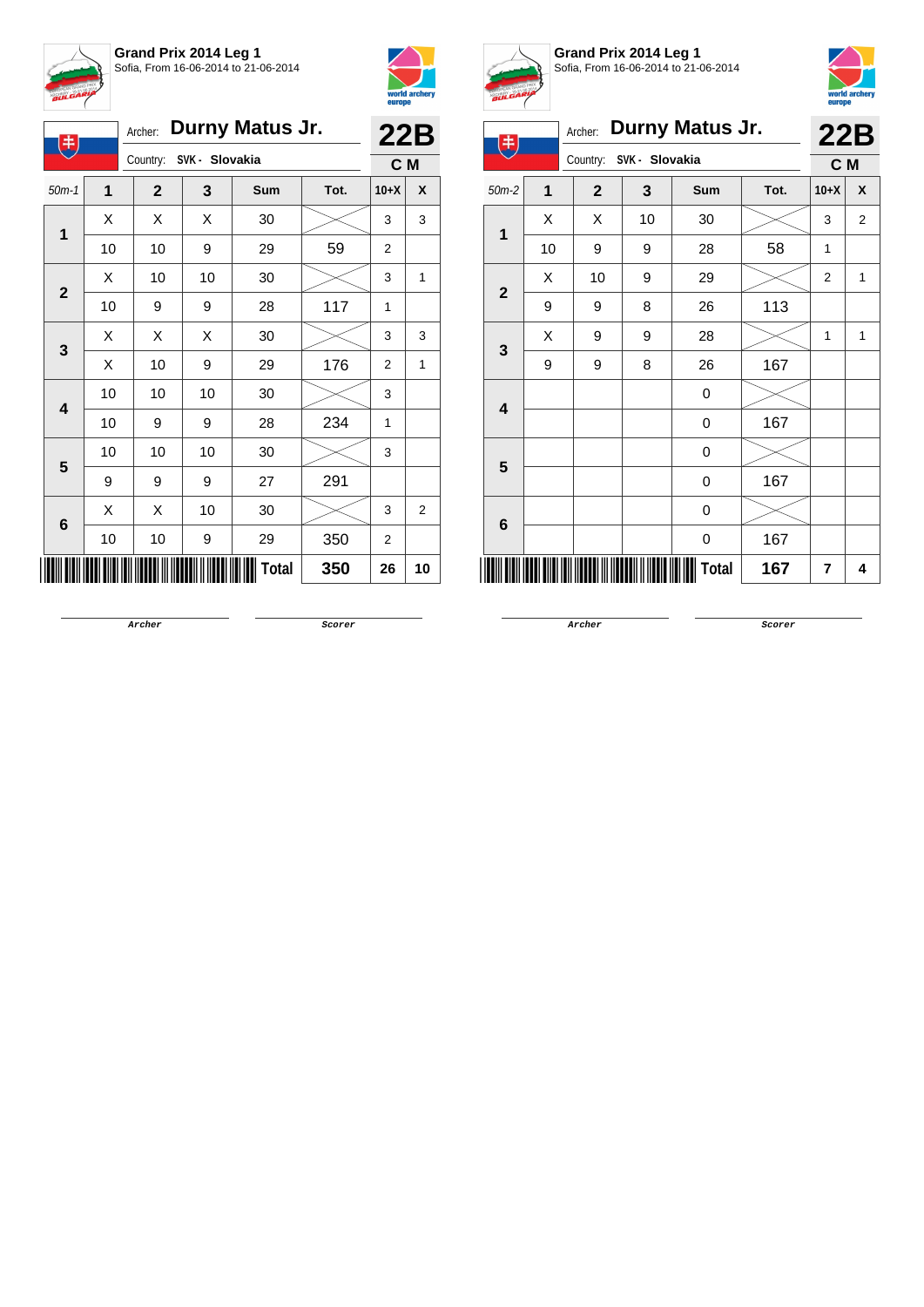

|              |    |              |               | <b>22C</b>   |      |                |                |
|--------------|----|--------------|---------------|--------------|------|----------------|----------------|
|              |    | Country:     | ROU - Romania |              |      | C M            |                |
| $50m-1$      | 1  | $\mathbf{2}$ | 3             | Sum          | Tot. | $10+X$         | X              |
| 1            | Χ  | 10           | 10            | 30           |      | 3              | 1              |
|              | 9  | 9            | 9             | 27           | 57   |                |                |
| $\mathbf{2}$ | 10 | 10           | 9             | 29           |      | $\overline{2}$ |                |
|              | 9  | 9            | 8             | 26           | 112  |                |                |
| 3            | Χ  | X            | Χ             | 30           |      | 3              | 3              |
|              | 10 | 9            | 9             | 28           | 170  | 1              |                |
| 4            | X  | X            | X             | 30           |      | 3              | 3              |
|              | X  | 9            | 9             | 28           | 228  | 1              | 1              |
| 5            | Χ  | Χ            | 9             | 29           |      | 2              | $\overline{2}$ |
|              | 9  | 9            | 9             | 27           | 284  |                |                |
| 6            | X  | X            | 10            | 30           |      | 3              | $\overline{2}$ |
|              | 9  | 9            | 9             | 27           | 341  |                |                |
|              |    |              |               | <b>Total</b> | 341  | 18             | 12             |



**Grand Prix 2014 Leg 1** Sofia, From 16-06-2014 to 21-06-2014



| <b>BULGARIA</b>         |                |              |                   |                  |      | europe         | world archery |
|-------------------------|----------------|--------------|-------------------|------------------|------|----------------|---------------|
|                         |                | Archer:      | <b>Pusca Gigi</b> |                  |      | <b>22C</b>     |               |
|                         |                | C M          |                   |                  |      |                |               |
| $50m-2$                 | $\overline{1}$ | $\mathbf{2}$ | 3                 | Sum              | Tot. | $10+X$         | X             |
| 1                       | X              | 10           | 9                 | 29               |      | 2              | 1             |
|                         | 9              | 9            | 8                 | 26               | 55   |                |               |
| $\overline{\mathbf{2}}$ | X              | 10           | 10                | 30               |      | 3              | 1             |
|                         | 9              | 9            | 9                 | 27               | 112  |                |               |
|                         | X              | 10           | 9                 | 29               |      | $\overline{2}$ | 1             |
| 3                       | 9              | 9            | 8                 | 26               | 167  |                |               |
| $\overline{\mathbf{4}}$ |                |              |                   | $\mathbf 0$      |      |                |               |
|                         |                |              |                   | 0                | 167  |                |               |
| 5                       |                |              |                   | 0                |      |                |               |
|                         |                |              |                   | 0                | 167  |                |               |
|                         |                |              |                   | 0                |      |                |               |
| 6                       |                |              |                   | $\boldsymbol{0}$ | 167  |                |               |
|                         |                |              |                   | Total            | 167  | 7              | 3             |

**Archer Scorer**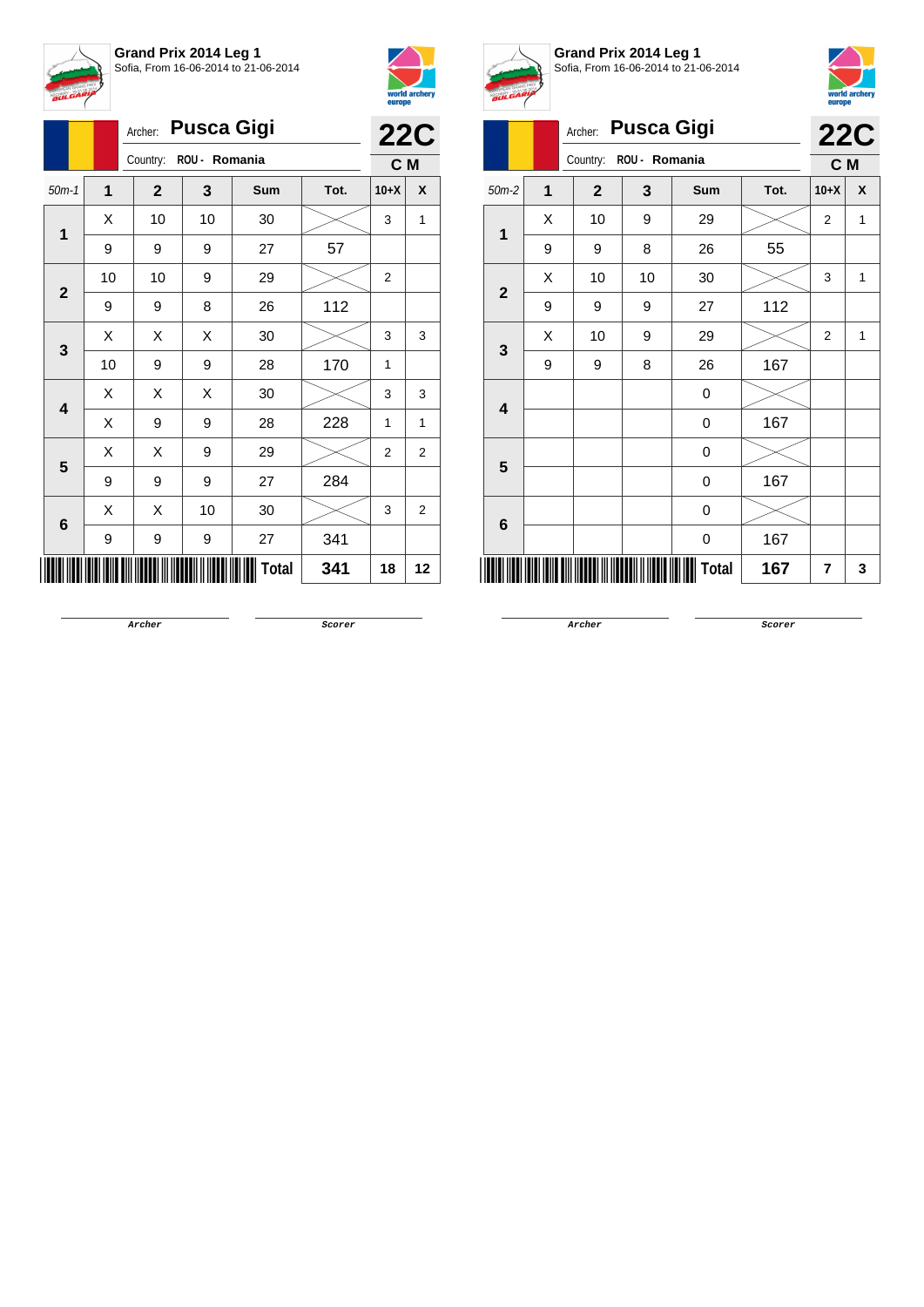



|                         |    |                             | Archer: Kroazie Kyriakos |       |      | <b>22D</b>     |     |
|-------------------------|----|-----------------------------|--------------------------|-------|------|----------------|-----|
|                         |    | Country: PSA - Greece/P.S.A |                          |       |      |                | C M |
| $50m-1$                 | 1  | $\overline{2}$              | 3                        | Sum   | Tot. | $10+X$         | X   |
|                         | 10 | 9                           | 9                        | 28    |      | 1              |     |
| $\mathbf 1$             | 9  | 8                           | 8                        | 25    | 53   |                |     |
|                         | 10 | 9                           | 9                        | 28    |      | 1              |     |
| $\mathbf{2}$            | 8  | 8                           | 8                        | 24    | 105  |                |     |
|                         | 10 | 10                          | 10                       | 30    |      | 3              |     |
| 3                       | 10 | 8                           | 8                        | 26    | 161  | 1              |     |
| $\overline{\mathbf{4}}$ | 10 | 9                           | 9                        | 28    |      | 1              |     |
|                         | 9  | 8                           | $\overline{7}$           | 24    | 213  |                |     |
| 5                       | 10 | 10                          | 9                        | 29    |      | $\overline{2}$ |     |
|                         | 9  | 8                           | 8                        | 25    | 267  |                |     |
|                         | 10 | 10                          | 9                        | 29    |      | 2              |     |
| 6                       | 9  | 7                           | $\overline{\mathbf{7}}$  | 23    | 319  |                |     |
|                         |    |                             |                          | Total | 319  | 11             | 0   |



**Grand Prix 2014 Leg 1** Sofia, From 16-06-2014 to 21-06-2014



|                         | <b>Kroazie Kyriakos</b><br>Archer:<br>Country:<br>PSA - Greece/P.S.A |                   |   |       |      |                |   |  |  |
|-------------------------|----------------------------------------------------------------------|-------------------|---|-------|------|----------------|---|--|--|
|                         |                                                                      | <b>22D</b><br>C M |   |       |      |                |   |  |  |
| $50m-2$                 | 1                                                                    | $\overline{2}$    | 3 | Sum   | Tot. | $10+X$         | X |  |  |
| 1                       | X                                                                    | 10                | 9 | 29    |      | $\overline{2}$ | 1 |  |  |
|                         | 9                                                                    | 8                 | 8 | 25    | 54   |                |   |  |  |
| $\overline{2}$          | 10                                                                   | 10                | 9 | 29    |      | $\overline{2}$ |   |  |  |
|                         | 9                                                                    | 9                 | 9 | 27    | 110  |                |   |  |  |
| 3                       | X                                                                    | 10                | 9 | 29    |      | $\overline{2}$ | 1 |  |  |
|                         | 9                                                                    | 9                 | 8 | 26    | 165  |                |   |  |  |
| $\overline{\mathbf{4}}$ |                                                                      |                   |   | 0     |      |                |   |  |  |
|                         |                                                                      |                   |   | 0     | 165  |                |   |  |  |
| 5                       |                                                                      |                   |   | 0     |      |                |   |  |  |
|                         |                                                                      |                   |   | 0     | 165  |                |   |  |  |
| 6                       |                                                                      |                   |   | 0     |      |                |   |  |  |
|                         |                                                                      |                   |   | 0     | 165  |                |   |  |  |
|                         |                                                                      |                   |   | Total | 165  | 6              | 2 |  |  |

**Archer Scorer**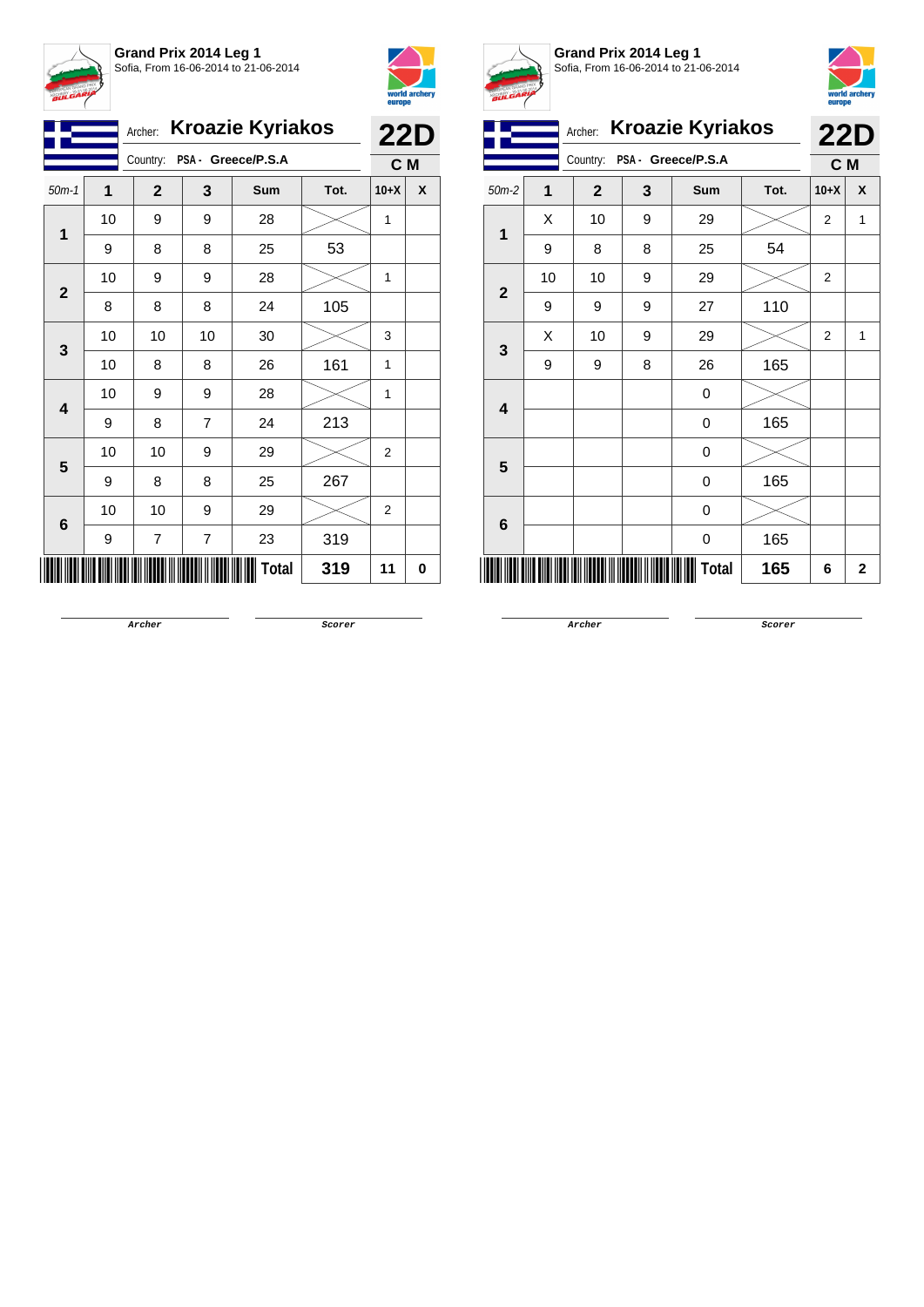

**Grand Prix 2014 Leg 1** Sofia, From 16-06-2014 to 21-06-2014



|                 | <b>Taggar Eitan</b><br>Archer:<br>✿ |                |                    |              |      |                |             |
|-----------------|-------------------------------------|----------------|--------------------|--------------|------|----------------|-------------|
|                 |                                     | Country:       | ISRIN - Israel INZ |              |      | C M            | 23A         |
| $50m-1$         | 1                                   | $\overline{2}$ | 3                  | Sum          | Tot. | $10+X$         | X           |
|                 | 10                                  | 9              | 9                  | 28           |      | 1              |             |
| 1               | 8                                   | 8              | 6                  | 22           | 50   |                |             |
| $\mathbf{2}$    | 9                                   | 9              | 8                  | 26           |      |                |             |
|                 | 8                                   | 7              | $\overline{7}$     | 22           | 98   |                |             |
| 3               | 10                                  | 9              | 9                  | 28           |      | 1              |             |
|                 | 9                                   | 9              | 8                  | 26           | 152  |                |             |
| 4               | 10                                  | 10             | 10                 | 30           |      | 3              |             |
|                 | 9                                   | 9              | 9                  | 27           | 209  |                |             |
| 5               | Χ                                   | 9              | 9                  | 28           |      | 1              | 1           |
|                 | 8                                   | 8              | 8                  | 24           | 261  |                |             |
| $6\phantom{1}6$ | Χ                                   | 10             | 9                  | 29           |      | $\overline{2}$ | 1           |
|                 | 8                                   | 8              | 8                  | 24           | 314  |                |             |
|                 |                                     |                |                    | <b>Total</b> | 314  | 8              | $\mathbf 2$ |



**Grand Prix 2014 Leg 1** Sofia, From 16-06-2014 to 21-06-2014



| ✿                       |                | <b>Taggar Eitan</b><br>Archer: |                    |            |      |                | 23A |  |
|-------------------------|----------------|--------------------------------|--------------------|------------|------|----------------|-----|--|
|                         |                | Country:                       | ISRIN - Israel INZ |            |      | C M            |     |  |
| $50m-2$                 | 1              | $\overline{2}$                 | 3                  | <b>Sum</b> | Tot. | $10+X$         | χ   |  |
|                         | 10             | 10                             | 9                  | 29         |      | $\overline{2}$ |     |  |
| 1                       | 9              | 8                              | 8                  | 25         | 54   |                |     |  |
| $\mathbf{2}$            | 9              | 8                              | 8                  | 25         |      |                |     |  |
|                         | $\overline{7}$ | $\overline{7}$                 | 5                  | 19         | 98   |                |     |  |
|                         | 9              | 9                              | $\overline{7}$     | 25         |      |                |     |  |
| $\mathbf{3}$            | 6              | 6                              | M                  | 12         | 135  |                |     |  |
| $\overline{\mathbf{4}}$ |                |                                |                    | 0          |      |                |     |  |
|                         |                |                                |                    | 0          | 135  |                |     |  |
| 5                       |                |                                |                    | 0          |      |                |     |  |
|                         |                |                                |                    | 0          | 135  |                |     |  |
| 6                       |                |                                |                    | 0          |      |                |     |  |
|                         |                |                                |                    | 0          | 135  |                |     |  |
|                         |                |                                |                    | Total      | 135  | $\mathbf 2$    | 0   |  |

**Archer Scorer**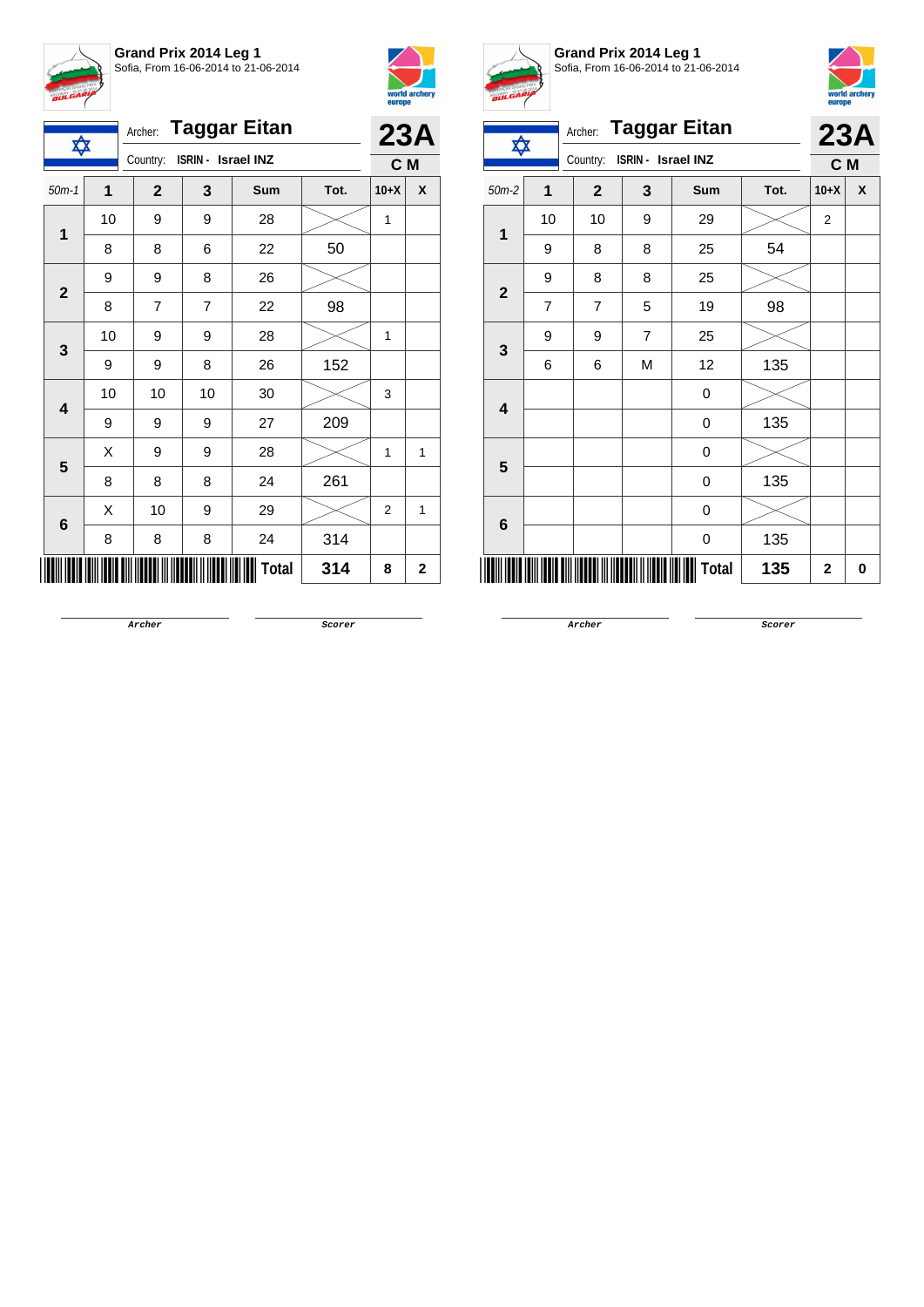



| <b>Durny Matus</b><br>Archer:<br>$(\ddagger$ |                         |              |                         |    |              |      | 23B              |                |
|----------------------------------------------|-------------------------|--------------|-------------------------|----|--------------|------|------------------|----------------|
|                                              |                         |              | Country: SVK - Slovakia |    |              |      | C M              |                |
|                                              | $50m-1$                 | $\mathbf{1}$ | $\mathbf{2}$            | 3  | Sum          | Tot. | $10+X$           | X              |
|                                              | 1                       | Χ            | Χ                       | 10 | 30           |      | 3                | $\overline{2}$ |
|                                              |                         | 9            | 9                       | 9  | 27           | 57   |                  |                |
|                                              | $\mathbf{2}$            | 10           | 10                      | 10 | 30           |      | 3                |                |
|                                              |                         | 9            | 9                       | 9  | 27           | 114  |                  |                |
|                                              |                         | 10           | 9                       | 9  | 28           |      | 1                |                |
|                                              | 3                       | 9            | 8                       | 8  | 25           | 167  |                  |                |
|                                              | $\overline{\mathbf{4}}$ | X            | Χ                       | Χ  | 30           |      | 3                | 3              |
|                                              |                         | 10           | 8                       | 8  | 26           | 223  | 1                |                |
|                                              | 5                       | Χ            | Χ                       | 9  | 29           |      | $\boldsymbol{2}$ | $\overline{2}$ |
|                                              |                         | 9            | 8                       | 8  | 25           | 277  |                  |                |
|                                              |                         | 10           | 9                       | 9  | 28           |      | 1                |                |
|                                              | 6                       | 9            | 9                       | 9  | 27           | 332  |                  |                |
|                                              |                         |              |                         |    | <b>Total</b> | 332  | 14               | 7              |



**Grand Prix 2014 Leg 1** Sofia, From 16-06-2014 to 21-06-2014



|              | <b>Durny Matus</b><br>Archer:<br>丰 |                |   |              |      |                | 23B                |
|--------------|------------------------------------|----------------|---|--------------|------|----------------|--------------------|
|              | Country:<br>SVK - Slovakia         |                |   |              |      | C M            |                    |
| $50m-2$      | $\overline{\mathbf{1}}$            | $\overline{2}$ | 3 | Sum          | Tot. | $10+X$         | $\pmb{\mathsf{X}}$ |
| 1            | 10                                 | 10             | 9 | 29           |      | $\overline{2}$ |                    |
|              | 9                                  | 9              | 8 | 26           | 55   |                |                    |
| $\mathbf{2}$ | 10                                 | 9              | 9 | 28           |      | 1              |                    |
|              | 8                                  | 8              | 8 | 24           | 107  |                |                    |
| 3            | Χ                                  | 9              | 9 | 28           |      | 1              | 1                  |
|              | 9                                  | 8              | 6 | 23           | 158  |                |                    |
| 4            |                                    |                |   | $\mathbf 0$  |      |                |                    |
|              |                                    |                |   | 0            | 158  |                |                    |
| 5            |                                    |                |   | 0            |      |                |                    |
|              |                                    |                |   | 0            | 158  |                |                    |
| 6            |                                    |                |   | 0            |      |                |                    |
|              |                                    |                |   | 0            | 158  |                |                    |
|              |                                    |                |   | <b>Total</b> | 158  | 4              | 1                  |

**Archer Scorer**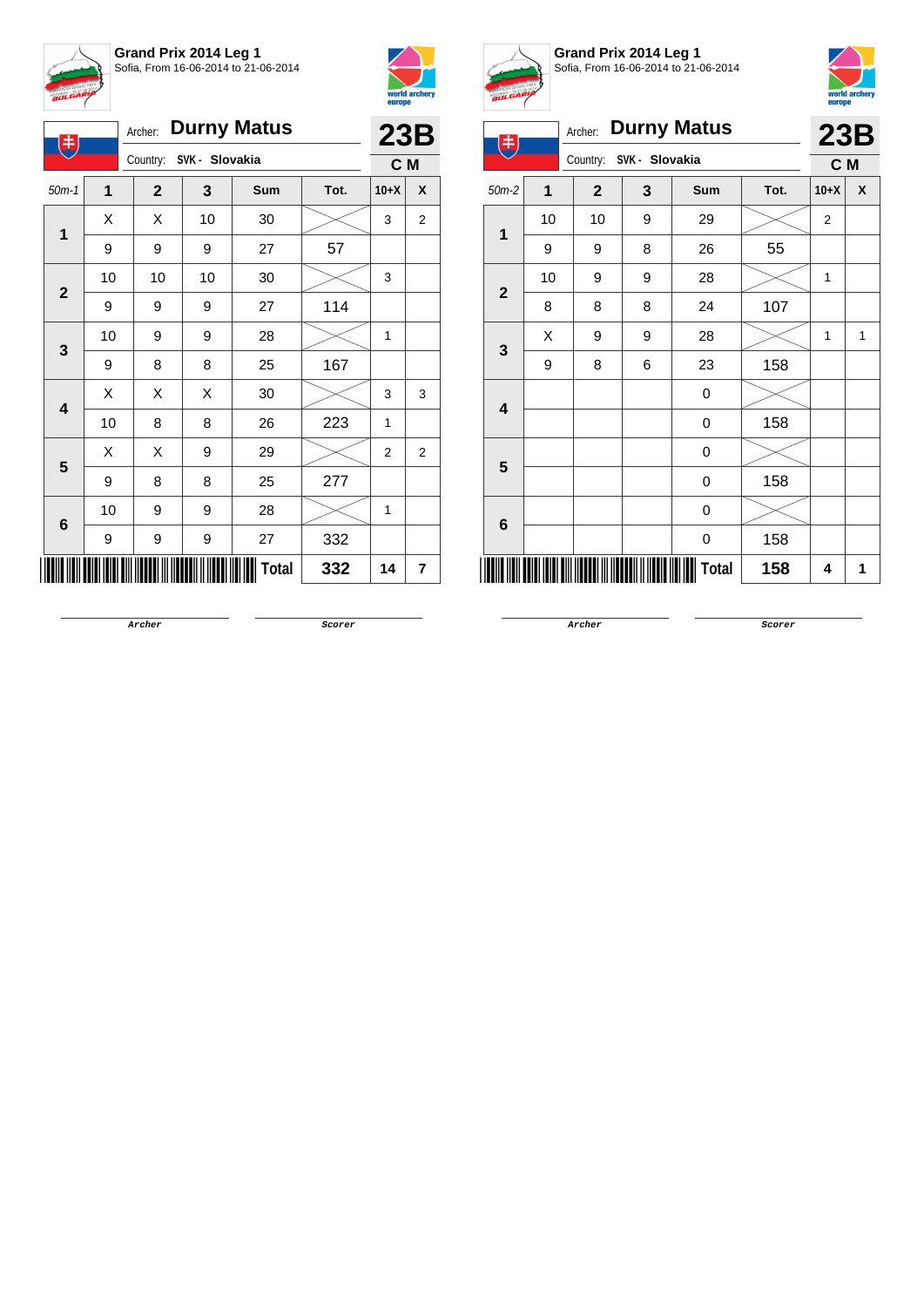



|                 |    |              |              | <b>23C</b>   |      |                |                |
|-----------------|----|--------------|--------------|--------------|------|----------------|----------------|
|                 |    | Country:     | POL - Poland |              |      | C <sub>M</sub> |                |
| $50m-1$         | 1  | $\mathbf{2}$ | 3            | Sum          | Tot. | $10+X$         | X              |
|                 | Χ  | 10           | 10           | 30           |      | 3              | 1              |
| 1               | 10 | 10           | 10           | 30           | 60   | 3              |                |
| $\overline{2}$  | X  | X            | 10           | 30           |      | 3              | 2              |
|                 | 10 | 9            | 8            | 27           | 117  | 1              |                |
| 3               | X  | 10           | 9            | 29           |      | $\overline{2}$ | 1              |
|                 | 9  | 9            | 9            | 27           | 173  |                |                |
| 4               | 10 | 10           | 10           | 30           |      | 3              |                |
|                 | 9  | 9            | 8            | 26           | 229  |                |                |
| 5               | Χ  | X            | 10           | 30           |      | 3              | 2              |
|                 | 10 | 10           | 9            | 29           | 288  | $\overline{2}$ |                |
| $6\phantom{1}6$ | X  | X            | 10           | 30           |      | 3              | $\overline{2}$ |
|                 | 9  | 9            | 9            | 27           | 345  |                |                |
|                 |    |              |              | <b>Total</b> | 345  | 23             | 8              |



**Grand Prix 2014 Leg 1** Sofia, From 16-06-2014 to 21-06-2014



|                |    | Archer:      | <b>Wojtas Jan</b> |                  |      |                | <b>23C</b> |
|----------------|----|--------------|-------------------|------------------|------|----------------|------------|
|                |    | Country:     | POL - Poland      |                  |      | C M            |            |
| $50m-2$        | 1  | $\mathbf{2}$ | 3                 | Sum              | Tot. | $10+X$         | X          |
| 1              | X  | Χ            | 10                | 30               |      | 3              | 2          |
|                | 10 | 9            | 9                 | 28               | 58   | 1              |            |
| $\overline{2}$ | X  | 10           | 9                 | 29               |      | $\overline{2}$ | 1          |
|                | 9  | 9            | 8                 | 26               | 113  |                |            |
|                | 10 | 9            | 9                 | 28               |      | 1              |            |
| 3              | 9  | 8            | $\overline{7}$    | 24               | 165  |                |            |
|                |    |              |                   | $\boldsymbol{0}$ |      |                |            |
| 4              |    |              |                   | 0                | 165  |                |            |
| 5              |    |              |                   | 0                |      |                |            |
|                |    |              |                   | 0                | 165  |                |            |
| 6              |    |              |                   | 0                |      |                |            |
|                |    |              |                   | 0                | 165  |                |            |
|                |    |              |                   | Total            | 165  | 7              | 3          |

**Archer Scorer**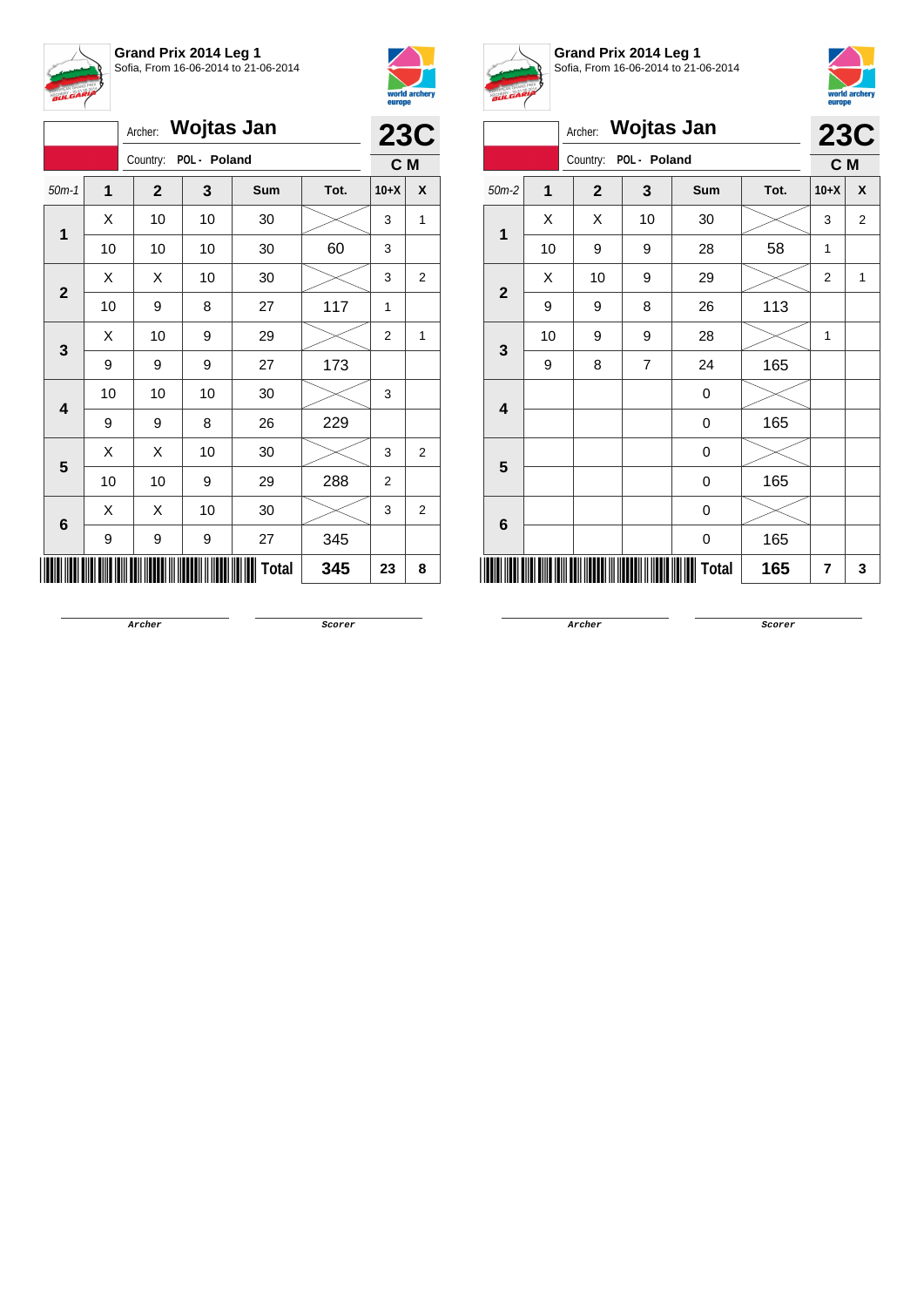



|                         |              | <b>Kyritsoglou Sam</b><br>Archer: |    | <b>23D</b> |      |        |                |
|-------------------------|--------------|-----------------------------------|----|------------|------|--------|----------------|
|                         |              | Country:<br><b>BEL</b> - Belgium  |    |            |      |        | C M            |
| $50m-1$                 | $\mathbf{1}$ | $\mathbf{2}$                      | 3  | Sum        | Tot. | $10+X$ | X              |
| 1                       | 10           | 10                                | 10 | 30         |      | 3      |                |
|                         | 10           | 9                                 | 8  | 27         | 57   | 1      |                |
|                         | X            | Χ                                 | 10 | 30         |      | 3      | $\overline{2}$ |
| $\mathbf{2}$            | 9            | 9                                 | 8  | 26         | 113  |        |                |
| 3                       | X            | 10                                | 10 | 30         |      | 3      | 1              |
|                         | 10           | 9                                 | 9  | 28         | 171  | 1      |                |
| $\overline{\mathbf{4}}$ | 10           | 10                                | 10 | 30         |      | 3      |                |
|                         | 10           | 9                                 | 8  | 27         | 228  | 1      |                |
| 5                       | X            | 10                                | 9  | 29         |      | 2      | 1              |
|                         | 9            | 9                                 | 9  | 27         | 284  |        |                |
|                         | X            | Χ                                 | Χ  | 30         |      | 3      | 3              |
| 6                       | 10           | 9                                 | 9  | 28         | 342  | 1      |                |
|                         |              |                                   |    | Total      | 342  | 21     | 7              |



**Grand Prix 2014 Leg 1** Sofia, From 16-06-2014 to 21-06-2014



| and the con-            | <b>Kyritsoglou Sam</b><br>Archer: |                |                      |              |      |                | <b>23D</b> |
|-------------------------|-----------------------------------|----------------|----------------------|--------------|------|----------------|------------|
|                         |                                   | Country:       | <b>BEL</b> - Belgium |              |      | C M            |            |
| $50m-2$                 | 1                                 | $\overline{2}$ | 3                    | <b>Sum</b>   | Tot. | $10+X$         | X          |
| 1                       | X                                 | X              | X                    | 30           |      | 3              | 3          |
|                         | 10                                | 9              | 8                    | 27           | 57   | 1              |            |
| $\overline{2}$          | 10                                | 10             | 9                    | 29           |      | $\overline{2}$ |            |
|                         | 9                                 | 9              | 9                    | 27           | 113  |                |            |
| 3                       | 10                                | 10             | 9                    | 29           |      | 2              |            |
|                         | 8                                 | 8              | 6                    | 22           | 164  |                |            |
| $\overline{\mathbf{4}}$ |                                   |                |                      | 0            |      |                |            |
|                         |                                   |                |                      | 0            | 164  |                |            |
| 5                       |                                   |                |                      | 0            |      |                |            |
|                         |                                   |                |                      | 0            | 164  |                |            |
|                         |                                   |                |                      | 0            |      |                |            |
| 6                       |                                   |                |                      | 0            | 164  |                |            |
|                         |                                   |                |                      | <b>Total</b> | 164  | 8              | 3          |

**Archer Scorer**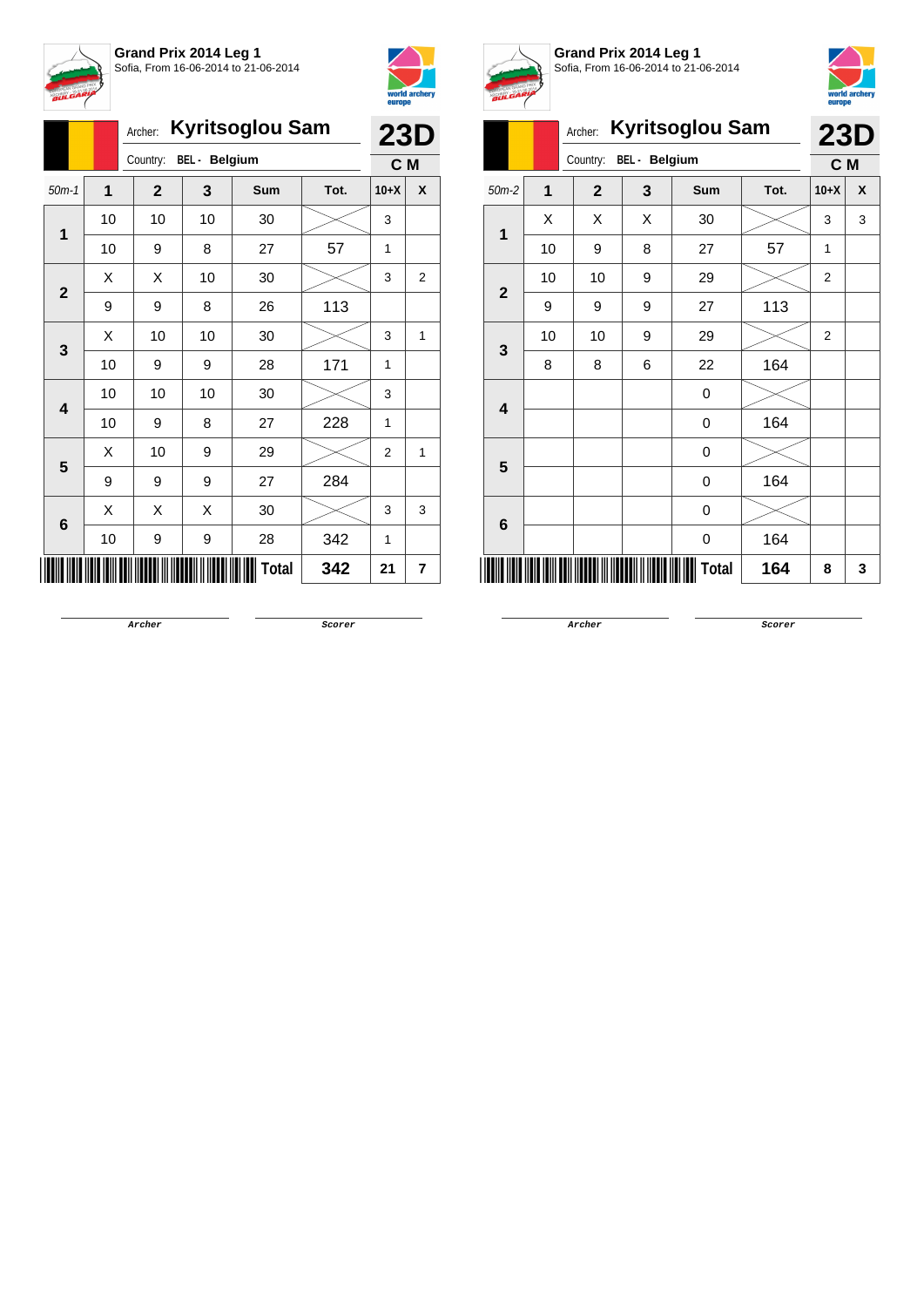



| <b>Sitar Dejan</b><br>Archer:<br>Ä |             |              |                |              |      | <b>24A</b>     |                |
|------------------------------------|-------------|--------------|----------------|--------------|------|----------------|----------------|
|                                    |             | Country:     | SLO - Slovenia |              |      | C M            |                |
| $50m-1$                            | $\mathbf 1$ | $\mathbf{2}$ | 3              | Sum          | Tot. | $10+X$         | X              |
|                                    | Χ           | Χ            | 10             | 30           |      | 3              | $\overline{2}$ |
| 1                                  | 10          | 10           | 9              | 29           | 59   | $\overline{2}$ |                |
|                                    | X           | X            | 10             | 30           |      | 3              | 2              |
| $\mathbf{2}$                       | 10          | 10           | 9              | 29           | 118  | $\overline{2}$ |                |
|                                    | Χ           | Χ            | 10             | 30           |      | 3              | 2              |
| 3                                  | 10          | 9            | 9              | 28           | 176  | 1              |                |
|                                    | Χ           | Χ            | 10             | 30           |      | 3              | $\overline{2}$ |
| 4                                  | 10          | 10           | 10             | 30           | 236  | 3              |                |
|                                    | Χ           | 10           | 10             | 30           |      | 3              | 1              |
| 5                                  | 10          | 9            | 9              | 28           | 294  | 1              |                |
|                                    | Χ           | Χ            | X              | 30           |      | 3              | 3              |
| 6                                  | 10          | 10           | 10             | 30           | 354  | 3              |                |
|                                    |             |              |                | <b>Total</b> | 354  | 30             | 12             |



**Grand Prix 2014 Leg 1** Sofia, From 16-06-2014 to 21-06-2014



| ۵              |    | Archer:      | <b>Sitar Dejan</b> |             |      | <b>24A</b>     |                         |  |  |  |
|----------------|----|--------------|--------------------|-------------|------|----------------|-------------------------|--|--|--|
|                |    | Country:     | SLO - Slovenia     |             |      | C M            |                         |  |  |  |
| $50m-2$        | 1  | $\mathbf{2}$ | 3                  | Sum         | Tot. | $10+X$         | X                       |  |  |  |
| 1              | X  | Χ            | 10                 | 30          |      | 3              | $\overline{2}$          |  |  |  |
|                | 10 | 10           | 10                 | 30          | 60   | 3              |                         |  |  |  |
| $\mathbf{2}$   | X  | X            | 10                 | 30          |      | 3              | $\overline{2}$          |  |  |  |
|                | 10 | 9            | 8                  | 27          | 117  | 1              |                         |  |  |  |
|                | X  | X            | Χ                  | 30          |      | 3              | 3                       |  |  |  |
| 3              | 10 | 10           | 9                  | 29          | 176  | $\overline{2}$ |                         |  |  |  |
| 4              |    |              |                    | $\mathbf 0$ |      |                |                         |  |  |  |
|                |    |              |                    | 0           | 176  |                |                         |  |  |  |
| 5              |    |              |                    | 0           |      |                |                         |  |  |  |
|                |    |              |                    | 0           | 176  |                |                         |  |  |  |
| $6\phantom{1}$ |    |              |                    | 0           |      |                |                         |  |  |  |
|                |    |              |                    | 0           | 176  |                |                         |  |  |  |
|                |    |              |                    | Total       | 176  | 15             | $\overline{\mathbf{r}}$ |  |  |  |

**Archer Scorer**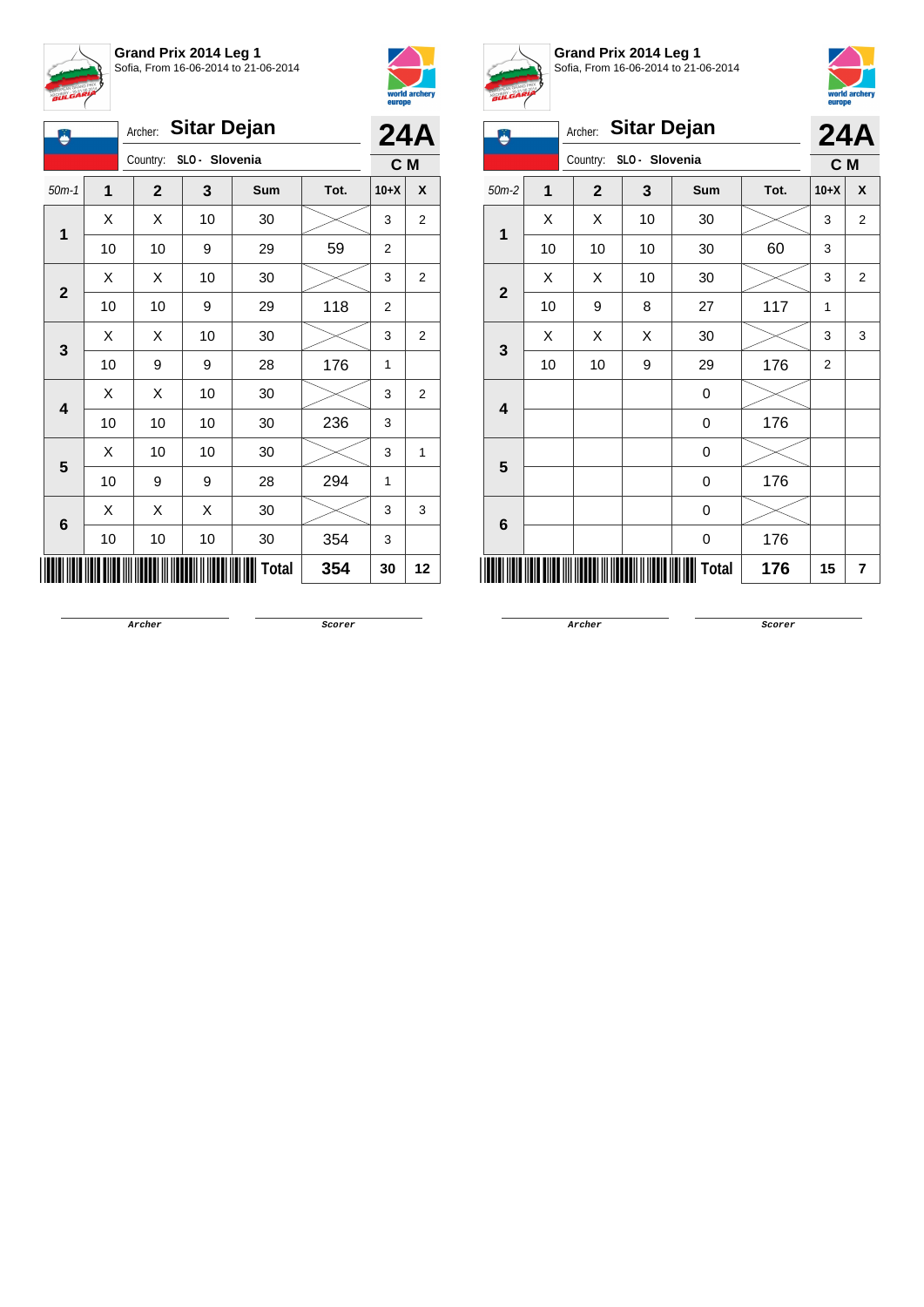



|                         | Archer: |                           | 24B |              |      |                |                |
|-------------------------|---------|---------------------------|-----|--------------|------|----------------|----------------|
|                         |         | DEN - Denmark<br>Country: | C M |              |      |                |                |
| $50m-1$                 | 1       | $\mathbf{2}$              | 3   | Sum          | Tot. | $10+X$         | X              |
| 1                       | X       | X                         | X   | 30           |      | 3              | 3              |
|                         | 9       | 9                         | 9   | 27           | 57   |                |                |
| $\mathbf{2}$            | Χ       | Χ                         | 10  | 30           |      | 3              | 2              |
|                         | 9       | 9                         | 8   | 26           | 113  |                |                |
| 3                       | Χ       | Χ                         | 10  | 30           |      | 3              | $\overline{2}$ |
|                         | 10      | 9                         | 9   | 28           | 171  | 1              |                |
| $\overline{\mathbf{4}}$ | X       | 10                        | 10  | 30           |      | 3              | 1              |
|                         | 9       | 9                         | 9   | 27           | 228  |                |                |
| 5                       | Χ       | 10                        | 9   | 29           |      | $\overline{2}$ | 1              |
|                         | 9       | 8                         | 8   | 25           | 282  |                |                |
|                         | X       | 10                        | 10  | 30           |      | 3              | 1              |
| 6                       | 9       | 9                         | 8   | 26           | 338  |                |                |
|                         |         |                           |     | <b>Total</b> | 338  | 18             | 10             |



**Grand Prix 2014 Leg 1** Sofia, From 16-06-2014 to 21-06-2014



|                         |                | Archer:        | <b>Sigil Peter</b> |              |      |        | <b>24B</b>     |
|-------------------------|----------------|----------------|--------------------|--------------|------|--------|----------------|
|                         |                | Country:       | DEN - Denmark      |              |      | C M    |                |
| $50m-2$                 | $\overline{1}$ | $\overline{2}$ | 3                  | Sum          | Tot. | $10+X$ | X              |
|                         | X              | Χ              | X                  | 30           |      | 3      | 3              |
| 1                       | 10             | 9              | 9                  | 28           | 58   | 1      |                |
| $\overline{2}$          | X              | X              | 10                 | 30           |      | 3      | $\overline{2}$ |
|                         | 9              | 9              | 8                  | 26           | 114  |        |                |
| 3                       | Χ              | Χ              | 10                 | 30           |      | 3      | $\overline{2}$ |
|                         | 9              | 9              | 8                  | 26           | 170  |        |                |
| $\overline{\mathbf{4}}$ |                |                |                    | 0            |      |        |                |
|                         |                |                |                    | 0            | 170  |        |                |
| 5                       |                |                |                    | 0            |      |        |                |
|                         |                |                |                    | 0            | 170  |        |                |
| 6                       |                |                |                    | 0            |      |        |                |
|                         |                |                |                    | 0            | 170  |        |                |
|                         |                |                |                    | <b>Total</b> | 170  | 10     | 7              |
|                         |                |                |                    |              |      |        |                |

**Archer Scorer**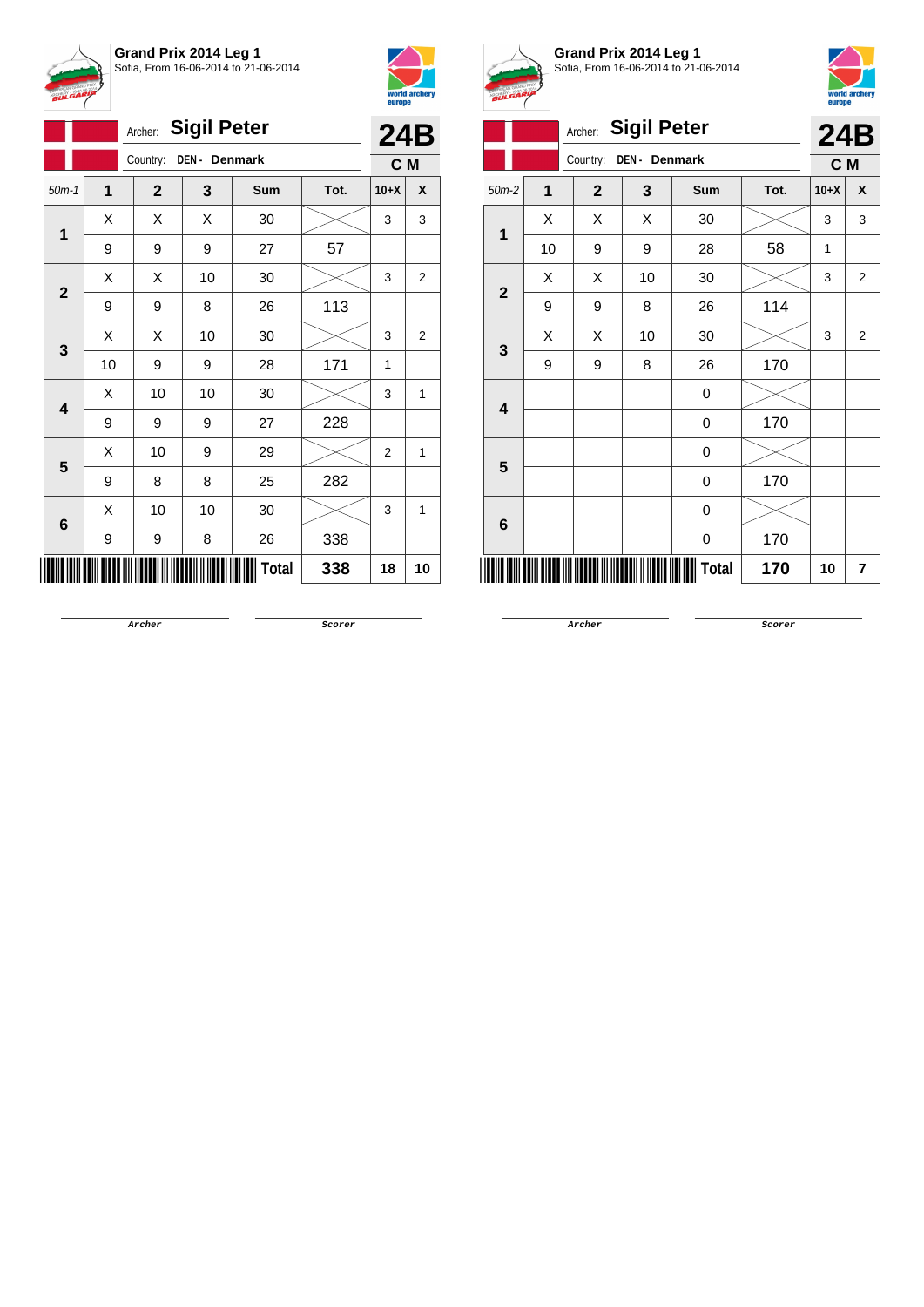



|                |                | <b>Tzouvaras Georgios</b><br>Archer: | <b>24C</b> |                                         |      |                |                |
|----------------|----------------|--------------------------------------|------------|-----------------------------------------|------|----------------|----------------|
|                |                |                                      |            | Country: SOAAS - Greece/S.O.A.A.S.O.E.E |      | C M            |                |
| $50m-1$        | 1              | $\mathbf{2}$                         | 3          | Sum                                     | Tot. | $10+X$         | X              |
| $\overline{1}$ | 10             | 9                                    | 9          | 28                                      |      | 1              |                |
|                | 9              | 8                                    | 8          | 25                                      | 53   |                |                |
| $\mathbf{2}$   | 10             | 9                                    | 9          | 28                                      |      | 1              |                |
|                | $\overline{7}$ | $\overline{7}$                       | 5          | 19                                      | 100  |                |                |
| 3              | X              | 10                                   | 9          | 29                                      |      | $\overline{2}$ | 1              |
|                | 9              | 9                                    | 8          | 26                                      | 155  |                |                |
| 4              | 10             | 10                                   | 9          | 29                                      |      | $\overline{2}$ |                |
|                | 9              | 9                                    | 8          | 26                                      | 210  |                |                |
| 5              | 9              | 9                                    | 9          | 27                                      |      |                |                |
|                | 8              | $\overline{7}$                       | 6          | 21                                      | 258  |                |                |
| 6              | X              | X                                    | 9          | 29                                      |      | $\overline{2}$ | $\overline{2}$ |
|                | 9              | 8                                    | 7          | 24                                      | 311  |                |                |
|                |                |                                      |            | Total                                   | 311  | 8              | 3              |



**Grand Prix 2014 Leg 1** Sofia, From 16-06-2014 to 21-06-2014



|                         |    |              | Archer: Tzouvaras Georgios |                                |      | <b>24C</b>     |   |
|-------------------------|----|--------------|----------------------------|--------------------------------|------|----------------|---|
|                         |    | Country:     |                            | SOAAS - Greece/S.O.A.A.S.O.E.E |      | C M            |   |
| $50m-2$                 | 1  | $\mathbf{2}$ | 3                          | <b>Sum</b>                     | Tot. | $10+X$         | X |
|                         | 10 | 10           | 9                          | 29                             |      | $\overline{2}$ |   |
| 1                       | 8  | 7            | 7                          | 22                             | 51   |                |   |
| $\overline{2}$          | 10 | 10           | 9                          | 29                             |      | $\overline{2}$ |   |
|                         | 9  | 9            | 8                          | 26                             | 106  |                |   |
| 3                       | X  | 10           | 9                          | 29                             |      | $\overline{2}$ | 1 |
|                         | 9  | 8            | $\overline{7}$             | 24                             | 159  |                |   |
| $\overline{\mathbf{4}}$ |    |              |                            | 0                              |      |                |   |
|                         |    |              |                            | 0                              | 159  |                |   |
| 5                       |    |              |                            | 0                              |      |                |   |
|                         |    |              |                            | 0                              | 159  |                |   |
| $6\phantom{1}6$         |    |              |                            | 0                              |      |                |   |
|                         |    |              |                            | 0                              | 159  |                |   |
|                         |    |              |                            | Total                          | 159  | 6              | 1 |

**Archer Scorer**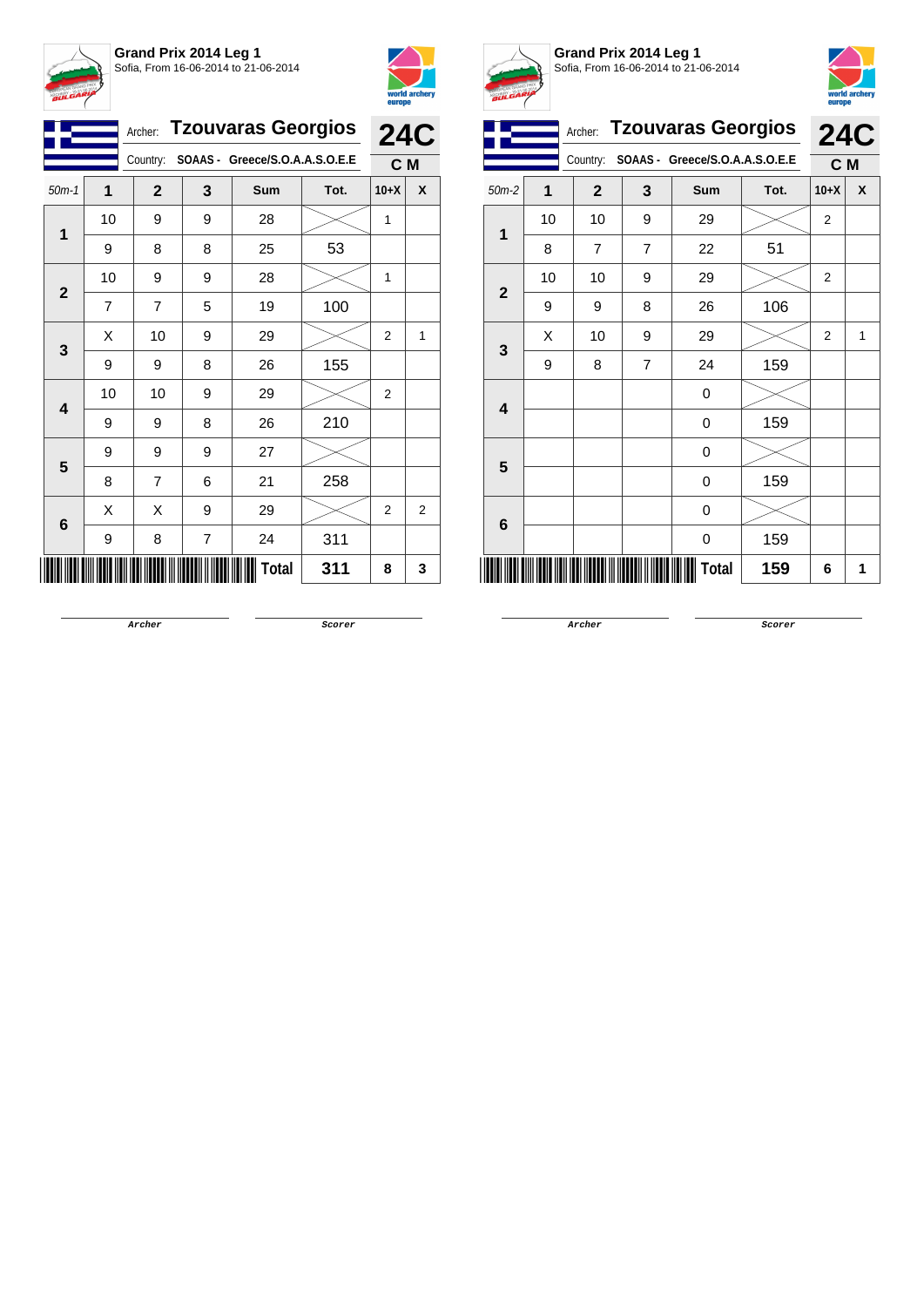



|                         |    | <b>Chugunov Anton</b><br>Archer:     |     | <b>25A</b> |      |                |                                                           |
|-------------------------|----|--------------------------------------|-----|------------|------|----------------|-----------------------------------------------------------|
|                         |    | RUS - Russian Federation<br>Country: | C M |            |      |                |                                                           |
| $50m-1$                 | 1  | $\overline{2}$                       | 3   | Sum        | Tot. | $10+X$         | X                                                         |
| 1                       | X  | X                                    | 10  | 30         |      | 3              | 2                                                         |
|                         | 9  | 9                                    | 8   | 26         | 56   |                |                                                           |
| $\mathbf{2}$            | X  | Χ                                    | 10  | 30         |      | 3              | 2                                                         |
|                         | 9  | 9                                    | 9   | 27         | 113  |                | $\mathbf{1}$<br>2<br>$\overline{2}$<br>$\mathbf{1}$<br>10 |
| 3                       | X  | 10                                   | 10  | 30         |      | 3              |                                                           |
|                         | 10 | 10                                   | 9   | 29         | 172  | $\overline{2}$ |                                                           |
| $\overline{\mathbf{4}}$ | X  | X                                    | 9   | 29         |      | 2              |                                                           |
|                         | 9  | 9                                    | 8   | 26         | 227  |                |                                                           |
| 5                       | X  | X                                    | 10  | 30         |      | 3              |                                                           |
|                         | 9  | 9                                    | 9   | 27         | 284  |                |                                                           |
| 6                       | X  | 10                                   | 10  | 30         |      | 3              |                                                           |
|                         | 9  | 9                                    | 9   | 27         | 341  |                |                                                           |
|                         |    |                                      |     | Total      | 341  | 19             |                                                           |



**Grand Prix 2014 Leg 1** Sofia, From 16-06-2014 to 21-06-2014



|                |         |                |                                 |                       |      | <b>carefe</b>  |                 |
|----------------|---------|----------------|---------------------------------|-----------------------|------|----------------|-----------------|
|                |         | Archer:        |                                 | <b>Chugunov Anton</b> |      |                |                 |
|                |         | Country:       | <b>RUS - Russian Federation</b> | C M                   |      |                |                 |
| $50m-2$        | 1       | $\overline{2}$ | 3                               | Sum                   | Tot. | $10+X$         | X               |
| 1              | X       | 10             | 9                               | 29                    |      | $\overline{2}$ | 1               |
|                | 9       | 8              | 8                               | 25                    | 54   |                |                 |
| $\overline{2}$ | 10<br>9 |                | 9                               | 28                    |      | 1              |                 |
|                | 9       | 8              | 8                               | 25                    | 107  |                |                 |
| 3              | 10      | 10             | 9                               | 29                    |      | $\overline{2}$ |                 |
|                | 9       | 9              | 9                               | 27                    | 163  |                | <b>25A</b><br>1 |
| 4              |         |                |                                 | 0                     |      |                |                 |
|                |         |                |                                 | 0                     | 163  |                |                 |
| 5              |         |                |                                 | 0                     |      |                |                 |
|                |         |                |                                 | 0                     | 163  |                |                 |
| 6              |         |                |                                 | 0                     |      |                |                 |
|                |         |                |                                 | 0                     | 163  |                |                 |
|                |         |                |                                 | Total                 | 163  | 5              |                 |
|                |         |                |                                 |                       |      |                |                 |

**Archer Scorer**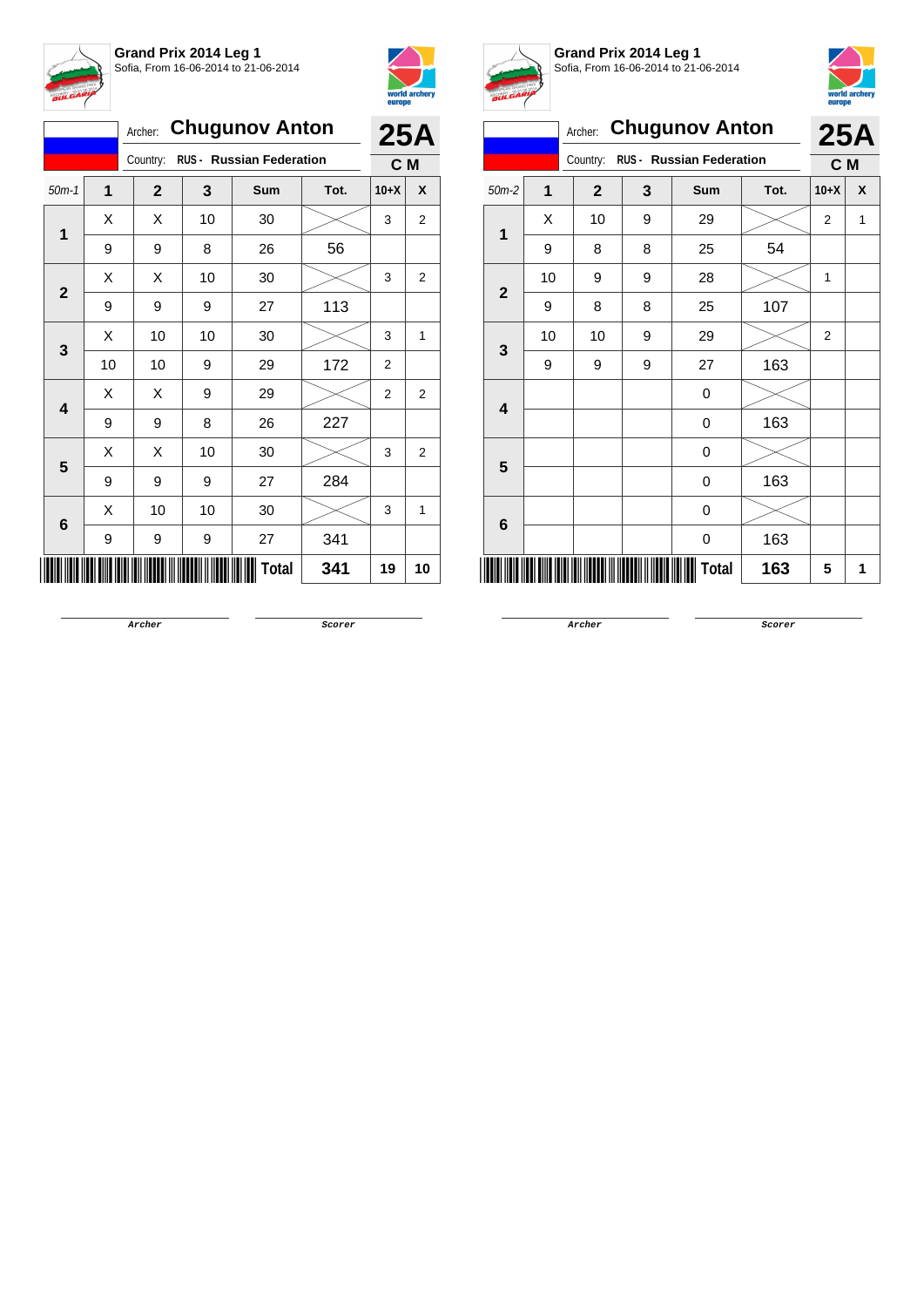



|                         |    | <b>Gerginov Vasil</b><br>Archer:       |    |       |      | <b>25B</b>     |                    |
|-------------------------|----|----------------------------------------|----|-------|------|----------------|--------------------|
|                         |    | <b>BULRH - Bulgaria RH</b><br>Country: |    |       |      |                |                    |
| $50m-1$                 | 1  | $\mathbf{2}$                           | 3  | Sum   | Tot. | $10+X$         | X                  |
| 1                       | Χ  | 10                                     | 9  | 29    |      | 2              | 1                  |
|                         | 9  | 9                                      | 8  | 26    | 55   |                |                    |
| $\mathbf{2}$            | Χ  | Χ                                      | 10 | 30    |      | 3              | $\overline{2}$     |
|                         | 9  | 9                                      | 8  | 26    | 111  |                |                    |
| 3                       | Χ  | Χ                                      | X  | 30    |      | 3              | 3                  |
|                         | 9  | 9                                      | 9  | 27    | 168  |                | C M<br>1<br>1<br>8 |
| $\overline{\mathbf{4}}$ | X  | 10                                     | 9  | 29    |      | $\overline{2}$ |                    |
|                         | 9  | 9                                      | 9  | 27    | 224  |                |                    |
| 5                       | 10 | 10                                     | 10 | 30    |      | 3              |                    |
|                         | 9  | 9                                      | 9  | 27    | 281  |                |                    |
| 6                       | Χ  | 10                                     | 10 | 30    |      | 3              |                    |
|                         | 9  | 9                                      | 8  | 26    | 337  |                |                    |
|                         |    |                                        |    | Total | 337  | 16             |                    |



**Grand Prix 2014 Leg 1** Sofia, From 16-06-2014 to 21-06-2014



|                |                | Archer:        |                            | <b>Gerginov Vasil</b> |      |                        |                |  |  |  |  |
|----------------|----------------|----------------|----------------------------|-----------------------|------|------------------------|----------------|--|--|--|--|
|                |                | Country:       | <b>BULRH - Bulgaria RH</b> |                       |      |                        |                |  |  |  |  |
| $50m-2$        | $\overline{1}$ | $\mathbf{2}$   | 3                          | <b>Sum</b>            | Tot. | $10+X$                 | X              |  |  |  |  |
| $\mathbf{1}$   | X              | 9              | 9                          | 28                    |      | 1                      | 1              |  |  |  |  |
|                | 9              | 9              | 8                          | 26                    | 54   |                        |                |  |  |  |  |
| $\overline{2}$ | Χ              | 10             | 9                          | 29                    |      | $\overline{2}$         | 1              |  |  |  |  |
|                | 8              | $\overline{7}$ | 6                          | 21                    | 104  |                        |                |  |  |  |  |
| 3              | 10             | 9              | 9                          | 28                    |      | 1                      |                |  |  |  |  |
|                | 9              | 8              | 8                          | 25                    | 157  |                        | $\overline{2}$ |  |  |  |  |
| 4              |                |                |                            | 0                     |      |                        |                |  |  |  |  |
|                |                |                |                            | 0                     | 157  | <b>25B</b><br>C M<br>4 |                |  |  |  |  |
| 5              |                |                |                            | 0                     |      |                        |                |  |  |  |  |
|                |                |                |                            | 0                     | 157  |                        |                |  |  |  |  |
| 6              |                |                |                            | 0                     |      |                        |                |  |  |  |  |
|                |                |                |                            | 0                     | 157  |                        |                |  |  |  |  |
|                |                |                |                            | <b>Total</b>          | 157  |                        |                |  |  |  |  |

**Archer Scorer**